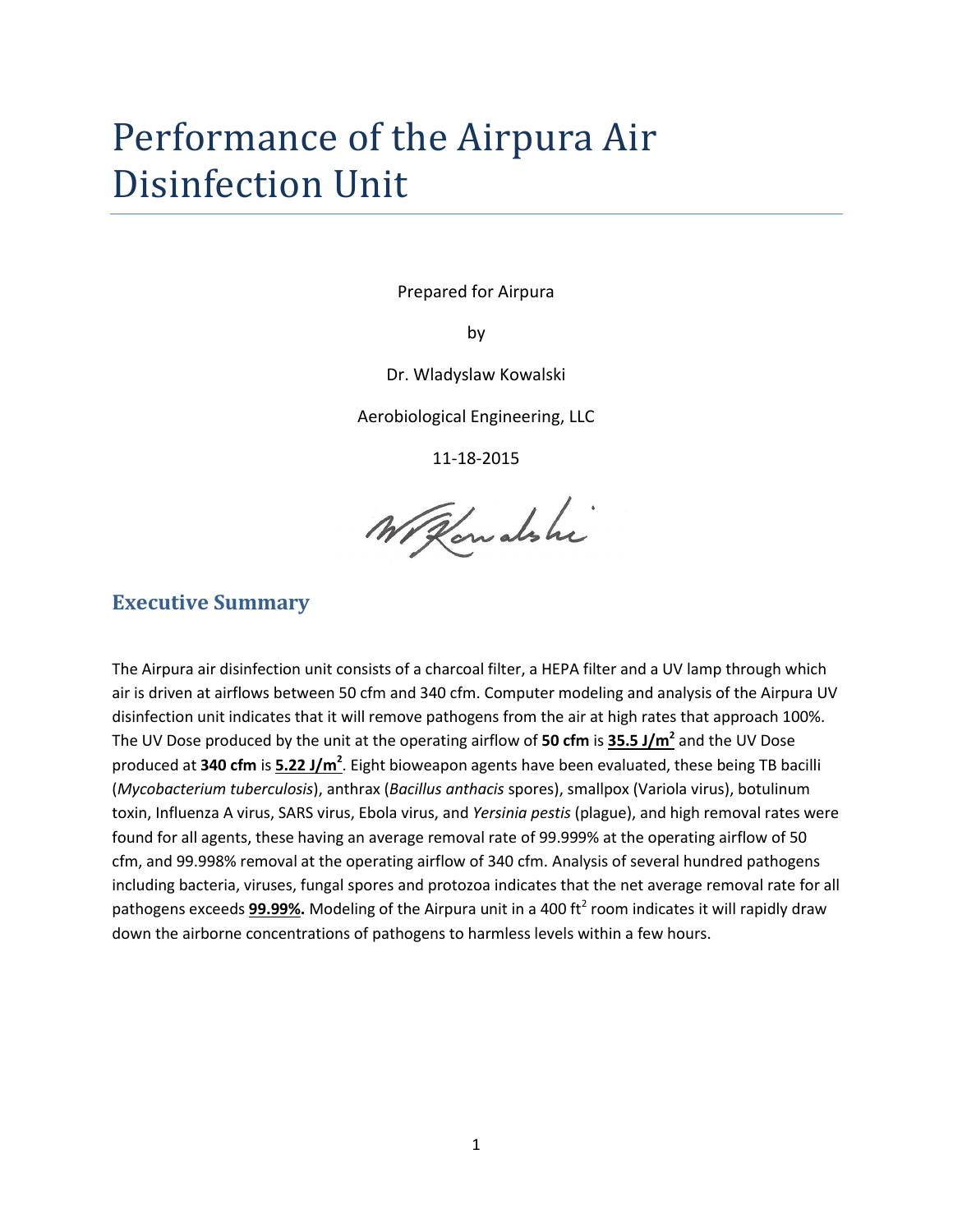# **Description of the System**

The Airpura air disinfection system consists of an ultraviolet light in a cylindrical chamber into which air flows into the unit through a carbon filter and a HEPA filter before reaching the UV irradiation chamber. The UV lamp is a U-tube type lamp 7" long, Model GUPH22-212T5L/4P, with 19 W of power input and 6 W of UV output. It has a diameter of 15 mm (1.5 cm), or a radius of 7.5 mm (0.75 cm). Based on the vendor drawing (Light Sources GU22-212T5L) the arclength scales to approximately 29.2 cm. In the case of U-tube type lamps the arclength is not the length of the lamp body but about twice the body length plus the tip portion (the curved bend). The lamp rating is stated as 55 microW/cm<sup>2</sup>. The lamp has a 1" (2.54 cm) base and sits 1.25" (3.175 cm) below the top of the chamber.

The UV chamber has an inside diameter of 7.25" (18.415 cm) and is 13" high (33.02 cm). The nominal flow rate through the chamber is 50 cfm and the highest flowrate is 300 cfm. The HEPA filter is a custom filter model 20510. The face area through which the airflow enters the UV chamber is Pi()(7.25)(13) = 296 in2 or 1910 cm<sup>2</sup>. Table 1 summarizes the UV chamber dimensions and operating parameters. The Exposure Time at the lower airflow of 50 cfm is 0.373 seconds and this is within the minimum recommendation of 0.25 seconds per IUVA (2005). The Exposure Time at the higher airflow of 340 cfm is 0.055 seconds and this does not meet the minimum recommendation of 0.25 seconds. It can be seen in Table 1 that the air velocity through the HEPA filter is between 24 fpm (at 50 cfm) and 165 fpm (at 340 fpm). Since these face velocities are well within the minimum recommended face velocity of 250 fpm (ASHRAE ) the HEPA filters will perform at least as well as their rating at 250 fpm.

| <b>Table 1: UV Chamber Parameters</b> |                          |                 |                          |                |  |  |  |  |  |  |
|---------------------------------------|--------------------------|-----------------|--------------------------|----------------|--|--|--|--|--|--|
| Height                                | 13                       | in              | 33.02                    | cm             |  |  |  |  |  |  |
|                                       | 1.083333                 | ft              | 0.3302                   | m              |  |  |  |  |  |  |
| Diameter                              | 7.25                     | in              | 18.415                   | cm             |  |  |  |  |  |  |
|                                       | 0.604167                 | ft              | 0.18415                  | m              |  |  |  |  |  |  |
| Base Area                             | 41.28249 in <sup>2</sup> |                 | 266.3381                 | $\text{cm}^2$  |  |  |  |  |  |  |
|                                       | 0.286684                 | ft <sup>2</sup> | 0.026634                 | m <sup>2</sup> |  |  |  |  |  |  |
| Equivalent side                       | 6.425145                 | lin             | 16.31987                 | cm             |  |  |  |  |  |  |
| <b>HEPA Face Area</b>                 | 296.0951 in <sup>2</sup> |                 | 1910.287                 | $\text{cm}^2$  |  |  |  |  |  |  |
|                                       | 2.056216 ft <sup>2</sup> |                 | $0.191029 \, \text{m}^2$ |                |  |  |  |  |  |  |
| Airflow 1                             | 50                       | cfm             | 1.41585                  | $m^3/m$ in     |  |  |  |  |  |  |
| Velocity 1                            | 174.4081                 | fpm             | 53.15987                 | m/min          |  |  |  |  |  |  |
|                                       | 2.906801                 | fps             | 0.885998                 | m/s            |  |  |  |  |  |  |
| Exposure Time 1                       | 0.372689                 | sec             | 0.372687                 | sec            |  |  |  |  |  |  |
| <b>HEPA Velocity 1</b>                | 24.31651                 | fpm             | 7.411713 m/min           |                |  |  |  |  |  |  |
| Airflow 2                             | 340                      | cfm             | 9.62778                  | $m^3/m$ in     |  |  |  |  |  |  |
| Velocity 2                            | 1185.975                 | fpm             | 361.4871                 | m/min          |  |  |  |  |  |  |
|                                       | 19.76625                 | fps             | 6.024785                 | m/s            |  |  |  |  |  |  |
| Exposure Time 2                       | 0.054807                 | sec             | 0.054807                 | sec            |  |  |  |  |  |  |
| <b>HEPA Velocity 2</b>                | 165.3523 fpm             |                 | 50.39965 m/min           |                |  |  |  |  |  |  |

|  |  | <b>Table 1: UV Chamber Parameters</b> |
|--|--|---------------------------------------|
|--|--|---------------------------------------|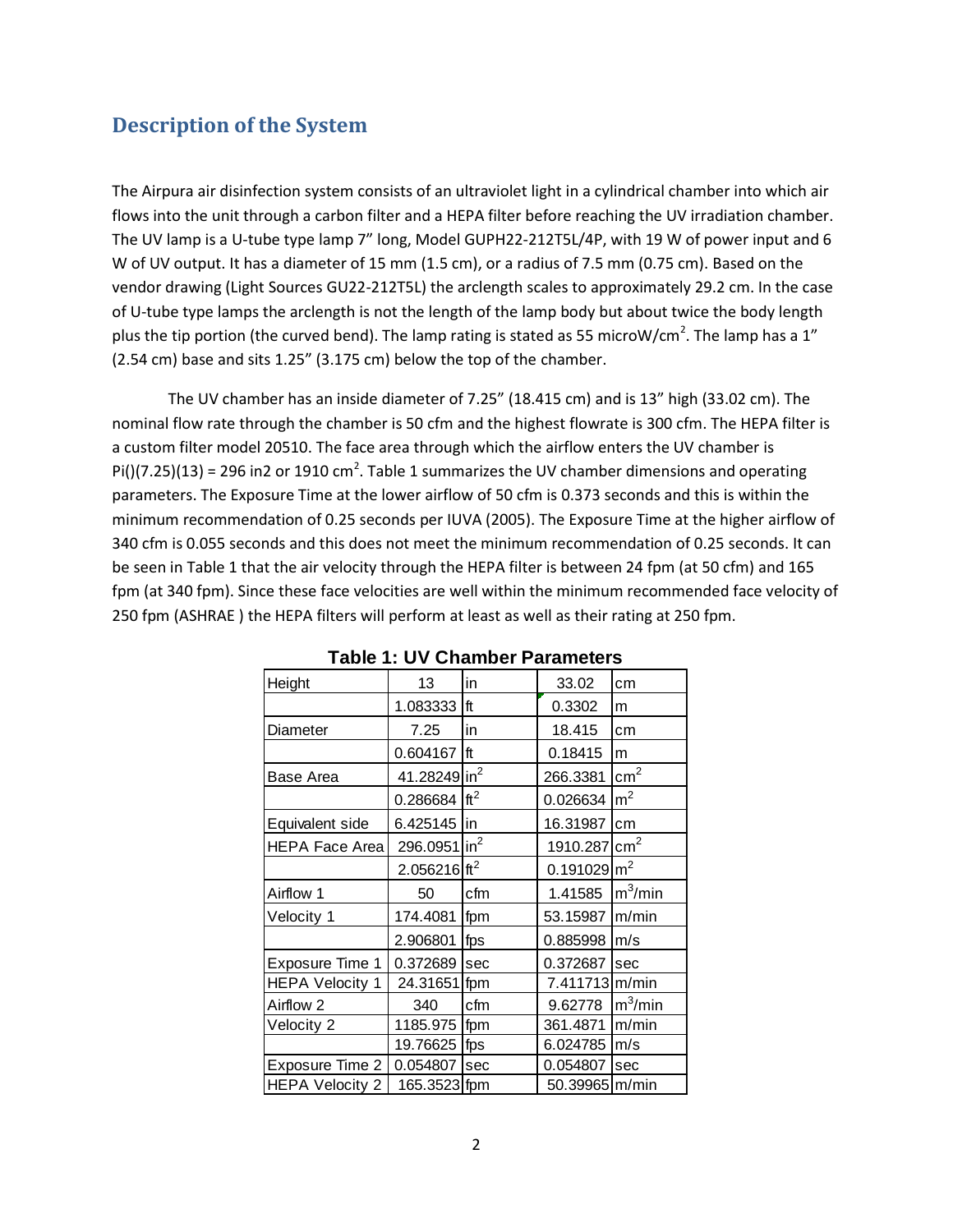The three lamp u-tube sections are modeled as separate lamps with a fraction of the lamp power based on the ratio of the lamp section length to the total lamp arclength. Table 2 shows the UV power calculations for each section of the u-tube lamp, the two equal vertical sections (1&3) and the short curved end section (2). The section lengths were scaled from the manufacturer's drawing (Light Sources GU22-212T5L).

| Lamp  | Length, in<br>Length, cm |             | UV Power, W |
|-------|--------------------------|-------------|-------------|
|       | 6.52                     | 16.56755725 | 2.832       |
|       | 0.77                     | 1.964885496 | 0.336       |
| 2     | 6.52                     | 16.56755725 | 2.832       |
| Total | 13.82                    | 35.1        |             |

**Table 2: Lamp Section Power**

The UV lamp is positioned 1-1/4" below the top of the chamber. The lamp has a reported arclength of 35.1 cm. This u-tube lamp is modeled in three sections as detailed in Table 2 and Table 3. The coordinate system is based on a square encompassing the circular chamber at the base and at the top. The lower left hand of the square base has coordinates (0, 0, 0). The coordinates in Table 3 are input into the modeling program.

| <b>Table 3: Lamp Position Coordinates</b> |          |          |                            |                |                |                |  |  |  |  |  |  |  |
|-------------------------------------------|----------|----------|----------------------------|----------------|----------------|----------------|--|--|--|--|--|--|--|
| Lamp Section                              | x1       | x2       | z <sub>1</sub><br>у2<br>у1 |                |                |                |  |  |  |  |  |  |  |
|                                           | in       | in       | in                         | in             | in             | in             |  |  |  |  |  |  |  |
| 1 - top                                   | 3.19     | 3.19     | 5.23                       | 11.75          | 3.625          | 3.625          |  |  |  |  |  |  |  |
| $2 - left$                                | 3.19     | 3.96     | 5.23                       | 3.625          | 3.625          |                |  |  |  |  |  |  |  |
| $3 - top$                                 | 4.06     | 4.06     | 5.23                       | 11.75<br>3.625 |                | 3.625          |  |  |  |  |  |  |  |
| Lamp Section                              | x1       | x2       | у1                         | y2             | z <sub>1</sub> | Z <sup>2</sup> |  |  |  |  |  |  |  |
|                                           | cm<br>cm |          | cm                         | cm             |                | cm             |  |  |  |  |  |  |  |
| $1 - top$                                 | 8.1026   | 8.1026   | 13.27744                   | 29.845         | 9.2075         | 9.2075         |  |  |  |  |  |  |  |
| $2 - left$                                | 8.1026   | 10.06749 | 13.27744                   | 13.27744       | 9.2075         | 9.2075         |  |  |  |  |  |  |  |
| $3 - top$                                 | 10.3124  | 10.3124  | 13.27744                   | 29.845         | 9.2075         | 9.2075         |  |  |  |  |  |  |  |

**Table 3: Lamp Position Coordinates**

For the purposes of modeling the unit, a square base area with an equivalent face area is used. The bottom face area (the area of the circular surface at the bottom of the unit) is 1146.429 cm<sup>2</sup>. An equivalent square surface would have dimensions of 33.859 cm per side. The length remains the same at 13" high or 33.02 cm.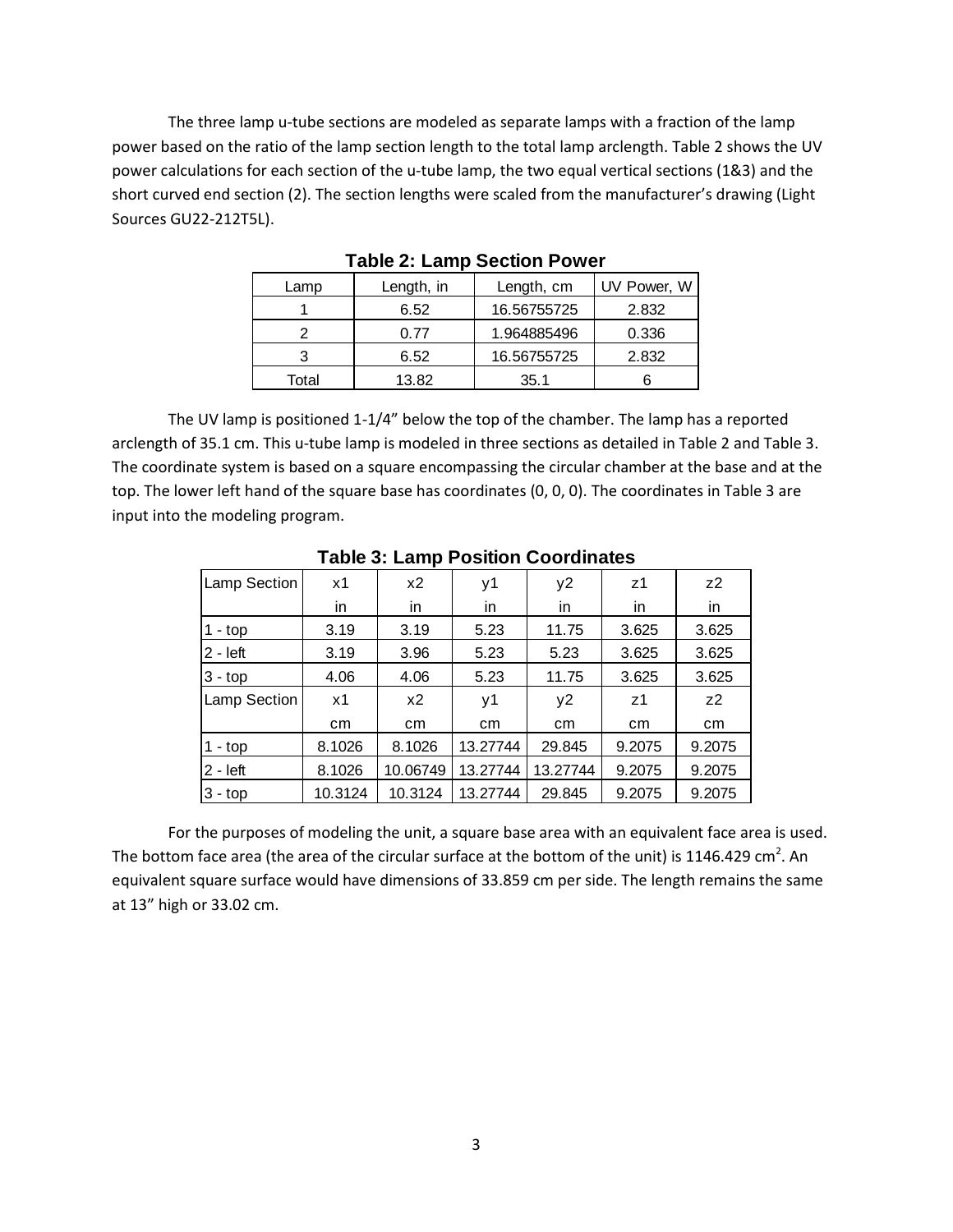# **Analysis Results**

Two conditions were analyzed, an airflow of 50 cfm and an airflow of 340 cfm. Table 4 summarizes the results for both cases. At 50 cfm the UV Dose is 35.5 J/m<sup>2</sup> which rates an URV 14. At 340 cfm the UV Dose is 5.22 J/ $m^2$  which rates an URV 10.

| Airflow        | 50          | cfm              | 340         | cfm              |
|----------------|-------------|------------------|-------------|------------------|
| Irradiance     | 95.256      | W/m <sup>2</sup> | 95.256      | $W/m^2$          |
| Exposure Time  | 0.372689155 | sec              | 0.054807229 | <b>Isec</b>      |
| <b>UV Dose</b> | 35.5008781  | J/m <sup>2</sup> | 5.220717368 | J/m <sup>2</sup> |
| <b>URV</b>     | 14          |                  | 10          |                  |

**Table 4: Analysis Results**

For this unit, the microbes and agents of most interest include TB bacilli, Anthrax, smallpox, and botulinum toxin. The removal rates of these agents are summarized in Table 5. The HEPA removal rates will be at least the rates shown in Table 5 because the air velocity through the HEPA filter is well below the minimum recommended for such filters. Also, the HEPA removal rates will be the same for both cases, 50 cfm and 340 cfm, although it is likely that slightly higher HEPA removal rates will occur at 50 cfm. Botulinum toxin is not susceptible to breakdown under UV exposure but it is removable by filtration. The carbon filter will also have some effect on removal of botulinum toxin (Gomez 1995)Toxins used as bioweapons are typically ground to a particle size of about 1-6 microns and a logmean diameter of 1.5 microns is used to assess the removal rates of this toxin by the HEPA filter.

| <b>Table 5: Removal Rates of Bioweapon Agents</b> |                  |          |                     |          |                     |                      |  |  |  |  |  |  |
|---------------------------------------------------|------------------|----------|---------------------|----------|---------------------|----------------------|--|--|--|--|--|--|
| Microbe/Agent                                     | <b>UV D90</b>    | UV k     | <b>UV Kill Rate</b> | Diameter | <b>HEPA Removal</b> | <b>Total Removal</b> |  |  |  |  |  |  |
|                                                   | J/m <sup>2</sup> | $m^2/J$  | $\%$                | microns  | $\%$                | $\%$                 |  |  |  |  |  |  |
| Design Airflow 50 cfm                             |                  |          |                     |          |                     |                      |  |  |  |  |  |  |
| Mycobacterium tuberculosis                        | 5                | 0.4271   | 100.00              | 0.637    | 100.0000            | 100.0000             |  |  |  |  |  |  |
| Bacillus anthrax                                  | 85               | 0.02702  | 61.68               | 1.118    | 100.0000            | 100.0000             |  |  |  |  |  |  |
| Variola (smallpox)*                               | 26               | 0.088561 | 95.69               | 0.224    | 99.9516             | 99.9979              |  |  |  |  |  |  |
| Botulinum toxin                                   | 0                | 0        | 0.00                | 1.5      | 100.0000            | 100.0000             |  |  |  |  |  |  |
| Influenza A                                       | 23               | 0.010103 | 30.14               | 0.098    | 99.9934             | 99.9954              |  |  |  |  |  |  |
| SARS virus*                                       | 7                | 0.3289   | 100.00              | 0.113    | 99.9893             | 100.0000             |  |  |  |  |  |  |
| Ebola virus                                       | 28.4             | 0.081    | 94.36               | 0.09     | 99.9950             | 99.9997              |  |  |  |  |  |  |
| Yersinia pestis*                                  | 24               | 0.095941 | 96.68               | 0.7      | 100.0000            | 100,0000             |  |  |  |  |  |  |
| Design Airflow 340 cfm                            |                  |          |                     |          |                     |                      |  |  |  |  |  |  |
| Mycobacterium tuberculosis                        | 5                | 0.4271   | 89.24               | 0.637    | 100.0000            | 100.0000             |  |  |  |  |  |  |
| Bacillus anthrax                                  | 85               | 0.02702  | 13.16               | 1.118    | 100.0000            | 100.0000             |  |  |  |  |  |  |
| Variola (smallpox)*                               | 26               | 0.088561 | 37.02               | 0.224    | 99.9516             | 99.9979              |  |  |  |  |  |  |
| Botulinum toxin                                   | 0                | $\Omega$ | 0.00                | 1.5      | 100.0000            | 100.0000             |  |  |  |  |  |  |
| Influenza A                                       | 23               | 0.010103 | 5.14                | 0.098    | 99.9934             | 99.9937              |  |  |  |  |  |  |
| <b>SARS</b> virus                                 | 7                | 0.3289   | 82.04               | 0.113    | 99.9893             | 99.9981              |  |  |  |  |  |  |
| Ebola virus                                       | 28.4             | 0.081    | 34.48               | 0.09     | 99.9950             | 99.9967              |  |  |  |  |  |  |
| Yersinia pestis                                   | 24               | 0.095941 | 39.40               | 0.7      | 100.0000            | 100.0000             |  |  |  |  |  |  |

| Table 5: Removal Rates of Bioweapon Agents |  |  |
|--------------------------------------------|--|--|
|--------------------------------------------|--|--|

*NOTE: Asterisk indicates the UV rate constant is predicted genomically.*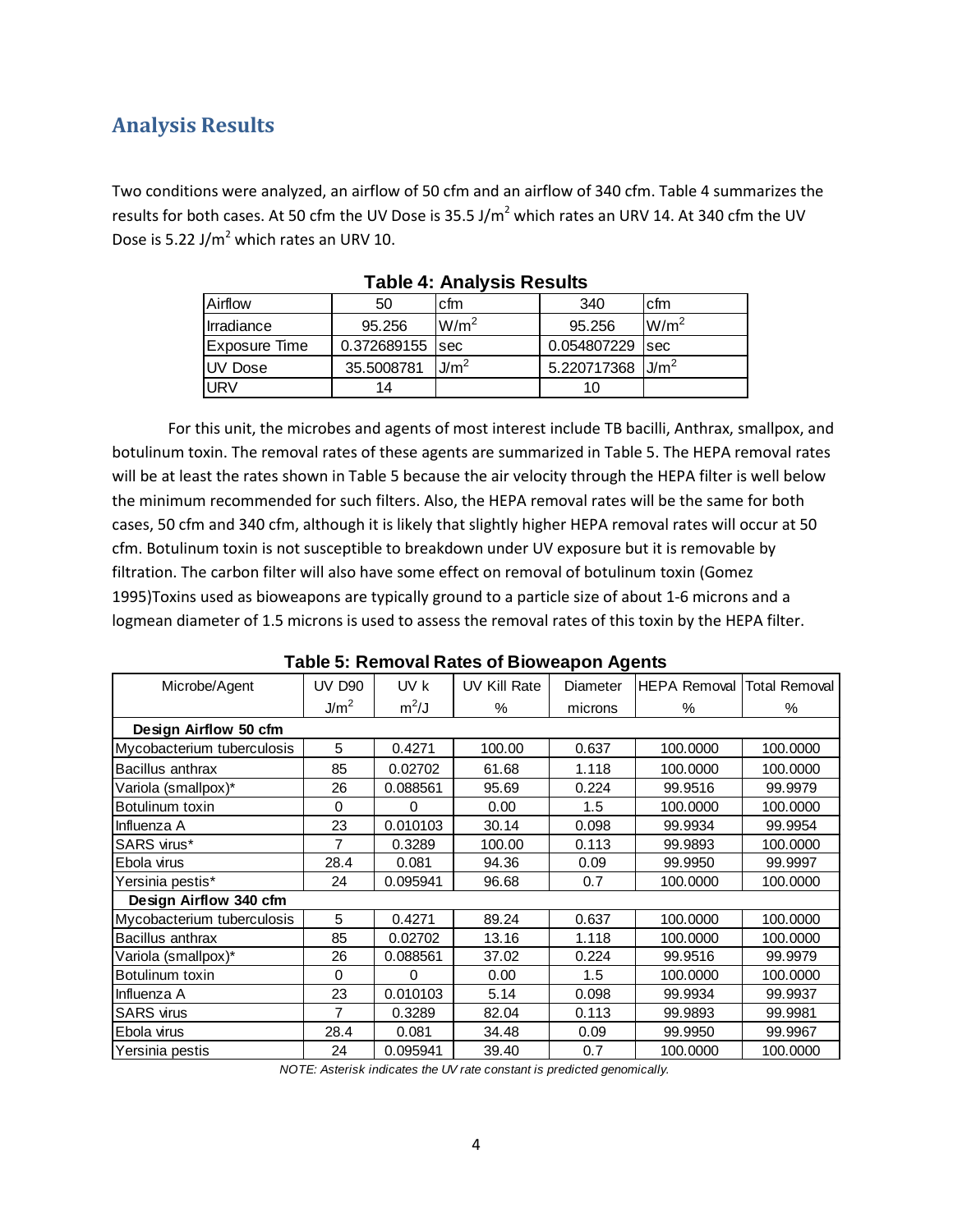Figure 1 illustrates the percent removal rates at 50 cfm from Table 5 and Figure 2 illustrates the removal rates at 340 cfm.





**Figure 1:** Removal Rates of bioweapon agents at 50 cfm, from Table 5.



5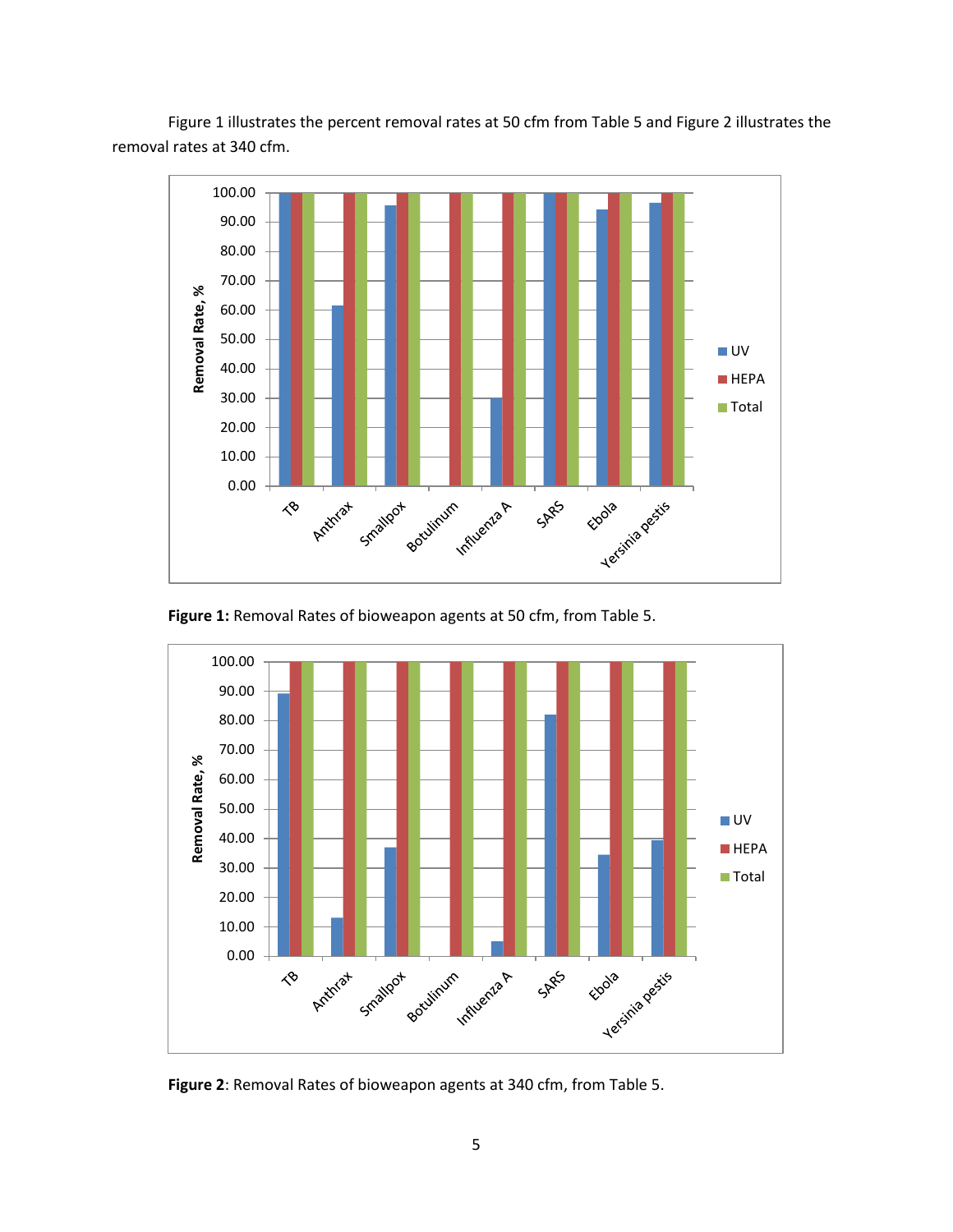# **Discussion**

The previous analysis results indicate that the UV disinfection unit is quite capable of removing bioweapon agents from the airstream at very high rates. The combination of UV and the HEPA filter is effective at removing the subject bioweapon agents and should provide clean safe air for breathing. It can be observed in Table 5 that the UV removal rates at 50 cfm are quite high, and that the combined removal rates (HEPA + UV) are extremely high for both airflow cases. The average removal rate for these eight bioweapon agents is 99.999% for the 50 cfm case and 99.998% for the 340 cfm case. The botulinum toxin is removed by the HEPA filter at a rate that is based on a mean particle diameter of 1.5 microns, the size to which toxins are ground, and therefore this removal rate can be considered to apply to all toxins.

In addition to the eight bioweapon agents listed in Table 5, an extensive array of airborne pathogens is provided for all microbes for which laboratory test data on UV susceptibility exists. Appendix E gives the total removal rates (UV + HEPA) for the 50 cfm operating conditions for bacteria. Appendix F gives the same for viruses, and Appendix G gives the same for Fungi and other microbes. Table 6 summarizes the average removal rates for all microbes for both airflow conditions.

| Table 0. Arclage Itempral Rates for Improvial Ordinas |          |             |          |              |             |          |  |  |  |  |  |  |
|-------------------------------------------------------|----------|-------------|----------|--------------|-------------|----------|--|--|--|--|--|--|
| Microbe Group                                         |          | % at 50 cfm |          | % at 340 cfm |             |          |  |  |  |  |  |  |
|                                                       | UV       | <b>HEPA</b> | Total    | UV           | <b>HEPA</b> | Total    |  |  |  |  |  |  |
| Bacteria                                              | 80.34787 | 99.99775    | 99.99967 | 39.13044     | 99.99775    | 99.99891 |  |  |  |  |  |  |
| <b>Viruses</b>                                        | 59.3298  | 99.99407    | 99.99828 | 24.10953     | 99.99407    | 99.99595 |  |  |  |  |  |  |
| Fungi                                                 | 25.91453 | 100         | 100      | 5.618245     | 100         | 100      |  |  |  |  |  |  |
| Protozoa                                              | 69.65757 | 100         | 100      | 37.15021     | 100         | 100      |  |  |  |  |  |  |

**Table 6: Average Removal Rates for Microbial Groups**

Figure 3 illustrates the removal rates of the microbial groups from Table 6 at 50 cfm. Figure 4 illustrates the removal rates at 340 cfm.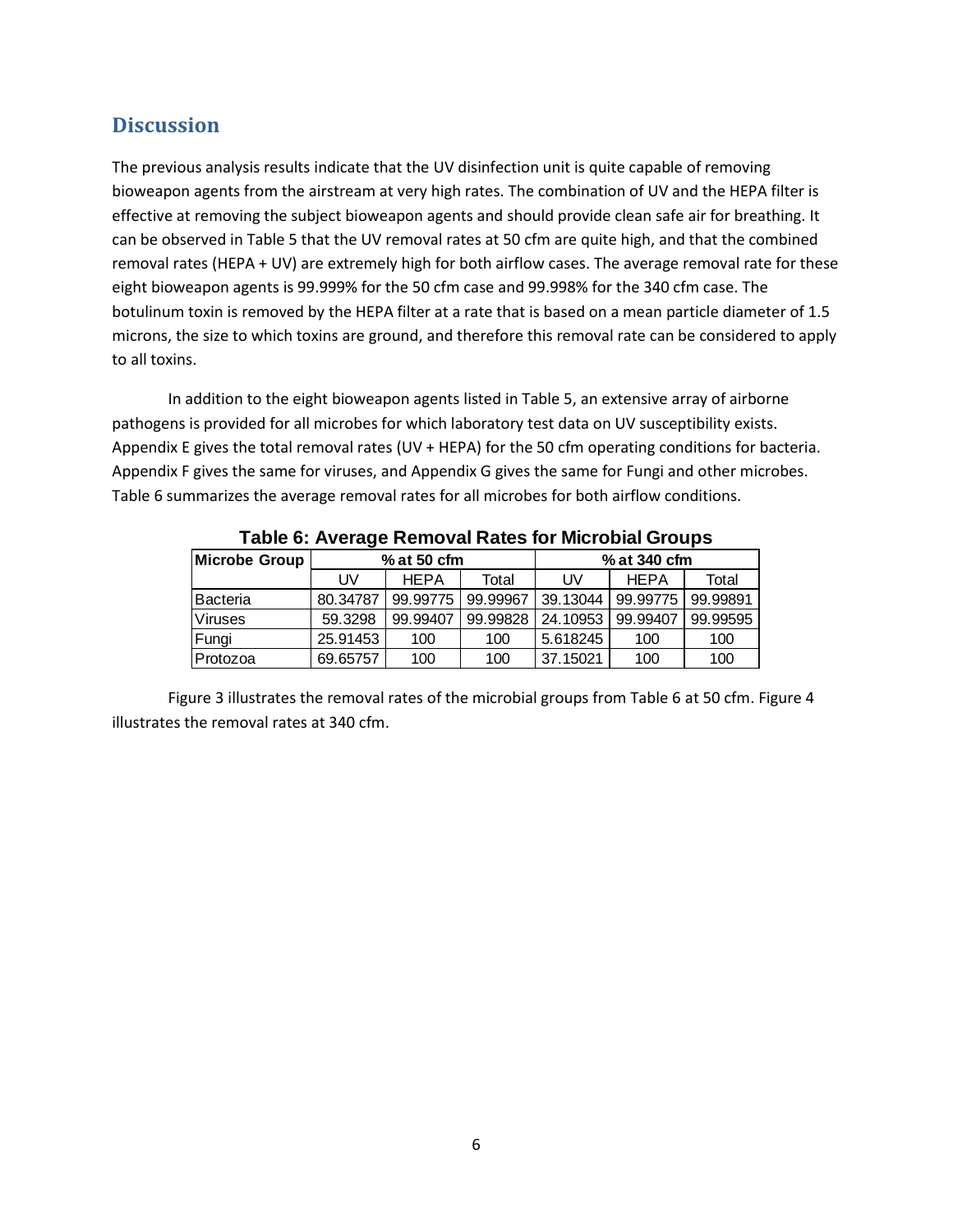

**Figure 3**: Average removal rates at 50 cfm, from Appendix E, F, & G.



**Figure 4**: Average removal rates at 50 cfm, from Appendix H, I, & J.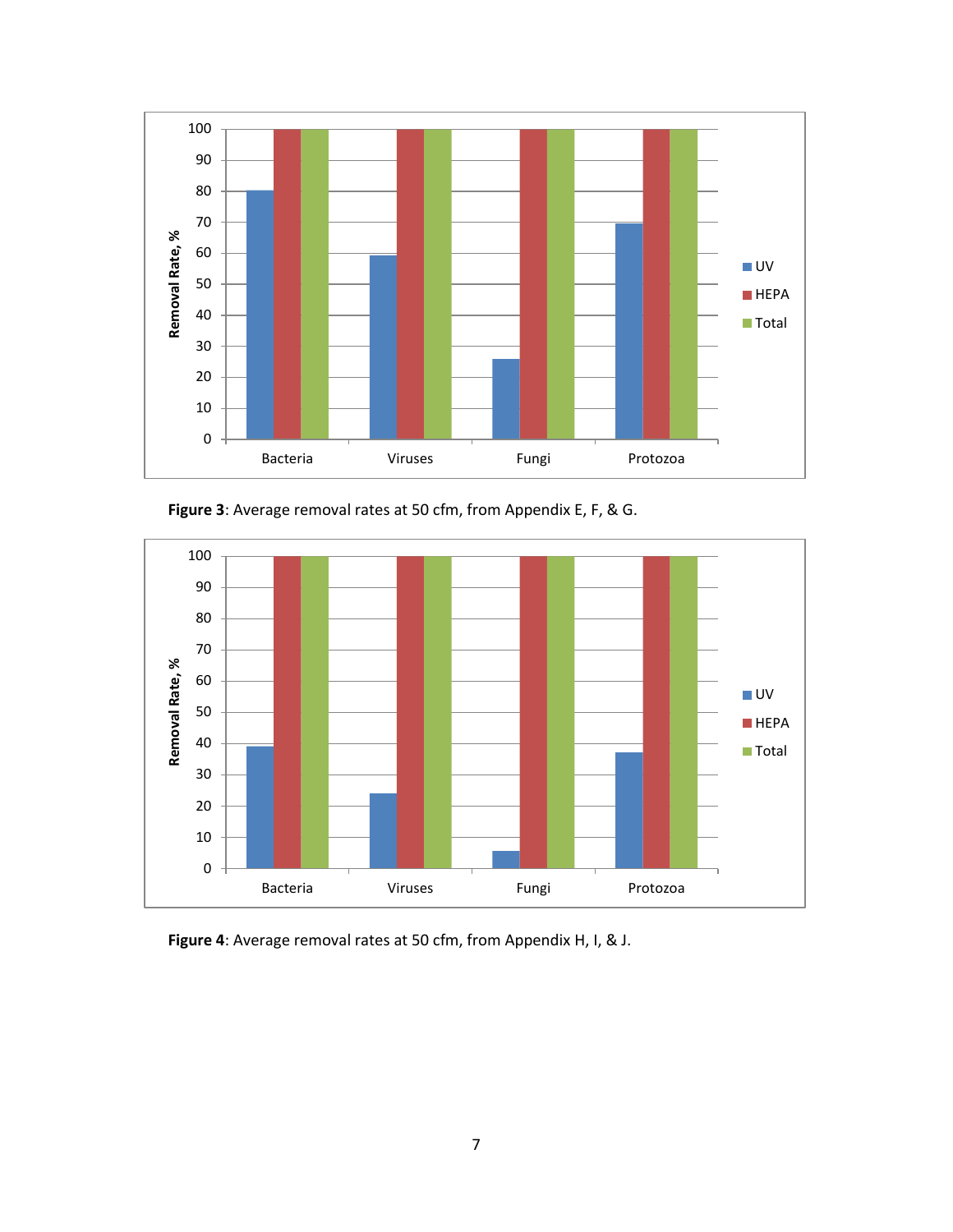# **In place performance of the Airpura Unit**

To evaluate the performance of the Airpura unit in place a model is constructed consisting of a 400 ft2 room with 15% outside air. The model will compute the indoor airborne concentrations over 8 hours after beginning with high airborne concentrations of pathogens. It is assumed that the initial concentration of bacteria in the room is 1000 cfu/m<sup>3</sup>, the viruses at 10,000 pfu/m<sup>3</sup>, and the fungal spores at 1000 cfu/m<sup>3</sup>. It is also assumed that the outdoor air contains 100 cfu/m<sup>3</sup> of bacteria and 400 cfu/m<sup>3</sup> of fungi. There are no viruses in outdoor air. The unit is placed into operation at time t=0 minutes and the airborne concentrations are computed minute-by-minute. The unit thereby removes microbes in each pass the rates that are summarized in Table 6. After 8 hours of operation the airborne concentrations of viruses are 7 pfu/m<sup>3</sup>, the concentrations of bacteria are 48 cfu/m<sup>3</sup>, and the concentrations of fungi are 191 cfu/m<sup>3</sup>. These are, of course, harmless levels. Figure 5 illustrates the drawdown of the airborne concentrations as they approach steady state concentrations after 8 hours.



**Figure 5**: Drawdown model of in place performance of the Airpura unit. Room size is 400 ft<sup>2</sup>.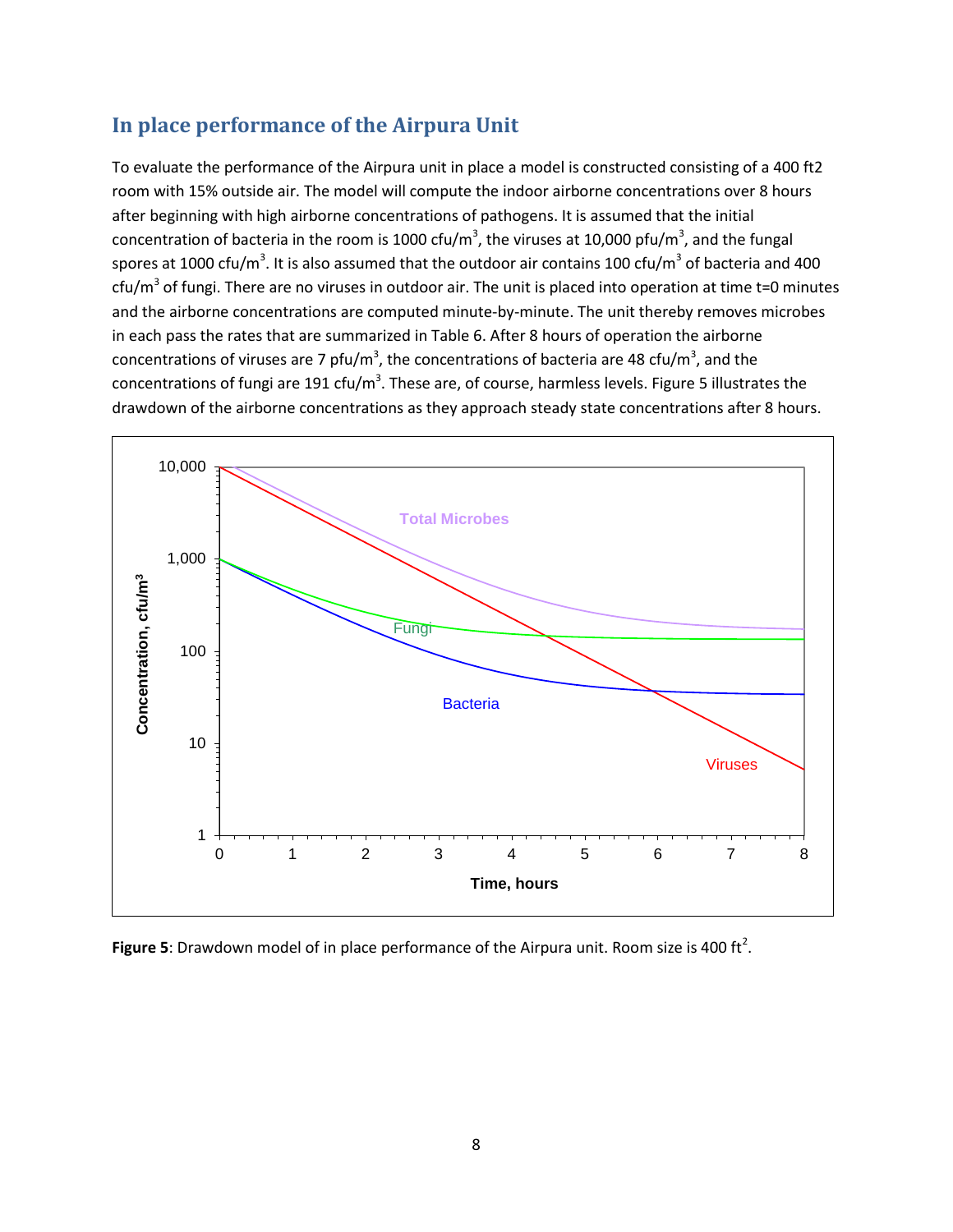### **References**

- AIHA (2001). "Nonionizing Radiation Guide Series, Ultraviolet Radiation." *ISBN 0-932627-08-8*, American Industrial Hygiene Association, Akron, OH.
- ASHRAE (2003). *HVAC Design Manual for Hospitals and Clinics.* American Society of Heating, Ventilating, and Air Conditioning Engineers, Atlanta.
- Bahnfleth, W. P., Kowalski, W. J., and Friehaut, J. (2005). "Standard and guideline requirements for UVGI air treatment systems." *Proc Indoor Air*, 3464-3468.
- Butler, R. C., Lund, V., and Carlson, D. A. (1987). "Susceptibility of *Campylobacter jejuni* and*Yersinia enterolitica* to UV radiation." *Zbl Vet Med B* 29, 129-136.
- Chang, J. C. H., Ossoff, S. F., Lobe, D. C., Dorfman, M. H., Dumais, C. M., Qualls, R. G., and Johnson, J. D. (1985). "UV inactivation of pathogenic and indicator microorganisms." *Appl & Environ Microbiol* 49(6), 1361-1365.
- CIE (2003). "Ultraviolet Air Disinfection." *CIE 155:2003*, International Commission on Illumination, Vienna, Austria.
- Coker, I., Nardell, E. A., Fourie, B., Brickner, P. W., Parsons, S., Bhagwandin, N., and Onyebujoh, P. (2001). "Guidelines for the utilisation of ultraviolet germicidal irradiation (UVGI) technology in controlling the transmission of Tuberculosis in health care facilities in South Africa." , Medical Research Council, Pretoria, South Africa.
- Darnell, M. E. R., Subbarao, K., Feinstone, S. M., and Taylor, D. R. (2004). "Inactivation of the coronavirus that induces severe acute respiratory syndrome, SARS-CoV." *J Virol Meth* 121, 85- 91.
- David, H. L. (1973). "Response of mycobacteria to ultraviolet radiation." *Am Rev Resp Dis* 108, 1175- 1184.
- Duan (2003). "Stability of SARS Coronavirus in Human Specimens and Environment and Its Sensitivity to Heating and UV Irradiation." *Biomed Environ Sci* 16, 246.
- EPRI (1997). "UVGI for TB Infection Control in a Hospital." *TA-107885*, Electric Power Research Institute, Palo Alto, CA.
- FEMA (2003). "Reference Manual to Mitigate Potential Terrorist Attacks Against Buildings." *FEMA 426*, Federal Emergency Management Agency http://www.fema.gov/fima/rmsp426.shtm.
- Foarde, K. K., Hanley, J. T., Ensor, D. S., and Roessler, P. (1999). "Development of a method for measuring single-pass bioaerosol removal efficiencies of a room air cleaner." *Aerosol Sci & Technol* 30, 223-234.
- Gomez, A. F. (1995). "Adsorption of Botulinum Toxin to activated charcoal with a mouse bioassay." *Annals of Emergency Medicine* 25, 818.
- Henle, W., and Henle, G. (1947). "The effect of ultraviolet radiation on various properties of Influenza viruses." *J Exp Med* 85, 347-364.
- Hollaender, A., and Oliphant, J. W. (1944). "The inactivating effect of monochromatic ultraviolet radiation on influenza virus." *J Bact* 48(4), 447-454.
- IUVA (2005). "General Guideline for UVGI Air and Surface Disinfection Systems." *IUVA-G01A-2005*, International Ultraviolet Association, Ayr, Ontario, Canada.
- Kariwa, H., Fujii, N., and Takashima, I. (2004). "Inactivation of SARS coronavirus by means of povidoneiodine, physical conditions, and chemical reagents." *Jpn J Vet Res* 52(3), 105-112.
- Knudson, G. B. (1986). "Photoreactivation of ultraviolet-irradiated, plasmid-bearing, and plasmid-free strains of *Bacillus anthracis*." *Appl & Environ Microbiol* 52(3), 444-449.
- Kowalski, W. J., W. P. Bahnfleth, T. S. Whittam (1999). "Filtration of Airborne Microorganisms: Modeling and prediction." *ASHRAE Transactions* 105(2), 4-17. http://www.engr.psu.edu/ae/wjk/fom.html.
- Kowalski, W. J., Bahnfleth, W. P., Witham, D. L., Severin, B. F., and Whittam, T. S. (2000). "Mathematical modeling of UVGI for air disinfection." *Quantitative Microbiology* 2(3), 249-270.
- Kowalski, W. J. (2003). *Immune Building Systems Technology.* McGraw-Hill, New York.
- Kowalski, W. J., Bahnfleth, W. P., and Mistrick, R. G. (2005). "A specular model for UVGI air disinfection systems." *IUVA News* 7(1), 19-26.
- Kowalski, W. J. (2009). *Ultraviolet Germicidal Irradiation Handbook: UVGI for Air and Surface Disinfection.* Springer, New York.
- McLean, R. (1961). "The effect of ultraviolet radiation upon the transmission of epidemic influenza in long-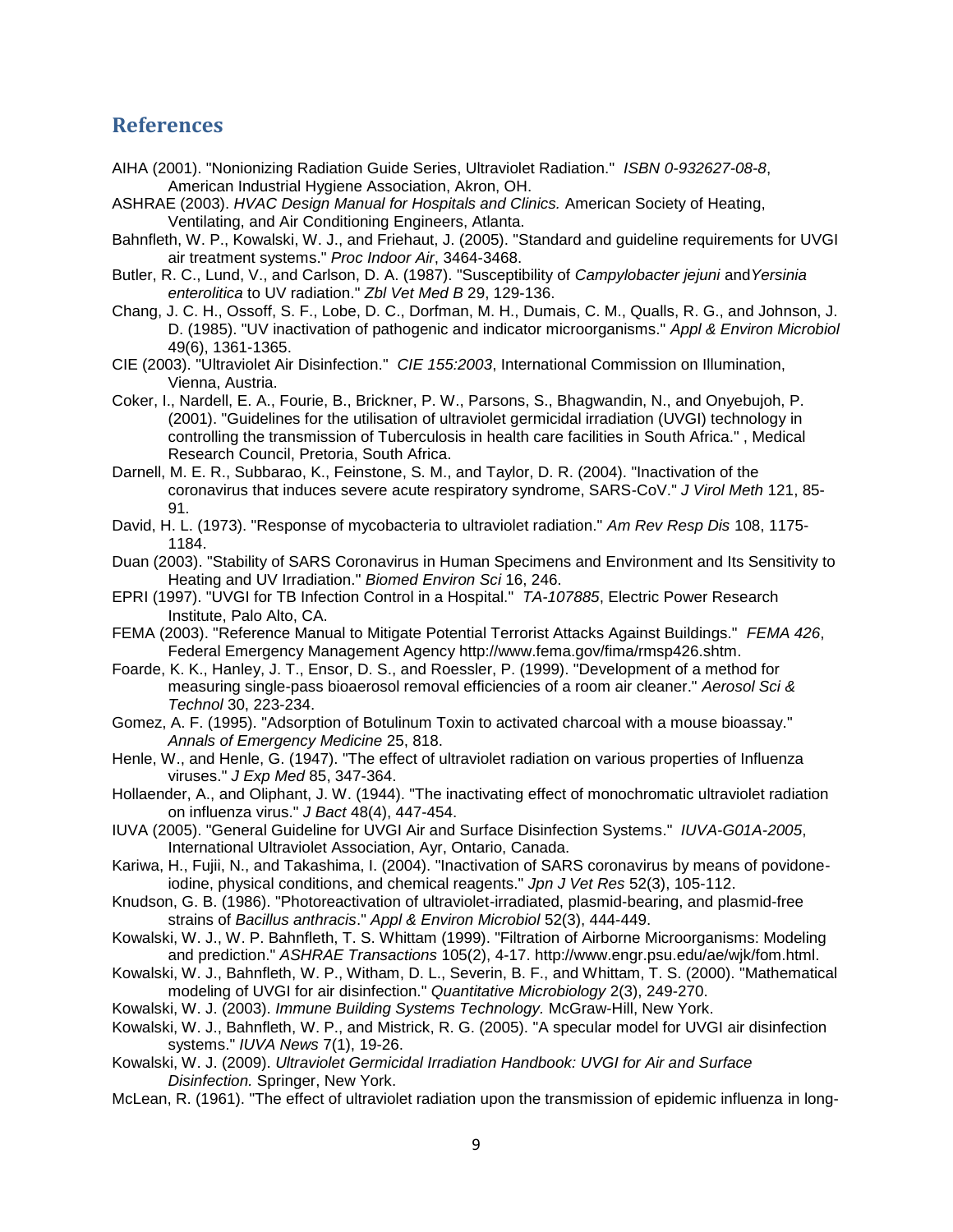term hospital patients." *Am Rev Resp Dis* 83, 36-38.

- Miller, S. L., Hernandez, M., Fennelly, K., Martyny, J., and Macher, J. (2002). "Efficacy of ultraviolet irradiation in controlling the spread of tuberculosis." *NTIS PB2003-103816*, NIOSH
- Miller-Leiden, S., C. Lobascio and W.W. Nazaroff (1996). "Effectiveness of in-room air filtration and dilution ventilation for tuberculosis infection control." *J Air and Waste Mgt Assoc* 46(9), 869.
- Nardell, E. A. (1988). *Chapter 12: Ultraviolet air disinfection to control tuberculosis* Architectural Design and Indoor Microbial Pollution R. B. Kundsin, ed., Oxford University Press, New York, 296-308.
- NIOSH (2002). "Guidance for Protecting Building Environments from Airborne Chemical, Biological, or Radiological Attacks." *DHHS (NIOSH) Pub. No. 2002-139*, Dept. of Health and Human Services, CDC, National Institute for Occupational Safety and Health, Cincinnati, OH.
- NIOSH (2008). "Engineering Controls for Tuberculosis: Upper-Room Ultraviolet Germicidal Irradiation Guidelines." , Centers for Disease Control, Atlanta, GA.
- Pons, M. W., and Rochovansky, O. M. (1979). "Ultraviolet inactivation of Influenza virus RNA in vitro and in vivo." *Virol* 97, 183-189.
- Powell, W. F., and Setlow, R. B. (1956). "The effect of monochromatic ultraviolet radiation on the interfering property of influenza virus." *Virol* 2, 337-343.
- Rentschler, H. C., and Nagy, R. (1942). "Bactericidal action of ultraviolet radiation on air-borne microorganisms." *J Bacteriol* 44, 85-94.
- Riley, R. (1977). "Ultraviolet air disinfection for protection against influenza." *Johns Hopkins Med J* 140(1), 25-27.
- Ruden, H., and Botzenhart, K. (1974). "Experimental studies on the capacity of glass-fibre HEPA-filters to retain microorganisms." *Zbl Bakt Hyg* 159, 284-290.
- Sagripanti, J. L., and Lytle, C. D. (2011). "Sensitivity to ultraviolet radiation of Lassa, vaccinia, and Ebola viruses dried on surfaces." *Arch Virol* 156(489-494)
- Saknimit, M., Inatsuki I, Sugiyama Y, Yagami K. (1988). "Virucidal efficacy of physico-chemical treatments against coronaviruses and parvoviruses of laboratory animals." *Jikken Dobutsu* 37(3), 341-345.
- Shagott, D. (2004). "Alternate Methods for Using Germicidal UV-C Disinfection Lamps to Supplement HEPA Filtration." *Managing Infection Control* November, 54-58.
- Sinclair, D. (1976). "Penetration of HEPA filters by submicron aerosols." *Journal of Aerosol Science* 7, 175-179.
- Tamm, I., and Fluke, D. J. (1950). "The effect of monochromatic ultraviolet radiation on the infectivity and hemagglutinating ability of the influenza virus type A strain PR-8." *J Bact* 59, 449-461.
- Walker, C. M., and Ko, G. (2007). "Effect of ultraviolet germicidal irradiation on viral aerosols." *Environ Sci Technol* 41(15), 5460-5465.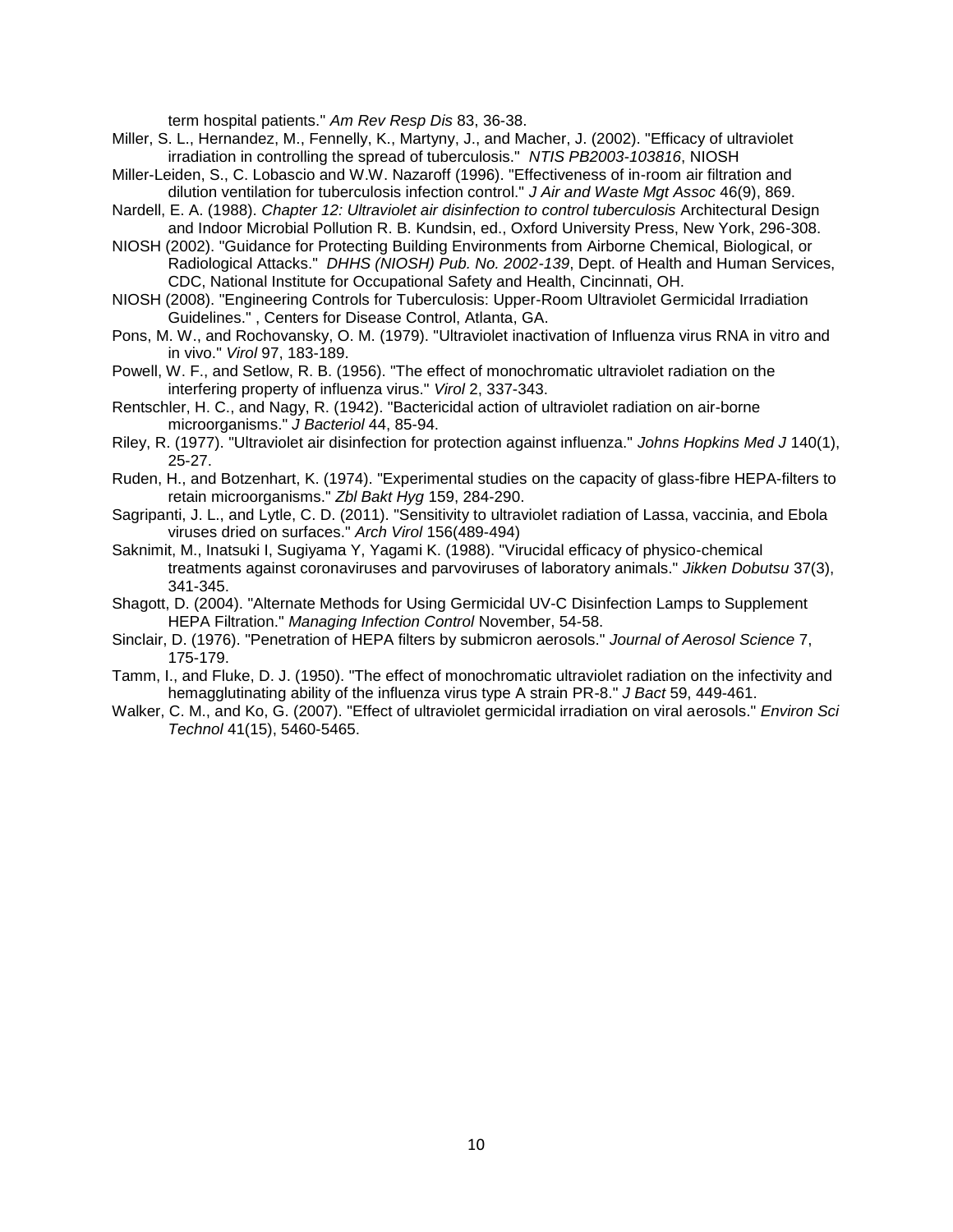# **Appendix A: Input Data for Computer Model – 50 cfm**

------------------------------------------------------------------------ ------------- UV Program Input ------------------------------------------------------------------------------------------------------- Filename: Airpura00.txt Project Title: Airpura Lamp Model: GUPH22-212T5L/4P Number of Lamps: 3 Lamp Type: 1 UV Power: 2.832 Watts Arclength: 16.57 cm 6.52362 in Radius: 0.75 cm 0.295276 in x1 coordinate: 3.19 cm 1.25591 in y1 coordinate: 5.23 cm 2.05906 in z1 coordinate: 3.625 cm 1.42717 in x2 coordinate: 3.19 cm 1.25591 in y2 coordinate: 11.75 cm 4.62598 in z2 coordinate: 3.625 cm 1.42717 in Lamp Type: 1 UV Power: 0.336 Watts Arclength: 1.965 cm 0.773622 in Radius: 0.75 cm 0.295276 in x1 coordinate: 3.19 cm 1.25591 in y1 coordinate: 5.23 cm 2.05906 in z1 coordinate: 3.625 cm 1.42717 in x2 coordinate: 3.96 cm 1.55906 in y2 coordinate: 5.23 cm 2.05906 in z2 coordinate: 3.625 cm 1.42717 in Lamp Type: 1 UV Power: 2.832 Watts Arclength: 16.57 cm 6.52362 in Radius: 0.75 cm 0.295276 in x1 coordinate: 4.06 cm 1.59843 in y1 coordinate: 5.23 cm 2.05906 in z1 coordinate: 3.625 cm 1.42717 in x2 coordinate: 4.06 cm 1.59843 in y2 coordinate: 11.75 cm 4.62598 in z2 coordinate: 3.625 cm 1.42717 in Reflectivity: 50 % Width: 16.3199 cm 6.42515 in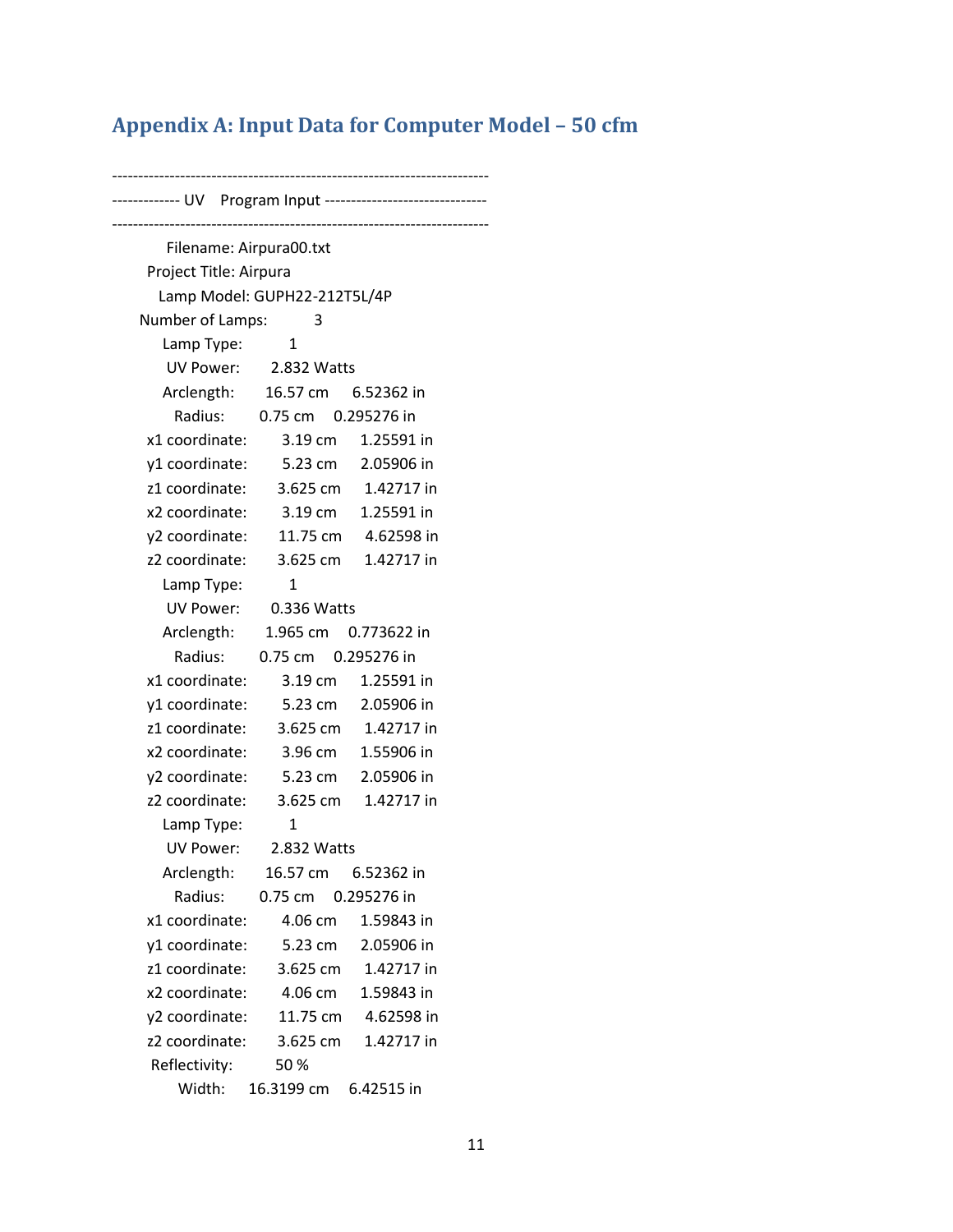Height: 16.3199 cm 6.42515 in Length: 33.02 cm 13 in Airflow: 1.41585 cu.m/min. 50.0007 cfm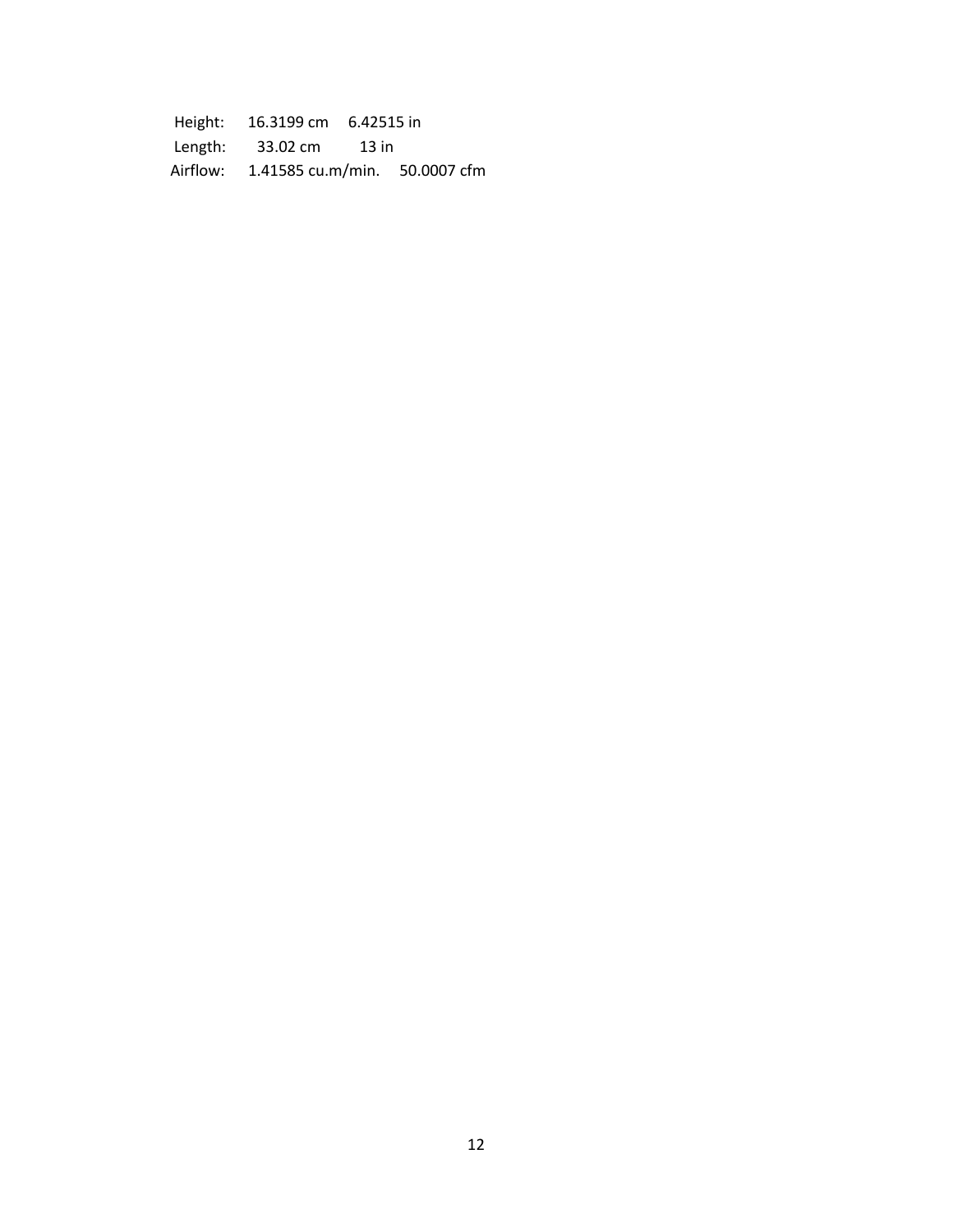# **Appendix B: Input Data for Computer Model – 340 cfm**

------------------------------------------------------------------------ ---------------- UV Program Input ------------------------------------------------------------------ ----------------------------------- Filename: Airpura01.txt Project Title: Airpura Lamp Model: GUPH22-212T5L/4P Number of Lamps: 3 Lamp Type: 1 UV Power: 2.832 Watts Arclength: 16.57 cm 6.52362 in Radius: 0.75 cm 0.295276 in x1 coordinate: 3.19 cm 1.25591 in y1 coordinate: 5.23 cm 2.05906 in z1 coordinate: 3.625 cm 1.42717 in x2 coordinate: 3.19 cm 1.25591 in y2 coordinate: 11.75 cm 4.62598 in z2 coordinate: 3.625 cm 1.42717 in Lamp Type: 1 UV Power: 0.336 Watts Arclength: 1.965 cm 0.773622 in Radius: 0.75 cm 0.295276 in x1 coordinate: 3.19 cm 1.25591 in y1 coordinate: 5.23 cm 2.05906 in z1 coordinate: 3.625 cm 1.42717 in x2 coordinate: 3.96 cm 1.55906 in y2 coordinate: 5.23 cm 2.05906 in z2 coordinate: 3.625 cm 1.42717 in Lamp Type: 1 UV Power: 2.832 Watts Arclength: 16.57 cm 6.52362 in Radius: 0.75 cm 0.295276 in x1 coordinate: 4.06 cm 1.59843 in y1 coordinate: 5.23 cm 2.05906 in z1 coordinate: 3.625 cm 1.42717 in x2 coordinate: 4.06 cm 1.59843 in y2 coordinate: 11.75 cm 4.62598 in z2 coordinate: 3.625 cm 1.42717 in Reflectivity: 50 % Width: 16.3199 cm 6.42515 in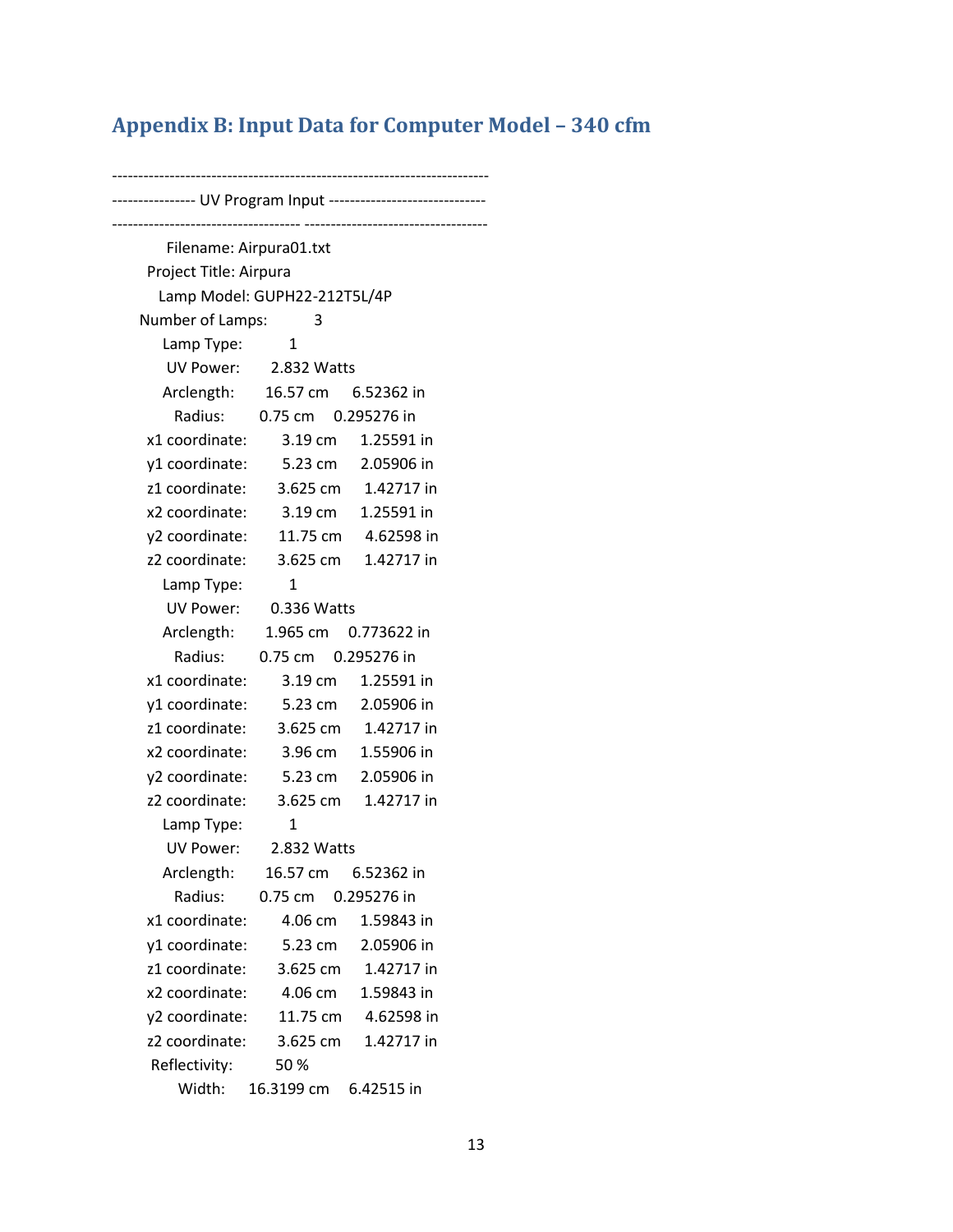Height: 16.3199 cm 6.42515 in Length: 33.02 cm 13 in Airflow: 9.62778 cu.m/min. 340.005 cfm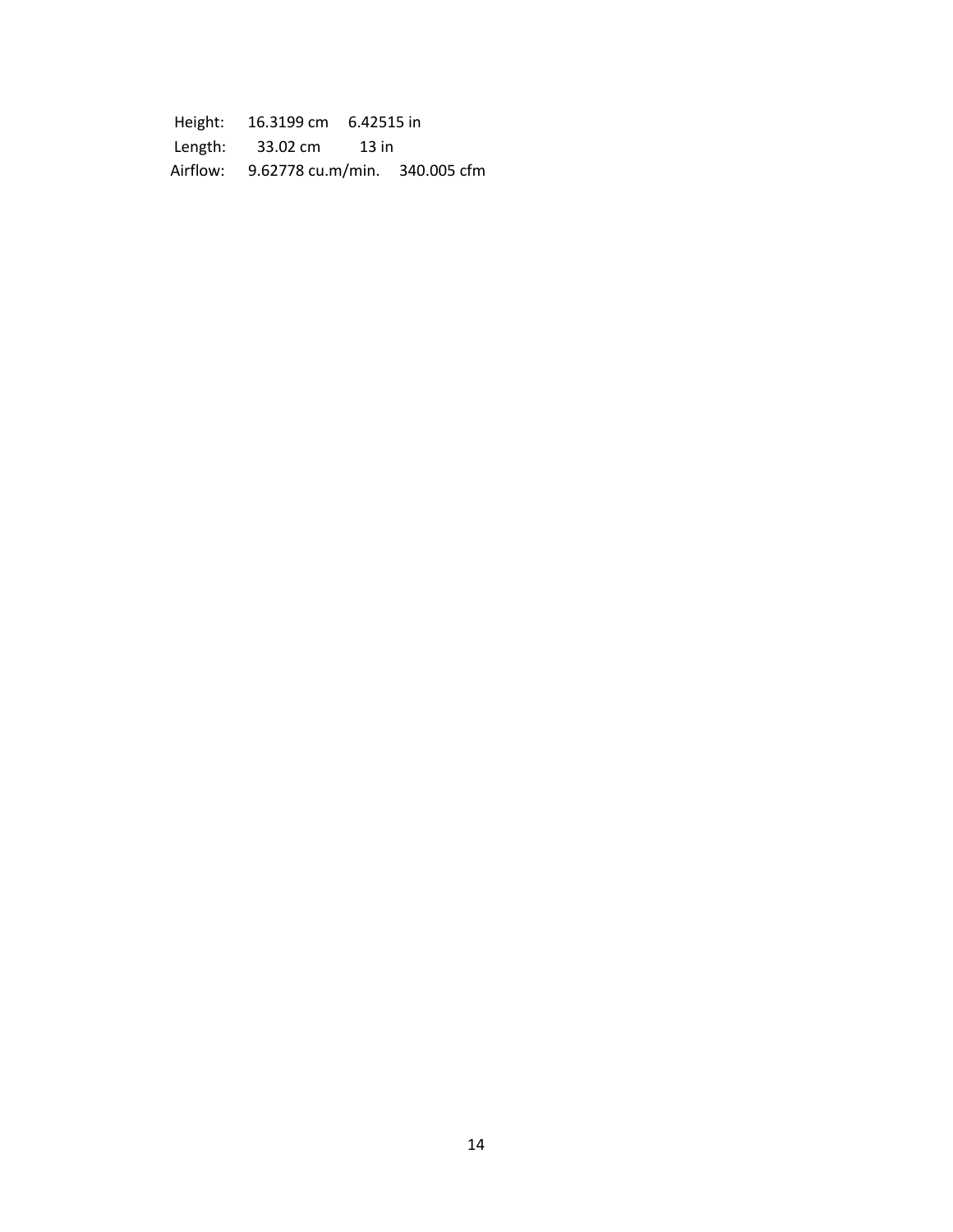# **Appendix C: Analysis Results – 50 cfm**

------------------------UVGI ANALYSIS RESULTS ------------------------

 Target Microbe: Serratia marcescens Rate Constant: 0.002909 cm2/microW-s Logmean Diameter: 1.31 microns Survival in Mixed Air: 0.00327309 % Kill Rate in Mixed Air: 99.9967 % < Survival in Unmixed Air: 0.0559744 % Kill Rate in Unmixed Air: 99.944 % < Configuration Efficiency: 5.84747 %

Exposure Time: 0.372687 sec

Average Direct Intensity: 3847.95 microW/cm2

- Second Reflection : 1484.5 microW/cm2
- Third Reflection : 421.705 microW/cm2
- Fourth Reflection : 140.911 microW/cm2
- Fifth Reflection : 55.9923 microW/cm2
- 6 etc. Reflections : 22.504 microW/cm2
- Average Inter-reflection Intensity: 2148.11 microW/cm2
	- Total Average Intensity: 9525.64 microW/cm2
	- URV (UVGI Rating Value): 14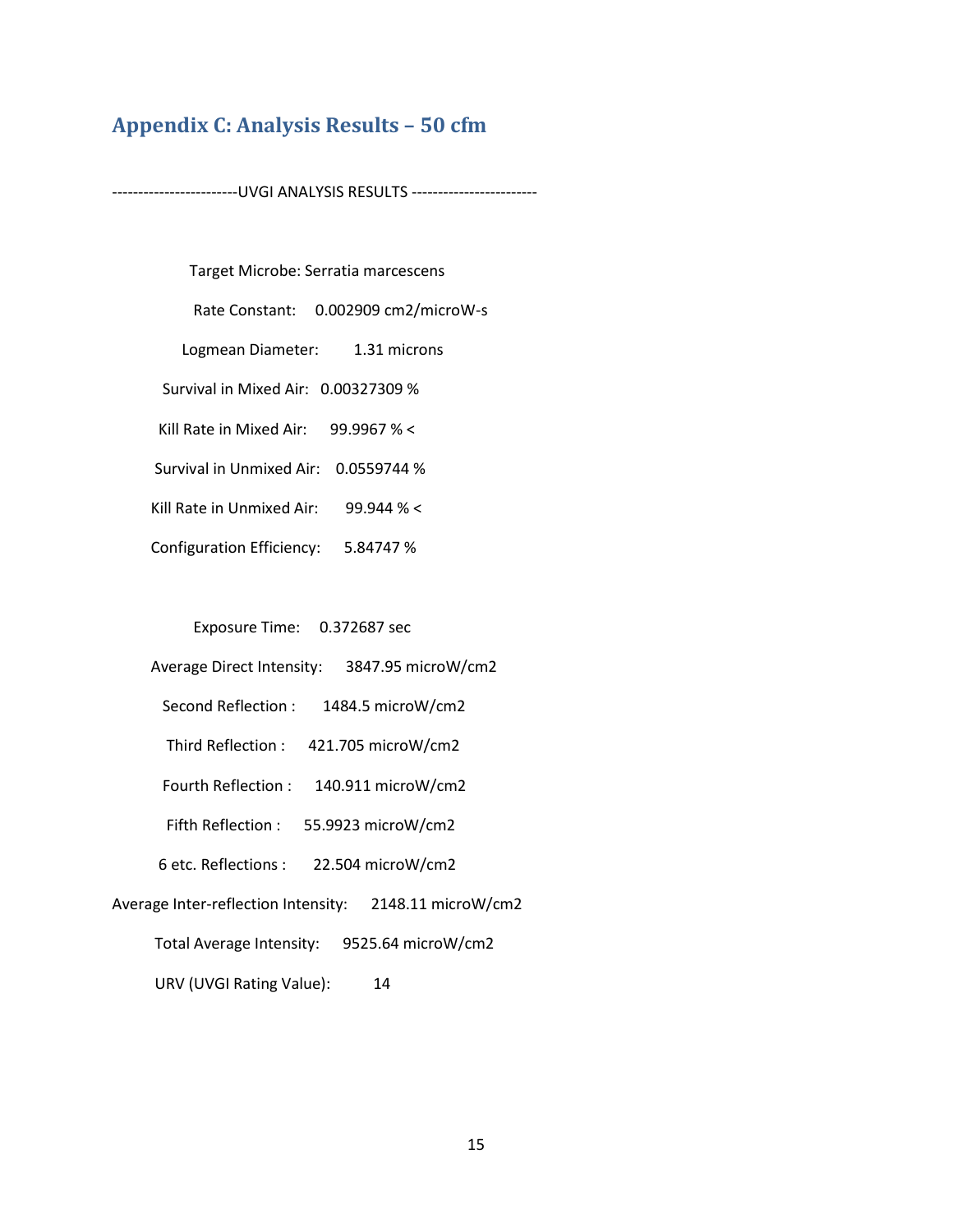## **Appendix D: Analysis Results – 340 cfm**

------------------------UVGI ANALYSIS RESULTS ------------------------

Target Microbe: Serratia marcescens

Rate Constant: 0.002909 cm2/microW-s

- Logmean Diameter: 1.31 microns
- Survival in Mixed Air: 21.8995 %

Kill Rate in Mixed Air: 78.1005 % <

- Survival in Unmixed Air: 25.3391 %
- Kill Rate in Unmixed Air: 74.6609 % <
- Configuration Efficiency: 86.4257 %

Exposure Time: 0.0548069 sec

- Average Direct Intensity: 3847.95 microW/cm2
	- Second Reflection : 1484.5 microW/cm2
	- Third Reflection : 421.705 microW/cm2
	- Fourth Reflection : 140.911 microW/cm2
	- Fifth Reflection : 55.9923 microW/cm2
- 6 etc. Reflections : 22.504 microW/cm2
- Average Inter-reflection Intensity: 2148.11 microW/cm2
	- Total Average Intensity: 9525.64 microW/cm2
	- URV (UVGI Rating Value): 10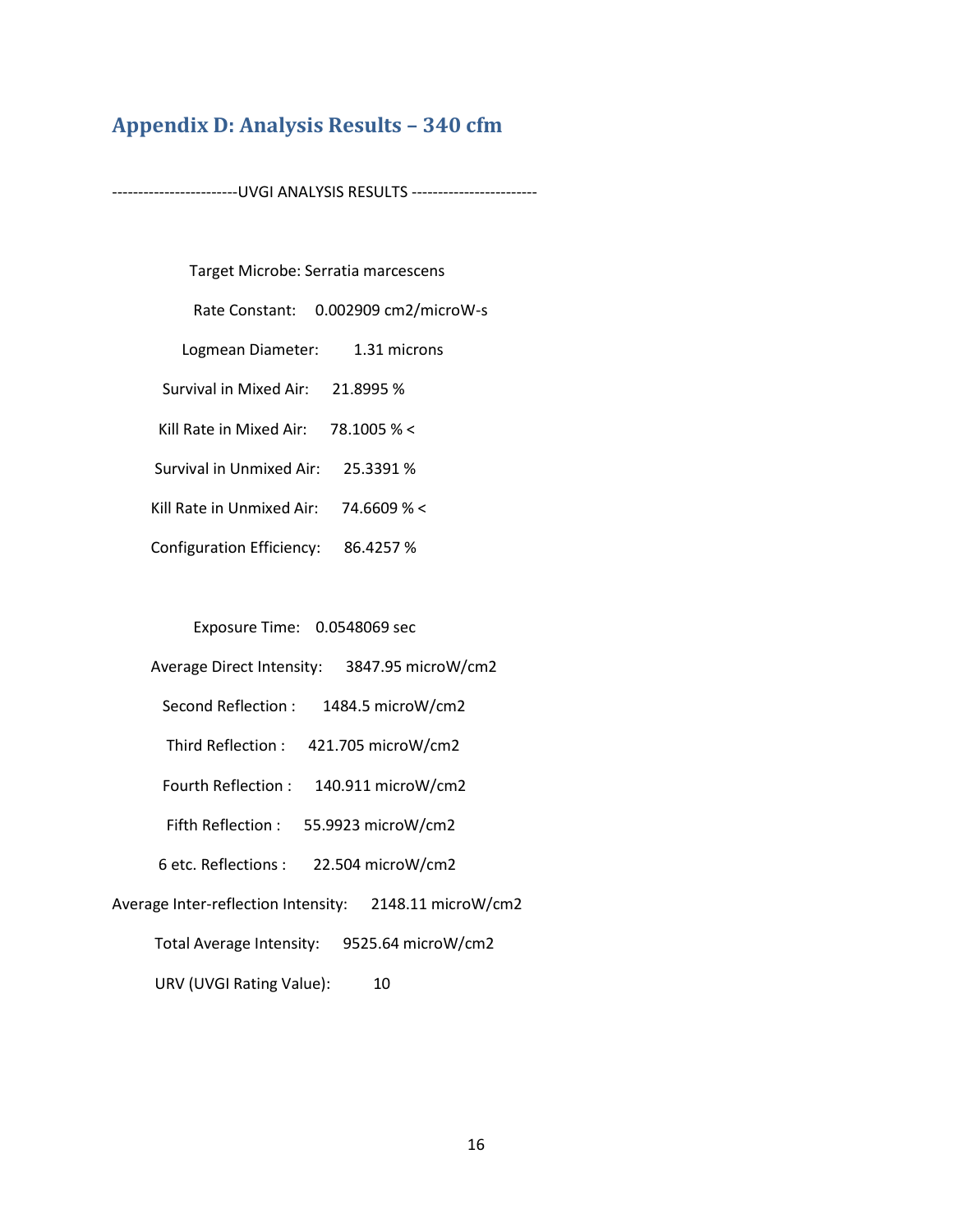| <b>APPENDIX E: Total Removal Rates for Bacteria at 50 cfm</b> |             |                  |               |             |               |                   |              |
|---------------------------------------------------------------|-------------|------------------|---------------|-------------|---------------|-------------------|--------------|
| <b>Microbe</b>                                                | <b>Type</b> | $D_{90}$         | <b>UVGI k</b> | Dia.        | <b>UV Rem</b> | <b>Filter Rem</b> | <b>Total</b> |
|                                                               |             | J/m <sup>2</sup> | $m^2/J$       | μm          | %             | %                 | Rem %        |
| Acinetobacter baumannii                                       | Veg         | 18               | 0.12800       | 1.225       | 98.9369       | 100.00            | 100.0000     |
| Acinetobacter baumannii                                       | Veg         | 33               | 0.19200       | 1.225       | 99.8904       | 100.00            | 100.0000     |
| Aeromonas                                                     | Veg         | 11               | 0.20310       | 2.098       | 99.9261       | 100.00            | 100.0000     |
| Aeromonas hydrophila                                          | Veg         | 16               | 0.14100       | 2.098       | 99.3299       | 100.00            | 100.0000     |
| B. atrophaeus (B. globigii)                                   | Sp          | 144              | 0.01600       | 1.12        | 43.3342       | 100.00            | 100.0000     |
| B. atrophaeus spores                                          | Sp          | 1323             | 0.00174       | 1.12        | 5.9901        | 100.00            | 100.0000     |
| Bacillus anthracis spores                                     | Sp          | 411              | 0.00560       | 1.118       | 18.0286       | 100.00            | 100.0000     |
| Bacillus anthracis spores                                     | Sp          | 45               | 0.05094       | 1.118       | 83.6091       | 100.00            | 100.0000     |
| Bacillus anthracis spores                                     | Sp          | 743              | 0.00310       | 1.118       | 10.4211       | 100.00            | 100.0000     |
| Bacillus cereus spores                                        | Sp          | 267              | 0.00863       | 1.118       | 26.3882       | 100.00            | 100.0000     |
| Bacillus cereus spores                                        | Sp          | 210              | 0.01098       | 1.118       | 32.2876       | 100.00            | 100.0000     |
| Bacillus cereus spores                                        | Sp          | 116              | 0.01979       | 1.118       | 50.4668       | 100.00            | 100.0000     |
| Bacillus cereus spores                                        | Sp          | 408              | 0.00564       | 1.118       | 18.1377       | 100.00            | 100.0000     |
| Bacillus megatherium                                          | Sp          | 273              | 0.00843       | 1.12        | 25.8752       | 100.00            | 100.0000     |
| Bacillus megatherium                                          | Veg         | 113              | 0.02038       | 1.12        | 51.4889       | 100.00            | 100.0000     |
| Bacillus pumilis spores                                       | Sp          | 50               | 0.04600       | 1.12        | 80.4657       | 100.00            | 100.0000     |
| <b>Bacillus subtilis</b>                                      | Veg         | 25               | 0.09210       | 1.12        | 96.1976       | 100.00            | 100.0000     |
| Bacillus subtilis                                             | Veg         | 14               | 0.16858       | 1.12        | 99.7483       | 100.00            | 100.0000     |
| Bacillus subtilis spores                                      | Sp          | 250              | 0.00920       | 1.12        | 27.8628       | 100.00            | 100.0000     |
| Bacillus subtilis spores                                      | Sp          | 161              | 0.01430       | 1.12        | 39.8092       | 100.00            | 100.0000     |
| Bacillus subtilis spores                                      | Sp          | 116              | 0.01982       | 1.12        | 50.5218       | 100.00            | 100.0000     |
| Bacillus subtilis spores                                      | Sp          | 220              | 0.01047       | 1.12        | 31.0338       | 100.00            | 100.0000     |
| Bacillus subtilis spores                                      | Sp          | 199              | 0.01155       | 1.12        | 33.6366       | 100.00            | 100.0000     |
| Bacillus subtilis spores                                      | Sp          | 77               | 0.03000       | 1.12        | 65.5272       | 100.00            | 100.0000     |
| Bacillus subtilis spores                                      | Sp          | 155              | 0.01490       | 1.12        | 41.0777       | 100.00            | 100.0000     |
| Bacillus subtilis spores                                      | Sp          | 89               | 0.02580       | 1.12        | 59.9844       | 100.00            | 100.0000     |
| Bacillus subtilis spores                                      | Sp          | 200              | 0.01150       | 1.12        | 33.5187       | 100.00            | 100.0000     |
| Bacillus subtilis spores                                      | Sp          | 80               | 0.02880       | 1.12        | 64.0269       | 100.00            | 100.0000     |
| Bacillus subtilis spores                                      | Sp          | 94               | 0.02460       | 1.12        | 58.2429       | 100.00            | 100.0000     |
| Bacillus subtilis spores                                      | Sp          | 68               | 0.03370       | 1.12        | 69.7704       | 100.00            | 100.0000     |
| Bacillus subtilis spores                                      | Sp          | 113              | 0.02030       | 1.12        | 51.3564       | 100.00            | 100.0000     |
| Bacillus subtilis spores                                      | Sp          | 89               | 0.02600       | 1.12        | 60.2675       | 100.00            | 100.0000     |
| Bacillus subtilis spores                                      | Sp          | 149              | 0.01550       | 1.12        | 42.3194       | 100.00            | 100.0000     |
| Bacillus subtilis spores                                      | Sp          | 85               | 0.02700       | 1.12        | 61.6532       | 100.00            | 100.0000     |
| Bacillus thuringiensis                                        | Sp          | 2303             | 0.00100       | 1.120       | 3.4877        | 100.00            | 100.0000     |
| Burkholderia cenocepacia                                      | Veg         | 58               | 0.03956       | 0.707       | 75.4510       | 100.00            | 100.0000     |
| Burkholderia cepacia                                          | Veg         | 11               | 0.21150       | 0.77        | 99.9451       | 100.00            | 100.0000     |
| Burkholderia cepacia                                          | Veg         | 22               | 0.10520       | 0.77        | 97.6117       | 100.00            | 100.0000     |
| Campylobacter jejuni                                          | Veg         | 11               | 0.20933       | 2.12        | 99.9407       | 100.00            | 100.0000     |
| Campylobacter jejuni                                          | Veg         | 29               | 0.07940       | 2.12        | 94.0315       | 100.00            | 100.0000     |
| Citrobacter diversus                                          | Veg         | 32               | 0.07140       | 1.2         | 92.0714       | 100.00            | 100.0000     |
| Citrobacter freundii                                          | Veg         | 42               | 0.05482       | 1.2         | 85.7189       | 100.00            | 100.0000     |
| Citrobacter freundii                                          | Veg         | 46               | 0.05010       | 1.2         | 83.1117       | 100.00            | 100.0000     |
| Clostridium difficile                                         | Sp          | 128              | 0.01800       | 5           | 47.2180       | 100.00            | 100.0000     |
| Clostridium perfringens                                       | Veg         | 38               | 0.06000       | 5           | 88.1163       | 100.00            | 100.0000     |
| Clostridium perfringens                                       | Veg         | 135              | 0.01700       | $\mathbf 5$ | 45.3106       | 100.00            | 100.0000     |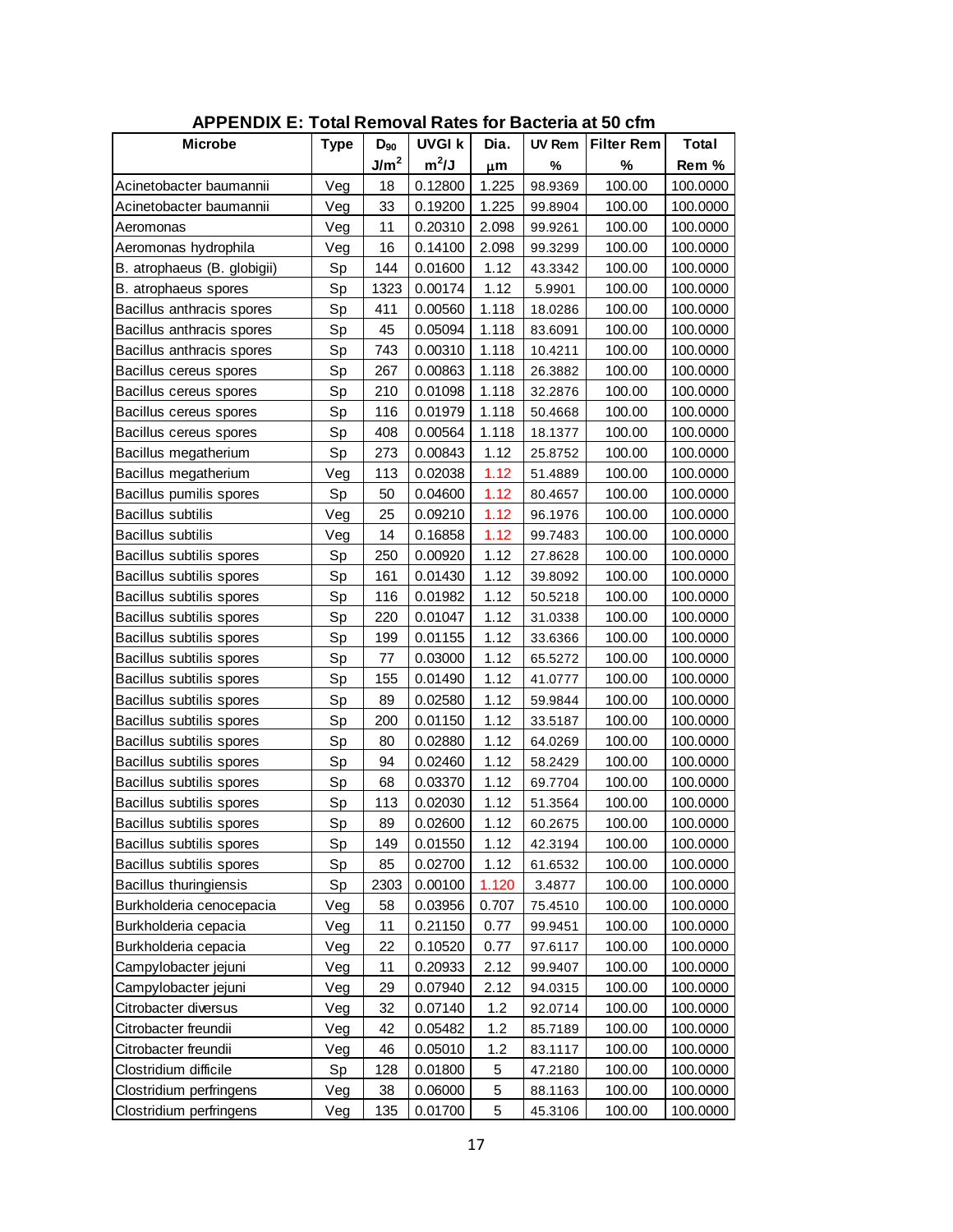| <b>APPENDIX E: Total Removal Rates for Bacteria at 50 cfm</b> |             |                  |               |                |               |                   |              |  |
|---------------------------------------------------------------|-------------|------------------|---------------|----------------|---------------|-------------------|--------------|--|
| <b>Microbe</b>                                                | <b>Type</b> | $D_{90}$         | <b>UVGI k</b> | Dia.           | <b>UV Rem</b> | <b>Filter Rem</b> | <b>Total</b> |  |
|                                                               |             | J/m <sup>2</sup> | $m^2/J$       | μm             | %             | %                 | Rem %        |  |
| Clostridium tetani                                            | Veg         | 49               | 0.04699       | 5              | 81.1414       | 100.00            | 100.0000     |  |
| Corynebacterium diphtheriae                                   | Veg         | 33               | 0.07010       | 0.698          | 91.6970       | 100.00            | 100.0000     |  |
| Coxiella burnetii                                             | Veg         | 15               | 0.15350       | 0.283          | 99.5700       | 99.96             | 99.9998      |  |
| Deinococcus radiodurans                                       | Veg         | 365              | 0.00630       | 1              | 20.0405       | 100.00            | 100.0000     |  |
| Enterobacter cloacae                                          | Veg         | 64               | 0.03598       | 1.414          | 72.1208       | 100.00            | 100.0000     |  |
| Escherichia coli                                              | Veg         | 21               | 0.10900       | 0.5            | 97.9131       | 100.00            | 100.0000     |  |
| Escherichia coli                                              | Veg         | 53               | 0.04320       | 0.5            | 78.4242       | 100.00            | 99.9999      |  |
| Escherichia coli                                              | Veg         | 20               | 0.11510       | 0.5            | 98.3195       | 100.00            | 100.0000     |  |
| Escherichia coli                                              | Veg         | 47               | 0.04940       | 0.5            | 82.6868       | 100.00            | 99.9999      |  |
| Escherichia coli                                              | Veg         | 43               | 0.05300       | 0.5            | 84.7639       | 100.00            | 99.9999      |  |
| Escherichia coli                                              | Veg         | 13               | 0.18000       | 0.5            | 99.8322       | 100.00            | 100.0000     |  |
| Escherichia coli                                              | Veg         | 20               | 0.11500       | 0.5            | 98.3135       | 100.00            | 100.0000     |  |
| Escherichia coli                                              | Veg         | 24               | 0.09600       | 0.5            | 96.6893       | 100.00            | 100.0000     |  |
| Escherichia coli                                              | Veg         | 81               | 0.02832       | 0.5            | 63.4114       | 100.00            | 99.9998      |  |
| Escherichia coli                                              | Veg         | 25               | 0.09398       | 0.5            | 96.4435       | 100.00            | 100.0000     |  |
| Escherichia coli                                              | Veg         | 19               | 0.12000       | 0.5            | 98.5878       | 100.00            | 100.0000     |  |
| Escherichia coli                                              | Veg         | 12               | 0.19300       | 0.5            | 99.8942       | 100.00            | 100.0000     |  |
| Escherichia coli                                              | Veg         | 25               | 0.09210       | 0.5            | 96.1981       | 100.00            | 100.0000     |  |
| Escherichia coli                                              | Veg         | 20               | 0.11670       | 0.5            | 98.4122       | 100.00            | 100.0000     |  |
| Escherichia coli                                              | Veg         | 51               | 0.04540       | 0.5            | 80.0452       | 100.00            | 99.9999      |  |
| Escherichia coli                                              | Veg         | 34               | 0.06720       | 0.5            | 90.7966       | 100.00            | 99.9999      |  |
| Escherichia coli                                              | Veg         | 55               | 0.04187       | 0.5            | 77.3772       | 100.00            | 99.9999      |  |
| Escherichia coli                                              | Veg         | 8                | 0.28300       | 0.5            | 99.9957       | 100.00            | 100.0000     |  |
| Escherichia coli                                              | Veg         | 3                | 0.72300       | 0.5            | 100.0000      | 100.00            | 100.0000     |  |
| Escherichia coli                                              | Veg         | 11               | 0.21800       | 0.5            | 99.9564       | 100.00            | 100.0000     |  |
| Escherichia coli                                              | Veg         | 11               | 0.21900       | 0.5            | 99.9580       | 100.00            | 100.0000     |  |
| Escherichia coli                                              | Veg         | 13               | 0.18100       | 0.5            | 99.8380       | 100.00            | 100.0000     |  |
| Escherichia coli                                              | Veg         | 15               | 0.15611       | 0.5            | 99.6082       | 100.00            | 100.0000     |  |
| Escherichia coli                                              | Veg         | $\overline{2}$   | 0.96500       | 0.5            | 100.0000      | 100.00            | 100.0000     |  |
| Escherichia coli                                              | Veg         | 11               | 0.20500       | 0.5            | 99.9309       | 100.00            | 100.0000     |  |
| Francisella tularensis                                        | Veg         | 256              | 0.00900       | 0.2            | 27.3488       | 99.95             | 99.9669      |  |
| Francisella tularensis                                        | Veg         | 288              | 0.00800       | 0.2            | 24.7233       | 99.95             | 99.9658      |  |
| Haemophilus influenzae                                        | Veg         | 38               | 0.05990       | 0.285          | 88.0740       | 99.96             | 99.9957      |  |
| Haemophilus influenzae Rd                                     | Veg         | 13               | 0.17700       | 0.285          | 99.8133       | 99.96             | 99.9999      |  |
| Halobacterium sp. NRC-1                                       | Veg         | 25               | 0.09210       | 1              | 96.1976       | 100.00            | 100.0000     |  |
| Halobacterium salinarum                                       | Veg         | 68               | 0.03390       | 1              | 69.9843       | 100.00            | 100.0000     |  |
| Halomonas elongata                                            | Veg         | 13               | 0.18090       | $\overline{1}$ | 99.8375       | 100.00            | 100.0000     |  |
| Helicobacter pylori                                           | Veg         | 33               | 0.06900       | 2.1            | 91.3663       | 100.00            | 100.0000     |  |
| Klebsiella pneumoniae                                         | Veg         | 42               | 0.05480       | 0.671          | 85.7070       | 100.00            | 100.0000     |  |
| Klebsiella pneumoniae                                         | Veg         | 68               | 0.03390       | 0.671          | 69.9843       | 100.00            | 100.0000     |  |
| Klebsiella terrigena                                          | Veg         | 33               | 0.07000       | 0.671          | 91.6674       | 100.00            | 100.0000     |  |
| Legionella dumoffi                                            | Veg         | 24               | 0.09594       | 0.52           | 96.6823       | 100.00            | 100.0000     |  |
| Legionella bozemanii                                          | Veg         | 19               | 0.17400       | 0.52           | 99.7923       | 100.00            | 100.0000     |  |
| Legionella bozemanii                                          | Veg         | 15               | 0.15351       | 0.52           | 99.5701       | 100.00            | 100.0000     |  |
| Legionella gormanii                                           | Veg         | 26               | 0.08856       | 0.52           | 95.6886       | 100.00            | 100.0000     |  |
| Legionella jordanis                                           | Veg         | 11               | 0.20933       | 0.52           | 99.9407       | 100.00            | 100.0000     |  |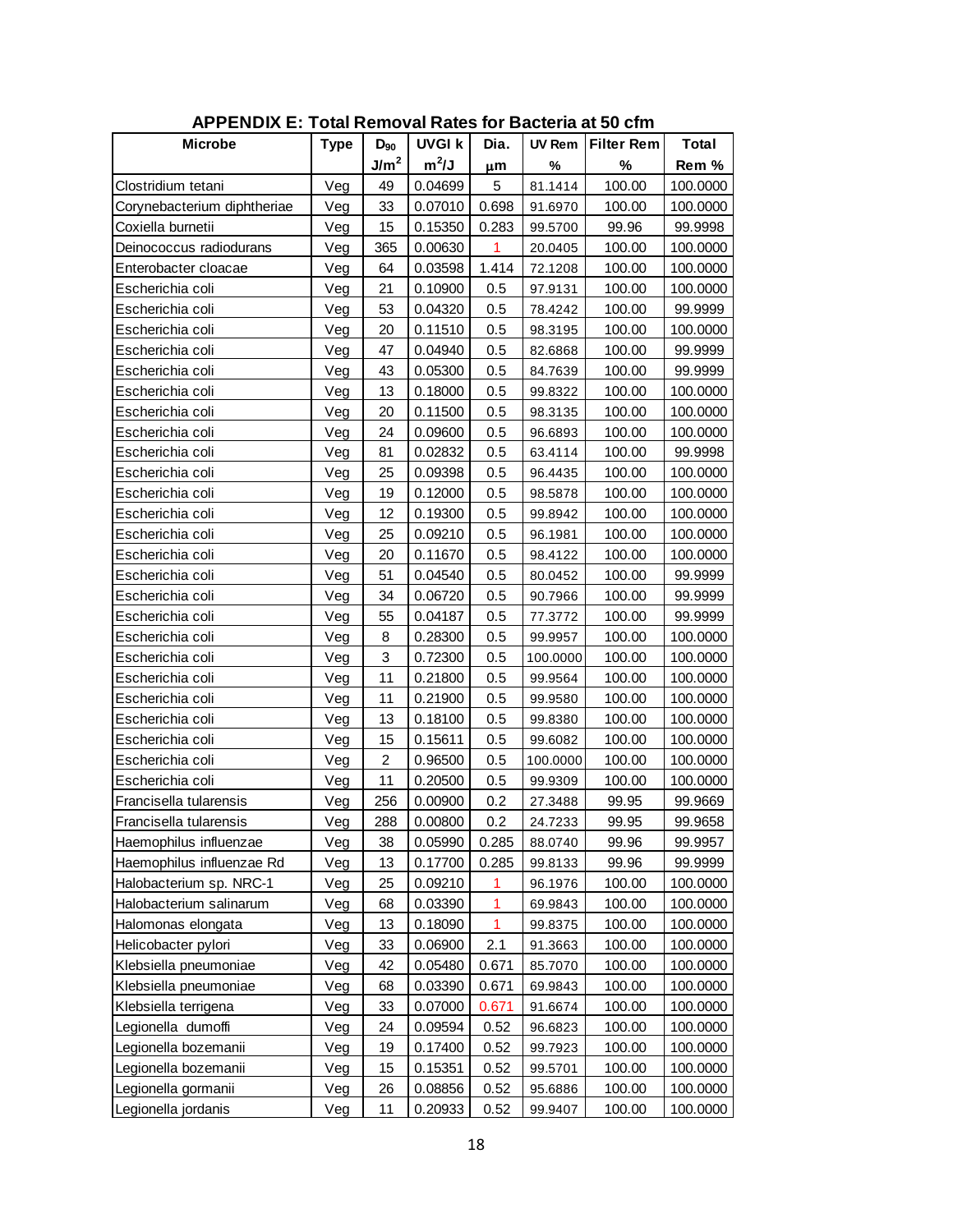| <b>APPENDIX E: Total Removal Rates for Bacteria at 50 cfm</b> |             |                  |               |       |               |                   |              |
|---------------------------------------------------------------|-------------|------------------|---------------|-------|---------------|-------------------|--------------|
| <b>Microbe</b>                                                | <b>Type</b> | $D_{90}$         | <b>UVGI k</b> | Dia.  | <b>UV Rem</b> | <b>Filter Rem</b> | <b>Total</b> |
|                                                               |             | J/m <sup>2</sup> | $m^2/J$       | μm    | %             | %                 | Rem %        |
| Legionella longbeach                                          | Veg         | 11               | 0.20933       | 0.52  | 99.9407       | 100.00            | 100.0000     |
| Legionella micdadei                                           | Veg         | 15               | 0.15351       | 0.52  | 99.5701       | 100.00            | 100.0000     |
| Legionella oakridgensis                                       | Veg         | 22               | 0.10466       | 0.52  | 97.5658       | 100.00            | 100.0000     |
| Legionella pneumophila                                        | Veg         | 13               | 0.17400       | 0.52  | 99.7923       | 100.00            | 100.0000     |
| Legionella pneumophila                                        | Veg         | 12               | 0.19298       | 0.52  | 99.8941       | 100.00            | 100.0000     |
| Legionella pneumophila                                        | Veg         | 9                | 0.24849       | 0.52  | 99.9852       | 100.00            | 100.0000     |
| Legionella pneumophila                                        | Veg         | 5                | 0.44613       | 0.52  | 100.0000      | 100.00            | 100.0000     |
| Legionella pneumophila                                        | Veg         | 25               | 0.09110       | 0.52  | 96.0602       | 100.00            | 100.0000     |
| Legionella pneumophila                                        | Veg         | 16               | 0.14390       | 0.52  | 99.3955       | 100.00            | 100.0000     |
| Legionella pneumophila                                        | Veg         | 19               | 0.12020       | 0.52  | 98.5978       | 100.00            | 100.0000     |
| Legionella wadsworthii                                        | Veg         | $\overline{4}$   | 0.57565       | 0.52  | 100.0000      | 100.00            | 100.0000     |
| Listeria monocytogenes                                        | Veg         | 73               | 0.03170       | 0.707 | 67.5461       | 100.00            | 100.0000     |
| Listeria monocytogenes                                        | Veg         | 156              | 0.01480       | 0.707 | 40.8681       | 100.00            | 100.0000     |
| Listeria monocytogenes                                        | Veg         | 10               | 0.23030       | 0.707 | 99.9719       | 100.00            | 100.0000     |
| Micrococcus candidus                                          | Veg         | 61               | 0.03806       | 1.2   | 74.1046       | 100.00            | 100.0000     |
| Micrococcus piltonensis                                       | Veg         | 81               | 0.02843       | 2.2   | 63.5474       | 100.00            | 100.0000     |
| Micrococcus sphaeroides                                       | Veg         | 100              | 0.02303       | 1.2   | 55.8430       | 100.00            | 100.0000     |
| Moraxella                                                     | Veg         | 10965            | 0.00022       | 1.225 | 0.7780        | 100.00            | 100.0000     |
| Mycobacterium avium-intra.                                    | Veg         | 84               | 0.02740       | 1.118 | 62.1939       | 100.00            | 100.0000     |
| Mycobacterium avium                                           | Veg         | 60               | 0.03840       | 1.118 | 74.4159       | 100.00            | 100.0000     |
| Mycobacterium avium                                           | Veg         | 35               | 0.06580       | 1.118 | 90.3277       | 100.00            | 100.0000     |
| Mycobacterium bovis BCG                                       | Veg         | 22               | 0.10550       | 0.637 | 97.6370       | 100.00            | 100.0000     |
| Mycobacterium bovis BCG                                       | Veg         | 10               | 0.24200       | 0.637 | 99.9814       | 100.00            | 100.0000     |
| Mycobacterium bovis BCG                                       | Veg         | 12               | 0.19000       | 0.637 | 99.8823       | 100.00            | 100.0000     |
| Mycobacterium bovis BCG                                       | Veg         | 19               | 0.12000       | 0.637 | 98.5878       | 100.00            | 100.0000     |
| Mycobacterium bovis BCG                                       | Veg         | 33               | 0.07000       | 0.637 | 91.6674       | 100.00            | 100.0000     |
| Mycobacterium flaviscens                                      | Veg         | 120              | 0.01919       | 0.637 | 49.3981       | 100.00            | 100.0000     |
| Mycobacterium fortuitum                                       | Veg         | 68               | 0.03390       | 0.637 | 69.9843       | 100.00            | 100.0000     |
| Mycobacterium fortuitum                                       | Veg         | 96               | 0.02400       | 0.637 | 57.3439       | 100.00            | 100.0000     |
| Mycobacterium kansasii                                        | Veg         | 80               | 0.02880       | 0.637 | 64.0269       | 100.00            | 100.0000     |
| Mycobacterium marinum                                         | Veg         | 76               | 0.03030       | 0.637 | 65.8924       | 100.00            | 100.0000     |
| Mycobacterium marinum                                         | Veg         | 743              | 0.00310       | 0.637 | 10.4211       | 100.00            | 100.0000     |
| Mycobacterium parafortuitum                                   | Veg         | 13               | 0.18000       | 0.637 | 99.8322       | 100.00            | 100.0000     |
| Mycobacterium parafortuitum                                   | Veg         | 46               | 0.05000       | 0.637 | 83.0517       | 100.00            | 100.0000     |
| Mycobacterium parafortuitum                                   | Veg         | 19               | 0.12000       | 0.637 | 98.5878       | 100.00            | 100.0000     |
| Mycobacterium phlei                                           | Veg         | 76               | 0.03030       | 0.637 | 65.8924       | 100.00            | 100.0000     |
| Mycobacterium phlei                                           | Veg         | 63               | 0.03650       | 0.637 | 72.6307       | 100.00            | 100.0000     |
| Mycobacterium phlei                                           | Veg         | 23               | 0.10000       | 0.637 | 97.1275       | 100.00            | 100.0000     |
| Mycobacterium phlei                                           | Veg         | 16               | 0.14000       | 0.637 | 99.3057       | 100.00            | 100.0000     |
| Mycobacterium smegmatis                                       | Veg         | 108              | 0.02130       | 0.637 | 53.0530       | 100.00            | 100.0000     |
| Mycobacterium smegmatis                                       | Veg         | 1047             | 0.00220       | 0.637 | 7.5128        | 100.00            | 100.0000     |
| Mycobacterium smegmatis                                       | Veg         | 68               | 0.03400       | 0.637 | 70.0907       | 100.00            | 100.0000     |
| Mycobacterium smegmatis                                       | Veg         | 12               | 0.19000       | 0.637 | 99.8823       | 100.00            | 100.0000     |
| Mycobacterium terrae                                          | Veg         | 50               | 0.04610       | 0.637 | 80.5350       | 100.00            | 100.0000     |
| Mycobacterium tuberculosis                                    | Veg         | 28               | 0.08220       | 0.637 | 94.5964       | 100.00            | 100.0000     |
| Mycobacterium tuberculosis                                    | Veg         | 77               | 0.03000       | 0.637 | 65.5272       | 100.00            | 100.0000     |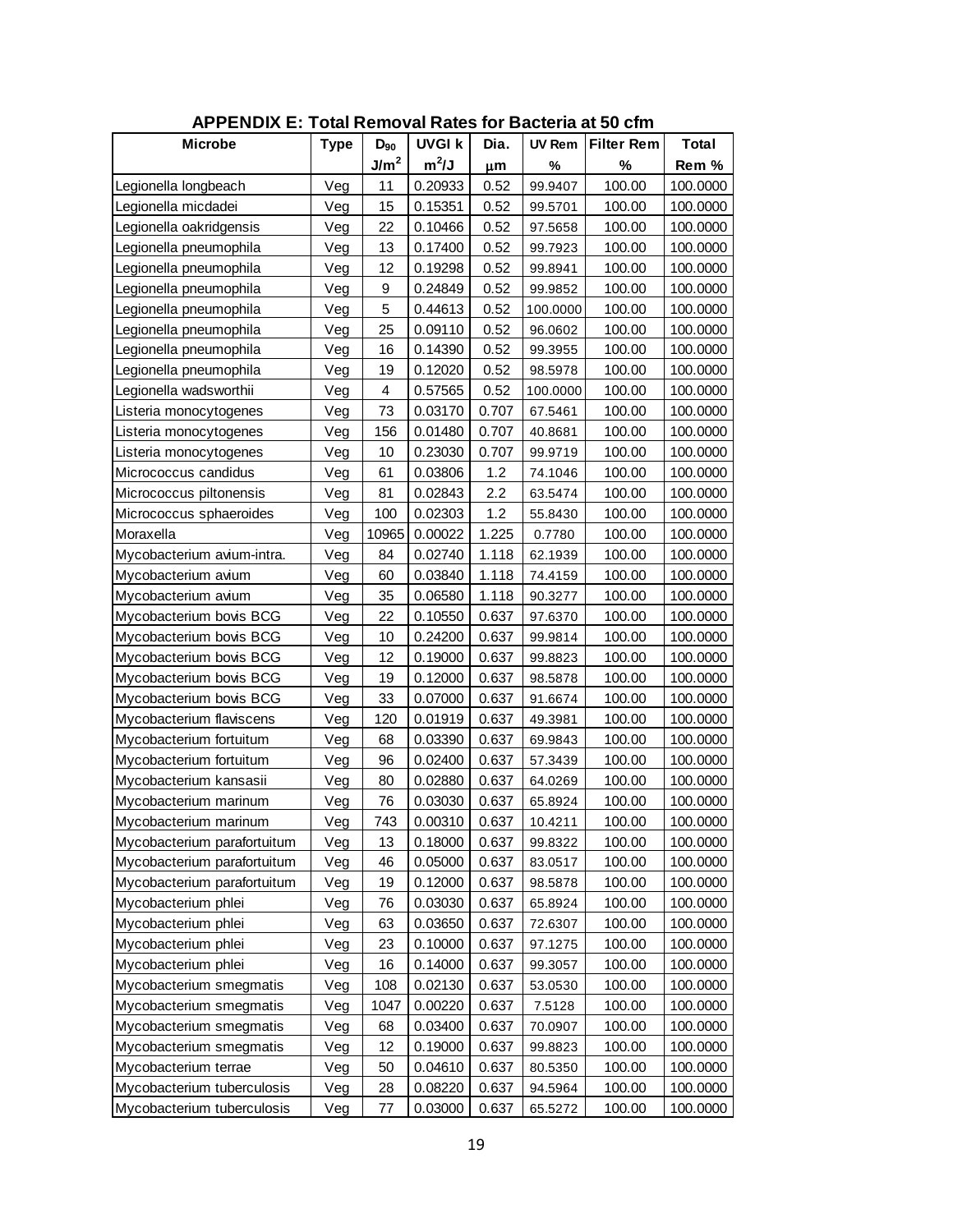| <b>APPENDIX E: Total Removal Rates for Bacteria at 50 cfm</b> |             |                  |               |       |               |                   |              |  |
|---------------------------------------------------------------|-------------|------------------|---------------|-------|---------------|-------------------|--------------|--|
| <b>Microbe</b>                                                | <b>Type</b> | $D_{90}$         | <b>UVGI k</b> | Dia.  | <b>UV Rem</b> | <b>Filter Rem</b> | <b>Total</b> |  |
|                                                               |             | J/m <sup>2</sup> | $m^2/J$       | μm    | %             | %                 | Rem %        |  |
| Mycobacterium tuberculosis                                    | Veg         | 74               | 0.03100       | 0.637 | 66.7295       | 100.00            | 100.0000     |  |
| Mycobacterium tuberculosis                                    | Veg         | 11               | 0.21320       | 0.637 | 99.9484       | 100.00            | 100.0000     |  |
| Mycobacterium tuberculosis                                    | Veg         | 5                | 0.47210       | 0.637 | 100.0000      | 100.00            | 100.0000     |  |
| Mycoplasma arthritidis                                        | Veg         | $\overline{7}$   | 0.31240       | 0.177 | 99.9985       | 99.96             | 100.0000     |  |
| Mycoplasma fermentans                                         | Veg         | 9                | 0.25220       | 0.177 | 99.9871       | 99.96             | 100.0000     |  |
| Mycoplasma hominis                                            | Veg         | $\overline{7}$   | 0.32710       | 0.177 | 99.9991       | 99.96             | 100.0000     |  |
| Mycoplasma Orale type 1                                       | Veg         | 11               | 0.21800       | 0.177 | 99.9564       | 99.96             | 100.0000     |  |
| Mycoplasma Orale type 2                                       | Veg         | 6                | 0.38760       | 0.177 | 99.9999       | 99.96             | 100.0000     |  |
| Mycoplasma pneumoniae                                         | Veg         | 8                | 0.27910       | 0.177 | 99.9950       | 99.96             | 100.0000     |  |
| Mycoplasma salivarium                                         | Veg         | 11               | 0.21140       | 0.177 | 99.9450       | 99.96             | 100.0000     |  |
| Myxobolus cerebralis                                          | Veg         | 10011            | 0.00023       | 1     | 0.8132        | 100.00            | 100.0000     |  |
| Neisseria catarrhalis                                         | Veg         | 44               | 0.05233       | 0.177 | 84.3979       | 99.96             | 99.9941      |  |
| Nocardia asteroides                                           | Veg         | 280              | 0.00822       | 1.118 | 25.3183       | 100.00            | 100.0000     |  |
| Phytomonas tumefaciens                                        | Veg         | 44               | 0.05233       | 1     | 84.3979       | 100.00            | 100.0000     |  |
| Proteus mirabilis                                             | Veg         | 8                | 0.28900       | 0.494 | 99.9965       | 100.00            | 100.0000     |  |
| Proteus vulgaris                                              | Veg         | 30               | 0.07675       | 0.291 | 93.4436       | 99.97             | 99.9978      |  |
| Pseudomonas aeruginosa                                        | Veg         | 10               | 0.22692       | 0.494 | 99.9683       | 100.00            | 100.0000     |  |
| Pseudomonas aeruginosa                                        | Veg         | 172              | 0.01340       | 0.494 | 37.8550       | 100.00            | 99.9995      |  |
| Pseudomonas aeruginosa                                        | Veg         | 36               | 0.06600       | 0.494 | 90.3961       | 100.00            | 99.9999      |  |
| Pseudomonas aeruginosa                                        | Veg         | 55               | 0.04190       | 0.494 | 77.4052       | 100.00            | 99.9998      |  |
| Pseudomonas aeruginosa                                        | Veg         | 55               | 0.04187       | 0.494 | 77.3772       | 100.00            | 99.9998      |  |
| Pseudomonas aeruginosa                                        | Veg         | 22               | 0.10470       | 0.494 | 97.5690       | 100.00            | 100.0000     |  |
| Pseudomonas aeruginosa                                        | Veg         | 10               | 0.23750       | 0.494 | 99.9782       | 100.00            | 100.0000     |  |
| Pseudomonas aeruginosa                                        | Veg         | 4                | 0.57210       | 0.494 | 100.0000      | 100.00            | 100.0000     |  |
| Pseudomonas diminuta                                          | Veg         | 96               | 0.02391       | 0.5   | 57.2082       | 100.00            | 99.9997      |  |
| Pseudomonas fluorescens                                       | Veg         | 35               | 0.06579       | 0.5   | 90.3236       | 100.00            | 99.9999      |  |
| Pseudomonas fluorescens                                       | Veg         | 3                | 0.47730       | 0.5   | 100.0000      | 100.00            | 100.0000     |  |
| Pseudomonas maltophilia                                       | Veg         | 70               | 0.03294       | 0.5   | 68.9450       | 100.00            | 99.9998      |  |
| Pseudomonas putrefaciens                                      | Veg         | 87               | 0.02662       | 0.5   | 61.1317       | 100.00            | 99.9998      |  |
| Rickettsia prowazekii                                         | Veg         | 13               | 0.17600       | 0.6   | 99.8066       | 100.00            | 100.0000     |  |
| Salmonella spp.                                               | Veg         | 11               | 0.21380       | 0.8   | 99.9494       | 100.00            | 100.0000     |  |
| Salmonella anatum                                             | Veg         | 60               | 0.03840       | 0.8   | 74.4159       | 100.00            | 100.0000     |  |
| Salmonella derby                                              | Veg         | 36               | 0.06360       | 0.8   | 89.5420       | 100.00            | 100.0000     |  |
| Salmonella enteritidis                                        | Veg         | 10               | 0.22100       | 0.8   | 99.9608       | 100.00            | 100.0000     |  |
| Salmonella enteritidis                                        | Veg         | 33               | 0.07010       | 0.8   | 91.6970       | 100.00            | 100.0000     |  |
| Salmonella infantis                                           | Veg         | 20               | 0.11510       | 0.8   | 98.3195       | 100.00            | 100.0000     |  |
| Salmonella typhi                                              | Veg         | 21               | 0.10760       | 0.806 | 97.8068       | 100.00            | 100.0000     |  |
| Salmonella typhi                                              | Veg         | 30               | 0.07675       | 0.806 | 93.4436       | 100.00            | 100.0000     |  |
| Salmonella typhi                                              | Veg         | 21               | 0.10760       | 0.806 | 97.8066       | 100.00            | 100.0000     |  |
| Salmonella typhi                                              | Veg         | 9                | 0.25580       | 0.806 | 99.9886       | 100.00            | 100.0000     |  |
| Salmonella typhimurium                                        | Veg         | 295              | 0.00780       | 0.8   | 24.1870       | 100.00            | 100.0000     |  |
| Salmonella typhimurium                                        | Veg         | 18               | 0.12830       | 0.8   | 98.9482       | 100.00            | 100.0000     |  |
| Sarcina lutea                                                 | Veg         | 197              | 0.01169       | 1.48  | 33.9615       | 100.00            | 100.0000     |  |
| Serratia indica                                               | Veg         | 209              | 0.01100       | 0.632 | 32.3282       | 100.00            | 100.0000     |  |
| Serratia marcescens                                           | Veg         | 22               | 0.10490       | 0.632 | 97.5862       | 100.00            | 100.0000     |  |
| Serratia marcescens                                           | Veg         | 105              | 0.02194       | 0.632 | 54.1072       | 100.00            | 100.0000     |  |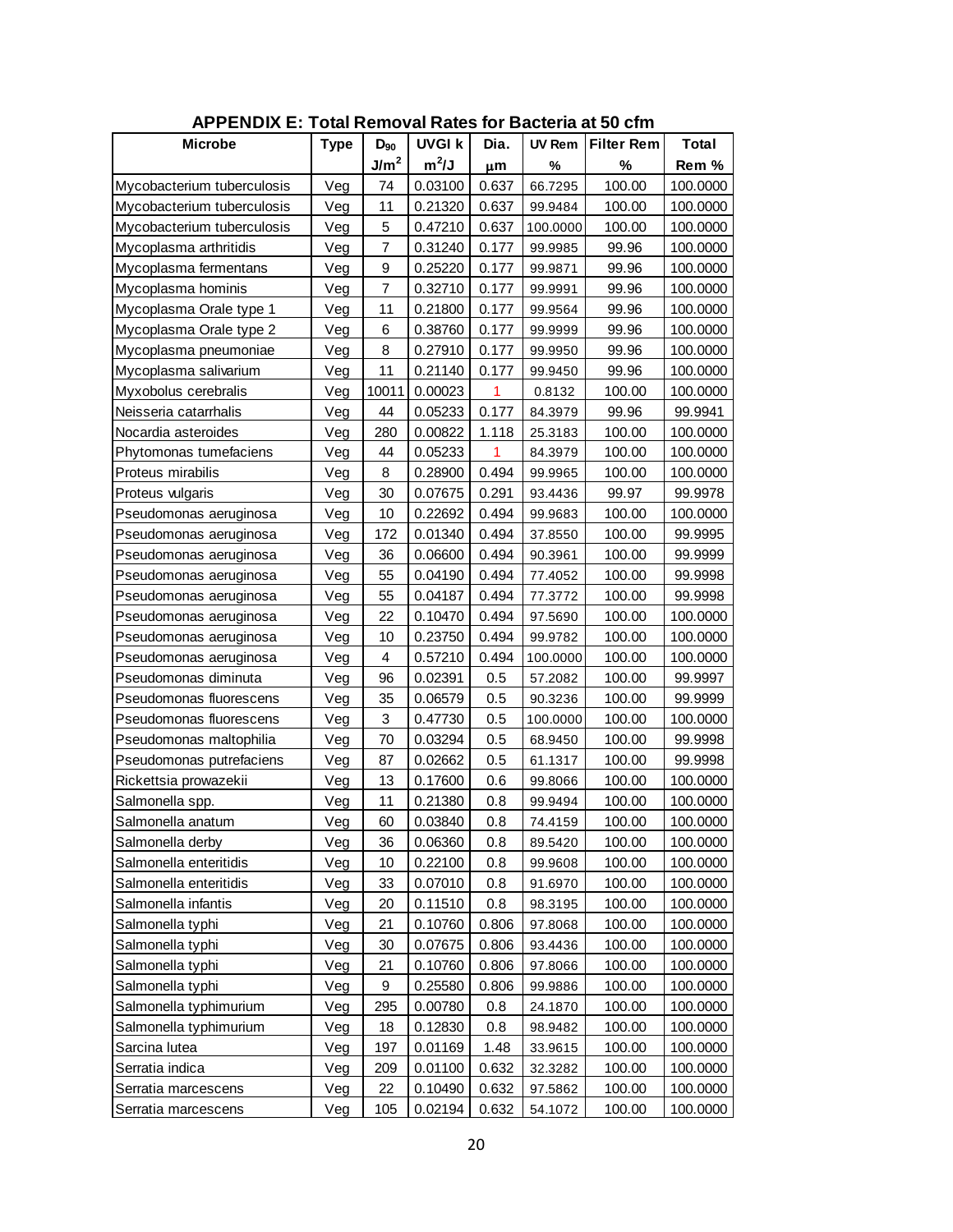| <b>APPENDIX E: Total Removal Rates for Bacteria at 50 cfm</b> |             |                  |               |       |               |                   |              |  |  |  |
|---------------------------------------------------------------|-------------|------------------|---------------|-------|---------------|-------------------|--------------|--|--|--|
| <b>Microbe</b>                                                | <b>Type</b> | $D_{90}$         | <b>UVGI k</b> | Dia.  | <b>UV Rem</b> | <b>Filter Rem</b> | <b>Total</b> |  |  |  |
|                                                               |             | J/m <sup>2</sup> | $m^2/J$       | μm    | %             | %                 | Rem %        |  |  |  |
| Serratia marcescens                                           | Veg         | 22               | 0.10470       | 0.632 | 97.5690       | 100.00            | 100.0000     |  |  |  |
| Serratia marcescens                                           | Veg         | 22               | 0.10466       | 0.632 | 97.5658       | 100.00            | 100.0000     |  |  |  |
| Serratia marcescens                                           | Veg         | 8                | 0.27742       | 0.632 | 99.9947       | 100.00            | 100.0000     |  |  |  |
| Serratia marcescens                                           | Veg         | 10               | 0.22080       | 0.632 | 99.9606       | 100.00            | 100.0000     |  |  |  |
| Serratia marcescens                                           | Veg         | $\overline{c}$   | 0.93900       | 0.632 | 100.0000      | 100.00            | 100.0000     |  |  |  |
| Serratia marcescens                                           | Veg         | 24               | 0.09500       | 0.632 | 96.5696       | 100.00            | 100.0000     |  |  |  |
| Serratia marcescens                                           | Veg         | 8                | 0.28670       | 0.632 | 99.9962       | 100.00            | 100.0000     |  |  |  |
| Serratia marcescens                                           | Veg         | 4                | 0.57500       | 0.632 | 100.0000      | 100.00            | 100.0000     |  |  |  |
| Serratia marcescens                                           | Veg         | 115              | 0.02000       | 0.632 | 50.8356       | 100.00            | 100.0000     |  |  |  |
| Serratia marcescens                                           | Veg         | 5                | 0.44490       | 0.632 | 100.0000      | 100.00            | 100.0000     |  |  |  |
| Serratia marcescens                                           | Veg         | 20               | 0.11300       | 0.632 | 98.1894       | 100.00            | 100.0000     |  |  |  |
| Serratia marcescens                                           | Veg         | 33               | 0.07000       | 0.632 | 91.6674       | 100.00            | 100.0000     |  |  |  |
| Serratia marcescens                                           | Veg         | 3                | 0.92000       | 0.632 | 100.0000      | 100.00            | 100.0000     |  |  |  |
| Serratia marcescens                                           | Veg         | 3                | 0.43050       | 0.632 | 100.0000      | 100.00            | 100.0000     |  |  |  |
| Serratia marcescens                                           | Veg         | 5                | 0.45000       | 0.632 | 100.0000      | 100.00            | 100.0000     |  |  |  |
| Serratia marcescens                                           | Veg         | 1                | 2.20000       | 0.632 | 100.0000      | 100.00            | 100.0000     |  |  |  |
| Shigella dysenteriae                                          | Veg         | 18               | 0.13080       | 0.801 | 99.0375       | 100.00            | 100.0000     |  |  |  |
| Shigella paradysenteriae                                      | Veg         | 17               | 0.13706       | 0.801 | 99.2293       | 100.00            | 100.0000     |  |  |  |
| Shigella sonnei                                               | Veg         | 18               | 0.12500       | 0.801 | 98.8175       | 100.00            | 100.0000     |  |  |  |
| Spirillum rubrum                                              | Veg         | 44               | 0.05233       | 1     | 84.3979       | 100.00            | 100.0000     |  |  |  |
| Staphylococcus albus                                          | Veg         | 18               | 0.12514       | 1.06  | 98.8233       | 100.00            | 100.0000     |  |  |  |
| Staphylococcus albus                                          | Veg         | 33               | 0.06978       | 1.06  | 91.6007       | 100.00            | 100.0000     |  |  |  |
| Staphylococcus albus (1)                                      | Veg         | 23               | 0.09950       | 1.06  | 97.0761       | 100.00            | 100.0000     |  |  |  |
| Staphylococcus albus (2)                                      | Veg         | 52               | 0.04400       | 1.06  | 79.0284       | 100.00            | 100.0000     |  |  |  |
| Staphylococcus aureus                                         | Veg         | 52               | 0.04400       | 0.866 | 79.0284       | 100.00            | 100.0000     |  |  |  |
| Staphylococcus aureus                                         | Veg         | 27               | 0.08531       | 0.866 | 95.1618       | 100.00            | 100.0000     |  |  |  |
| Staphylococcus aureus                                         | Veg         | 56               | 0.04134       | 0.866 | 76.9508       | 100.00            | 100.0000     |  |  |  |
| Staphylococcus aureus                                         | Veg         | 30               | 0.07700       | 0.866 | 93.5009       | 100.00            | 100.0000     |  |  |  |
| Staphylococcus aureus                                         | Veg         | 50               | 0.04652       | 0.866 | 80.8209       | 100.00            | 100.0000     |  |  |  |
| Staphylococcus aureus                                         | Veg         | 66               | 0.03500       | 0.866 | 71.1338       | 100.00            | 100.0000     |  |  |  |
| Staphylococcus aureus                                         | Veg         | 26               | 0.08860       | 0.866 | 95.6946       | 100.00            | 100.0000     |  |  |  |
| Staphylococcus aureus                                         | Veg         | 37               | 0.06240       | 0.866 | 89.0868       | 100.00            | 100.0000     |  |  |  |
| Staphylococcus aureus                                         | Veg         | 19               | 0.11840       | 0.866 | 98.5052       | 100.00            | 100.0000     |  |  |  |
| Staphylococcus aureus                                         | Veg         | 20               | 0.11300       | 0.866 | 98.1894       | 100.00            | 100.0000     |  |  |  |
| Staphylococcus aureus                                         | Veg         | $\overline{7}$   | 0.34760       | 0.866 | 99.9996       | 100.00            | 100.0000     |  |  |  |
| Staphylococcus aureus                                         | Veg         | $\overline{c}$   | 0.96020       | 0.866 | 100.0000      | 100.00            | 100.0000     |  |  |  |
| Staphylococcus aureus                                         | Veg         | $\overline{c}$   | 0.96200       | 0.866 | 100.0000      | 100.00            | 100.0000     |  |  |  |
| Staphylococcus epidermis                                      | Veg         | 161              | 0.01433       | 0.866 | 39.8713       | 100.00            | 100.0000     |  |  |  |
| Staphylococcus epidermis                                      | Veg         | 14               | 0.16210       | 0.866 | 99.6832       | 100.00            | 100.0000     |  |  |  |
| Staphylococcus epidermis                                      | Veg         | 29               | 0.00800       | 0.866 | 24.7233       | 100.00            | 100.0000     |  |  |  |
| Staphylococcus epidermis                                      | Veg         | 20               | 0.11300       | 0.866 | 98.1894       | 100.00            | 100.0000     |  |  |  |
| Staphylococcus epidermis                                      | Veg         | 22               | 0.10500       | 0.866 | 97.5947       | 100.00            | 100.0000     |  |  |  |
| Streptococcus agalactiae                                      | Veg         | 5                | 0.43420       | 0.707 | 100.0000      | 100.00            | 100.0000     |  |  |  |
| Streptococcus faecalis                                        | Veg         | 55               | 0.09200       | 0.707 | 96.1841       | 100.00            | 100.0000     |  |  |  |
| Streptococcus faecalis                                        | Veg         | 195              | 0.01180       | 0.707 | 34.2230       | 100.00            | 100.0000     |  |  |  |
| Streptococcus faecalis                                        | Veg         | 31               | 0.07540       | 0.707 | 93.1206       | 100.00            | 100.0000     |  |  |  |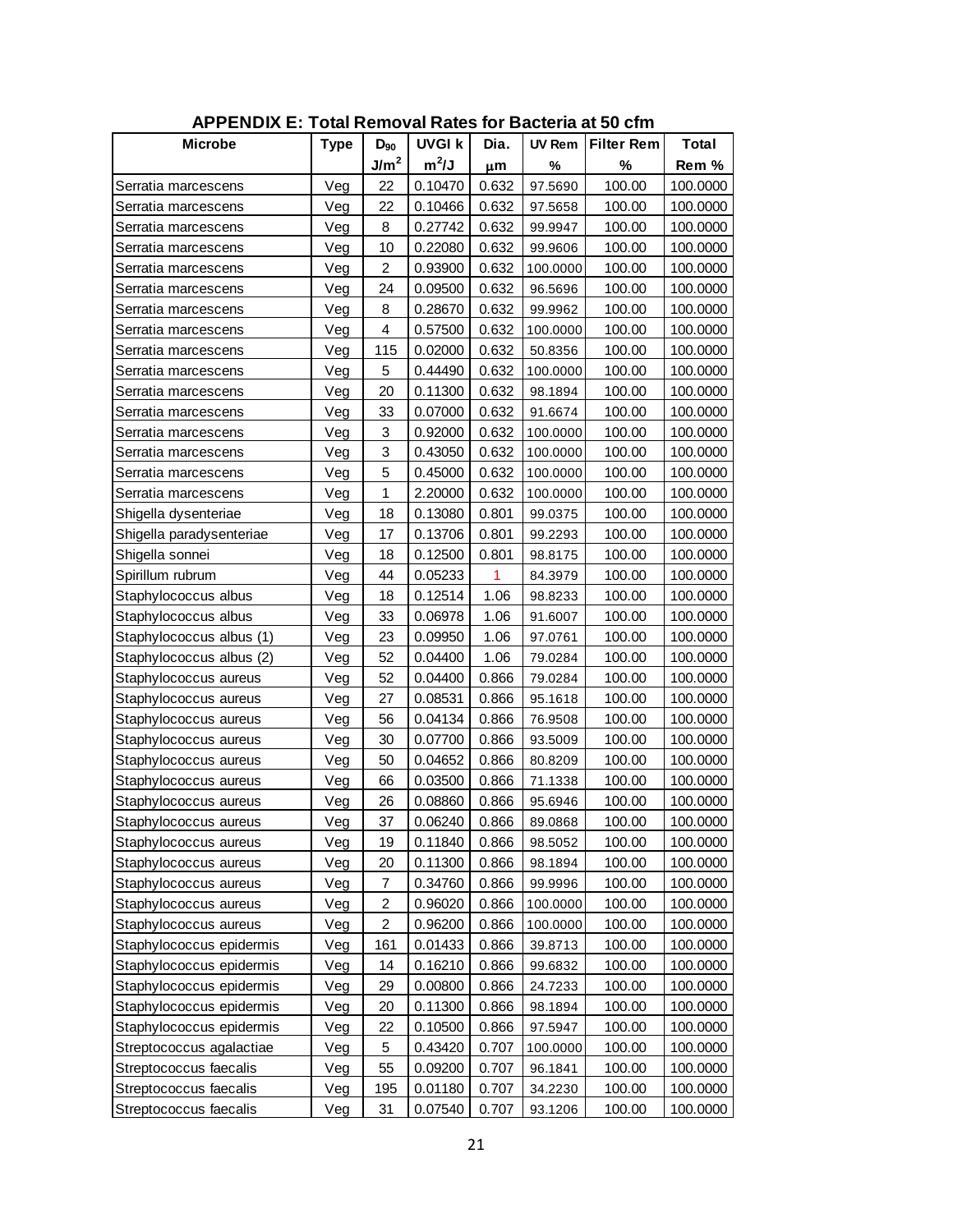| <b>APPENDIX E: Total Removal Rates for Bacteria at 50 cfm</b> |             |                  |               |       |               |                   |          |  |  |  |
|---------------------------------------------------------------|-------------|------------------|---------------|-------|---------------|-------------------|----------|--|--|--|
| <b>Microbe</b>                                                | <b>Type</b> | $D_{90}$         | <b>UVGI k</b> | Dia.  | <b>UV Rem</b> | <b>Filter Rem</b> | Total    |  |  |  |
|                                                               |             | J/m <sup>2</sup> | $m^2/J$       | μm    | %             | %                 | Rem %    |  |  |  |
| Streptococcus faecalis                                        | Veg         | 120              | 0.01919       | 0.707 | 49.3981       | 100.00            | 100.0000 |  |  |  |
| Streptococcus faecium                                         | Veg         | 45               | 0.05100       | 0.632 | 83.6428       | 100.00            | 100.0000 |  |  |  |
| Streptococcus haemolyticus                                    | Veg         | 22               | 0.10660       | 0.707 | 97.7276       | 100.00            | 100.0000 |  |  |  |
| Streptococcus lactis                                          | Veg         | 62               | 0.03744       | 0.707 | 73.5294       | 100.00            | 100.0000 |  |  |  |
| Streptococcus pneumoniae                                      | Veg         | 468              | 0.00492       | 0.707 | 16.0258       | 100.00            | 100.0000 |  |  |  |
| Streptococcus pyogenes                                        | Veg         | 4                | 0.06161       | 0.894 | 88.7764       | 100.00            | 100.0000 |  |  |  |
| Streptococcus pyogenes                                        | Veg         | 1                | 1.56100       | 0.894 | 100.0000      | 100.00            | 100.0000 |  |  |  |
| Streptococcus viridans                                        | Veg         | 20               | 0.11513       | 0.707 | 98.3212       | 100.00            | 100.0000 |  |  |  |
| Streptomyces coelicolor                                       | Veg         | 60               | 0.03840       | 0.707 | 74.4159       | 100.00            | 100.0000 |  |  |  |
| Streptomyces griseus                                          | Veg         | 129              | 0.01780       | 0.707 | 46.8419       | 100.00            | 100.0000 |  |  |  |
| Streptomyces griseus                                          | Veg         | 60               | 0.03840       | 0.707 | 74.4159       | 100.00            | 100.0000 |  |  |  |
| Vibrio anguillarum (fish)                                     | Veg         | 10               | 0.23820       | 2.12  | 99.9787       | 100.00            | 100.0000 |  |  |  |
| Vibrio anguillarum (fish)                                     | Veg         | 5                | 0.42600       | 2.12  | 100.0000      | 100.00            | 100.0000 |  |  |  |
| Vibrio cholerae                                               | Veg         | 17               | 0.13400       | 2.12  | 99.1409       | 100.00            | 100.0000 |  |  |  |
| Vibrio ordalii                                                | Veg         | 18               | 0.12560       | 2.12  | 98.8424       | 100.00            | 100.0000 |  |  |  |
| Vibrio parahaemolyticus                                       | Veg         | 8                | 0.30700       | 2.12  | 99.9982       | 100.00            | 100.0000 |  |  |  |
| Vibrio salmonicida (fish)                                     | Veg         | 5                | 0.42600       | 2.12  | 100.0000      | 100.00            | 100.0000 |  |  |  |
| Yersinia enterocolitica                                       | Veg         | 15               | 0.15351       | 0.707 | 99.5701       | 100.00            | 100.0000 |  |  |  |
| Yersinia enterocolitica                                       | Veg         | 28               | 0.08127       | 0.707 | 94.4145       | 100.00            | 100.0000 |  |  |  |
| Yersinia enterocolitica                                       | Veg         | 11               | 0.20467       | 0.707 | 99.9301       | 100.00            | 100.0000 |  |  |  |
| Yersinia enterocolitica                                       | Veg         | 13               | 0.17170       | 0.707 | 99.7747       | 100.00            | 100.0000 |  |  |  |
| Yersinia ruckeri (fish)                                       | Veg         | 5                | 0.42600       | 0.707 | 100.0000      | 100.00            | 100.0000 |  |  |  |
| Yersinia ruckeri (fish)                                       | Veg         | 10               | 0.23020       | 0.707 | 99.9718       | 100.00            | 100.0000 |  |  |  |

**APPENDIX E: Total Removal Rates for Bacteria at 50 cfm**

NOTES<br>
Type: Sp = Spore, Veg = Vegetative, VegY = Vegetative yeast<br>  $D_{90}$ : UV Dose for 90% inactivation (10% survival)<br>
UVGI k: UV rate constant at the given  $D_{90}$  (and below the UL)

D<sub>90</sub>: UV Dose for 90% inactivation (10% survival)

UVGI k: UV rate constant at the given  $D_{90}$  (and below the UL)<br>UL: Upper Limit w ithin w hich  $D_{90}$  and rate constants are applicable

Media:  $A = Air$ ,  $S = Surface$ ,  $WRH = Relative Humidity$ 

 $Sh = Sh$ oulder in decay curve (shoulder is ignored for k and  $D_{90}$  values)

St = Number of stages in decay curve (k & D<sub>90</sub> only applies to first stage)<br>Dia.: Logmean diameter in microns, including envelope for viruses if any<br>MP: Medium Pressure UV lamp, LP: Low Pressure UV lamp

Dia.: Logmean diameter in microns, including envelope for viruses if any<br>MP: Medium Pressure UV lamp, LP: Low Pressure UV lamp<br>See Kow alski (2009) for References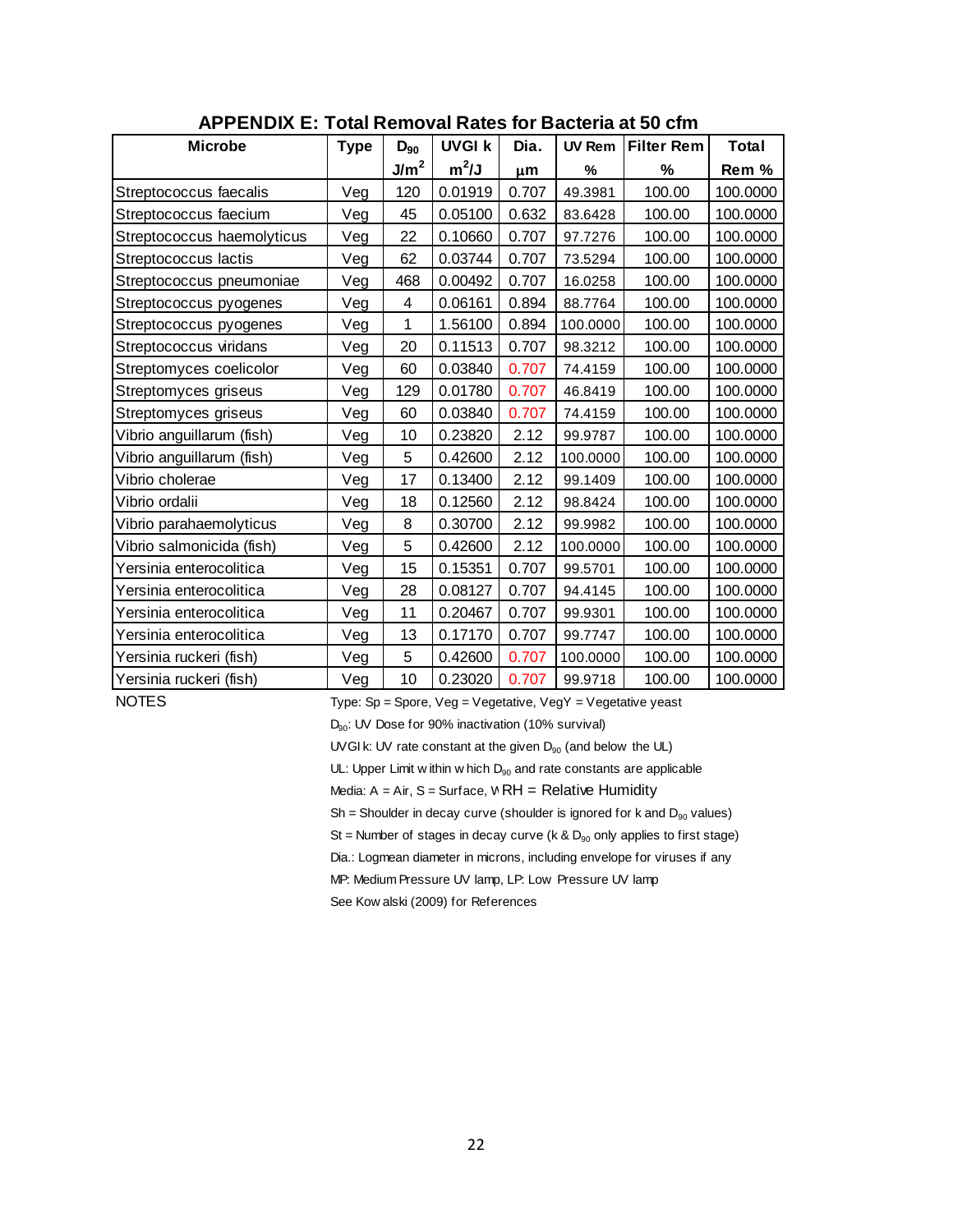| <b>APPENDIX F: Total Removal Rates for Viruses at 50 cfm</b> |             |                  |               |       |               |                   |              |  |  |
|--------------------------------------------------------------|-------------|------------------|---------------|-------|---------------|-------------------|--------------|--|--|
| <b>Microbe</b>                                               | <b>Type</b> | $D_{90}$         | <b>UVGI k</b> | Dia.  | <b>UV Rem</b> | <b>Filter Rem</b> | <b>Total</b> |  |  |
|                                                              |             | J/m <sup>2</sup> | $m^2/J$       | μm    | %             | %                 | Rem %        |  |  |
| Adenovirus                                                   | dsDNA       | 34               | 0.06800       | 0.079 | 91.0543       | 100.00            | 99.9997      |  |  |
| Adenovirus                                                   | dsDNA       | 59               | 0.03900       | 0.079 | 74.9551       | 100.00            | 99.9992      |  |  |
| Adenovirus                                                   | dsDNA       | 42               | 0.05500       | 0.079 | 85.8081       | 100.00            | 99.9995      |  |  |
| Adenovirus                                                   | dsDNA       | 903              | 0.00255       | 0.079 | 8.6549        | 100.00            | 99.9970      |  |  |
| Adenovirus type 1                                            | dsDNA       | 299              | 0.00770       | 0.079 | 23.9174       | 100.00            | 99.9975      |  |  |
| Adenovirus type 1                                            | dsDNA       | 350              | 0.00658       | 0.079 | 20.8280       | 100.00            | 99.9974      |  |  |
| Adenovirus type 2                                            | dsDNA       | 400              | 0.00576       | 0.079 | 18.4929       | 100.00            | 99.9973      |  |  |
| Adenovirus type 2                                            | dsDNA       | 640              | 0.00360       | 0.079 | 11.9971       | 100.00            | 99.9971      |  |  |
| Adenovirus type 2                                            | dsDNA       | 490              | 0.00470       | 0.079 | 15.3673       | 100.00            | 99.9972      |  |  |
| Adenovirus type 2                                            | dsDNA       | 533              | 0.00432       | 0.079 | 14.2179       | 100.00            | 99.9972      |  |  |
| Adenovirus type 2                                            | dsDNA       | 150              | 0.01540       | 0.079 | 42.1143       | 100.00            | 99.9981      |  |  |
| Adenovirus type 2                                            | dsDNA       | 300              | 0.00768       | 0.079 | 23.8633       | 100.00            | 99.9975      |  |  |
| Adenovirus type 2                                            | dsDNA       | 400              | 0.00576       | 0.079 | 18.4827       | 100.00            | 99.9973      |  |  |
| Adenovirus type 2                                            | dsDNA       | 276              | 0.00834       | 0.079 | 25.6265       | 100.00            | 99.9976      |  |  |
| Adenovirus type 4                                            | dsDNA       | 921              | 0.00250       | 0.079 | 8.4926        | 100.00            | 99.9970      |  |  |
| Adenovirus type 15                                           | dsDNA       | 396              | 0.00581       | 0.079 | 18.6374       | 100.00            | 99.9974      |  |  |
| Adenovirus type 40                                           | dsDNA       | 300              | 0.00768       | 0.069 | 23.8498       | 100.00            | 99.9984      |  |  |
| Adenovirus type 40                                           | dsDNA       | 546              | 0.00422       | 0.069 | 13.9128       | 100.00            | 99.9981      |  |  |
| Adenovirus type 41                                           | dsDNA       | 240              | 0.00976       | 0.069 | 29.2752       | 100.00            | 99.9985      |  |  |
| Adenovirus type 41                                           | dsDNA       | 425              | 0.00542       | 0.069 | 17.5031       | 100.00            | 99.9982      |  |  |
| Adenovirus type 41                                           | dsDNA       | 555              | 0.00415       | 0.069 | 13.6987       | 100.00            | 99.9981      |  |  |
| Adenovirus type 41                                           | dsDNA       | 600              | 0.00384       | 0.069 | 12.7437       | 100.00            | 99.9981      |  |  |
| Adenovirus type 5                                            | dsDNA       | 400              | 0.00576       | 0.084 | 18.4929       | 100.00            | 99.9968      |  |  |
| Adenovirus type 5                                            | dsDNA       | 541              | 0.00426       | 0.084 | 14.0350       | 100.00            | 99.9966      |  |  |
| Adenovirus type 5                                            | dsDNA       | 720              | 0.00320       | 0.084 | 10.7385       | 100.00            | 99.9965      |  |  |
| Adenovirus type 6                                            | dsDNA       | 390              | 0.00590       | 0.079 | 18.9087       | 100.00            | 99.9974      |  |  |
| Adenovirus type 6                                            | dsDNA       | 400              | 0.00576       | 0.079 | 18.4929       | 100.00            | 99.9973      |  |  |
| AHNV (fish virus)                                            | ssRNA       | 349              | 0.00660       | 0.1   | 20.8876       | 99.99             | 99.9944      |  |  |
| Avian Influenza virus                                        | ssRNA       | 22               | 0.10600       | 0.09  | 97.6786       | 100.00            | 99.9999      |  |  |
| Avian Influenza virus                                        | ssRNA       | 30               | 0.07680       | 0.098 | 93.4545       | 99.99             | 99.9996      |  |  |
| Avian Leukosis virus (RSA)                                   | ssRNA       | 631              | 0.00365       | 0.107 | 12.1531       | 99.99             | 99.9921      |  |  |
| Avian Sarcoma virus                                          | ssDNA       | 155              | 0.01490       | 0.098 | 41.0777       | 99.99             | 99.9961      |  |  |
| Avian Sarcoma virus                                          | ssDNA       | 381              | 0.00604       | 0.098 | 19.2991       | 99.99             | 99.9946      |  |  |
| B. subtilis phage 029                                        | dsDNA       | 70               | 0.03289       | 0.1   | 68.8931       | 99.99             | 99.9978      |  |  |
| B. subtilis phage SP02c12                                    | dsDNA       | 100              | 0.02303       | 0.087 | 55.8430       | 100.00            | 99.9980      |  |  |
| B. subtilis phage SPP1                                       | dsDNA       | 195              | 0.01181       | 0.087 | 34.2420       | 100.00            | 99.9971      |  |  |
| Bacteriophage B40-8                                          | dsDNA       | 137              | 0.01679       | 0.1   | 44.9014       | 99.99             | 99.9961      |  |  |
| Bacteriophage F-specific                                     | dsRNA       | 292              | 0.00789       | 0.025 | 24.4169       | 100.00            | 99.9997      |  |  |
| <b>Bacteriophage MS2</b>                                     | ssRNA       | 26               | 0.04800       | 0.02  | 81.8046       | 100.00            | 99.9999      |  |  |
| <b>Bacteriophage MS2</b>                                     | ssRNA       | 61               | 0.03800       | 0.02  | 74.0500       | 100.00            | 99.9999      |  |  |
| <b>Bacteriophage MS2</b>                                     | ssRNA       | 3                | 0.81000       | 0.02  | 100.0000      | 100.00            | 100.0000     |  |  |
| Bacteriophage MS2                                            | ssRNA       | 4                | 0.64000       | 0.02  | 100.0000      | 100.00            | 100.0000     |  |  |
| Bacteriophage MS2                                            | ssRNA       | 606              | 0.00380       | 0.02  | 12.6197       | 100.00            | 99.9996      |  |  |
| <b>Bacteriophage MS2</b>                                     | ssRNA       | 135              | 0.01710       | 0.02  | 45.5044       | 100.00            | 99.9997      |  |  |
| <b>Bacteriophage MS2</b>                                     | ssRNA       | 427              | 0.00539       | 0.02  | 17.4182       | 100.00            | 99.9996      |  |  |

**APPENDIX F: Total Removal Rates for Viruses at 50 cfm**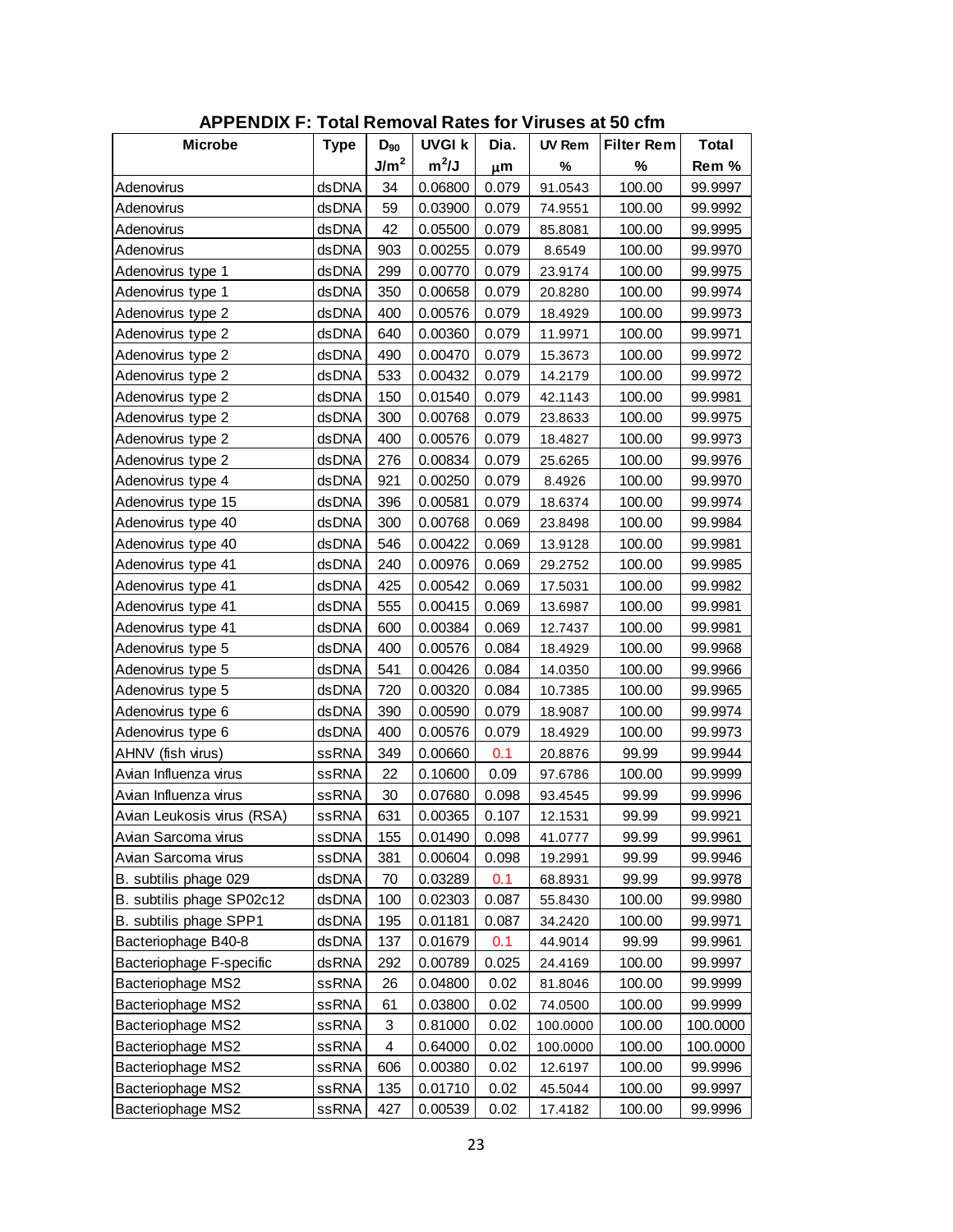| <b>APPENDIX F: Total Removal Rates for Viruses at 50 cfm</b> |              |                  |               |       |                  |                   |              |  |  |  |
|--------------------------------------------------------------|--------------|------------------|---------------|-------|------------------|-------------------|--------------|--|--|--|
| <b>Microbe</b>                                               | <b>Type</b>  | $D_{90}$         | <b>UVGI k</b> | Dia.  | <b>Kill Rate</b> | <b>Filter Rem</b> | <b>Total</b> |  |  |  |
|                                                              |              | J/m <sup>2</sup> | $m^2/J$       | μm    | %                | %                 | Rem %        |  |  |  |
| <b>Bacteriophage MS2</b>                                     | ssRNA        | 193              | 0.01190       | 0.02  | 34.4561          | 100.00            | 99.9997      |  |  |  |
| Bacteriophage MS2                                            | ssRNA        | 419              | 0.00550       | 0.02  | 17.7371          | 100.00            | 99.9996      |  |  |  |
| Bacteriophage MS2                                            | ssRNA        | 368              | 0.00625       | 0.02  | 19.8985          | 100.00            | 99.9996      |  |  |  |
| Bacteriophage MS2                                            | ssRNA        | 295              | 0.00780       | 0.02  | 24.1870          | 100.00            | 99.9996      |  |  |  |
| Bacteriophage MS2                                            | ssRNA        | 40               | 0.05760       | 0.02  | 87.0594          | 100.00            | 99.9999      |  |  |  |
| <b>Bacteriophage MS2</b>                                     | ssRNA        | 173              | 0.01330       | 0.02  | 37.6340          | 100.00            | 99.9997      |  |  |  |
| Bacteriophage MS2                                            | ssRNA        | 275              | 0.00837       | 0.02  | 25.7056          | 100.00            | 99.9996      |  |  |  |
| Bacteriophage MS2                                            | ssRNA        | 217              | 0.01060       | 0.02  | 31.3604          | 100.00            | 99.9996      |  |  |  |
| Bacteriophage MS2                                            | ssRNA        | 250              | 0.00920       | 0.02  | 27.8628          | 100.00            | 99.9996      |  |  |  |
| Bacteriophage MS2                                            | ssRNA        | 217              | 0.01060       | 0.02  | 31.3604          | 100.00            | 99.9996      |  |  |  |
| Bacteriophage MS2                                            | ssRNA        | 217              | 0.01063       | 0.02  | 31.4334          | 100.00            | 99.9996      |  |  |  |
| Bacteriophage MS2                                            | ssRNA        | 213              | 0.01080       | 0.02  | 31.8460          | 100.00            | 99.9997      |  |  |  |
| Bacteriophage MS2                                            | ssRNA        | 187              | 0.01230       | 0.02  | 35.3802          | 100.00            | 99.9997      |  |  |  |
| Bacteriophage MS2                                            | ssRNA        | 169              | 0.01360       | 0.02  | 38.2947          | 100.00            | 99.9997      |  |  |  |
| Bacteriophage MS2                                            | ssRNA        | 164              | 0.01402       | 0.02  | 39.2079          | 100.00            | 99.9997      |  |  |  |
| Bacteriophage MS2                                            | ssRNA        | 150              | 0.01540       | 0.02  | 42.1143          | 100.00            | 99.9997      |  |  |  |
| <b>Bacteriophage MS2</b>                                     | ssRNA        | 140              | 0.01640       | 0.02  | 44.1332          | 100.00            | 99.9997      |  |  |  |
| <b>Bacteriophage MS2</b>                                     | ssRNA        | 198              | 0.01160       | 0.02  | 33.7543          | 100.00            | 99.9997      |  |  |  |
| Bacteriophage MS2                                            | ssRNA        | 228              | 0.01010       | 0.02  | 30.1311          | 100.00            | 99.9996      |  |  |  |
| Bacteriophage MS2                                            | <b>ssRNA</b> | 245              | 0.00940       | 0.02  | 28.3731          | 100.00            | 99.9996      |  |  |  |
| Bacteriophage Q <sub>B</sub>                                 | ssRNA        | 125              | 0.01840       | 0.02  | 47.9622          | 100.00            | 99.9997      |  |  |  |
| Bacteriophage $\Omega\beta$                                  | ssRNA        | 1919             | 0.00120       | 0.02  | 4.1705           | 100.00            | 99.9995      |  |  |  |
| Berne virus                                                  | ssRNA        | 13               | 0.18420       | 0.13  | 99.8554          | 99.98             | 100.0000     |  |  |  |
| BF-NNV (fish virus)                                          | ssRNA        | 501              | 0.00460       | 0.1   | 15.0664          | 99.99             | 99.9940      |  |  |  |
| <b>BLV</b>                                                   | ssRNA        | 1799             | 0.00128       | 0.1   | 4.4423           | 99.99             | 99.9932      |  |  |  |
| <b>BLV</b>                                                   | ssRNA        | 221              | 0.01040       | 0.1   | 30.8713          | 99.99             | 99.9951      |  |  |  |
| Borna virus                                                  | <b>ssRNA</b> | 79               | 0.02920       | 0.09  | 64.5342          | 100.00            | 99.9982      |  |  |  |
| <b>Bovine Calicivirus</b>                                    | ssDNA        | 95               | 0.02420       | 0.02  | 57.6457          | 100.00            | 99.9998      |  |  |  |
| <b>Bovine Parvovirus</b>                                     | ssDNA        | 35               | 0.06580       | 0.02  | 90.3277          | 100.00            | 100.0000     |  |  |  |
| Canine Calicivirus                                           | ssRNA        | 67               | 0.03450       | 0.037 | 70.6169          | 100.00            | 99.9998      |  |  |  |
| Canine hepatic Adenovirus                                    | dsDNA        | 265              | 0.00869       | 0.08  | 26.5422          | 100.00            | 99.9975      |  |  |  |
| CCHV (fish virus)                                            | dsDNA        | 5                | 0.46050       | 0.1   | 100.0000         | 99.99             | 100.0000     |  |  |  |
| Cholera phage Kappa                                          | dsDNA        | 634              | 0.00363       | 0.1   | 12.0907          | 99.99             | 99.9938      |  |  |  |
| Coliphage f2                                                 | ssRNA        | 310              | 0.00743       | 0.1   | 23.1783          | 99.99             | 99.9945      |  |  |  |
| Coliphage fd                                                 | ssDNA        | 23               | 0.09940       | 0.1   | 97.0657          | 99.99             | 99.9998      |  |  |  |
| Coliphage $\phi$ X-174                                       | ssDNA        | 3                | 0.71000       | 0.025 | 100.0000         | 100.00            | 100.0000     |  |  |  |
| Coliphage $\phi$ X-174                                       | ssDNA        | 4                | 0.53000       | 0.025 | 100.0000         | 100.00            | 100.0000     |  |  |  |
| Coliphage $\phi$ X-174                                       | ssDNA        | 18               | 0.12800       | 0.025 | 98.9369          | 100.00            | 100.0000     |  |  |  |
| Coliphage (X-174                                             | ssDNA        | 21               | 0.11140       | 0.025 | 98.0836          | 100.00            | 100.0000     |  |  |  |
| Coliphage $\phi$ X-174                                       | ssDNA        | 21               | 0.11090       | 0.025 | 98.0492          | 100.00            | 100.0000     |  |  |  |
| Coliphage $\phi$ X-174                                       | ssDNA        | 30               | 0.07650       | 0.025 | 93.3845          | 100.00            | 100.0000     |  |  |  |
| Coliphage $\phi$ X-174                                       | ssDNA        | 25               | 0.09200       | 0.025 | 96.1841          | 100.00            | 100.0000     |  |  |  |
| Coliphage $\phi$ X-174                                       | ssDNA        | 14               | 0.16060       | 0.025 | 99.6658          | 100.00            | 100.0000     |  |  |  |
| Coliphage $\phi$ X-174                                       | ssDNA        | 25               | 0.09350       | 0.025 | 96.3820          | 100.00            | 100.0000     |  |  |  |
| Coliphage ¢X-174                                             | ssDNA        | 57               | 0.04013       | 0.025 | 75.9399          | 100.00            | 99.9999      |  |  |  |
| Coliphage $\phi$ X-174                                       | ssDNA        | 177              | 0.01300       | 0.025 | 36.9663          | 100.00            | 99.9997      |  |  |  |

**APPENDIX F: Total Removal Rates for Viruses at 50 cfm**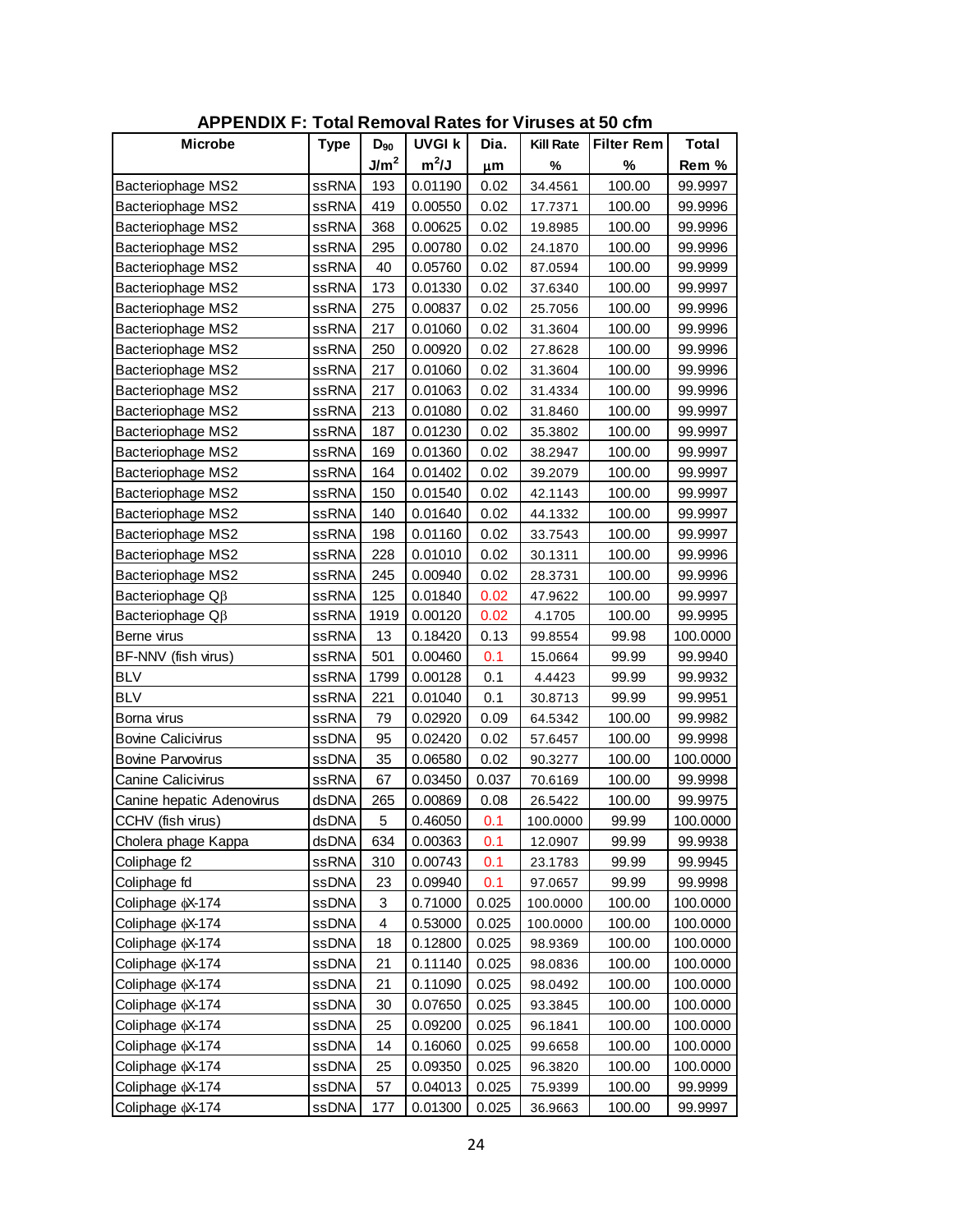| <b>APPENDIX F: Total Removal Rates for Viruses at 50 cfm</b> |              |                  |               |       |                    |                   |              |  |  |  |
|--------------------------------------------------------------|--------------|------------------|---------------|-------|--------------------|-------------------|--------------|--|--|--|
| <b>Microbe</b>                                               | <b>Type</b>  | $D_{90}$         | <b>UVGI k</b> | Dia.  | <b>Kill Rate</b>   | <b>Filter Rem</b> | <b>Total</b> |  |  |  |
|                                                              |              | J/m <sup>2</sup> | $m^2/J$       | μm    | %                  | $\%$              | Rem %        |  |  |  |
| Coliphage (X-174                                             | ssDNA        | 23               | 0.10230       | 0.025 | 97.3528            | 100.00            | 100.0000     |  |  |  |
| Coliphage $\phi$ X-174                                       | ssDNA        | 40               | 0.05760       | 0.025 | 87.0594            | 100.00            | 99.9999      |  |  |  |
| Coliphage (X-174                                             | ssDNA        | 18               | 0.12910       | 0.025 | 98.9776            | 100.00            | 100.0000     |  |  |  |
| Coliphage lambda                                             | dsDNA        | 57               | 0.04050       | 0.05  | 76.2539            | 100.00            | 99.9998      |  |  |  |
| Coliphage lambda                                             | dsDNA        | 70               | 0.03310       | 0.05  | 69.1196            | 100.00            | 99.9997      |  |  |  |
| Coliphage lambda                                             | dsDNA        | 72               | 0.03200       | 0.05  | 67.8899            | 100.00            | 99.9997      |  |  |  |
| Coliphage lambda                                             | dsDNA        | 184              | 0.01250       | 0.05  | 35.8374            | 100.00            | 99.9994      |  |  |  |
| Coliphage PRD1                                               | dsDNA        | 87               | 0.02650       | 0.062 | 60.9665            | 100.00            | 99.9994      |  |  |  |
| Coliphage PRD1                                               | dsDNA        | 20               | 0.11500       | 0.062 | 98.3135            | 100.00            | 100.0000     |  |  |  |
| Coliphage T1                                                 | dsDNA        | 6                | 0.36970       | 0.05  | 99.9998            | 100.00            | 100.0000     |  |  |  |
| Coliphage T1                                                 | dsDNA        | 38               | 0.06000       | 0.05  | 88.1163            | 100.00            | 99.9999      |  |  |  |
| Coliphage T1                                                 | dsDNA        | 40               | 0.05800       | 0.05  | 87.2419            | 100.00            | 99.9999      |  |  |  |
| Coliphage T2                                                 | dsDNA        | 5                | 0.48400       | 0.065 | 100.0000           | 100.00            | 100.0000     |  |  |  |
| Coliphage T2                                                 | dsDNA        | 9                | 0.25600       | 0.065 | 99.9887            | 100.00            | 100.0000     |  |  |  |
| Coliphage T2                                                 | dsDNA        | 133              | 0.01730       | 0.065 | 45.8899            | 100.00            | 99.9990      |  |  |  |
| Coliphage T3                                                 | dsDNA        | 10               | 0.23100       | 0.045 | 99.9725            | 100.00            | 100.0000     |  |  |  |
| Coliphage T4                                                 | dsDNA        | 7                | 0.34500       | 0.089 | 99.9995            | 100.00            | 100.0000     |  |  |  |
| Coliphage T4                                                 | dsDNA        | 14               | 0.16850       | 0.089 | 99.7476            | 100.00            | 100.0000     |  |  |  |
| Coliphage T4                                                 | dsDNA        | 15               | 0.15400       | 0.089 | 99.5776            | 100.00            | 100.0000     |  |  |  |
| Coliphage T4                                                 | dsDNA        | 29               | 0.08000       | 0.089 | 94.1574            | 100.00            | 99.9997      |  |  |  |
| Coliphage T4                                                 | dsDNA        | 22               | 0.10700       | 0.089 | 97.7596            | 100.00            | 99.9999      |  |  |  |
| Coliphage T4                                                 | dsDNA        | 12               | 0.20000       | 0.089 | 99.9175            | 100.00            | 100.0000     |  |  |  |
| Coliphage T7                                                 | dsDNA        | 7                | 0.33000       | 0.063 | 99.9992            | 100.00            | 100.0000     |  |  |  |
| Coliphage T7                                                 | dsDNA        | 10               | 0.22000       | 0.063 | 99.9594            | 100.00            | 100.0000     |  |  |  |
| Coliphage T7                                                 | dsDNA        | 95               | 0.02420       | 0.063 | 57.6457            | 100.00            | 99.9993      |  |  |  |
| Coliphage T7                                                 | dsDNA        | 53               | 0.04320       | 0.063 | 78.4242            | 100.00            | 99.9996      |  |  |  |
| Coliphage T7                                                 | dsDNA        | 41               | 0.05600       | 0.063 | 86.3031            | 100.00            | 99.9998      |  |  |  |
| Coliphage T7                                                 | dsDNA        | 38               | 0.06100       | 0.063 | 88.5307            | 100.00            | 99.9998      |  |  |  |
| Coliphage T7                                                 | dsDNA        | 23               | 0.10000       | 0.063 | 97.1275            | 100.00            | 100.0000     |  |  |  |
| Coliphage T7                                                 | dsDNA        | 11               | 0.20470       | 0.063 | 99.9302            | 100.00            | 100.0000     |  |  |  |
| Coronavirus                                                  | ssRNA        | 3                | 0.37700       | 0.113 | 99.9998            | 99.99             | 100.0000     |  |  |  |
| Coronavirus                                                  | ssRNA        | 7                | 0.32100       | 0.113 | 99.9989            | 99.99             | 100.0000     |  |  |  |
| Coronavirus (SARS)                                           | ssRNA        | 226              | 0.01000       | 0.113 | 29.8827            | 99.99             | 99.9925      |  |  |  |
| Coronavirus (SARS)                                           | ssRNA        | 3046             | 0.00076       | 0.113 | 2.6481             | 99.99             | 99.9895      |  |  |  |
| Coxsackievirus                                               | ssRNA        | 21               | 0.11100       | 0.027 | 98.0562            | 100.00            | 100.0000     |  |  |  |
| Coxsackievirus                                               | ssRNA        | 128              | 0.02000       | 0.027 | 50.8356            | 100.00            | 99.9998      |  |  |  |
| Coxsackievirus                                               | ssRNA        | 86               | 0.02684       | 0.027 | 61.4308            | 100.00            | 99.9998      |  |  |  |
| Coxsackievirus B3                                            | ssRNA        | 80               | 0.02878       | 0.027 | 64.0044            | 100.00            | 99.9998      |  |  |  |
| Coxsackievirus B4                                            | ssRNA        | 60               | 0.03840       | 0.027 | 74.4159            | 100.00            | 99.9999      |  |  |  |
| Coxsackievirus B5                                            | ssRNA        | 95               | 0.02424       | 0.027 | 57.7024            | 100.00            | 99.9998      |  |  |  |
| Coxsackievirus B5                                            | ssRNA        | 72               | 0.03180       | 0.027 | 67.6611            | 100.00            | 99.9999      |  |  |  |
| CSV (fish virus)                                             | dsRNA        | 501              | 0.00460       | 0.1   |                    | 99.99             | 99.9940      |  |  |  |
| Echovirus (Parechovirus)                                     | ssRNA        | 106              | 0.02190       | 0.024 | 15.0664<br>54.0424 | 100.00            | 99.9998      |  |  |  |
| Echovirus 1                                                  | <b>ssRNA</b> | 80               | 0.02878       | 0.024 | 64.0044            | 100.00            | 99.9998      |  |  |  |
| Echovirus 2                                                  | ssRNA        | 70               | 0.03289       | 0.024 | 68.8931            | 100.00            | 99.9999      |  |  |  |
| Encephalomyocarditis virus                                   | ssRNA        | 50               | 0.04650       | 0.025 | 80.8094            | 100.00            | 99.9999      |  |  |  |

**APPENDIX F: Total Removal Rates for Viruses at 50 cfm**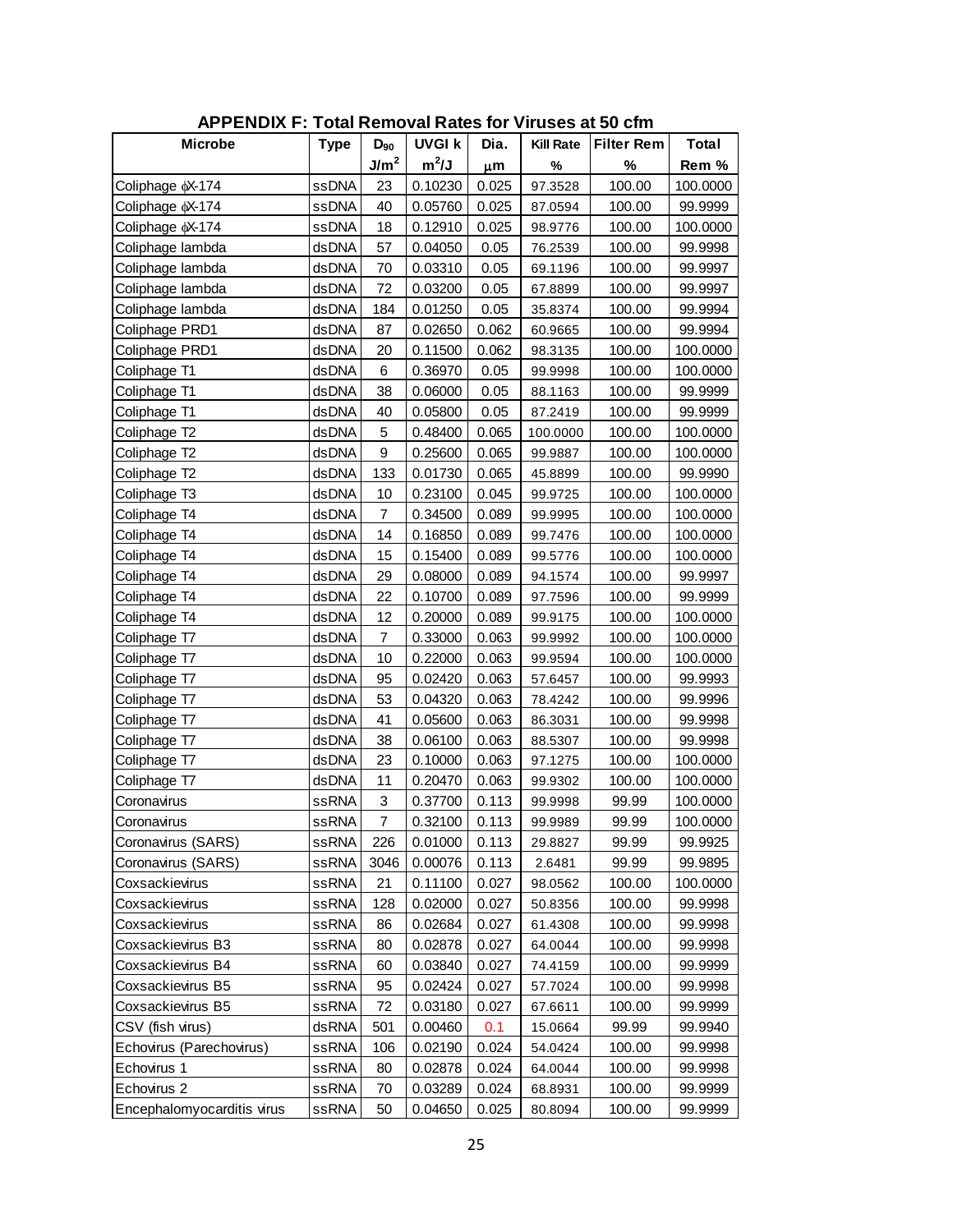| <b>APPENDIX F: Total Removal Rates for Viruses at 50 cfm</b> |             |                  |               |       |                  |                   |              |  |  |  |
|--------------------------------------------------------------|-------------|------------------|---------------|-------|------------------|-------------------|--------------|--|--|--|
| <b>Microbe</b>                                               | <b>Type</b> | $D_{90}$         | <b>UVGI k</b> | Dia.  | <b>Kill Rate</b> | <b>Filter Rem</b> | <b>Total</b> |  |  |  |
|                                                              |             | J/m <sup>2</sup> | $m^2/J$       | μm    | %                | %                 | Rem %        |  |  |  |
| Encephalomy ocarditis virus                                  | ssRNA       | 52               | 0.04460       | 0.025 | 79.4703          | 100.00            | 99.9999      |  |  |  |
| Encephalomyocarditis virus                                   | ssRNA       | 65               | 0.03550       | 0.025 | 71.6417          | 100.00            | 99.9999      |  |  |  |
| Epstein-Barr virus (EBV)                                     | ssDNA       | 162              | 0.01420       | 0.1   | 39.5951          | 99.99             | 99.9957      |  |  |  |
| Equine Herpes virus                                          | dsDNA       | 25               | 0.09210       | 0.105 | 96.1976          | 99.99             | 99.9997      |  |  |  |
| EVA (fish virus)                                             | ssRNA       | 5                | 0.46050       | 0.06  | 100.0000         | 100.00            | 100.0000     |  |  |  |
| EVEX (fish virus)                                            | ssRNA       | 5                | 0.46050       | 0.06  | 100.0000         | 100.00            | 100.0000     |  |  |  |
| Feline Calicivirus (FeCV)                                    | ssRNA       | 434              | 0.00530       | 0.034 | 17.1510          | 100.00            | 99.9996      |  |  |  |
| Feline Calicivirus (FeCV)                                    | ssRNA       | 80               | 0.02880       | 0.034 | 64.0269          | 100.00            | 99.9998      |  |  |  |
| Feline Calicivirus (FeCV)                                    | ssRNA       | 40               | 0.05760       | 0.034 | 87.0594          | 100.00            | 99.9999      |  |  |  |
| Feline Calicivirus (FeCV)                                    | ssRNA       | 44               | 0.05270       | 0.034 | 84.6007          | 100.00            | 99.9999      |  |  |  |
| Friend Murine Leukemia v.                                    | ssRNA       | 320              | 0.00720       | 0.094 | 22.5548          | 99.99             | 99.9955      |  |  |  |
| Frog virus 3                                                 | dsDNA       | 25               | 0.09210       | 0.167 | 96.1976          | 99.97             | 99.9987      |  |  |  |
| Hepatitis A virus                                            | dsDNA       | 40               | 0.05760       | 0.027 | 87.0594          | 100.00            | 99.9999      |  |  |  |
| Hepatitis A virus                                            | dsDNA       | 45               | 0.05120       | 0.027 | 83.7585          | 100.00            | 99.9999      |  |  |  |
| Hepatitis A virus                                            | dsDNA       | 50               | 0.04610       | 0.027 | 80.5350          | 100.00            | 99.9999      |  |  |  |
| Hepatitis A virus                                            | dsDNA       | 92               | 0.02500       | 0.027 | 58.8316          | 100.00            | 99.9998      |  |  |  |
| Hepatitis A virus                                            | dsDNA       | 98               | 0.02340       | 0.027 | 56.4256          | 100.00            | 99.9998      |  |  |  |
| Hepatitis A virus                                            | dsDNA       | 307              | 0.00750       | 0.027 | 23.3752          | 100.00            | 99.9997      |  |  |  |
| Herpes simplex virus (HRE)                                   | dsDNA       | 40               | 0.05760       | 0.18  | 87.0594          | 99.96             | 99.9949      |  |  |  |
| Herpes simplex virus Type 1                                  | dsDNA       | 71               | 0.03260       | 0.184 | 68.5666          | 99.96             | 99.9872      |  |  |  |
| Herpes simplex virus Type 1                                  | dsDNA       | 110              | 0.02090       | 0.184 | 52.3816          | 99.96             | 99.9806      |  |  |  |
| Herpes simplex virus Type 1                                  | dsDNA       | 25               | 0.09330       | 0.184 | 96.3562          | 99.96             | 99.9985      |  |  |  |
| Herpes Simplex virus Type 1                                  | dsDNA       | 35               | 0.06540       | 0.184 | 90.1893          | 99.96             | 99.9960      |  |  |  |
| Herpes Simplex virus Type 1                                  | dsDNA       | 21               | 0.11050       | 0.184 | 98.0213          | 99.96             | 99.9992      |  |  |  |
| Herpes Simplex virus Type 1                                  | dsDNA       | 41               | 0.05680       | 0.184 | 86.6866          | 99.96             | 99.9946      |  |  |  |
| Herpes Simplex virus Type 2                                  | dsDNA       | 40               | 0.05756       | 0.173 | 87.0431          | 99.96             | 99.9953      |  |  |  |
| Herpes Simplex virus Type 2                                  | dsDNA       | 41               | 0.05650       | 0.173 | 86.5441          | 99.96             | 99.9951      |  |  |  |
| Herpes Simplex virus Type 2                                  | dsDNA       | 75               | 0.03070       | 0.173 | 66.3733          | 99.96             | 99.9878      |  |  |  |
| Herpes Simplex virus Type 2                                  | dsDNA       | 20               | 0.11800       | 0.173 | 98.4839          | 99.96             | 99.9994      |  |  |  |
| $HIV-1$                                                      | ssRNA       | 280              | 0.00822       | 0.125 | 25.3090          | 99.99             | 99.9888      |  |  |  |
| HIRRV (fish virus)                                           | ssRNA       | $5\phantom{.0}$  | 0.46050       | 0.06  | 100.0000         | 100.00            | 100.0000     |  |  |  |
| HP1c1 phage                                                  | dsDNA       | 40               | 0.05760       | 0.062 | 87.0594          | 100.00            | 99.9998      |  |  |  |
| HTLV-1                                                       | ssRNA       | 20               | 0.11510       | 0.102 | 98.3195          | 99.99             | 99.9999      |  |  |  |
| Human Cytomegalovirus                                        | dsDNA       | 658              | 0.00350       | 0.1   | 11.6841          | 99.99             | 99.9937      |  |  |  |
| Human Cytomegalovirus                                        | dsDNA       | 50               | 0.04605       | 0.1   | 80.5004          | 99.99             | 99.9986      |  |  |  |
| Influenza A virus                                            | ssRNA       | 19               | 0.11900       | 0.098 | 98.5367          | 99.99             | 99.9999      |  |  |  |
| Influenza A virus                                            | ssRNA       | 20               | 0.11700       | 0.098 | 98.4291          | 99.99             | 99.9999      |  |  |  |
| Influenza A virus                                            | ssRNA       | 48               | 0.04800       | 0.098 | 81.8046          | 99.99             | 99.9988      |  |  |  |
| Influenza A virus                                            | ssRNA       | 17               | 0.13810       | 0.098 | 99.2572          | 99.99             | 100.0000     |  |  |  |
| IHNV (fish virus)                                            | ssRNA       | 5                | 0.46050       | 0.09  | 100.0000         | 100.00            | 100.0000     |  |  |  |
| <b>IHNV</b> (fish virus)                                     | ssRNA       | $\overline{7}$   | 0.34500       | 0.09  | 99.9995          | 100.00            | 100.0000     |  |  |  |
| IPNV (fish virus)                                            | dsRNA       | 397              | 0.00580       | 0.06  | 18.6086          | 100.00            | 99.9988      |  |  |  |
| IPNV (fish virus)                                            | dsRNA       | 407              | 0.00566       | 0.06  | 18.2030          | 100.00            | 99.9988      |  |  |  |
| IPNV (fish virus)                                            | dsRNA       | 501              | 0.00460       | 0.06  | 15.0664          | 100.00            | 99.9988      |  |  |  |
| IPNV (fish virus)                                            | dsRNA       | 626              | 0.00368       | 0.06  | 12.2466          | 100.00            | 99.9987      |  |  |  |
| IPNV (fish virus)                                            | dsRNA       | 583              | 0.00395       | 0.06  | 13.0837          | 100.00            | 99.9987      |  |  |  |

**APPENDIX F: Total Removal Rates for Viruses at 50 cfm**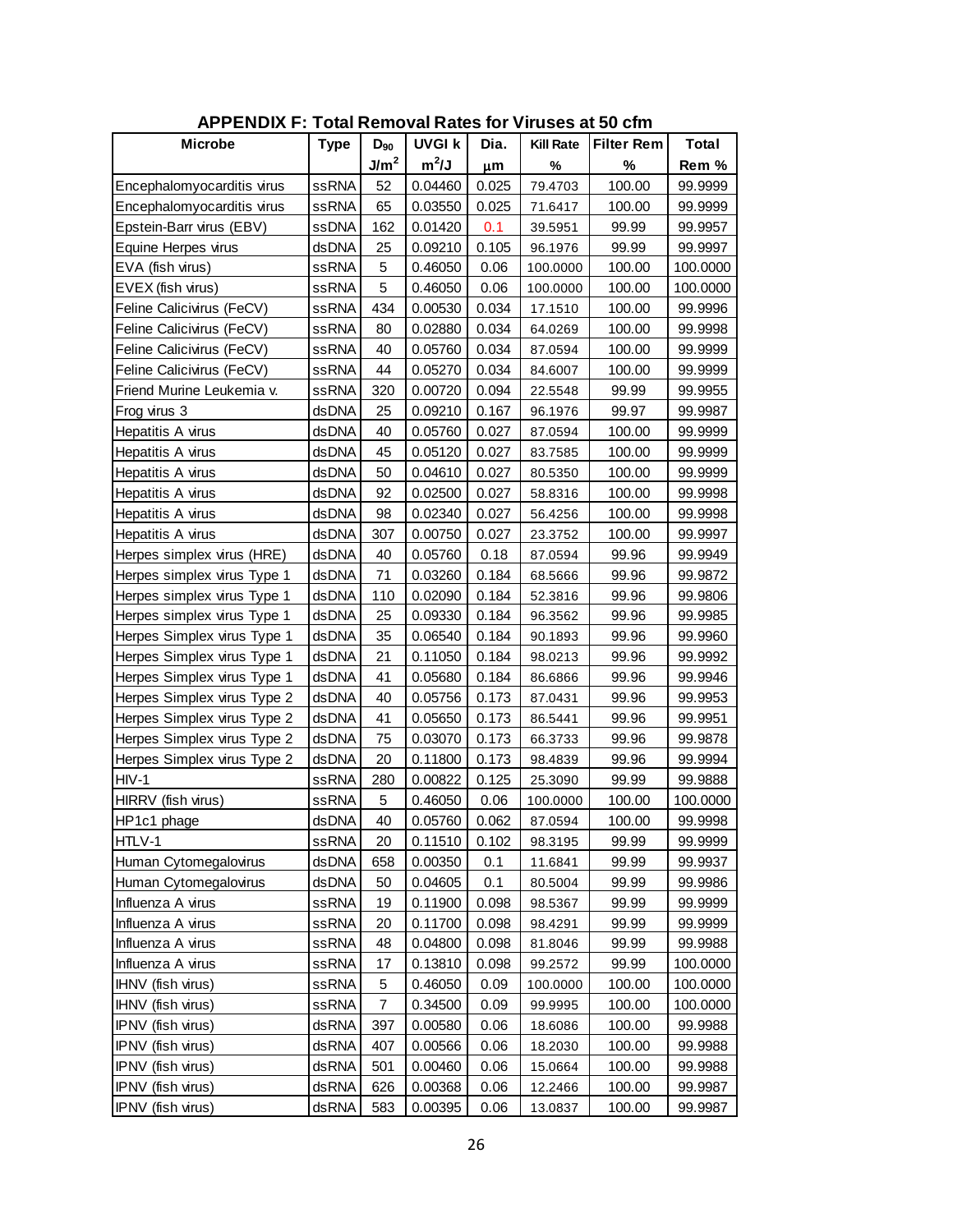| <b>APPENDIX F: Total Removal Rates for Viruses at 50 cfm</b> |              |                  |               |        |                  |                   |              |  |  |  |
|--------------------------------------------------------------|--------------|------------------|---------------|--------|------------------|-------------------|--------------|--|--|--|
| <b>Microbe</b>                                               | <b>Type</b>  | $D_{90}$         | <b>UVGI k</b> | Dia.   | <b>Kill Rate</b> | <b>Filter Rem</b> | <b>Total</b> |  |  |  |
|                                                              |              | J/m <sup>2</sup> | $m^2/J$       | μm     | %                | %                 | Rem %        |  |  |  |
| Iridovirus (Bohle) (fish virus)                              | dsDNA        | 83               | 0.02760       | 0.1    | 62.4614          | 99.99             | 99.9973      |  |  |  |
| ISAV (fish virus)                                            | ssRNA        | 11               | 0.20900       | 0.1    | 99.9401          | 99.99             | 100.0000     |  |  |  |
| ISAV (fish virus)                                            | ssRNA        | 26               | 0.08970       | 0.1    | 95.8595          | 99.99             | 99.9997      |  |  |  |
| JF-LCDV (fish virus)                                         | dsDNA        | 5                | 0.46050       | 0.14   | 100.0000         | 99.98             | 100.0000     |  |  |  |
| Kemerovo (R-10 strain)                                       | dsRNA        | 230              | 0.01000       | 0.075  | 29.8827          | 100.00            | 99.9981      |  |  |  |
| Kilham Rat Virus (parvovirus)                                | ssDNA        | 30               | 0.07650       | 0.022  | 93.3845          | 100.00            | 100.0000     |  |  |  |
| Lipovnik (Lip-91 strain)                                     | dsRNA        | 299              | 0.00770       | 0.075  | 23.9174          | 100.00            | 99.9979      |  |  |  |
| LLE46 (SV/Adeno hybrid)                                      | dsDNA        | 606              | 0.00380       | 0.1    | 12.6197          | 99.99             | 99.9938      |  |  |  |
| Measles virus                                                | <b>ssRNA</b> | 22               | 0.10510       | 0.329  | 97.6032          | 99.98             | 99.9995      |  |  |  |
| Mengovirus                                                   | dsRNA        | 162              | 0.01420       | 0.1    | 39.5951          | 99.99             | 99.9957      |  |  |  |
| Minute Virus of Mice (MVM)                                   | ssDNA        | 28               | 0.08200       | 0.022  | 94.5579          | 100.00            | 100.0000     |  |  |  |
| Minute Virus of Mice (MVM)                                   | ssDNA        | 17               | 0.13500       | 0.022  | 99.1708          | 100.00            | 100.0000     |  |  |  |
| Murine Cytomegalovirus                                       | dsDNA        | 46               | 0.05000       | 0.104  | 83.0517          | 99.99             | 99.9986      |  |  |  |
| Moloney Murine Leukemia v.                                   | <b>ssRNA</b> | 115              | 0.02000       | 0.094  | 50.8356          | 99.99             | 99.9972      |  |  |  |
| Moloney Murine Leukemia v.                                   | <b>ssRNA</b> | 370              | 0.00622       | 0.094  | 19.8131          | 99.99             | 99.9954      |  |  |  |
| Moloney Murine Leukemia v.                                   | ssRNA        | 280              | 0.00822       | 0.094  | 25.3090          | 99.99             | 99.9957      |  |  |  |
| Murine Norovirus (MNV)                                       | <b>ssRNA</b> | 76               | 0.03040       | 0.032  | 66.0133          | 100.00            | 99.9998      |  |  |  |
| Murine sarcoma virus                                         | <b>ssRNA</b> | 237              | 0.00970       | 0.12   | 29.1319          | 99.99             | 99.9907      |  |  |  |
| Murine sarcoma virus                                         | <b>ssRNA</b> | 144              | 0.01600       | 0.12   | 43.3342          | 99.99             | 99.9926      |  |  |  |
| Murine sarcoma virus                                         | <b>ssRNA</b> | 299              | 0.00770       | 0.12   | 23.9174          | 99.99             | 99.9900      |  |  |  |
| Mycobacteriophage D29                                        | dsDNA        | 16               | 0.14300       | 0.065  | 99.3758          | 100.00            | 100.0000     |  |  |  |
| Mycobacteriophage D29                                        | dsDNA        | 324              | 0.00710       | 0.065  | 22.2794          | 100.00            | 99.9986      |  |  |  |
| Mycobacteriophage D29A                                       | dsDNA        | 268              | 0.00860       | 0.065  | 26.3098          | 100.00            | 99.9987      |  |  |  |
| Mycobacteriophage D32                                        | dsDNA        | 354              | 0.00650       | 0.07   | 20.6062          | 100.00            | 99.9982      |  |  |  |
| Mycobacteriophage D4                                         | dsDNA        | 245              | 0.00940       | 0.07   | 28.3731          | 100.00            | 99.9984      |  |  |  |
| Mycoplasmavirus MVL2                                         | dsDNA        | 154              | 0.01500       | 0.07   | 41.2865          | 100.00            | 99.9987      |  |  |  |
| Mycoplasmavirus MVL51                                        | ssDNA        | 79               | 0.02900       | 0.07   | 64.2814          | 100.00            | 99.9992      |  |  |  |
| Newcastle Disease Virus                                      | ssRNA        | 8                | 0.27600       | 0.212  | 99.9944          | 99.95             | 100.0000     |  |  |  |
| Newcastle Disease Virus                                      | ssRNA        | 45               | 0.05110       | 0.212  | 83.7007          | 99.95             | 99.9922      |  |  |  |
| Newcastle Disease Virus                                      | ssRNA        | 16               | 0.14400       | 0.212  | 99.3976          | 99.95             | 99.9997      |  |  |  |
| OMV (fish virus)                                             | ssRNA        | 5                | 0.46050       | 0.06   | 100.0000         | 100.00            | 100.0000     |  |  |  |
| Parvovirus H-1                                               | ssDNA        | 25               | 0.09200       | 0.022  | 96.1841          | 100.00            | 100.0000     |  |  |  |
| PFRV (fish virus)                                            | ssRNA        | 5                | 0.46050       | 0.06   | 100.0000         | 100.00            | 100.0000     |  |  |  |
| phage GA                                                     | ssRNA        | 200              | 0.01150       | 0.1    | 33.5187          | 99.99             | 99.9953      |  |  |  |
| phage phi 6                                                  | dsRNA        | 5                | 0.43000       | 0.1    | 100.0000         | 99.99             | 100.0000     |  |  |  |
| phage phi 6                                                  | dsRNA        | 7                | 0.31000       | 0.1    | 99.9983          | 99.99             | 100.0000     |  |  |  |
| phage B40-8 (B. fragilis)                                    | dsDNA        | 67               | 0.03450       | 0.1    | 70.6169          | 99.99             | 99.9979      |  |  |  |
| phage B40-8 (B. fragilis)                                    | dsDNA        | 86               | 0.02690       | 0.1    | 61.5169          | 99.99             | 99.9973      |  |  |  |
| Poliovirus                                                   | dsRNA        | 44               | 0.05230       | 0.0248 | 84.3805          | 100.00            | 99.9999      |  |  |  |
| Poliovirus type 1                                            | dsRNA        | 41               | 0.05620       | 0.0248 | 86.4000          | 100.00            | 99.9999      |  |  |  |
| Poliovirus                                                   | dsRNA        | 71               | 0.03250       | 0.0248 | 68.4548          | 100.00            | 99.9999      |  |  |  |
| Poliovirus                                                   | dsRNA        | 75               | 0.03070       | 0.0248 | 66.3733          | 100.00            | 99.9998      |  |  |  |
| Poliovirus                                                   | dsRNA        | 95               | 0.02420       | 0.0248 | 57.6457          | 100.00            | 99.9998      |  |  |  |
| Poliovirus                                                   | dsRNA        | 52               | 0.04460       | 0.0248 | 79.4703          | 100.00            | 99.9999      |  |  |  |
| Poliovirus type 1                                            | dsRNA        | 67               | 0.03450       | 0.0248 | 70.6169          | 100.00            | 99.9999      |  |  |  |
| Poliovirus type 1                                            | dsRNA        | 72               | 0.03200       | 0.0248 | 67.8899          | 100.00            | 99.9999      |  |  |  |

**APPENDIX F: Total Removal Rates for Viruses at 50 cfm**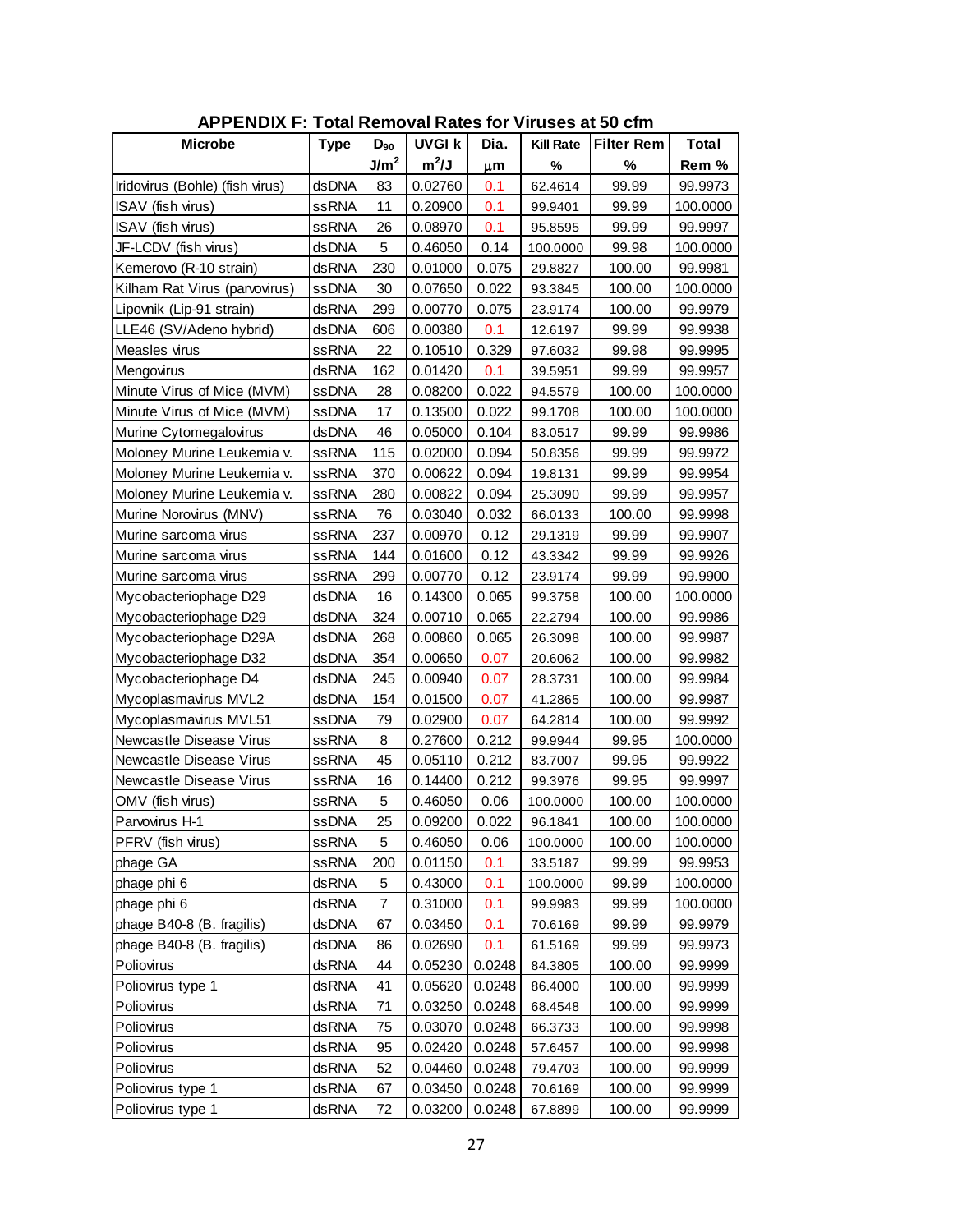| <b>APPENDIX F: Total Removal Rates for Viruses at 50 cfm</b> |              |                  |               |         |                  |                   |              |  |  |
|--------------------------------------------------------------|--------------|------------------|---------------|---------|------------------|-------------------|--------------|--|--|
| <b>Microbe</b>                                               | <b>Type</b>  | $D_{90}$         | <b>UVGI k</b> | Dia.    | <b>Kill Rate</b> | <b>Filter Rem</b> | <b>Total</b> |  |  |
|                                                              |              | J/m <sup>2</sup> | $m^2/J$       | $\mu$ m | %                | %                 | Rem %        |  |  |
| Poliovirus type 1                                            | dsRNA        | 96               | 0.02400       | 0.0248  | 57.3439          | 100.00            | 99.9998      |  |  |
| Poliovirus type 1                                            | dsRNA        | 100              | 0.02300       | 0.0248  | 55.8024          | 100.00            | 99.9998      |  |  |
| Poliovirus type 1                                            | dsRNA        | 125              | 0.01840       | 0.0248  | 47.9622          | 100.00            | 99.9998      |  |  |
| Poliovirus type 1                                            | dsRNA        | 224              | 0.01030       | 0.0248  | 30.6254          | 100.00            | 99.9997      |  |  |
| Poliovirus type 1                                            | dsRNA        | 240              | 0.00960       | 0.0248  | 28.8799          | 100.00            | 99.9997      |  |  |
| Poliovirus type 1                                            | dsRNA        | 111              | 0.02080       | 0.0248  | 52.2122          | 100.00            | 99.9998      |  |  |
| Poliovirus type 1                                            | dsRNA        | 77               | 0.03000       | 0.0248  | 65.5272          | 100.00            | 99.9998      |  |  |
| Poliovirus type 1                                            | dsRNA        | 80               | 0.02878       | 0.0248  | 64.0044          | 100.00            | 99.9998      |  |  |
| Poliovirus type 1                                            | dsRNA        | 83               | 0.02760       | 0.0248  | 62.4614          | 100.00            | 99.9998      |  |  |
| Poliovirus type 1                                            | dsRNA        | 57               | 0.04010       | 0.0248  | 75.9143          | 100.00            | 99.9999      |  |  |
| Poliovirus type 2                                            | dsRNA        | 121              | 0.01910       | 0.0248  | 49.2394          | 100.00            | 99.9998      |  |  |
| Poliovirus type 3                                            | dsRNA        | 103              | 0.02240       | 0.0248  | 54.8509          | 100.00            | 99.9998      |  |  |
| Polyomavirus                                                 | dsDNA        | 480              | 0.00480       | 0.0424  | 15.6673          | 100.00            | 99.9994      |  |  |
| Polyomavirus                                                 | dsDNA        | 640              | 0.00360       | 0.0424  | 11.9971          | 100.00            | 99.9994      |  |  |
| Polyomavirus                                                 | dsDNA        | 696              | 0.00331       | 0.0424  | 11.0864          | 100.00            | 99.9994      |  |  |
| Polyomavirus                                                 | dsDNA        | 501              | 0.00460       | 0.0424  | 15.0664          | 100.00            | 99.9994      |  |  |
| Polyomavirus (ssDNA)                                         | ssDNA        | 120              | 0.01920       | 0.045   | 49.4193          | 100.00            | 99.9996      |  |  |
| Porcine Parvovirus (PPV)                                     | ssDNA        | 23               | 0.10230       | 0.021   | 97.3528          | 100.00            | 100.0000     |  |  |
| Pseudorabies (PRV)                                           | dsDNA        | 34               | 0.06760       | 0.194   | 90.9264          | 99.96             | 99.9960      |  |  |
| Rabies virus (env)                                           | ssRNA        | 10               | 0.21930       | 0.07    | 99.9584          | 100.00            | 100.0000     |  |  |
| Rauscher Murine Leukemia v.                                  | ssRNA        | 157              | 0.01470       | 0.094   | 40.6578          | 99.99             | 99.9966      |  |  |
| Rauscher Murine Leukemia v.                                  | <b>ssRNA</b> | 480              | 0.00480       | 0.094   | 15.6673          | 99.99             | 99.9951      |  |  |
| Rauscher Murine Leukemia v.                                  | ssRNA        | 959              | 0.00240       | 0.094   | 8.1671           | 99.99             | 99.9947      |  |  |
| Reovirus                                                     | dsRNA        | 175              | 0.01316       | 0.075   | 37.3180          | 100.00            | 99.9983      |  |  |
| Reovirus                                                     | dsRNA        | 186              | 0.01240       | 0.075   | 35.6092          | 100.00            | 99.9982      |  |  |
| Reovirus                                                     | dsRNA        | 69               | 0.03358       | 0.075   | 69.6407          | 100.00            | 99.9992      |  |  |
| Reovirus                                                     | dsRNA        | 245              | 0.00940       | 0.075   | 28.3731          | 100.00            | 99.9980      |  |  |
| Reovirus                                                     | dsRNA        | 121              | 0.01910       | 0.075   | 49.2394          | 100.00            | 99.9986      |  |  |
| Reovirus                                                     | dsRNA        | 270              | 0.00853       | 0.075   | 26.1264          | 100.00            | 99.9980      |  |  |
| Reovirus                                                     | dsRNA        | 174              | 0.01320       | 0.075   | 37.4122          | 100.00            | 99.9983      |  |  |
| Reovirus type 1                                              | dsRNA        | 153              | 0.01508       | 0.075   | 41.4580          | 100.00            | 99.9984      |  |  |
| Reovirus 3                                                   | dsRNA        | 334              | 0.00690       | 0.075   | 21.7256          | 100.00            | 99.9978      |  |  |
| Rotavirus                                                    | dsRNA        | 200              | 0.01150       | 0.07    | 33.5187          | 100.00            | 99.9985      |  |  |
| Rotavirus SA11                                               | dsRNA        | 89               | 0.02600       | 0.07    | 60.2675          | 100.00            | 99.9991      |  |  |
| Rotavirus SA11                                               | dsRNA        | 75               | 0.03070       | 0.07    | 66.3733          | 100.00            | 99.9992      |  |  |
| Rotavirus SA11                                               | dsRNA        | 105              | 0.02190       | 0.07    | 54.0424          | 100.00            | 99.9990      |  |  |
| Rotavirus SA11                                               | dsRNA        | 100              | 0.02300       | 0.07    | 55.8024          | 100.00            | 99.9990      |  |  |
| Rotavirus SA11                                               | dsRNA        | 84               | 0.02740       | 0.07    | 62.1939          | 100.00            | 99.9992      |  |  |
| Rous Sarcoma virus (RSV)                                     | ssRNA        | 720              | 0.00320       | 0.127   | 10.7385          | 99.98             | 99.9859      |  |  |
| Rous Sarcoma virus (RSV)                                     | ssRNA        | 240              | 0.00960       | 0.127   | 28.8799          | 99.98             | 99.9888      |  |  |
| Rous Sarcoma virus (RSV)                                     | ssRNA        | 200              | 0.01150       | 0.127   | 33.5187          | 99.98             | 99.9895      |  |  |
| SBNN (fish virus)                                            | ssRNA        | 698              | 0.00330       | 0.1     | 11.0548          | 99.99             | 99.9937      |  |  |
| Semliki forest virus                                         | ssRNA        | 25               | 0.09210       | 0.061   | 96.1976          | 100.00            | 99.9999      |  |  |
| Simian virus 40                                              | dsDNA        | 2503             | 0.00092       | 0.045   | 3.2132           | 100.00            | 99.9993      |  |  |
| Simian virus 40                                              | dsDNA        | 1599             | 0.00144       | 0.045   | 4.9835           | 100.00            | 99.9993      |  |  |
| Simian virus 40                                              | dsDNA        | 1439             | 0.00160       | 0.045   | 5.5217           | 100.00            | 99.9993      |  |  |

**APPENDIX F: Total Removal Rates for Viruses at 50 cfm**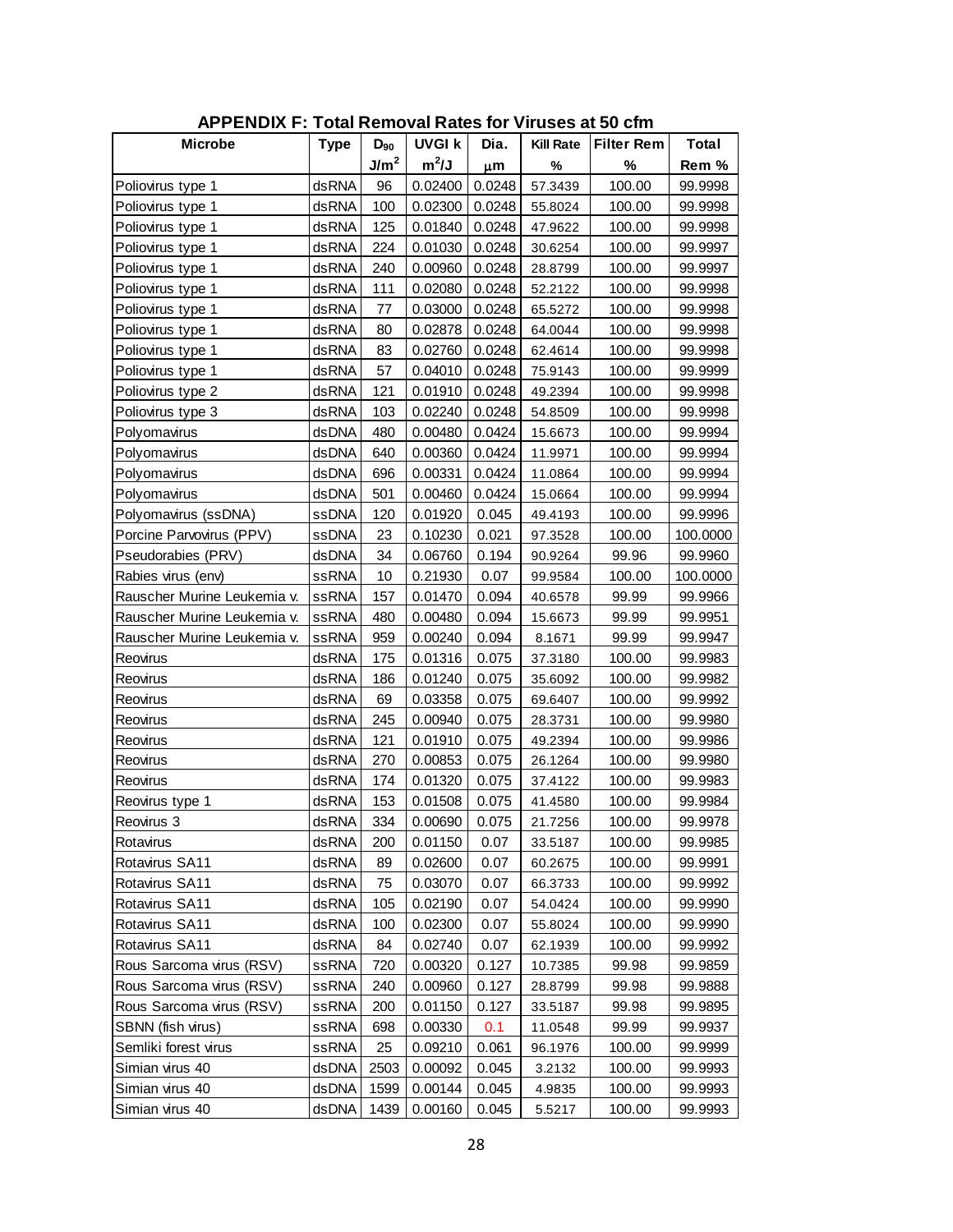| <b>APPENDIX F: Total Removal Rates for Viruses at 50 cfm</b> |              |                  |               |         |                  |                   |              |  |  |  |  |
|--------------------------------------------------------------|--------------|------------------|---------------|---------|------------------|-------------------|--------------|--|--|--|--|
| <b>Microbe</b>                                               | <b>Type</b>  | $D_{90}$         | <b>UVGI k</b> | Dia.    | <b>Kill Rate</b> | <b>Filter Rem</b> | <b>Total</b> |  |  |  |  |
|                                                              |              | J/m <sup>2</sup> | $m^2/J$       | $\mu$ m | %                | %                 | Rem %        |  |  |  |  |
| Simian virus 40                                              | dsDNA        | 1245             | 0.00185       | 0.045   | 6.3565           | 100.00            | 99.9993      |  |  |  |  |
| Simian virus 40                                              | dsDNA        | 886              | 0.00260       | 0.045   | 8.8168           | 100.00            | 99.9993      |  |  |  |  |
| Simian virus 40                                              | dsDNA        | 650              | 0.00354       | 0.045   | 11.8094          | 100.00            | 99.9993      |  |  |  |  |
| Simian virus 40                                              | dsDNA        | 443              | 0.00520       | 0.045   | 16.8563          | 100.00            | 99.9994      |  |  |  |  |
| Simian virus 40                                              | dsDNA        | 23               | 0.10040       | 0.045   | 97.1680          | 100.00            | 100.0000     |  |  |  |  |
| Simian virus 40                                              | dsDNA        | 17               | 0.13160       | 0.045   | 99.0645          | 100.00            | 100.0000     |  |  |  |  |
| Sindbis virus                                                | <b>ssRNA</b> | 22               | 0.10400       | 0.075   | 97.5078          | 100.00            | 99.9999      |  |  |  |  |
| Sindbis virus                                                | ssRNA        | 60               | 0.03864       | 0.075   | 74.6373          | 100.00            | 99.9993      |  |  |  |  |
| Sindbis virus                                                | <b>ssRNA</b> | 113              | 0.02030       | 0.075   | 51.3564          | 100.00            | 99.9987      |  |  |  |  |
| Sindbis virus                                                | <b>ssRNA</b> | 50               | 0.04610       | 0.075   | 80.5350          | 100.00            | 99.9995      |  |  |  |  |
| S. aureus phage                                              | dsDNA        | 82               | 0.02800       | 0.1     | 62.9907          | 99.99             | 99.9974      |  |  |  |  |
| S. aureus phage                                              | dsDNA        | 77               | 0.03000       | 0.1     | 65.5272          | 99.99             | 99.9976      |  |  |  |  |
| S. aureus phage A994                                         | dsDNA        | 65               | 0.03542       | 0.1     | 71.5655          | 99.99             | 99.9980      |  |  |  |  |
| SVCV (fish virus)                                            | <b>ssRNA</b> | 10               | 0.46050       | 0.06    | 100.0000         | 100.00            | 100.0000     |  |  |  |  |
| Vaccinia virus                                               | dsDNA        | 1                | 2.54000       | 0.307   | 100.0000         | 99.97             | 100.0000     |  |  |  |  |
| Vaccinia virus                                               | dsDNA        | 15               | 0.15300       | 0.307   | 99.5623          | 99.97             | 99.9999      |  |  |  |  |
| Vaccinia virus                                               | dsDNA        | $\overline{7}$   | 0.34900       | 0.307   | 99.9996          | 99.97             | 100.0000     |  |  |  |  |
| Vaccinia virus                                               | dsDNA        | 14               | 0.16450       | 0.307   | 99.7090          | 99.97             | 99.9999      |  |  |  |  |
| Vaccinia virus                                               | dsDNA        | 14               | 0.16040       | 0.307   | 99.6635          | 99.97             | 99.9999      |  |  |  |  |
| Vaccinia virus                                               | dsDNA        | 18               | 0.12792       | 0.307   | 98.9339          | 99.97             | 99.9997      |  |  |  |  |
| Vaccinia virus                                               | dsDNA        | 22               | 0.10500       | 0.307   | 97.5947          | 99.97             | 99.9993      |  |  |  |  |
| Vaccinia virus                                               | dsDNA        | 28               | 0.08290       | 0.307   | 94.7290          | 99.97             | 99.9985      |  |  |  |  |
| Vaccinia virus                                               | dsDNA        | 715              | 0.00322       | 0.307   | 10.8019          | 99.97             | 99.9748      |  |  |  |  |
| Vaccinia virus                                               | dsDNA        | 677              | 0.00340       | 0.307   | 11.3700          | 99.97             | 99.9749      |  |  |  |  |
| VEE                                                          | <b>ssRNA</b> | 55               | 0.04190       | 0.065   | 77.4052          | 100.00            | 99.9996      |  |  |  |  |
| Vesicular Stomatitis virus                                   | <b>ssRNA</b> | 13               | 0.18060       | 0.104   | 99.8357          | 99.99             | 100.0000     |  |  |  |  |
| Vesicular Stomatitis virus                                   | <b>ssRNA</b> | 12               | 0.19000       | 0.104   | 99.8823          | 99.99             | 100.0000     |  |  |  |  |
| Vesicular Stomatitis virus                                   | ssRNA        | 100              | 0.02300       | 0.104   | 55.8024          | 99.99             | 99.9964      |  |  |  |  |
| Vesicular Stomatitis virus                                   | <b>ssRNA</b> | 6                | 0.38400       | 0.104   | 99.9999          | 99.99             | 100.0000     |  |  |  |  |
| VHSV (fish virus)                                            | ssRNA        | 3                | 0.87400       | 0.07    | 100.0000         | 100.00            | 100.0000     |  |  |  |  |
| WEE                                                          | <b>ssRNA</b> | 54               | 0.04300       | 0.07    | 78.2705          | 100.00            | 99.9995      |  |  |  |  |

**APPENDIX F: Total Removal Rates for Viruses at 50 cfm**

NOTES Type: Sp = Spore, Veg = Vegetative, VegY = Vegetative yeast

D<sub>90</sub>: UV Dose for 90% inactivation (10% survival)

UVGI k: UV rate constant at the given  $D_{90}$  (and below the UL)

UL: Upper Limit w ithin w hich  $D_{90}$  and rate constants are applicable

Media:  $A = Air$ ,  $S = Surface$ ,  $WRH = Relative Humidity$ 

 $Sh = Sh$ oulder in decay curve (shoulder is ignored for k and  $D_{90}$  values)

St = Number of stages in decay curve (k & D<sub>90</sub> only applies to first stage)<br>Dia.: Logmean diameter in microns, including envelope for viruses if any<br>MP: Medium Pressure UV lamp, LP: Low Pressure UV lamp

Dia.: Logmean diameter in microns, including envelope for viruses if any See Kow alski (2009) for References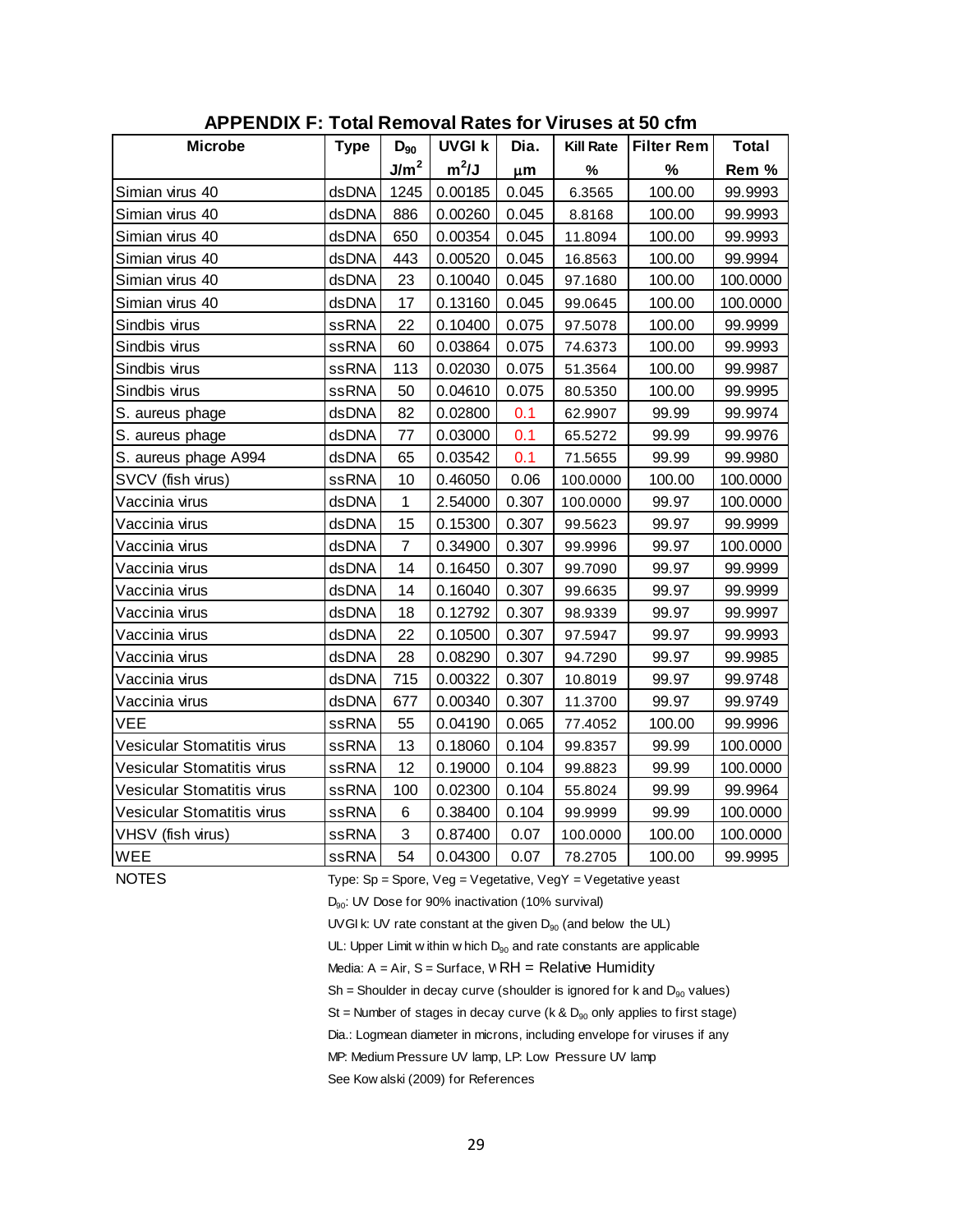| <b>APPENDIX G: Total Removal of Fungi and Other Microbes at 50 cfm</b> |             |                  |               |        |                  |                   |          |
|------------------------------------------------------------------------|-------------|------------------|---------------|--------|------------------|-------------------|----------|
| Fungi                                                                  | <b>Type</b> | $D_{90}$         | <b>UVGI k</b> | Dia.   | <b>Kill Rate</b> | <b>Filter Rem</b> | Total    |
|                                                                        |             | J/m <sup>2</sup> | $m^2/J$       | μm     | %                | %                 | Rem %    |
| Aspergillus amstelodami                                                | Sp          | 700              | 0.00329       | 3.354  | 11.0214          | 100.00            | 100.0000 |
| Aspergillus amstelodami                                                | Sp          | 258              | 0.00892       | 3.354  | 27.1422          | 100.00            | 100.0000 |
| Aspergillus amstelodami                                                | Sp          | 669              | 0.00344       | 3.354  | 11.4958          | 100.00            | 100.0000 |
| Aspergillus flaws                                                      | Sp          | 349              | 0.00660       | 4.24   | 20.8876          | 100.00            | 100.0000 |
| Aspergillus flaws                                                      | Sp          | 600              | 0.00384       | 4.24   | 12.7364          | 100.00            | 100.0000 |
| Aspergillus flaws                                                      | Sp          | 853              | 0.00270       | 4.24   | 9.1400           | 100.00            | 100.0000 |
| Aspergillus fumigatus                                                  | Sp          | 535              | 0.00430       | 4.24   | 14.1570          | 100.00            | 100.0000 |
| Aspergillus fumigatus                                                  | Veg         | 560              | 0.00411       | 24.5   | 13.5814          | 100.00            | 100.0000 |
| Aspergillus fumigatus                                                  | Sp          | 2240             | 0.00103       | 2.64   | 3.5834           | 100.00            | 100.0000 |
| Aspergillus glaucus                                                    | Sp          | 440              | 0.00523       | 3.354  | 16.9541          | 100.00            | 100.0000 |
| Aspergillus niger                                                      | Sp          | 1771             | 0.00130       | 3.354  | 4.5101           | 100.00            | 100.0000 |
| Aspergillus niger                                                      | Sp          | 1439             | 0.00160       | 3.354  | 5.5217           | 100.00            | 100.0000 |
| Aspergillus niger                                                      | Veg         | 4480             | 0.00051       | 3.354  | 1.8080           | 100.00            | 100.0000 |
| Aspergillus niger                                                      | Sp          | 1000             | 0.00230       | 3.354  | 7.8490           | 100.00            | 100.0000 |
| Aspergillus niger                                                      | Sp          | 315              | 0.00350       | 3.354  | 11.6841          | 100.00            | 100.0000 |
| Aspergillus niger                                                      | Sp          | 1387             | 0.00166       | 3.354  | 5.7227           | 100.00            | 100.0000 |
| Aspergillus niger                                                      | Sp          | 750              | 0.00386       | 3.354  | 12.8056          | 100.00            | 100.0000 |
| Aspergillus niger                                                      | Sp          | 4480             | 0.00051       | 3.354  | 1.8080           | 100.00            | 100.0000 |
| Aspergillus niger                                                      | Sp          | 3984             | 0.00058       | 3.354  | 2.0310           | 100.00            | 100.0000 |
| Aspergillus niger                                                      | Sp          | 1320             | 0.00174       | 3.354  | 6.0047           | 100.00            | 100.0000 |
| Aspergillus niger                                                      | Sp          | 1681             | 0.00137       | 3.354  | 4.7471           | 100.00            | 100.0000 |
| Aspergillus versicolor                                                 | Sp          | 384              | 0.00600       | 3.354  | 19.1844          | 100.00            | 100.0000 |
| Aspergillus versicolor                                                 | Sp          | 768              | 0.00300       | 3.354  | 10.1025          | 100.00            | 100.0000 |
| Aspergillus versicolor                                                 | Sp          | 139              | 0.01660       | 3.354  | 44.5285          | 100.00            | 100.0000 |
| Aspergillus versicolor                                                 | Veg         | 96               | 0.02400       | 3.354  | 57.3439          | 100.00            | 100.0000 |
| <b>Blastomyces dermatitidis</b>                                        | VegY        | 140              | 0.01645       | 11.000 | 44.2264          | 100.00            | 100.0000 |
| Botrytis cinerea                                                       | Sp          | 250              | 0.00920       | 11.180 | 27.8628          | 100.00            | 100.0000 |
| Candida albicans                                                       | VegY        | 230              | 0.01100       | 4.899  | 32.3282          | 100.00            | 100.0000 |
| Candida albicans                                                       | VegY        | 447              | 0.00515       | 4.899  | 16.7122          | 100.00            | 100.0000 |
| lCandida albicans                                                      | VegY        | 750              | 0.00407       | 4.899  | 13.4532          | 100.00            | 100.0000 |
| Candida albicans                                                       | VegY        | 280              | 0.00822       | 4.899  | 25.3183          | 100.00            | 100.0000 |
| Candida parapsilosis                                                   | VegY        | 98               | 0.02360       | 4.800  | 56.7339          | 100.00            | 100.0000 |
| Cladosporium herbarum                                                  | Sp          | 500              | 0.04605       | 8.062  | 80.5004          | 100.00            | 100.0000 |
| Cladosporium herbarum                                                  | Sp          | 189              | 0.01220       | 8.062  | 35.1504          | 100.00            | 100.0000 |
| Cladosporium herbarum                                                  | Sp          | 622              | 0.00370       | 8.062  | 12.3089          | 100.00            | 100.0000 |
| Cladosporium trichoides                                                | Veg         | 560              | 0.00411       | 8.062  | 13.5814          | 100.00            | 100.0000 |
| Cladosporium trichoides                                                | Sp          | 1120             | 0.00206       | 8.062  | 7.0384           | 100.00            | 100.0000 |
| C. sphaerospermum                                                      | Sp          | 1439             | 0.00210       | 8.062  | 7.1839           | 100.00            | 100.0000 |
| Cladosporium wernecki                                                  | Sp          | 4480             | 0.00051       | 8.062  | 1.8080           | 100.00            | 100.0000 |
| Cladosporium wernecki                                                  | Veg         | 560              | 0.00411       | 8.062  | 13.5814          | 100.00            | 100.0000 |
| Cryptococcus neoformans                                                | Sp          | 138              | 0.01670       | 4.899  | 44.7250          | 100.00            | 100.0000 |
| Cryptococcus neoformans                                                | VegY        | 280              | 0.00822       | 4.899  | 25.3183          | 100.00            | 100.0000 |
| Curvularia lunata                                                      | Veg         | 560              | 0.00411       | 17.100 | 13.5814          | 100.00            | 100.0000 |
| Eurotium rubrum                                                        | Sp          | 434              | 0.00531       | 5.612  | 17.1804          | 100.00            | 100.0000 |
| Fusarium oxysporum                                                     | Sp          | 260              | 0.01420       | 11.225 | 39.5951          | 100.00            | 100.0000 |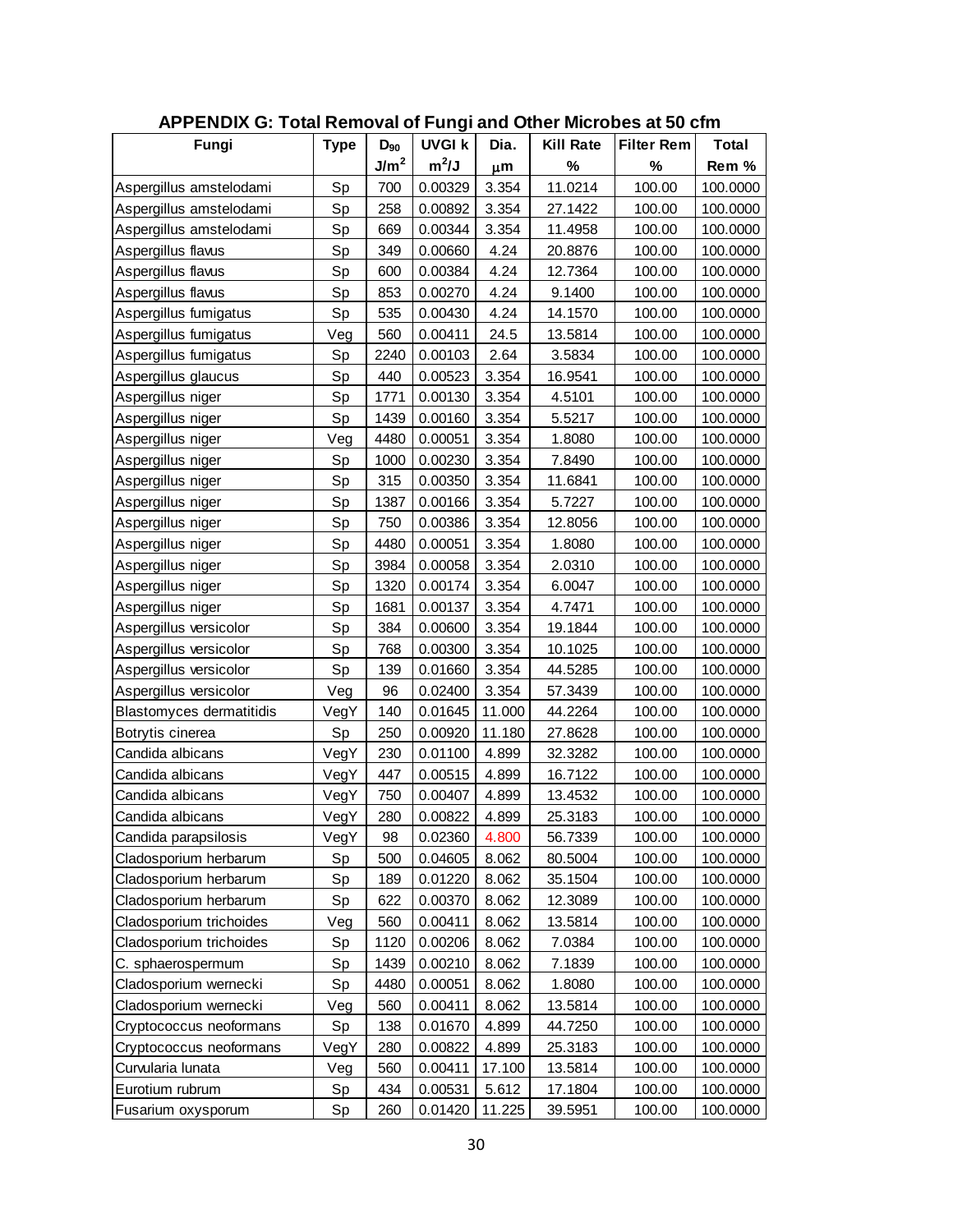| <b>APPENDIX G: Total Removal of Fungi and Other Microbes at 50 cfm</b> |             |                  |               |                         |                  |                   |              |
|------------------------------------------------------------------------|-------------|------------------|---------------|-------------------------|------------------|-------------------|--------------|
| Fungi                                                                  | <b>Type</b> | $D_{90}$         | <b>UVGI k</b> | Dia.                    | <b>Kill Rate</b> | <b>Filter Rem</b> | <b>Total</b> |
|                                                                        |             | J/m <sup>2</sup> | $m^2/J$       | μm                      | %                | %                 | Rem %        |
| Fusarium solani                                                        | Sp          | 313              | 0.00735       | 11.225                  | 22.9625          | 100.00            | 100.0000     |
| Fusarium spp.                                                          | Sp          | 560              | 0.00411       | 11.225                  | 13.5814          | 100.00            | 100.0000     |
| Fusarium spp.                                                          | Veg         | 1120             | 0.00206       | 34.300                  | 7.0385           | 100.00            | 100.0000     |
| Histoplasma capsulatum                                                 | Veg         | 140              | 0.01645       | 2.550                   | 44.2264          | 100.00            | 100.0000     |
| Monilinia fructigena                                                   | Sp          | 167              | 0.01380       | 10.300                  | 38.7312          | 100.00            | 100.0000     |
| Mucor mucedo                                                           | Sp          | 600              | 0.00384       | 7.071                   | 12.7364          | 100.00            | 100.0000     |
| Mucor mucedo                                                           | Sp          | 180              | 0.01280       | 7.071                   | 36.5171          | 100.00            | 100.0000     |
| Mucor mucedo                                                           | Sp          | 577              | 0.00399       | 7.071                   | 13.2071          | 100.00            | 100.0000     |
| Mucor racemosus                                                        | Sp          | 170              | 0.01354       | 7.071                   | 38.1732          | 100.00            | 100.0000     |
| Mucor spp.                                                             | Sp          | 140              | 0.01645       | 7.071                   | 44.2264          | 100.00            | 100.0000     |
| Mucor spp.                                                             | Veg         | 280              | 0.00822       | 31.600                  | 25.3183          | 100.00            | 100.0000     |
| Oospora lactis                                                         | Sp          | 28               | 0.08370       | 3.000                   | 94.8766          | 100.00            | 100.0000     |
| Penicillium chrysogenum                                                | Sp          | 400              | 0.00576       | 3.262                   | 18.4827          | 100.00            | 100.0000     |
| Penicillium chrysogenum                                                | Sp          | 148              | 0.01560       | 3.262                   | 42.5238          | 100.00            | 100.0000     |
| Penicillium chrysogenum                                                | Sp          | 1645             | 0.00180       | 3.262                   | 6.1901           | 100.00            | 100.0000     |
| Penicillium chrysogenum                                                | Sp          | 531              | 0.00434       | 3.262                   | 14.2788          | 100.00            | 100.0000     |
| Penicillium corylophilium                                              | Sp          | 381              | 0.00604       | 3.262                   | 19.2991          | 100.00            | 100.0000     |
| Penicillium digitatum                                                  | Sp          | 321              | 0.00718       | 3.262                   | 22.4998          | 100.00            | 100.0000     |
| Penicillium digitatum                                                  | Sp          | 440              | 0.00523       | 3.262                   | 16.9541          | 100.00            | 100.0000     |
| Penicillium expansum                                                   | Sp          | 130              | 0.01771       | 3.262                   | 46.6760          | 100.00            | 100.0000     |
| Penicillium italicum                                                   | Sp          | 321              | 0.01140       | 3.262                   | 33.2823          | 100.00            | 100.0000     |
| Penicillium roquefortii                                                | Sp          | 130              | 0.01771       | 3.262                   | 46.6760          | 100.00            | 100.0000     |
| Penicillium spp.                                                       | Sp          | 2240             | 0.00103       | 3.262                   | 3.5834           | 100.00            | 100.0000     |
| Penicillium spp.                                                       | Veg         | 280              | 0.00822       | 8.800                   | 25.3183          | 100.00            | 100.0000     |
| Rhizopus nigricans                                                     | Sp          | 3000             | 0.00077       | 6.928                   | 2.6879           | 100.00            | 100.0000     |
| Rhizopus nigricans                                                     | Sp          | 267              | 0.00861       | 6.928                   | 26.3359          | 100.00            | 100.0000     |
| Rhizopus nigricans                                                     | Sp          | 1110             | 0.00207       | 6.928                   | 7.0995           | 100.00            | 100.0000     |
| Rhizopus nigricans                                                     | Sp          | 173              | 0.01330       | 6.928                   | 37.6340          | 100.00            | 100.0000     |
| Rhizopus oryzae                                                        | Sp          | 4480             | 0.00051       | 6.928                   | 1.8080           | 100.00            | 100.0000     |
| Rhodotorula spp.                                                       | VegY        | 1120             | 0.00206       | 5.900                   | 7.0384           | 100.00            | 100.0000     |
| Saccharomyces spp.                                                     | VegY        | 44               | 0.05230       | 4.000                   | 84.3805          | 100.00            | 100.0000     |
| Saccharomyces ellipsoideus                                             | VegY        | 33               | 0.06980       | 4.000                   | 91.6081          | 100.00            | 100.0000     |
| Scopulariopsis brevicaulis                                             | Sp          | 650              | 0.01840       | 5.916                   | 47.9622          | 100.00            | 100.0000     |
| Scopulariopsis brevicaulis                                             | Sp          | 226              | 0.01020       | 5.916                   | 30.3787          | 100.00            | 100.0000     |
| Scopulariopsis brevicaulis                                             | Sp          | 2890             | 0.00344       | 5.916                   | 11.4958          | 100.00            | 100.0000     |
| Sporotrichum schenkii                                                  | VegY        | 280              | 0.00822       | 5.500                   | 25.3183          | 100.00            | 100.0000     |
| Stachybotrys chartarum                                                 | Sp          | 5575             | 0.00041       | 5.623                   | 1.4555           | 100.00            | 100.0000     |
| Torula bergeri                                                         | Veg         | 4480             | 0.00051       | 40                      | 1.8080           | 100.00            | 100.0000     |
| Torula sphaerica                                                       | VegY        | 23               | 0.09986       | 40                      | 97.1132          | 100.00            | 100.0000     |
| Torula sphaerica                                                       | VegY        | 78               | 0.02940       | 40                      | 64.7851          | 100.00            | 100.0000     |
| Trichophyton rubrum                                                    | Veg         | 560              | 0.00411       | 4.899                   | 13.5814          | 100.00            | 100.0000     |
| Trichophyton rubrum                                                    | Sp          | 560              | 0.00411       | 4.899                   | 13.5814          | 100.00            | 100.0000     |
| Ustilago zeae                                                          | VegY        | 1120             | 0.00206       | 5.916                   | 7.0384           | 100.00            | 100.0000     |
| Ustilago zeae                                                          | Sp          | 35               | 0.06580       | 5.916                   | 90.3277          | 100.00            | 100.0000     |
| Yeast                                                                  | VegY        | 40               | 0.05756       | 4                       | 87.0431          | 100.00            | 100.0000     |
| Yeast (Brewer's)                                                       | VegY        | 100              | 0.02303       | $\overline{\mathbf{4}}$ | 55.8430          | 100.00            | 100.0000     |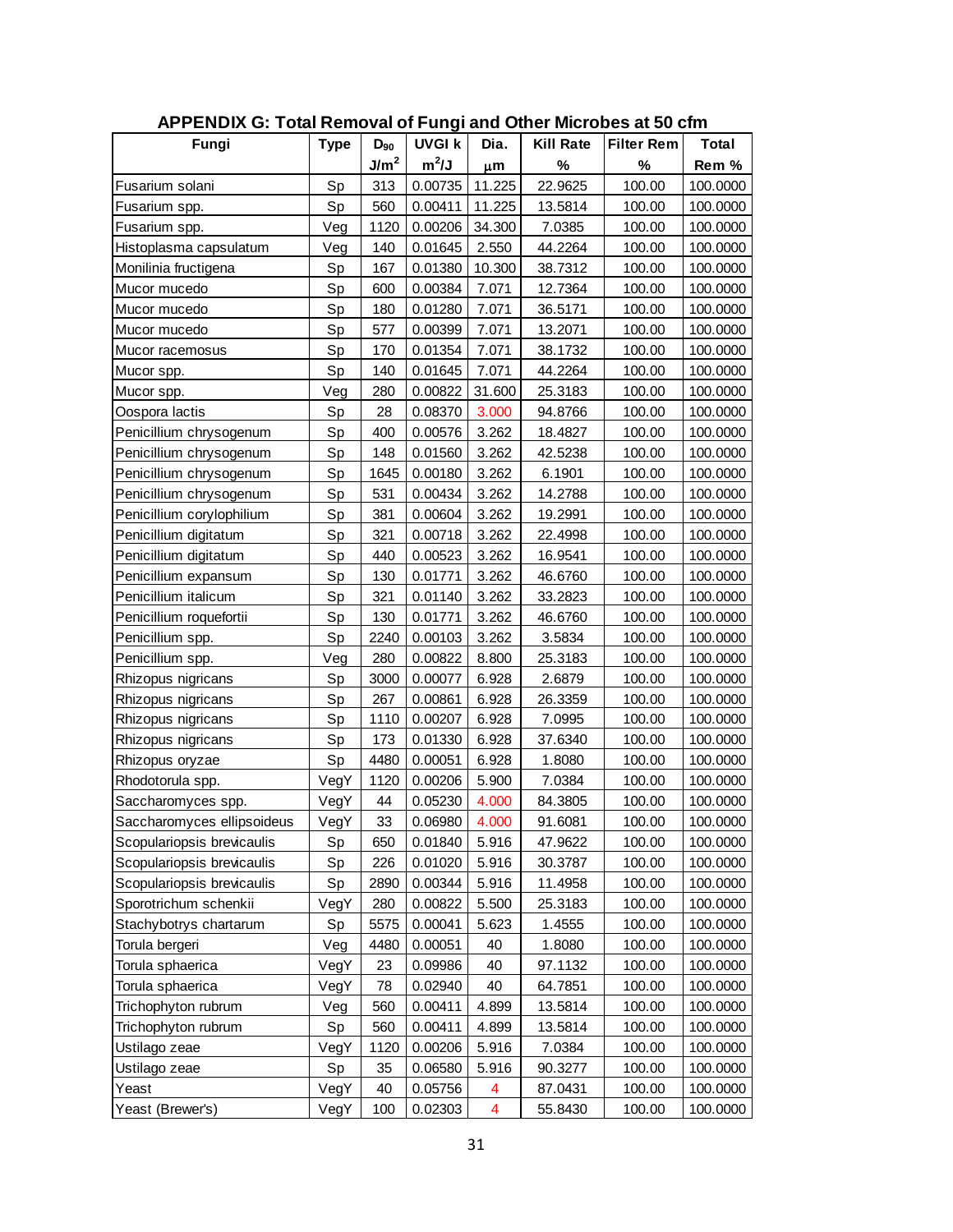|                              | APPENDIX G: Total Removal of Fungi and Other Microbes at 50 cfm |                  |                                    |      |                  |                   |              |  |  |  |  |  |  |
|------------------------------|-----------------------------------------------------------------|------------------|------------------------------------|------|------------------|-------------------|--------------|--|--|--|--|--|--|
|                              |                                                                 |                  | <b>Protozoa and Other Microbes</b> |      |                  |                   |              |  |  |  |  |  |  |
| <b>Microbe</b>               | <b>Type</b>                                                     | $D_{90}$         | <b>UVGI k</b>                      | Dia. | <b>Kill Rate</b> | <b>Filter Rem</b> | <b>Total</b> |  |  |  |  |  |  |
|                              |                                                                 | J/m <sup>2</sup> | $m^2/J$                            | μm   | %                | %                 | Rem %        |  |  |  |  |  |  |
| Acanthameoba                 | Rhizopod                                                        | 999              | 0.02100                            | 3    | 52.5503          | 100.00            | 100.0000     |  |  |  |  |  |  |
| Acanthameoba castellani      | Rhizopod                                                        | 992              | 0.00232                            | 3    | 7.9060           | 100.00            | 100.0000     |  |  |  |  |  |  |
| Algae                        | Algae                                                           | 1000             | 0.00230                            | 3    | 7.8490           | 100.00            | 100.0000     |  |  |  |  |  |  |
| Algae, blue-green            | Algae                                                           | 450              | 0.00512                            | 3    | 16.6105          | 100.00            | 100.0000     |  |  |  |  |  |  |
| Cryptosporidium hominis      | Protoz                                                          | 30               | 0.07800                            | 3    | 93.7275          | 100.00            | 100.0000     |  |  |  |  |  |  |
| Cryptosporidium parvum       | Protoz                                                          | 7                | 0.31400                            | 3    | 99.9986          | 100.00            | 100.0000     |  |  |  |  |  |  |
| Cryptosporidium parvum       | Protoz                                                          | 20               | 0.11500                            | 3    | 98.3135          | 100.00            | 100.0000     |  |  |  |  |  |  |
| Cryptosporidium parwm        | Protoz                                                          | 10               | 0.23030                            | 3    | 99.9719          | 100.00            | 100.0000     |  |  |  |  |  |  |
| Cryptosporidium parvum       | Protoz                                                          | 50               | 0.04605                            | 3    | 80.5004          | 100.00            | 100.0000     |  |  |  |  |  |  |
| Cryptosporidium parvum       | Protoz                                                          | 10               | 0.23220                            | 3    | 99.9737          | 100.00            | 100.0000     |  |  |  |  |  |  |
| Cryptosporidium parvum       | Protoz                                                          | 5                | 0.45830                            | 3    | 100.0000         | 100.00            | 100.0000     |  |  |  |  |  |  |
| Encephalitozoon intestinalis | Protoz                                                          | 29               | 0.07830                            | 3    | 93.7940          | 100.00            | 100.0000     |  |  |  |  |  |  |
| Encephalitozoon intestinalis | Protoz                                                          | 15               | 0.15350                            | 3    | 99.5700          | 100.00            | 100.0000     |  |  |  |  |  |  |
| Encephalitozoon cuniculi     | Protoz                                                          | 43               | 0.05310                            | 3    | 84.8179          | 100.00            | 100.0000     |  |  |  |  |  |  |
| Encephalitozoon hellem       | Protoz                                                          | 80               | 0.02880                            | 3    | 64.0269          | 100.00            | 100.0000     |  |  |  |  |  |  |
| Giardia lamblia cysts        | Protoz                                                          | 50               | 0.04610                            | 3    | 80.5350          | 100.00            | 100.0000     |  |  |  |  |  |  |
| Giardia lamblia cysts        | Protoz                                                          | 3                | 0.92100                            | 3    | 100.0000         | 100.00            | 100.0000     |  |  |  |  |  |  |
| Giardia lamblia cysts        | Protoz                                                          | 20               | 0.11500                            | 3    | 98.3135          | 100.00            | 100.0000     |  |  |  |  |  |  |
| Giardia muris cysts          | Protoz                                                          | 10               | 0.23020                            | 3    | 99.9718          | 100.00            | 100.0000     |  |  |  |  |  |  |
| Giardia muris cysts          | Protoz                                                          | $\overline{7}$   | 0.34130                            | 3    | 99.9995          | 100.00            | 100.0000     |  |  |  |  |  |  |
| Protozoa                     | Protoz                                                          | 80               | 0.02878                            | 3    | 64.0044          | 100.00            | 100.0000     |  |  |  |  |  |  |
| Protozoa                     | Protoz                                                          | 240              | 0.00959                            | 3    | 28.8650          | 100.00            | 100.0000     |  |  |  |  |  |  |
| Prions (scrapie)             | Prion                                                           | 24315            | 0.00009                            | 3    | 0.3356           | 100.00            | 100.0000     |  |  |  |  |  |  |
| Prions (scrapie)             | Prion                                                           | 55618            | 0.00004                            | 3    | 0.1469           | 100.00            | 100.0000     |  |  |  |  |  |  |

NOTES: Type: Sp = Spore, Veg = Vegetative, VegY = Vegetative yeast

D<sub>90</sub>: UV Dose for 90% inactivation (10% survival)

UVGI k: UV rate constant at the given  $D_{90}$  (and below the UL)

UL: Upper Limit w ithin w hich  $D_{90}$  and rate constants are applicable

Media:  $A = Air$ ,  $S = Surface$ ,  $WRH = Relative Humidity$ 

 $Sh = Sh$ oulder in decay curve (shoulder is ignored for k and  $D_{90}$  values)

St = Number of stages in decay curve (k & D<sub>90</sub> only applies to first stage)<br>Dia.: Logmean diameter in microns, including envelope for viruses if any<br>MP: Medium Pressure UV lamp, LP: Low Pressure UV lamp Dia.: Logmean diameter in microns, including envelope for viruses if any

MP: Medium Pressure UV lamp, LP: Low Pressure UV lamp<br>See Kow alski (2009) for References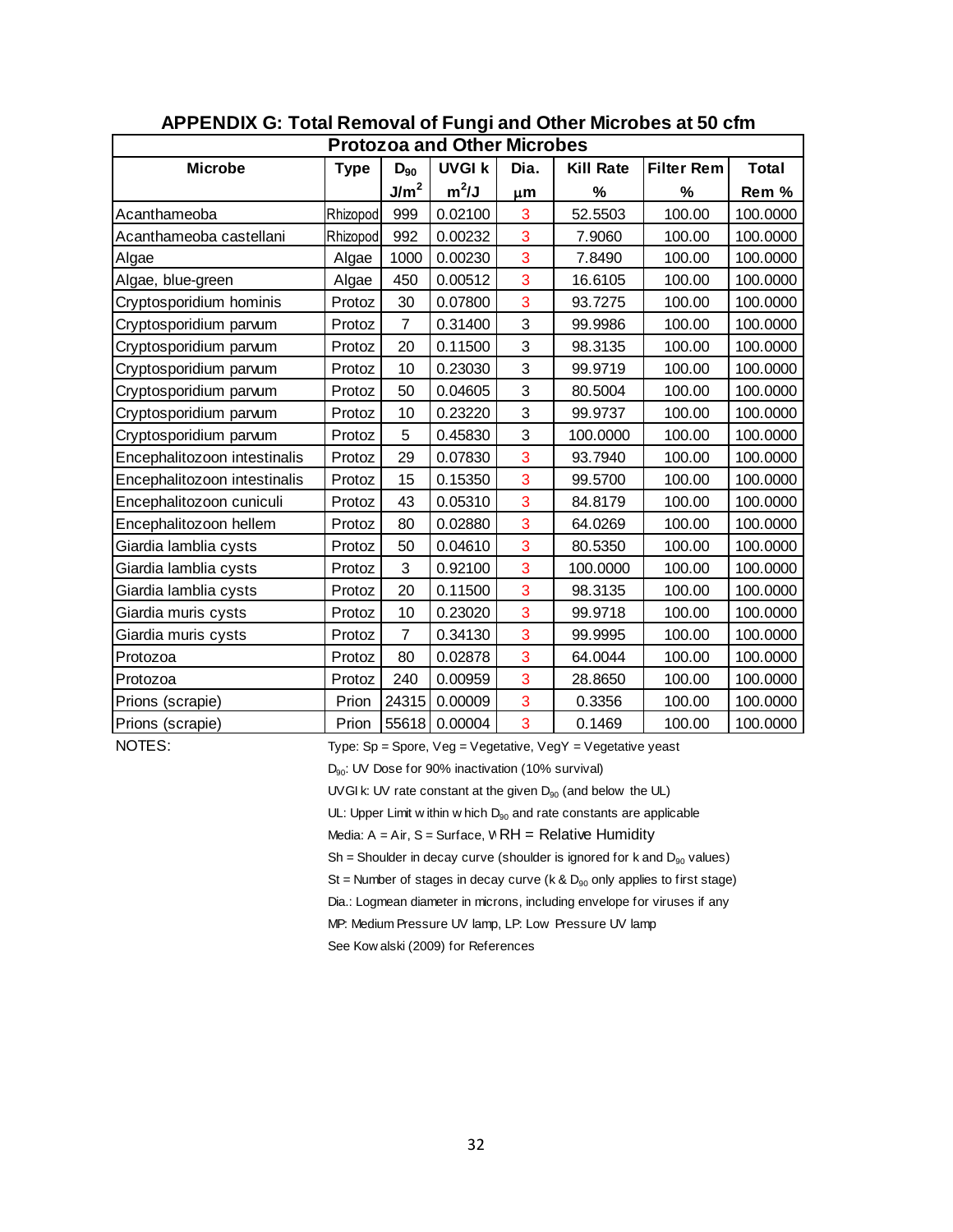| <b>APPENDIX H: Total Removal Rates for Bacteria at 340 cfm</b> |             |                  |               |       |               |                   |              |  |
|----------------------------------------------------------------|-------------|------------------|---------------|-------|---------------|-------------------|--------------|--|
| <b>Microbe</b>                                                 | <b>Type</b> | $D_{90}$         | <b>UVGI k</b> | Dia.  | <b>UV Rem</b> | <b>Filter Rem</b> | <b>Total</b> |  |
|                                                                |             | J/m <sup>2</sup> | $m^2/J$       | μm    | %             | %                 | Rem %        |  |
| Acinetobacter baumannii                                        | Veg         | 18               | 0.12800       | 1.225 | 48.7396       | 100.00            | 100.0000     |  |
| Acinetobacter baumannii                                        | Veg         | 33               | 0.19200       | 1.225 | 63.2994       | 100.00            | 100.0000     |  |
| Aeromonas                                                      | Veg         | 11               | 0.20310       | 2.098 | 65.3658       | 100.00            | 100.0000     |  |
| Aeromonas hydrophila                                           | Veg         | 16               | 0.14100       | 2.098 | 52.1032       | 100.00            | 100.0000     |  |
| B. atrophaeus (B. globigii)                                    | Sp          | 144              | 0.01600       | 1.12  | 8.0138        | 100.00            | 100.0000     |  |
| B. atrophaeus spores                                           | Sp          | 1323             | 0.00174       | 1.12  | 0.9043        | 100.00            | 100.0000     |  |
| Bacillus anthracis spores                                      | Sp          | 411              | 0.00560       | 1.118 | 2.8813        | 100.00            | 100.0000     |  |
| Bacillus anthracis spores                                      | Sp          | 45               | 0.05094       | 1.118 | 23.3526       | 100.00            | 100.0000     |  |
| Bacillus anthracis spores                                      | Sp          | 743              | 0.00310       | 1.118 | 1.6054        | 100.00            | 100.0000     |  |
| Bacillus cereus spores                                         | Sp          | 267              | 0.00863       | 1.118 | 4.4055        | 100.00            | 100.0000     |  |
| Bacillus cereus spores                                         | Sp          | 210              | 0.01098       | 1.118 | 5.5727        | 100.00            | 100.0000     |  |
| Bacillus cereus spores                                         | Sp          | 116              | 0.01979       | 1.118 | 9.8157        | 100.00            | 100.0000     |  |
| Bacillus cereus spores                                         | Sp          | 408              | 0.00564       | 1.118 | 2.9003        | 100.00            | 100.0000     |  |
| Bacillus megatherium                                           | Sp          | 273              | 0.00843       | 1.12  | 4.3078        | 100.00            | 100.0000     |  |
| Bacillus megatherium                                           | Veg         | 113              | 0.02038       | 1.12  | 10.0919       | 100.00            | 100.0000     |  |
| Bacillus pumilis spores                                        | Sp          | 50               | 0.04600       | 1.12  | 21.3493       | 100.00            | 100.0000     |  |
| <b>Bacillus subtilis</b>                                       | Veg         | 25               | 0.09210       | 1.12  | 38.1729       | 100.00            | 100.0000     |  |
| Bacillus subtilis                                              | Veg         | 14               | 0.16858       | 1.12  | 58.5267       | 100.00            | 100.0000     |  |
| Bacillus subtilis spores                                       | Sp          | 250              | 0.00920       | 1.12  | 4.6895        | 100.00            | 100.0000     |  |
| Bacillus subtilis spores                                       | Sp          | 161              | 0.01430       | 1.12  | 7.1938        | 100.00            | 100.0000     |  |
| Bacillus subtilis spores                                       | Sp          | 116              | 0.01982       | 1.12  | 9.8305        | 100.00            | 100.0000     |  |
| Bacillus subtilis spores                                       | Sp          | 220              | 0.01047       | 1.12  | 5.3176        | 100.00            | 100.0000     |  |
| Bacillus subtilis spores                                       | Sp          | 199              | 0.01155       | 1.12  | 5.8517        | 100.00            | 100.0000     |  |
| Bacillus subtilis spores                                       | Sp          | 77               | 0.03000       | 1.12  | 14.4972       | 100.00            | 100.0000     |  |
| Bacillus subtilis spores                                       | Sp          | 155              | 0.01490       | 1.12  | 7.4840        | 100.00            | 100.0000     |  |
| Bacillus subtilis spores                                       | Sp          | 89               | 0.02580       | 1.12  | 12.6017       | 100.00            | 100.0000     |  |
| Bacillus subtilis spores                                       | Sp          | 200              | 0.01150       | 1.12  | 5.8272        | 100.00            | 100.0000     |  |
| Bacillus subtilis spores                                       | Sp          | 80               | 0.02880       | 1.12  | 13.9599       | 100.00            | 100.0000     |  |
| Bacillus subtilis spores                                       | Sp          | 94               | 0.02460       | 1.12  | 12.0525       | 100.00            | 100.0000     |  |
| Bacillus subtilis spores                                       | Sp          | 68               | 0.03370       | 1.12  | 16.1330       | 100.00            | 100.0000     |  |
| Bacillus subtilis spores                                       | Sp          | 113              | 0.02030       | 1.12  | 10.0558       | 100.00            | 100.0000     |  |
| Bacillus subtilis spores                                       | Sp          | 89               | 0.02600       | 1.12  | 12.6929       | 100.00            | 100.0000     |  |
| Bacillus subtilis spores                                       | Sp          | 149              | 0.01550       | 1.12  | 7.7734        | 100.00            | 100.0000     |  |
| Bacillus subtilis spores                                       | Sp          | 85               | 0.02700       | 1.12  | 13.1475       | 100.00            | 100.0000     |  |
| Bacillus thuringiensis                                         | Sp          | 2303             | 0.00100       | 1.120 | 0.5207        | 100.00            | 100.0000     |  |
| Burkholderia cenocepacia                                       | Veg         | 58               | 0.03956       | 0.707 | 18.6614       | 100.00            | 100.0000     |  |
| Burkholderia cepacia                                           | Veg         | 11               | 0.21150       | 0.77  | 66.8518       | 100.00            | 100.0000     |  |
| Burkholderia cepacia                                           | Veg         | 22               | 0.10520       | 0.77  | 42.2600       | 100.00            | 100.0000     |  |
| Campylobacter jejuni                                           | Veg         | 11               | 0.20933       | 2.12  | 66.4734       | 100.00            | 100.0000     |  |
| Campylobacter jejuni                                           | Veg         | 29               | 0.07940       | 2.12  | 33.9344       | 100.00            | 100.0000     |  |
| Citrobacter diversus                                           | Veg         | 32               | 0.07140       | 1.2   | 31.1169       | 100.00            | 100.0000     |  |
| Citrobacter freundii                                           | Veg         | 42               | 0.05482       | 1.2   | 24.8901       | 100.00            | 100.0000     |  |
| Citrobacter freundii                                           | Veg         | 46               | 0.05010       | 1.2   | 23.0149       | 100.00            | 100.0000     |  |
| Clostridium difficile                                          | Sp          | 128              | 0.01800       | 5     | 8.9693        | 100.00            | 100.0000     |  |
| Clostridium perfringens                                        | Veg         | 38               | 0.06000       | 5     | 26.8928       | 100.00            | 100.0000     |  |
| Clostridium perfringens                                        | Veg         | 135              | 0.01700       | 5     | 8.4928        | 100.00            | 100.0000     |  |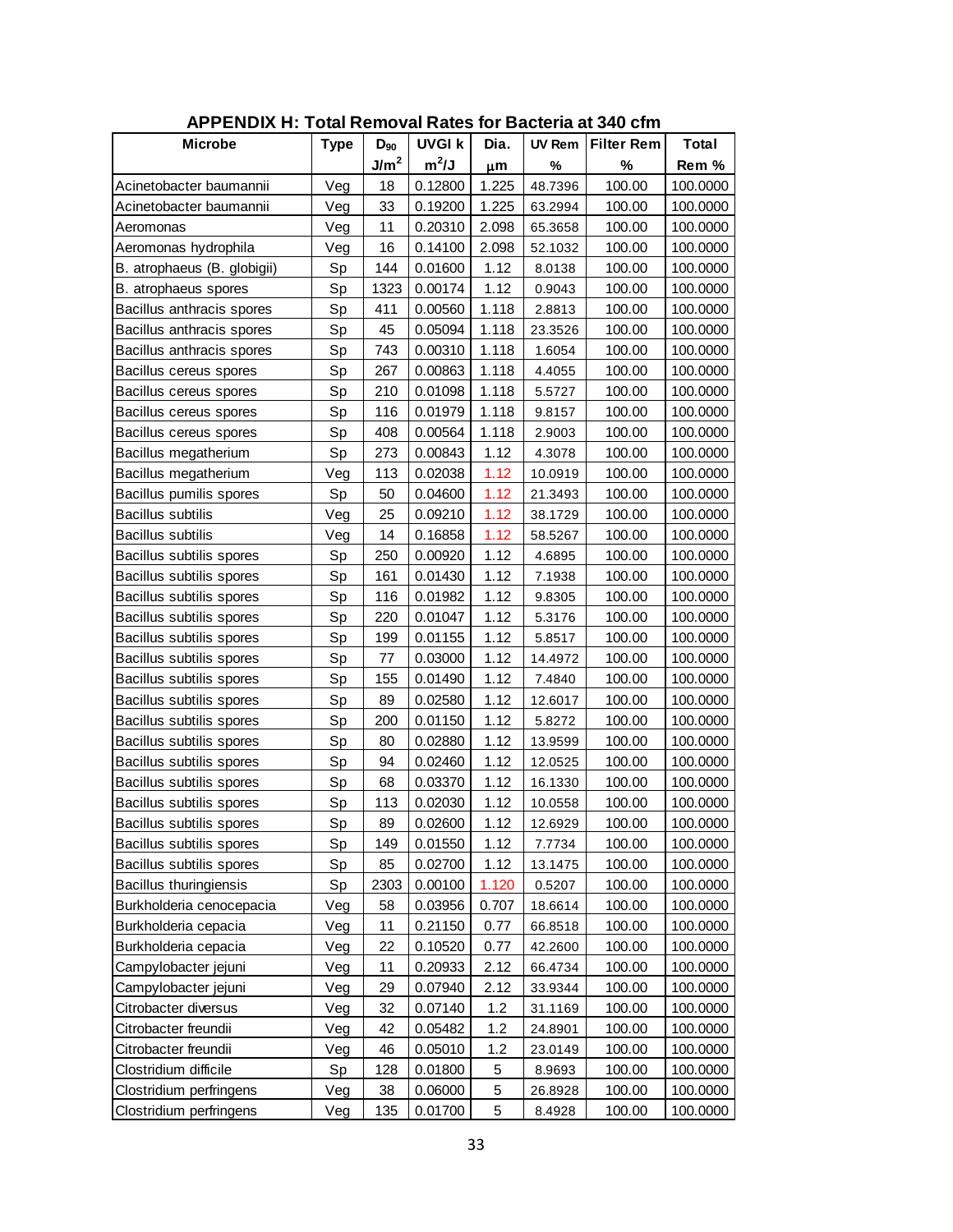| <b>APPENDIX H: Total Removal Rates for Bacteria at 340 cfm</b> |             |                  |               |       |               |                   |              |  |  |
|----------------------------------------------------------------|-------------|------------------|---------------|-------|---------------|-------------------|--------------|--|--|
| <b>Microbe</b>                                                 | <b>Type</b> | $D_{90}$         | <b>UVGI k</b> | Dia.  | <b>UV Rem</b> | <b>Filter Rem</b> | <b>Total</b> |  |  |
|                                                                |             | J/m <sup>2</sup> | $m^2/J$       | μm    | %             | %                 | Rem %        |  |  |
| Clostridium tetani                                             | Veg         | 49               | 0.04699       | 5     | 21.7553       | 100.00            | 100.0000     |  |  |
| Corynebacterium diphtheriae                                    | Veg         | 33               | 0.07010       | 0.698 | 30.6478       | 100.00            | 100.0000     |  |  |
| Coxiella burnetii                                              | Veg         | 15               | 0.15350       | 0.283 | 55.1291       | 99.96             | 99.9836      |  |  |
| Deinococcus radiodurans                                        | Veg         | 365              | 0.00630       | 1     | 3.2356        | 100.00            | 100.0000     |  |  |
| Enterobacter cloacae                                           | Veg         | 64               | 0.03598       | 1.414 | 17.1254       | 100.00            | 100.0000     |  |  |
| Escherichia coli                                               | Veg         | 21               | 0.10900       | 0.5   | 43.3942       | 100.00            | 99.9996      |  |  |
| Escherichia coli                                               | Veg         | 53               | 0.04320       | 0.5   | 20.1911       | 100.00            | 99.9995      |  |  |
| Escherichia coli                                               | Veg         | 20               | 0.11510       | 0.5   | 45.1685       | 100.00            | 99.9997      |  |  |
| Escherichia coli                                               | Veg         | 47               | 0.04940       | 0.5   | 22.7330       | 100.00            | 99.9995      |  |  |
| Escherichia coli                                               | Veg         | 43               | 0.05300       | 0.5   | 24.1717       | 100.00            | 99.9995      |  |  |
| Escherichia coli                                               | Veg         | 13               | 0.18000       | 0.5   | 60.9267       | 100.00            | 99.9998      |  |  |
| Escherichia coli                                               | Veg         | 20               | 0.11500       | 0.5   | 45.1398       | 100.00            | 99.9997      |  |  |
| Escherichia coli                                               | Veg         | 24               | 0.09600       | 0.5   | 39.4190       | 100.00            | 99.9996      |  |  |
| Escherichia coli                                               | Veg         | 81               | 0.02832       | 0.5   | 13.7450       | 100.00            | 99.9995      |  |  |
| Escherichia coli                                               | Veg         | 25               | 0.09398       | 0.5   | 38.7777       | 100.00            | 99.9996      |  |  |
| Escherichia coli                                               | Veg         | 19               | 0.12000       | 0.5   | 46.5534       | 100.00            | 99.9997      |  |  |
| Escherichia coli                                               | Veg         | 12               | 0.19300       | 0.5   | 63.4905       | 100.00            | 99.9998      |  |  |
| Escherichia coli                                               | Veg         | 25               | 0.09210       | 0.5   | 38.1740       | 100.00            | 99.9996      |  |  |
| Escherichia coli                                               | Veg         | 20               | 0.11670       | 0.5   | 45.6246       | 100.00            | 99.9997      |  |  |
| Escherichia coli                                               | Veg         | 51               | 0.04540       | 0.5   | 21.1025       | 100.00            | 99.9995      |  |  |
| Escherichia coli                                               | Veg         | 34               | 0.06720       | 0.5   | 29.5898       | 100.00            | 99.9996      |  |  |
| Escherichia coli                                               | Veg         | 55               | 0.04187       | 0.5   | 19.6330       | 100.00            | 99.9995      |  |  |
| Escherichia coli                                               | Veg         | 8                | 0.28300       | 0.5   | 77.1784       | 100.00            | 99.9999      |  |  |
| Escherichia coli                                               | Veg         | 3                | 0.72300       | 0.5   | 97.7053       | 100.00            | 100.0000     |  |  |
| Escherichia coli                                               | Veg         | 11               | 0.21800       | 0.5   | 67.9578       | 100.00            | 99.9998      |  |  |
| Escherichia coli                                               | Veg         | 11               | 0.21900       | 0.5   | 68.1247       | 100.00            | 99.9998      |  |  |
| Escherichia coli                                               | Veg         | 13               | 0.18100       | 0.5   | 61.1301       | 100.00            | 99.9998      |  |  |
| Escherichia coli                                               | Veg         | 15               | 0.15611       | 0.5   | 55.7373       | 100.00            | 99.9997      |  |  |
| Escherichia coli                                               | Veg         | $\overline{2}$   | 0.96500       | 0.5   | 99.3513       | 100.00            | 100.0000     |  |  |
| Escherichia coli                                               | Veg         | 11               | 0.20500       | 0.5   | 65.7076       | 100.00            | 99.9998      |  |  |
| Francisella tularensis                                         | Veg         | 256              | 0.00900       | 0.2   | 4.5900        | 99.95             | 99.9566      |  |  |
| Francisella tularensis                                         | Veg         | 288              | 0.00800       | 0.2   | 4.0906        | 99.95             | 99.9564      |  |  |
| Haemophilus influenzae                                         | Veg         | 38               | 0.05990       | 0.285 | 26.8546       | 99.96             | 99.9738      |  |  |
| Haemophilus influenzae Rd                                      | Veg         | 13               | 0.17700       | 0.285 | 60.3099       | 99.96             | 99.9858      |  |  |
| Halobacterium sp. NRC-1                                        | Veg         | 25               | 0.09210       | 1     | 38.1729       | 100.00            | 100.0000     |  |  |
| Halobacterium salinarum                                        | Veg         | 68               | 0.03390       | 1     | 16.2205       | 100.00            | 100.0000     |  |  |
| Halomonas elongata                                             | Veg         | 13               | 0.18090       | 1     | 61.1098       | 100.00            | 100.0000     |  |  |
| Helicobacter pylori                                            | Veg         | 33               | 0.06900       | 2.1   | 30.2484       | 100.00            | 100.0000     |  |  |
| Klebsiella pneumoniae                                          | Veg         | 42               | 0.05480       | 0.671 | 24.8809       | 100.00            | 100.0000     |  |  |
| Klebsiella pneumoniae                                          | Veg         | 68               | 0.03390       | 0.671 | 16.2205       | 100.00            | 100.0000     |  |  |
| Klebsiella terrigena                                           | Veg         | 33               | 0.07000       | 0.671 | 30.6116       | 100.00            | 100.0000     |  |  |
| Legionella dumoffi                                             | Veg         | 24               | 0.09594       | 0.52  | 39.4004       | 100.00            | 99.9998      |  |  |
| Legionella bozemanii                                           | Veg         | 19               | 0.17400       | 0.52  | 59.6833       | 100.00            | 99.9998      |  |  |
| Legionella bozemanii                                           | Veg         | 15               | 0.15351       | 0.52  | 55.1304       | 100.00            | 99.9998      |  |  |
| Legionella gormanii                                            | Veg         | 26               | 0.08856       | 0.52  | 37.0199       | 100.00            | 99.9998      |  |  |
| Legionella jordanis                                            | Veg         | 11               | 0.20933       | 0.52  | 66.4734       | 100.00            | 99.9999      |  |  |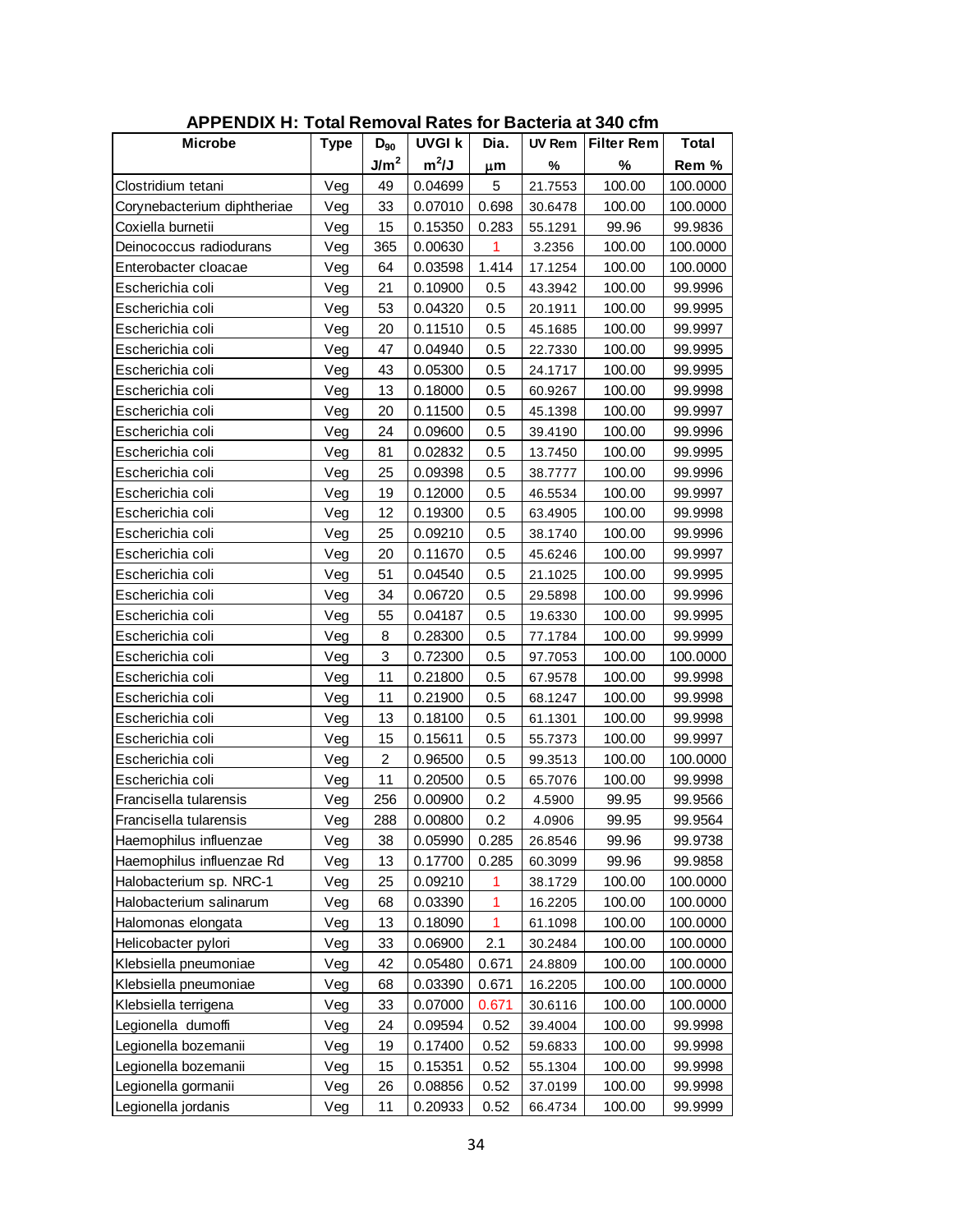| <b>APPENDIX H: Total Removal Rates for Bacteria at 340 cfm</b> |             |                  |               |       |               |                   |              |  |
|----------------------------------------------------------------|-------------|------------------|---------------|-------|---------------|-------------------|--------------|--|
| <b>Microbe</b>                                                 | <b>Type</b> | $D_{90}$         | <b>UVGI k</b> | Dia.  | <b>UV Rem</b> | <b>Filter Rem</b> | <b>Total</b> |  |
|                                                                |             | J/m <sup>2</sup> | $m^2/J$       | μm    | %             | $\%$              | Rem %        |  |
| Legionella longbeach                                           | Veg         | 11               | 0.20933       | 0.52  | 66.4734       | 100.00            | 99.9999      |  |
| Legionella micdadei                                            | Veg         | 15               | 0.15351       | 0.52  | 55.1304       | 100.00            | 99.9998      |  |
| Legionella oakridgensis                                        | Veg         | 22               | 0.10466       | 0.52  | 42.0979       | 100.00            | 99.9998      |  |
| Legionella pneumophila                                         | Veg         | 13               | 0.17400       | 0.52  | 59.6833       | 100.00            | 99.9998      |  |
| Legionella pneumophila                                         | Veg         | 12               | 0.19298       | 0.52  | 63.4865       | 100.00            | 99.9999      |  |
| Legionella pneumophila                                         | Veg         | 9                | 0.24849       | 0.52  | 72.6735       | 100.00            | 99.9999      |  |
| Legionella pneumophila                                         | Veg         | 5                | 0.44613       | 0.52  | 90.2616       | 100.00            | 100.0000     |  |
| Legionella pneumophila                                         | Veg         | 25               | 0.09110       | 0.52  | 37.8493       | 100.00            | 99.9998      |  |
| Legionella pneumophila                                         | Veg         | 16               | 0.14390       | 0.52  | 52.8229       | 100.00            | 99.9998      |  |
| Legionella pneumophila                                         | Veg         | 19               | 0.12020       | 0.52  | 46.6091       | 100.00            | 99.9998      |  |
| Legionella wadsworthii                                         | Veg         | $\overline{4}$   | 0.57565       | 0.52  | 95.0476       | 100.00            | 100.0000     |  |
| Listeria monocytogenes                                         | Veg         | 73               | 0.03170       | 0.707 | 15.2527       | 100.00            | 100.0000     |  |
| Listeria monocytogenes                                         | Veg         | 156              | 0.01480       | 0.707 | 7.4357        | 100.00            | 100.0000     |  |
| Listeria monocytogenes                                         | Veg         | 10               | 0.23030       | 0.707 | 69.9507       | 100.00            | 100.0000     |  |
| Micrococcus candidus                                           | Veg         | 61               | 0.03806       | 1.2   | 18.0202       | 100.00            | 100.0000     |  |
| Micrococcus piltonensis                                        | Veg         | 81               | 0.02843       | 2.2   | 13.7922       | 100.00            | 100.0000     |  |
| Micrococcus sphaeroides                                        | Veg         | 100              | 0.02303       | 1.2   | 11.3267       | 100.00            | 100.0000     |  |
| Moraxella                                                      | Veg         | 10965            | 0.00022       | 1.225 | 0.1148        | 100.00            | 100.0000     |  |
| Mycobacterium avium-intra.                                     | Veg         | 84               | 0.02740       | 1.118 | 13.3287       | 100.00            | 100.0000     |  |
| Mycobacterium avium                                            | Veg         | 60               | 0.03840       | 1.118 | 18.1659       | 100.00            | 100.0000     |  |
| Mycobacterium avium                                            | Veg         | 35               | 0.06580       | 1.118 | 29.0733       | 100.00            | 100.0000     |  |
| Mycobacterium bovis BCG                                        | Veg         | 22               | 0.10550       | 0.637 | 42.3503       | 100.00            | 100.0000     |  |
| Mycobacterium bovis BCG                                        | Veg         | 10               | 0.24200       | 0.637 | 71.7313       | 100.00            | 100.0000     |  |
| Mycobacterium bovis BCG                                        | Veg         | 12               | 0.19000       | 0.637 | 62.9142       | 100.00            | 100.0000     |  |
| Mycobacterium bovis BCG                                        | Veg         | 19               | 0.12000       | 0.637 | 46.5534       | 100.00            | 100.0000     |  |
| Mycobacterium bovis BCG                                        | Veg         | 33               | 0.07000       | 0.637 | 30.6116       | 100.00            | 100.0000     |  |
| Mycobacterium flaviscens                                       | Veg         | 120              | 0.01919       | 0.637 | 9.5322        | 100.00            | 100.0000     |  |
| Mycobacterium fortuitum                                        | Veg         | 68               | 0.03390       | 0.637 | 16.2205       | 100.00            | 100.0000     |  |
| Mycobacterium fortuitum                                        | Veg         | 96               | 0.02400       | 0.637 | 11.7765       | 100.00            | 100.0000     |  |
| Mycobacterium kansasii                                         | Veg         | 80               | 0.02880       | 0.637 | 13.9599       | 100.00            | 100.0000     |  |
| Mycobacterium marinum                                          | Veg         | 76               | 0.03030       | 0.637 | 14.6311       | 100.00            | 100.0000     |  |
| Mycobacterium marinum                                          | Veg         | 743              | 0.00310       | 0.637 | 1.6054        | 100.00            | 100.0000     |  |
| Mycobacterium parafortuitum                                    | Veg         | 13               | 0.18000       | 0.637 | 60.9267       | 100.00            | 100.0000     |  |
| Mycobacterium parafortuitum                                    | Veg         | 46               | 0.05000       | 0.637 | 22.9747       | 100.00            | 100.0000     |  |
| Mycobacterium parafortuitum                                    | Veg         | 19               | 0.12000       | 0.637 | 46.5534       | 100.00            | 100.0000     |  |
| Mycobacterium phlei                                            | Veg         | 76               | 0.03030       | 0.637 | 14.6311       | 100.00            | 100.0000     |  |
| Mycobacterium phlei                                            | Veg         | 63               | 0.03650       | 0.637 | 17.3501       | 100.00            | 100.0000     |  |
| Mycobacterium phlei                                            | Veg         | 23               | 0.10000       | 0.637 | 40.6710       | 100.00            | 100.0000     |  |
| Mycobacterium phlei                                            | Veg         | 16               | 0.14000       | 0.637 | 51.8525       | 100.00            | 100.0000     |  |
| Mycobacterium smegmatis                                        | Veg         | 108              | 0.02130       | 0.637 | 10.5241       | 100.00            | 100.0000     |  |
| Mycobacterium smegmatis                                        | Veg         | 1047             | 0.00220       | 0.637 | 1.1420        | 100.00            | 100.0000     |  |
| Mycobacterium smegmatis                                        | Veg         | 68               | 0.03400       | 0.637 | 16.2643       | 100.00            | 100.0000     |  |
| Mycobacterium smegmatis                                        | Veg         | 12               | 0.19000       | 0.637 | 62.9142       | 100.00            | 100.0000     |  |
| Mycobacterium terrae                                           | Veg         | 50               | 0.04610       | 0.637 | 21.3903       | 100.00            | 100.0000     |  |
| Mycobacterium tuberculosis                                     | Veg         | 28               | 0.08220       | 0.637 | 34.8933       | 100.00            | 100.0000     |  |
| Mycobacterium tuberculosis                                     | Veg         | 77               | 0.03000       | 0.637 | 14.4972       | 100.00            | 100.0000     |  |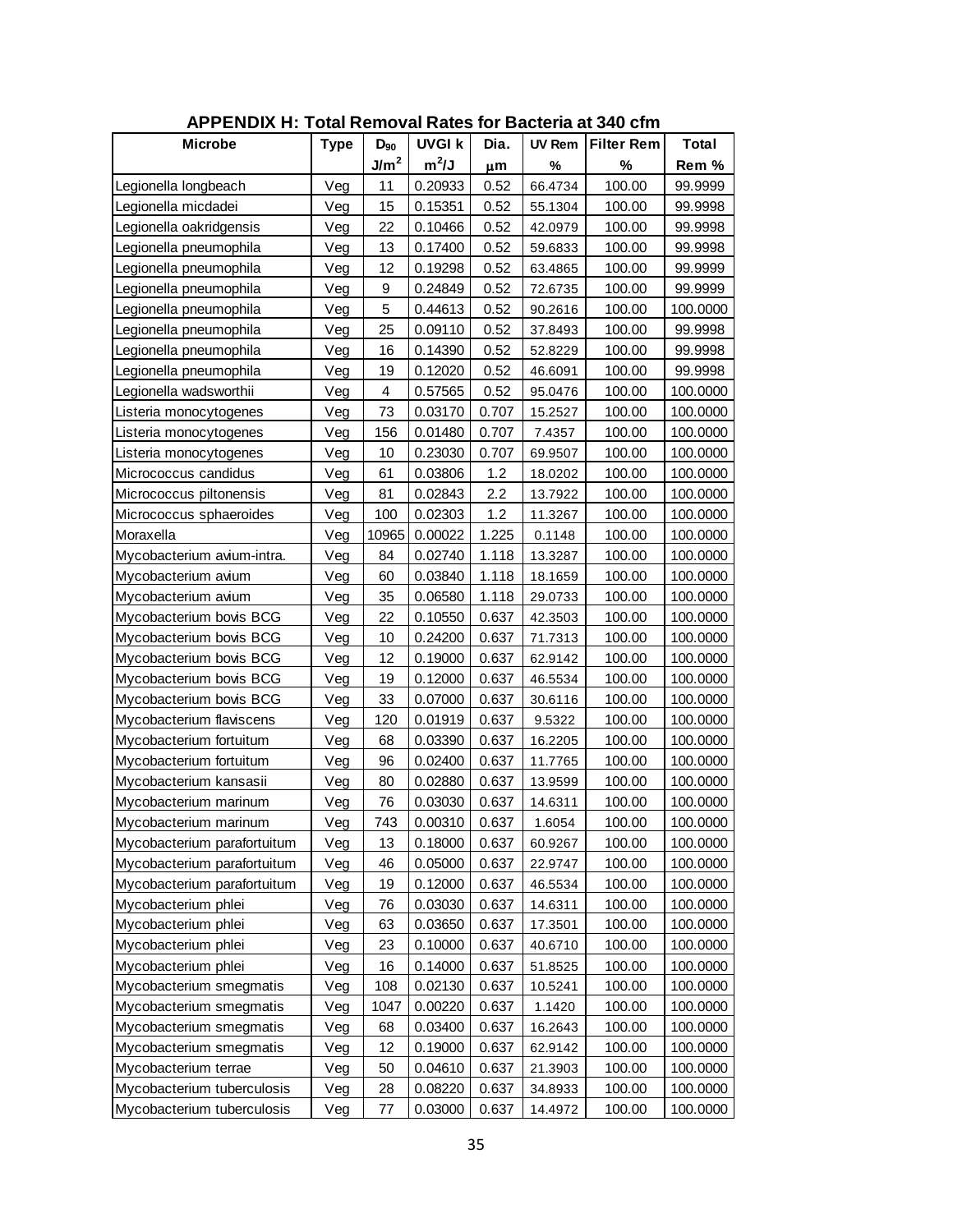| <b>APPENDIX H: Total Removal Rates for Bacteria at 340 cfm</b> |             |                  |               |       |               |                   |              |  |
|----------------------------------------------------------------|-------------|------------------|---------------|-------|---------------|-------------------|--------------|--|
| <b>Microbe</b>                                                 | <b>Type</b> | $D_{90}$         | <b>UVGI k</b> | Dia.  | <b>UV Rem</b> | <b>Filter Rem</b> | <b>Total</b> |  |
|                                                                |             | J/m <sup>2</sup> | $m^2/J$       | μm    | %             | %                 | Rem %        |  |
| Mycobacterium tuberculosis                                     | Veg         | 74               | 0.03100       | 0.637 | 14.9425       | 100.00            | 100.0000     |  |
| Mycobacterium tuberculosis                                     | Veg         | 11               | 0.21320       | 0.637 | 67.1447       | 100.00            | 100.0000     |  |
| Mycobacterium tuberculosis                                     | Veg         | 5                | 0.47210       | 0.637 | 91.4966       | 100.00            | 100.0000     |  |
| Mycoplasma arthritidis                                         | Veg         | $\overline{7}$   | 0.31240       | 0.177 | 80.4257       | 99.96             | 99.9926      |  |
| Mycoplasma fermentans                                          | Veg         | 9                | 0.25220       | 0.177 | 73.1972       | 99.96             | 99.9898      |  |
| Mycoplasma hominis                                             | Veg         | 7                | 0.32710       | 0.177 | 81.8717       | 99.96             | 99.9931      |  |
| Mycoplasma Orale type 1                                        | Veg         | 11               | 0.21800       | 0.177 | 67.9578       | 99.96             | 99.9878      |  |
| Mycoplasma Orale type 2                                        | Veg         | 6                | 0.38760       | 0.177 | 86.7815       | 99.96             | 99.9950      |  |
| Mycoplasma pneumoniae                                          | Veg         | 8                | 0.27910       | 0.177 | 76.7090       | 99.96             | 99.9911      |  |
| Mycoplasma salivarium                                          | Veg         | 11               | 0.21140       | 0.177 | 66.8345       | 99.96             | 99.9874      |  |
| Myxobolus cerebralis                                           | Veg         | 10011            | 0.00023       | 1     | 0.1200        | 100.00            | 100.0000     |  |
| Neisseria catarrhalis                                          | Veg         | 44               | 0.05233       | 0.177 | 23.9066       | 99.96             | 99.9711      |  |
| Nocardia asteroides                                            | Veg         | 280              | 0.00822       | 1.118 | 4.2024        | 100.00            | 100.0000     |  |
| Phytomonas tumefaciens                                         | Veg         | 44               | 0.05233       | 1     | 23.9066       | 100.00            | 100.0000     |  |
| Proteus mirabilis                                              | Veg         | 8                | 0.28900       | 0.494 | 77.8822       | 100.00            | 99.9998      |  |
| Proteus vulgaris                                               | Veg         | 30               | 0.07675       | 0.291 | 33.0152       | 99.97             | 99.9774      |  |
| Pseudomonas aeruginosa                                         | Veg         | 10               | 0.22692       | 0.494 | 69.4160       | 100.00            | 99.9998      |  |
| Pseudomonas aeruginosa                                         | Veg         | 172              | 0.01340       | 0.494 | 6.7567        | 100.00            | 99.9993      |  |
| Pseudomonas aeruginosa                                         | Veg         | 36               | 0.06600       | 0.494 | 29.1473       | 100.00            | 99.9995      |  |
| Pseudomonas aeruginosa                                         | Veg         | 55               | 0.04190       | 0.494 | 19.6476       | 100.00            | 99.9994      |  |
| Pseudomonas aeruginosa                                         | Veg         | 55               | 0.04187       | 0.494 | 19.6330       | 100.00            | 99.9994      |  |
| Pseudomonas aeruginosa                                         | Veg         | 22               | 0.10470       | 0.494 | 42.1091       | 100.00            | 99.9996      |  |
| Pseudomonas aeruginosa                                         | Veg         | 10               | 0.23750       | 0.494 | 71.0593       | 100.00            | 99.9998      |  |
| Pseudomonas aeruginosa                                         | Veg         | 4                | 0.57210       | 0.494 | 94.9550       | 100.00            | 100.0000     |  |
| Pseudomonas diminuta                                           | Veg         | 96               | 0.02391       | 0.5   | 11.7353       | 100.00            | 99.9994      |  |
| Pseudomonas fluorescens                                        | Veg         | 35               | 0.06579       | 0.5   | 29.0689       | 100.00            | 99.9996      |  |
| Pseudomonas fluorescens                                        | Veg         | 3                | 0.47730       | 0.5   | 91.7243       | 100.00            | 99.9999      |  |
| Pseudomonas maltophilia                                        | Veg         | 70               | 0.03294       | 0.5   | 15.8001       | 100.00            | 99.9995      |  |
| Pseudomonas putrefaciens                                       | Veg         | 87               | 0.02662       | 0.5   | 12.9748       | 100.00            | 99.9994      |  |
| Rickettsia prowazekii                                          | Veg         | 13               | 0.17600       | 0.6   | 60.1021       | 100.00            | 100.0000     |  |
| Salmonella spp.                                                | Veg         | 11               | 0.21380       | 0.8   | 67.2475       | 100.00            | 100.0000     |  |
| Salmonella anatum                                              | Veg         | 60               | 0.03840       | 0.8   | 18.1659       | 100.00            | 100.0000     |  |
| Salmonella derby                                               | Veg         | 36               | 0.06360       | 0.8   | 28.2540       | 100.00            | 100.0000     |  |
| Salmonella enteritidis                                         | Veg         | 10               | 0.22100       | 0.8   | 68.4558       | 100.00            | 100.0000     |  |
| Salmonella enteritidis                                         | Veg         | 33               | 0.07010       | 0.8   | 30.6478       | 100.00            | 100.0000     |  |
| Salmonella infantis                                            | Veg         | 20               | 0.11510       | 0.8   | 45.1685       | 100.00            | 100.0000     |  |
| Salmonella typhi                                               | Veg         | 21               | 0.10760       | 0.806 | 42.9789       | 100.00            | 100.0000     |  |
| Salmonella typhi                                               | Veg         | 30               | 0.07675       | 0.806 | 33.0152       | 100.00            | 100.0000     |  |
| Salmonella typhi                                               | Veg         | 21               | 0.10760       | 0.806 | 42.9782       | 100.00            | 100.0000     |  |
| Salmonella typhi                                               | Veg         | 9                | 0.25580       | 0.806 | 73.6963       | 100.00            | 100.0000     |  |
| Salmonella typhimurium                                         | Veg         | 295              | 0.00780       | 0.8   | 3.9904        | 100.00            | 100.0000     |  |
| Salmonella typhimurium                                         | Veg         | 18               | 0.12830       | 0.8   | 48.8198       | 100.00            | 100.0000     |  |
| Sarcina lutea                                                  | Veg         | 197              | 0.01169       | 1.48  | 5.9197        | 100.00            | 100.0000     |  |
| Serratia indica                                                | Veg         | 209              | 0.01100       | 0.632 | 5.5810        | 100.00            | 100.0000     |  |
| Serratia marcescens                                            | Veg         | 22               | 0.10490       | 0.632 | 42.1695       | 100.00            | 100.0000     |  |
| Serratia marcescens                                            | Veg         | 105              | 0.02194       | 0.632 | 10.8225       | 100.00            | 100.0000     |  |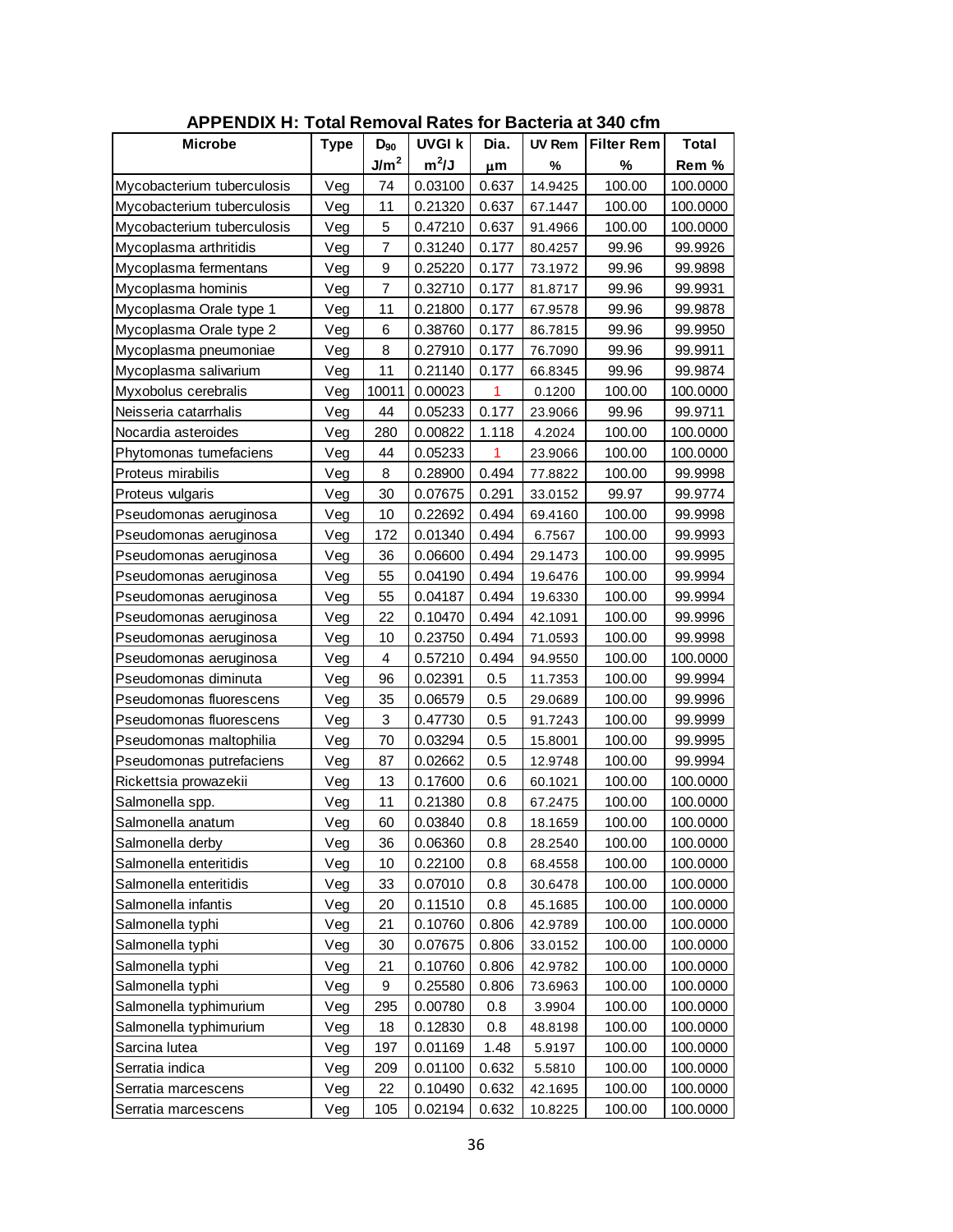| <b>APPENDIX H: Total Removal Rates for Bacteria at 340 cfm</b> |             |                  |               |       |               |                   |              |  |  |
|----------------------------------------------------------------|-------------|------------------|---------------|-------|---------------|-------------------|--------------|--|--|
| <b>Microbe</b>                                                 | <b>Type</b> | $D_{90}$         | <b>UVGI k</b> | Dia.  | <b>UV Rem</b> | <b>Filter Rem</b> | <b>Total</b> |  |  |
|                                                                |             | J/m <sup>2</sup> | $m^2/J$       | μm    | %             | %                 | Rem %        |  |  |
| Serratia marcescens                                            | Veg         | 22               | 0.10470       | 0.632 | 42.1091       | 100.00            | 100.0000     |  |  |
| Serratia marcescens                                            | Veg         | 22               | 0.10466       | 0.632 | 42.0979       | 100.00            | 100.0000     |  |  |
| Serratia marcescens                                            | Veg         | 8                | 0.27742       | 0.632 | 76.5038       | 100.00            | 100.0000     |  |  |
| Serratia marcescens                                            | Veg         | 10               | 0.22080       | 0.632 | 68.4228       | 100.00            | 100.0000     |  |  |
| Serratia marcescens                                            | Veg         | $\overline{c}$   | 0.93900       | 0.632 | 99.2570       | 100.00            | 100.0000     |  |  |
| Serratia marcescens                                            | Veg         | 24               | 0.09500       | 0.632 | 39.1019       | 100.00            | 100.0000     |  |  |
| Serratia marcescens                                            | Veg         | 8                | 0.28670       | 0.632 | 77.6150       | 100.00            | 100.0000     |  |  |
| Serratia marcescens                                            | Veg         | 4                | 0.57500       | 0.632 | 95.0308       | 100.00            | 100.0000     |  |  |
| Serratia marcescens                                            | Veg         | 115              | 0.02000       | 0.632 | 9.9148        | 100.00            | 100.0000     |  |  |
| Serratia marcescens                                            | Veg         | 5                | 0.44490       | 0.632 | 90.1991       | 100.00            | 100.0000     |  |  |
| Serratia marcescens                                            | Veg         | 20               | 0.11300       | 0.632 | 44.5640       | 100.00            | 100.0000     |  |  |
| Serratia marcescens                                            | Veg         | 33               | 0.07000       | 0.632 | 30.6116       | 100.00            | 100.0000     |  |  |
| Serratia marcescens                                            | Veg         | 3                | 0.92000       | 0.632 | 99.1795       | 100.00            | 100.0000     |  |  |
| Serratia marcescens                                            | Veg         | 3                | 0.43050       | 0.632 | 89.4339       | 100.00            | 100.0000     |  |  |
| Serratia marcescens                                            | Veg         | 5                | 0.45000       | 0.632 | 90.4566       | 100.00            | 100.0000     |  |  |
| Serratia marcescens                                            | Veg         | 1                | 2.20000       | 0.632 | 99.9990       | 100.00            | 100.0000     |  |  |
| Shigella dysenteriae                                           | Veg         | 18               | 0.13080       | 0.801 | 49.4835       | 100.00            | 100.0000     |  |  |
| Shigella paradysenteriae                                       | Veg         | 17               | 0.13706       | 0.801 | 51.1074       | 100.00            | 100.0000     |  |  |
| Shigella sonnei                                                | Veg         | 18               | 0.12500       | 0.801 | 47.9305       | 100.00            | 100.0000     |  |  |
| Spirillum rubrum                                               | Veg         | 44               | 0.05233       | 1     | 23.9066       | 100.00            | 100.0000     |  |  |
| Staphylococcus albus                                           | Veg         | 18               | 0.12514       | 1.06  | 47.9686       | 100.00            | 100.0000     |  |  |
| Staphylococcus albus                                           | Veg         | 33               | 0.06978       | 1.06  | 30.5301       | 100.00            | 100.0000     |  |  |
| Staphylococcus albus (1)                                       | Veg         | 23               | 0.09950       | 1.06  | 40.5159       | 100.00            | 100.0000     |  |  |
| Staphylococcus albus (2)                                       | Veg         | 52               | 0.04400       | 1.06  | 20.5237       | 100.00            | 100.0000     |  |  |
| Staphylococcus aureus                                          | Veg         | 52               | 0.04400       | 0.866 | 20.5237       | 100.00            | 100.0000     |  |  |
| Staphylococcus aureus                                          | Veg         | 27               | 0.08531       | 0.866 | 35.9431       | 100.00            | 100.0000     |  |  |
| Staphylococcus aureus                                          | Veg         | 56               | 0.04134       | 0.866 | 19.4119       | 100.00            | 100.0000     |  |  |
| Staphylococcus aureus                                          | Veg         | 30               | 0.07700       | 0.866 | 33.1016       | 100.00            | 100.0000     |  |  |
| Staphylococcus aureus                                          | Veg         | 50               | 0.04652       | 0.866 | 21.5612       | 100.00            | 100.0000     |  |  |
| Staphylococcus aureus                                          | Veg         | 66               | 0.03500       | 0.866 | 16.7003       | 100.00            | 100.0000     |  |  |
| Staphylococcus aureus                                          | Veg         | 26               | 0.08860       | 0.866 | 37.0328       | 100.00            | 100.0000     |  |  |
| Staphylococcus aureus                                          | Veg         | 37               | 0.06240       | 0.866 | 27.8031       | 100.00            | 100.0000     |  |  |
| Staphylococcus aureus                                          | Veg         | 19               | 0.11840       | 0.866 | 46.1050       | 100.00            | 100.0000     |  |  |
| Staphylococcus aureus                                          | Veg         | 20               | 0.11300       | 0.866 | 44.5640       | 100.00            | 100.0000     |  |  |
| Staphylococcus aureus                                          | Veg         | $\overline{7}$   | 0.34760       | 0.866 | 83.7117       | 100.00            | 100.0000     |  |  |
| Staphylococcus aureus                                          | Veg         | $\overline{c}$   | 0.96020       | 0.866 | 99.3349       | 100.00            | 100.0000     |  |  |
| Staphylococcus aureus                                          | Veg         | $\overline{a}$   | 0.96200       | 0.866 | 99.3411       | 100.00            | 100.0000     |  |  |
| Staphylococcus epidermis                                       | Veg         | 161              | 0.01433       | 0.866 | 7.2079        | 100.00            | 100.0000     |  |  |
| Staphylococcus epidermis                                       | Veg         | 14               | 0.16210       | 0.866 | 57.0992       | 100.00            | 100.0000     |  |  |
| Staphylococcus epidermis                                       | Veg         | 29               | 0.00800       | 0.866 | 4.0906        | 100.00            | 100.0000     |  |  |
| Staphylococcus epidermis                                       | Veg         | 20               | 0.11300       | 0.866 | 44.5640       | 100.00            | 100.0000     |  |  |
| Staphylococcus epidermis                                       | Veg         | 22               | 0.10500       | 0.866 | 42.1997       | 100.00            | 100.0000     |  |  |
| Streptococcus agalactiae                                       | Veg         | 5                | 0.43420       | 0.707 | 89.6360       | 100.00            | 100.0000     |  |  |
| Streptococcus faecalis                                         | Veg         | 55               | 0.09200       | 0.707 | 38.1406       | 100.00            | 100.0000     |  |  |
| Streptococcus faecalis                                         | Veg         | 195              | 0.01180       | 0.707 | 5.9745        | 100.00            | 100.0000     |  |  |
| Streptococcus faecalis                                         | Veg         | 31               | 0.07540       | 0.707 | 32.5398       | 100.00            | 100.0000     |  |  |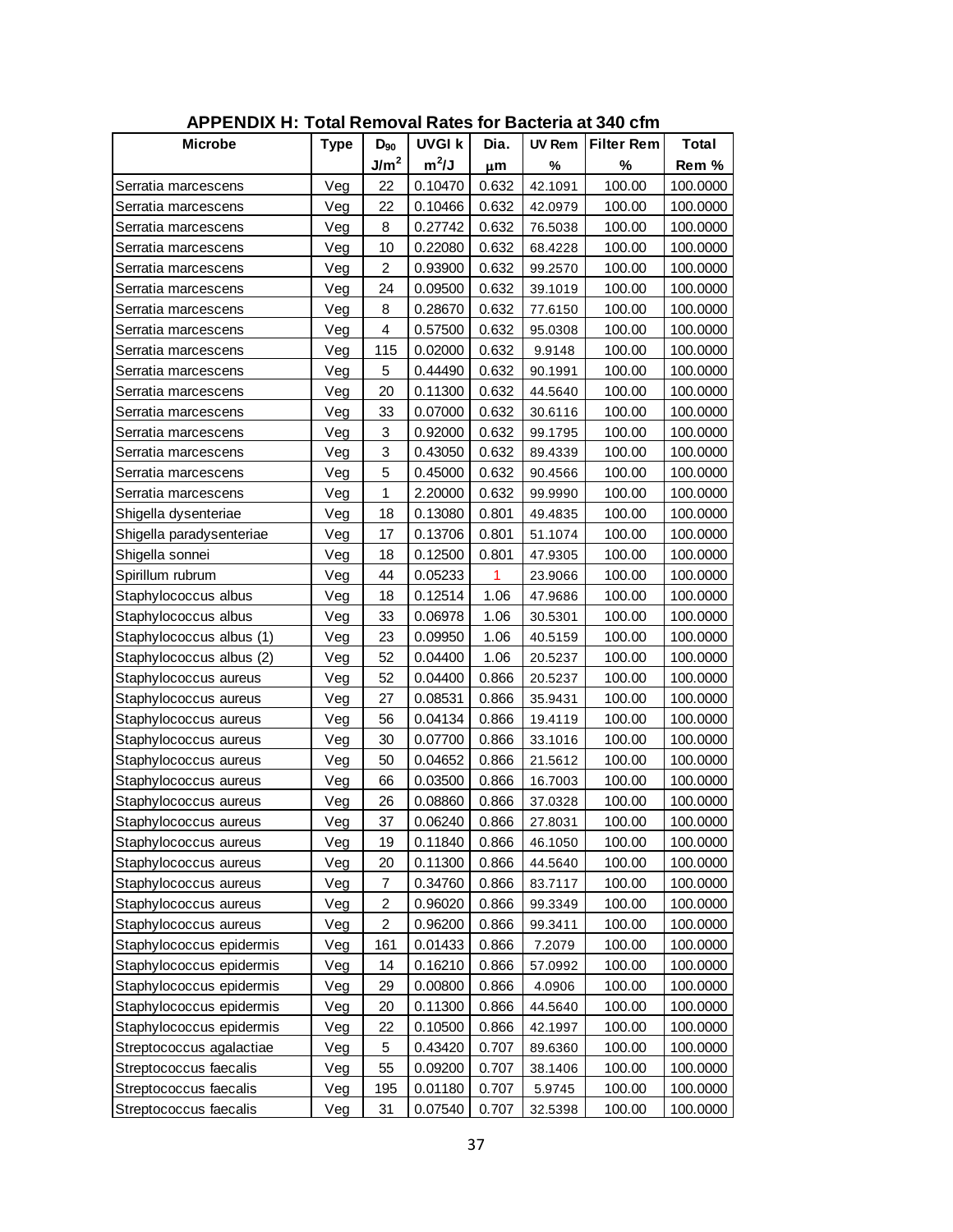| <b>APPENDIX H: Total Removal Rates for Bacteria at 340 cfm</b> |             |                  |               |       |               |                   |          |  |  |  |
|----------------------------------------------------------------|-------------|------------------|---------------|-------|---------------|-------------------|----------|--|--|--|
| <b>Microbe</b>                                                 | <b>Type</b> | $D_{90}$         | <b>UVGI k</b> | Dia.  | <b>UV Rem</b> | <b>Filter Rem</b> | Total    |  |  |  |
|                                                                |             | J/m <sup>2</sup> | $m^2/J$       | μm    | %             | %                 | Rem %    |  |  |  |
| Streptococcus faecalis                                         | Veg         | 120              | 0.01919       | 0.707 | 9.5322        | 100.00            | 100.0000 |  |  |  |
| Streptococcus faecium                                          | Veg         | 45               | 0.05100       | 0.632 | 23.3758       | 100.00            | 100.0000 |  |  |  |
| Streptococcus haemolyticus                                     | Veg         | 22               | 0.10660       | 0.707 | 42.6808       | 100.00            | 100.0000 |  |  |  |
| Streptococcus lactis                                           | Veg         | 62               | 0.03744       | 0.707 | 17.7549       | 100.00            | 100.0000 |  |  |  |
| Streptococcus pneumoniae                                       | Veg         | 468              | 0.00492       | 0.707 | 2.5359        | 100.00            | 100.0000 |  |  |  |
| Streptococcus pyogenes                                         | Veg         | 4                | 0.06161       | 0.894 | 27.5047       | 100.00            | 100.0000 |  |  |  |
| Streptococcus pyogenes                                         | Veg         | 1                | 1.56100       | 0.894 | 99.9711       | 100.00            | 100.0000 |  |  |  |
| Streptococcus viridans                                         | Veg         | 20               | 0.11513       | 0.707 | 45.1768       | 100.00            | 100.0000 |  |  |  |
| Streptomyces coelicolor                                        | Veg         | 60               | 0.03840       | 0.707 | 18.1659       | 100.00            | 100.0000 |  |  |  |
| Streptomyces griseus                                           | Veg         | 129              | 0.01780       | 0.707 | 8.8742        | 100.00            | 100.0000 |  |  |  |
| Streptomyces griseus                                           | Veg         | 60               | 0.03840       | 0.707 | 18.1659       | 100.00            | 100.0000 |  |  |  |
| Vibrio anguillarum (fish)                                      | Veg         | 10               | 0.23820       | 2.12  | 71.1649       | 100.00            | 100.0000 |  |  |  |
| Vibrio anguillarum (fish)                                      | Veg         | 5                | 0.42600       | 2.12  | 89.1827       | 100.00            | 100.0000 |  |  |  |
| Vibrio cholerae                                                | Veg         | 17               | 0.13400       | 2.12  | 50.3204       | 100.00            | 100.0000 |  |  |  |
| Vibrio ordalii                                                 | Veg         | 18               | 0.12560       | 2.12  | 48.0933       | 100.00            | 100.0000 |  |  |  |
| Vibrio parahaemolyticus                                        | Veg         | 8                | 0.30700       | 2.12  | 79.8660       | 100.00            | 100.0000 |  |  |  |
| Vibrio salmonicida (fish)                                      | Veg         | 5                | 0.42600       | 2.12  | 89.1827       | 100.00            | 100.0000 |  |  |  |
| Yersinia enterocolitica                                        | Veg         | 15               | 0.15351       | 0.707 | 55.1304       | 100.00            | 100.0000 |  |  |  |
| Yersinia enterocolitica                                        | Veg         | 28               | 0.08127       | 0.707 | 34.5757       | 100.00            | 100.0000 |  |  |  |
| Yersinia enterocolitica                                        | Veg         | 11               | 0.20467       | 0.707 | 65.6493       | 100.00            | 100.0000 |  |  |  |
| Yersinia enterocolitica                                        | Veg         | 13               | 0.17170       | 0.707 | 59.1963       | 100.00            | 100.0000 |  |  |  |
| Yersinia ruckeri (fish)                                        | Veg         | 5                | 0.42600       | 0.707 | 89.1827       | 100.00            | 100.0000 |  |  |  |
| Yersinia ruckeri (fish)                                        | Veg         | 10               | 0.23020       | 0.707 | 69.9350       | 100.00            | 100.0000 |  |  |  |

**APPENDIX H: Total Removal Rates for Bacteria at 340 cfm**

NOTES<br>
Type: Sp = Spore, Veg = Vegetative, VegY = Vegetative yeast<br>  $D_{90}$ : UV Dose for 90% inactivation (10% survival)<br>
UVGI k: UV rate constant at the given  $D_{90}$  (and below the UL)

D<sub>90</sub>: UV Dose for 90% inactivation (10% survival)

UVGI k: UV rate constant at the given  $D_{90}$  (and below the UL)<br>UL: Upper Limit w ithin w hich  $D_{90}$  and rate constants are applicable

Media:  $A = Air$ ,  $S = Surface$ ,  $WRH = Relative Humidity$ 

 $Sh = Sh$ oulder in decay curve (shoulder is ignored for k and  $D_{90}$  values)

St = Number of stages in decay curve (k & D<sub>90</sub> only applies to first stage)<br>Dia.: Logmean diameter in microns, including envelope for viruses if any<br>MP: Medium Pressure UV lamp, LP: Low Pressure UV lamp

Dia.: Logmean diameter in microns, including envelope for viruses if any<br>MP: Medium Pressure UV lamp, LP: Low Pressure UV lamp<br>See Kow alski (2009) for References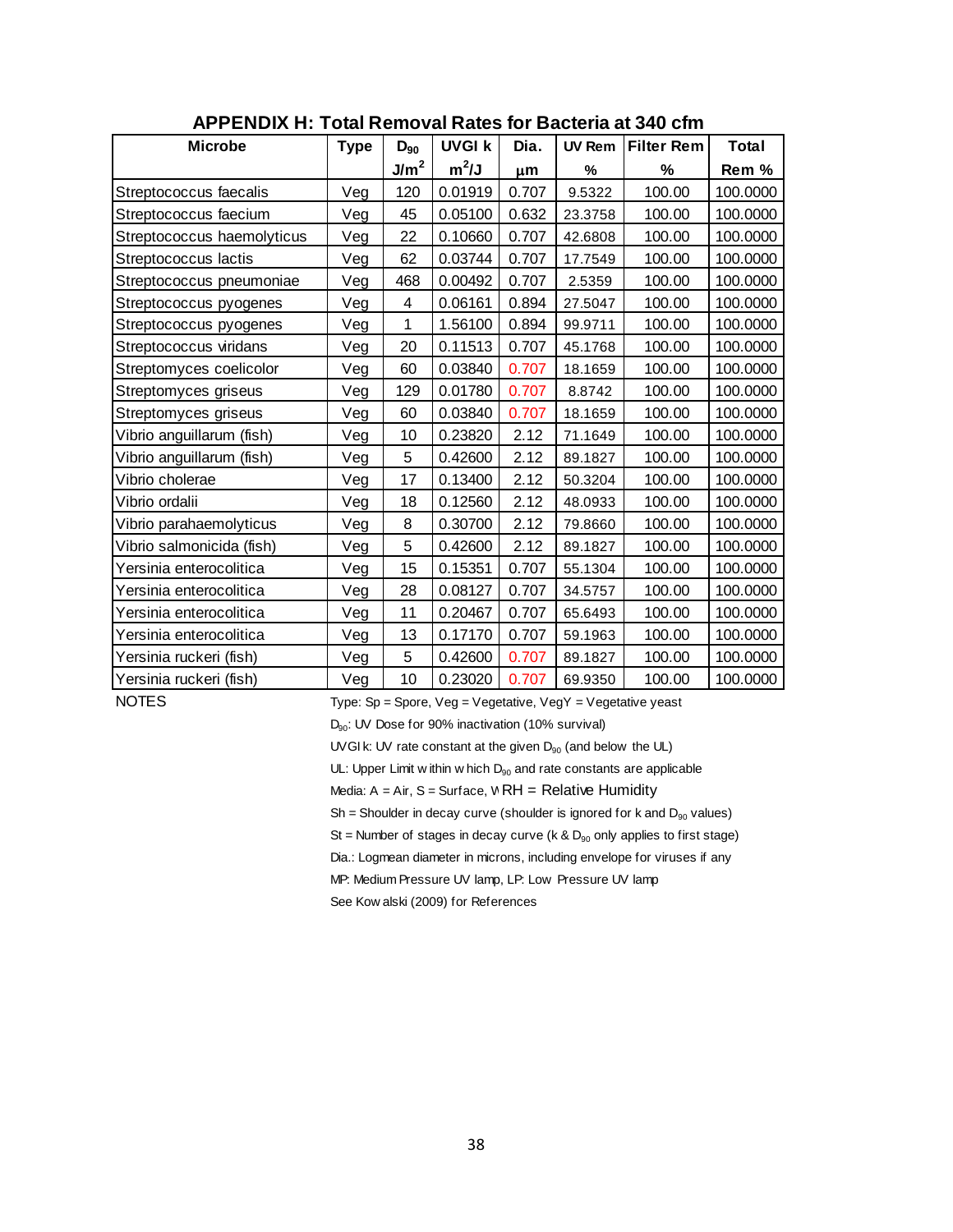| <b>APPENDIX I: Total Removal Rates for Viruses at 340 cfm</b> |              |                  |               |       |               |                   |              |
|---------------------------------------------------------------|--------------|------------------|---------------|-------|---------------|-------------------|--------------|
| <b>Microbe</b>                                                | <b>Type</b>  | $D_{90}$         | <b>UVGI k</b> | Dia.  | <b>UV Rem</b> | <b>Filter Rem</b> | <b>Total</b> |
|                                                               |              | J/m <sup>2</sup> | $m^2/J$       | μm    | %             | %                 | Rem %        |
| Adenovirus                                                    | dsDNA        | 34               | 0.06800       | 0.079 | 29.8833       | 100.00            | 99.9977      |
| Adenovirus                                                    | dsDNA        | 59               | 0.03900       | 0.079 | 18.4218       | 100.00            | 99.9973      |
| Adenovirus                                                    | dsDNA        | 42               | 0.05500       | 0.079 | 24.9593       | 100.00            | 99.9976      |
| Adenovirus                                                    | dsDNA        | 903              | 0.00255       | 0.079 | 1.3225        | 100.00            | 99.9968      |
| Adenovirus type 1                                             | dsDNA        | 299              | 0.00770       | 0.079 | 3.9402        | 100.00            | 99.9969      |
| Adenovirus type 1                                             | dsDNA        | 350              | 0.00658       | 0.079 | 3.3763        | 100.00            | 99.9969      |
| Adenovirus type 2                                             | dsDNA        | 400              | 0.00576       | 0.079 | 2.9624        | 100.00            | 99.9968      |
| Adenovirus type 2                                             | dsDNA        | 640              | 0.00360       | 0.079 | 1.8619        | 100.00            | 99.9968      |
| Adenovirus type 2                                             | dsDNA        | 490              | 0.00470       | 0.079 | 2.4239        | 100.00            | 99.9968      |
| Adenovirus type 2                                             | dsDNA        | 533              | 0.00432       | 0.079 | 2.2301        | 100.00            | 99.9968      |
| Adenovirus type 2                                             | dsDNA        | 150              | 0.01540       | 0.079 | 7.7252        | 100.00            | 99.9970      |
| Adenovirus type 2                                             | dsDNA        | 300              | 0.00768       | 0.079 | 3.9302        | 100.00            | 99.9969      |
| Adenovirus type 2                                             | dsDNA        | 400              | 0.00576       | 0.079 | 2.9606        | 100.00            | 99.9968      |
| Adenovirus type 2                                             | dsDNA        | 276              | 0.00834       | 0.079 | 4.2607        | 100.00            | 99.9969      |
| Adenovirus type 4                                             | dsDNA        | 921              | 0.00250       | 0.079 | 1.2967        | 100.00            | 99.9968      |
| Adenovirus type 15                                            | dsDNA        | 396              | 0.00581       | 0.079 | 2.9877        | 100.00            | 99.9968      |
| Adenovirus type 40                                            | dsDNA        | 300              | 0.00768       | 0.069 | 3.9277        | 100.00            | 99.9979      |
| Adenovirus type 40                                            | dsDNA        | 546              | 0.00422       | 0.069 | 2.1791        | 100.00            | 99.9979      |
| Adenovirus type 41                                            | dsDNA        | 240              | 0.00976       | 0.069 | 4.9663        | 100.00            | 99.9980      |
| Adenovirus type 41                                            | dsDNA        | 425              | 0.00542       | 0.069 | 2.7900        | 100.00            | 99.9979      |
| Adenovirus type 41                                            | dsDNA        | 555              | 0.00415       | 0.069 | 2.1433        | 100.00            | 99.9979      |
| Adenovirus type 41                                            | dsDNA        | 600              | 0.00384       | 0.069 | 1.9848        | 100.00            | 99.9979      |
| Adenovirus type 5                                             | dsDNA        | 400              | 0.00576       | 0.084 | 2.9624        | 100.00            | 99.9962      |
| Adenovirus type 5                                             | dsDNA        | 541              | 0.00426       | 0.084 | 2.1995        | 100.00            | 99.9961      |
| Adenovirus type 5                                             | dsDNA        | 720              | 0.00320       | 0.084 | 1.6568        | 100.00            | 99.9961      |
| Adenovirus type 6                                             | dsDNA        | 390              | 0.00590       | 0.079 | 3.0353        | 100.00            | 99.9968      |
| Adenovirus type 6                                             | dsDNA        | 400              | 0.00576       | 0.079 | 2.9624        | 100.00            | 99.9968      |
| AHNV (fish virus)                                             | <b>ssRNA</b> | 349              | 0.00660       | 0.1   | 3.3870        | 99.99             | 99.9931      |
| Avian Influenza virus                                         | <b>ssRNA</b> | 22               | 0.10600       | 0.09  | 42.5006       | 100.00            | 99.9971      |
| Avian Influenza virus                                         | ssRNA        | 30               | 0.07680       | 0.098 | 33.0317       | 99.99             | 99.9956      |
| Avian Leukosis virus (RSA)                                    | ssRNA        | 631              | 0.00365       | 0.107 | 1.8875        | 99.99             | 99.9912      |
| Avian Sarcoma virus                                           | ssDNA        | 155              | 0.01490       | 0.098 | 7.4840        | 99.99             | 99.9939      |
| Avian Sarcoma virus                                           | ssDNA        | 381              | 0.00604       | 0.098 | 3.1041        | 99.99             | 99.9936      |
| B. subtilis phage 029                                         | dsDNA        | 70               | 0.03289       | 0.1   | 15.7794       | 99.99             | 99.9940      |
| B. subtilis phage SP02c12                                     | dsDNA        | 100              | 0.02303       | 0.087 | 11.3267       | 100.00            | 99.9961      |
| B. subtilis phage SPP1                                        | dsDNA        | 195              | 0.01181       | 0.087 | 5.9785        | 100.00            | 99.9958      |
| Bacteriophage B40-8                                           | dsDNA        | 137              | 0.01679       | 0.1   | 8.3924        | 99.99             | 99.9935      |
| Bacteriophage F-specific                                      | dsRNA        | 292              | 0.00789       | 0.025 | 4.0332        | 100.00            | 99.9996      |
| <b>Bacteriophage MS2</b>                                      | ssRNA        | 26               | 0.04800       | 0.02  | 22.1662       | 100.00            | 99.9996      |
| Bacteriophage MS2                                             | ssRNA        | 61               | 0.03800       | 0.02  | 17.9948       | 100.00            | 99.9996      |
| Bacteriophage MS2                                             | ssRNA        | 3                | 0.81000       | 0.02  | 98.5430       | 100.00            | 100.0000     |
| <b>Bacteriophage MS2</b>                                      | ssRNA        | 4                | 0.64000       | 0.02  | 96.4608       | 100.00            | 100.0000     |
| <b>Bacteriophage MS2</b>                                      | ssRNA        | 606              | 0.00380       | 0.02  | 1.9643        | 100.00            | 99.9995      |
| Bacteriophage MS2                                             | <b>ssRNA</b> | 135              | 0.01710       | 0.02  | 8.5405        | 100.00            | 99.9995      |
| <b>Bacteriophage MS2</b>                                      | <b>ssRNA</b> | 427              | 0.00539       | 0.02  | 2.7753        | 100.00            | 99.9995      |

**APPENDIX I: Total Removal Rates for Viruses at 340 cfm**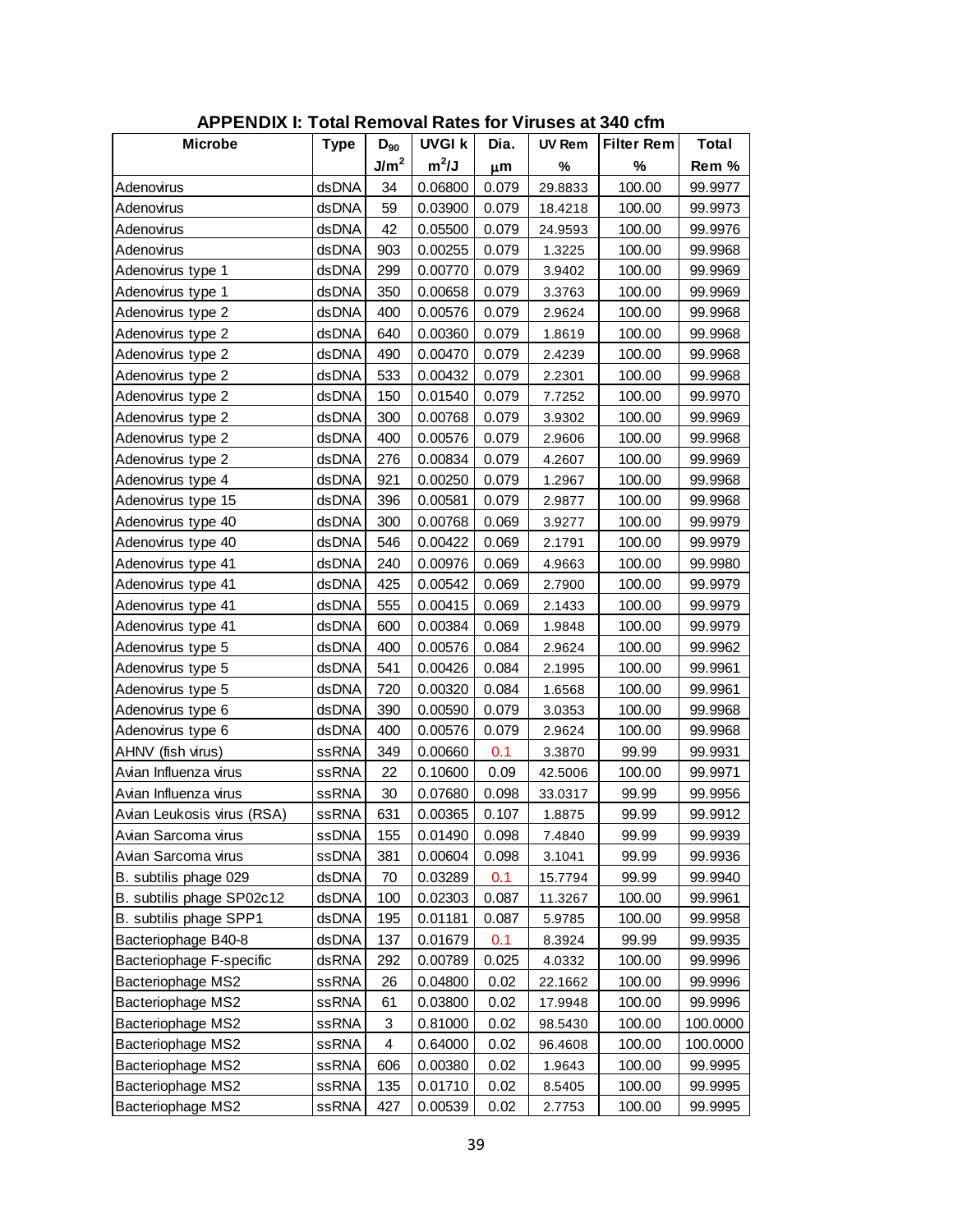| <b>APPENDIX I: Total Removal Rates for Viruses at 340 cfm</b> |              |                  |               |       |                  |                   |              |  |
|---------------------------------------------------------------|--------------|------------------|---------------|-------|------------------|-------------------|--------------|--|
| <b>Microbe</b>                                                | <b>Type</b>  | $D_{90}$         | <b>UVGI k</b> | Dia.  | <b>Kill Rate</b> | <b>Filter Rem</b> | <b>Total</b> |  |
|                                                               |              | J/m <sup>2</sup> | $m^2/J$       | μm    | %                | %                 | Rem %        |  |
| <b>Bacteriophage MS2</b>                                      | ssRNA        | 193              | 0.01190       | 0.02  | 6.0236           | 100.00            | 99.9995      |  |
| Bacteriophage MS2                                             | ssRNA        | 419              | 0.00550       | 0.02  | 2.8306           | 100.00            | 99.9995      |  |
| Bacteriophage MS2                                             | ssRNA        | 368              | 0.00625       | 0.02  | 3.2103           | 100.00            | 99.9995      |  |
| Bacteriophage MS2                                             | ssRNA        | 295              | 0.00780       | 0.02  | 3.9904           | 100.00            | 99.9995      |  |
| Bacteriophage MS2                                             | ssRNA        | 40               | 0.05760       | 0.02  | 25.9710          | 100.00            | 99.9996      |  |
| Bacteriophage MS2                                             | ssRNA        | 173              | 0.01330       | 0.02  | 6.7080           | 100.00            | 99.9995      |  |
| Bacteriophage MS2                                             | ssRNA        | 275              | 0.00837       | 0.02  | 4.2756           | 100.00            | 99.9995      |  |
| Bacteriophage MS2                                             | ssRNA        | 217              | 0.01060       | 0.02  | 5.3836           | 100.00            | 99.9995      |  |
| Bacteriophage MS2                                             | ssRNA        | 250              | 0.00920       | 0.02  | 4.6895           | 100.00            | 99.9995      |  |
| Bacteriophage MS2                                             | ssRNA        | 217              | 0.01060       | 0.02  | 5.3836           | 100.00            | 99.9995      |  |
| Bacteriophage MS2                                             | ssRNA        | 217              | 0.01063       | 0.02  | 5.3984           | 100.00            | 99.9995      |  |
| Bacteriophage MS2                                             | ssRNA        | 213              | 0.01080       | 0.02  | 5.4824           | 100.00            | 99.9995      |  |
| Bacteriophage MS2                                             | ssRNA        | 187              | 0.01230       | 0.02  | 6.2197           | 100.00            | 99.9995      |  |
| Bacteriophage MS2                                             | <b>ssRNA</b> | 169              | 0.01360       | 0.02  | 6.8540           | 100.00            | 99.9995      |  |
| Bacteriophage MS2                                             | ssRNA        | 164              | 0.01402       | 0.02  | 7.0580           | 100.00            | 99.9995      |  |
| Bacteriophage MS2                                             | ssRNA        | 150              | 0.01540       | 0.02  | 7.7252           | 100.00            | 99.9995      |  |
| Bacteriophage MS2                                             | ssRNA        | 140              | 0.01640       | 0.02  | 8.2057           | 100.00            | 99.9995      |  |
| <b>Bacteriophage MS2</b>                                      | ssRNA        | 198              | 0.01160       | 0.02  | 5.8763           | 100.00            | 99.9995      |  |
| Bacteriophage MS2                                             | ssRNA        | 228              | 0.01010       | 0.02  | 5.1363           | 100.00            | 99.9995      |  |
| Bacteriophage MS2                                             | ssRNA        | 245              | 0.00940       | 0.02  | 4.7890           | 100.00            | 99.9995      |  |
| Bacteriophage Q <sub>B</sub>                                  | ssRNA        | 125              | 0.01840       | 0.02  | 9.1592           | 100.00            | 99.9995      |  |
| Bacteriophage $Q\beta$                                        | ssRNA        | 1919             | 0.00120       | 0.02  | 0.6245           | 100.00            | 99.9995      |  |
| Berne virus                                                   | ssRNA        | 13               | 0.18420       | 0.13  | 61.7741          | 99.98             | 99.9935      |  |
| BF-NNV (fish virus)                                           | ssRNA        | 501              | 0.00460       | 0.1   | 2.3729           | 99.99             | 99.9931      |  |
| <b>BLV</b>                                                    | ssRNA        | 1799             | 0.00128       | 0.1   | 0.6660           | 99.99             | 99.9929      |  |
| <b>BLV</b>                                                    | ssRNA        | 221              | 0.01040       | 0.1   | 5.2848           | 99.99             | 99.9933      |  |
| Borna virus                                                   | ssRNA        | 79               | 0.02920       | 0.09  | 14.1394          | 100.00            | 99.9957      |  |
| <b>Bovine Calicivirus</b>                                     | ssDNA        | 95               | 0.02420       | 0.02  | 11.8686          | 100.00            | 99.9995      |  |
| <b>Bovine Parvovirus</b>                                      | ssDNA        | 35               | 0.06580       | 0.02  | 29.0733          | 100.00            | 99.9996      |  |
| Canine Calicivirus                                            | ssRNA        | 67               | 0.03450       | 0.037 | 16.4826          | 100.00            | 99.9995      |  |
| Canine hepatic Adenovirus                                     | dsDNA        | 265              | 0.00869       | 0.08  | 4.4349           | 100.00            | 99.9968      |  |
| CCHV (fish virus)                                             | dsDNA        | 5                | 0.46050       | 0.1   | 90.9657          | 99.99             | 99.9994      |  |
| Cholera phage Kappa                                           | dsDNA        | 634              | 0.00363       | 0.1   | 1.8773           | 99.99             | 99.9930      |  |
| Coliphage f2                                                  | ssRNA        | 310              | 0.00743       | 0.1   | 3.8036           | 99.99             | 99.9932      |  |
| Coliphage fd                                                  | ssDNA        | 23               | 0.09940       | 0.1   | 40.4849          | 99.99             | 99.9958      |  |
| Coliphage $\phi$ X-174                                        | ssDNA        | 3                | 0.71000       | 0.025 | 97.5442          | 100.00            | 100.0000     |  |
| Coliphage $\phi$ X-174                                        | ssDNA        | 4                | 0.53000       | 0.025 | 93.7149          | 100.00            | 100.0000     |  |
| Coliphage $\phi$ X-174                                        | ssDNA        | 18               | 0.12800       | 0.025 | 48.7396          | 100.00            | 99.9998      |  |
| Coliphage (X-174                                              | ssDNA        | 21               | 0.11140       | 0.025 | 44.0990          | 100.00            | 99.9997      |  |
| Coliphage $\phi$ X-174                                        | ssDNA        | 21               | 0.11090       | 0.025 | 43.9529          | 100.00            | 99.9997      |  |
| Coliphage $\phi$ X-174                                        | ssDNA        | 30               | 0.07650       | 0.025 | 32.9268          | 100.00            | 99.9997      |  |
| Coliphage $\phi$ X-174                                        | ssDNA        | 25               | 0.09200       | 0.025 | 38.1406          | 100.00            | 99.9997      |  |
| Coliphage $\phi$ X-174                                        | ssDNA        | 14               | 0.16060       | 0.025 | 56.7619          | 100.00            | 99.9998      |  |
| Coliphage $\phi$ X-174                                        | ssDNA        | 25               | 0.09350       | 0.025 | 38.6231          | 100.00            | 99.9997      |  |
| Coliphage $\phi$ X-174                                        | ssDNA        | 57               | 0.04013       | 0.025 | 18.9016          | 100.00            | 99.9996      |  |
| Coliphage $\phi$ X-174                                        | ssDNA        | 177              | 0.01300       | 0.025 | 6.5617           | 100.00            | 99.9996      |  |

**APPENDIX I: Total Removal Rates for Viruses at 340 cfm**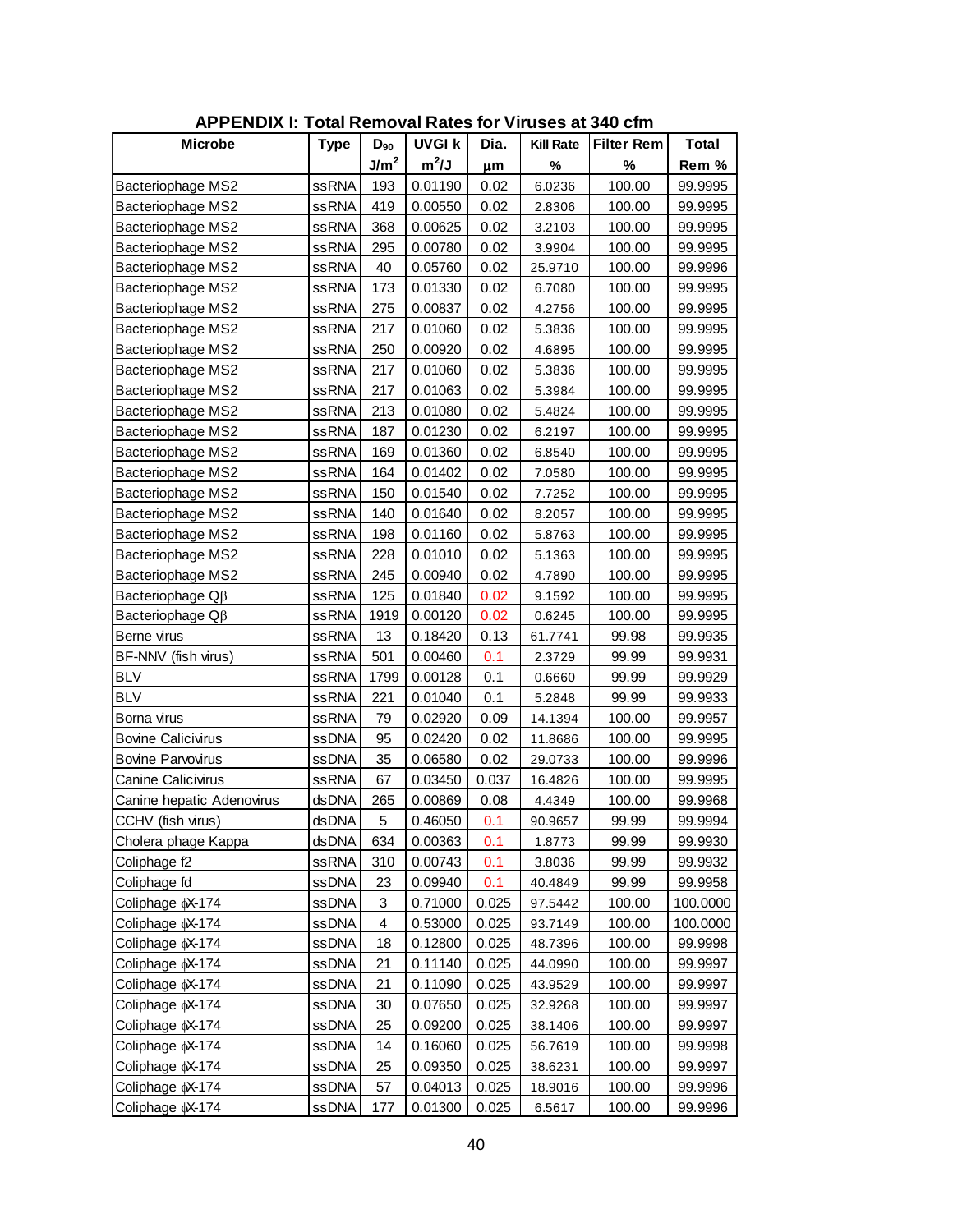| <b>APPENDIX I: Total Removal Rates for Viruses at 340 cfm</b> |             |                  |               |       |                  |                   |              |  |  |
|---------------------------------------------------------------|-------------|------------------|---------------|-------|------------------|-------------------|--------------|--|--|
| <b>Microbe</b>                                                | <b>Type</b> | $D_{90}$         | <b>UVGI k</b> | Dia.  | <b>Kill Rate</b> | <b>Filter Rem</b> | <b>Total</b> |  |  |
|                                                               |             | J/m <sup>2</sup> | $m^2/J$       | μm    | %                | $\%$              | Rem %        |  |  |
| Coliphage $\phi$ X-174                                        | ssDNA       | 23               | 0.10230       | 0.025 | 41.3791          | 100.00            | 99.9997      |  |  |
| Coliphage $\phi$ X-174                                        | ssDNA       | 40               | 0.05760       | 0.025 | 25.9710          | 100.00            | 99.9997      |  |  |
| Coliphage (X-174                                              | ssDNA       | 18               | 0.12910       | 0.025 | 49.0332          | 100.00            | 99.9998      |  |  |
| Coliphage lambda                                              | dsDNA       | 57               | 0.04050       | 0.05  | 19.0581          | 100.00            | 99.9992      |  |  |
| Coliphage lambda                                              | dsDNA       | 70               | 0.03310       | 0.05  | 15.8699          | 100.00            | 99.9992      |  |  |
| Coliphage lambda                                              | dsDNA       | 72               | 0.03200       | 0.05  | 15.3854          | 100.00            | 99.9992      |  |  |
| Coliphage lambda                                              | dsDNA       | 184              | 0.01250       | 0.05  | 6.3175           | 100.00            | 99.9991      |  |  |
| Coliphage PRD1                                                | dsDNA       | 87               | 0.02650       | 0.062 | 12.9205          | 100.00            | 99.9986      |  |  |
| Coliphage PRD1                                                | dsDNA       | 20               | 0.11500       | 0.062 | 45.1398          | 100.00            | 99.9991      |  |  |
| Coliphage T1                                                  | dsDNA       | 6                | 0.36970       | 0.05  | 85.4866          | 100.00            | 99.9999      |  |  |
| Coliphage T1                                                  | dsDNA       | 38               | 0.06000       | 0.05  | 26.8928          | 100.00            | 99.9993      |  |  |
| Coliphage T1                                                  | dsDNA       | 40               | 0.05800       | 0.05  | 26.1254          | 100.00            | 99.9993      |  |  |
| Coliphage T2                                                  | dsDNA       | 5                | 0.48400       | 0.065 | 92.0088          | 100.00            | 99.9999      |  |  |
| Coliphage T2                                                  | dsDNA       | 9                | 0.25600       | 0.065 | 73.7237          | 100.00            | 99.9995      |  |  |
| Coliphage T2                                                  | dsDNA       | 133              | 0.01730       | 0.065 | 8.6360           | 100.00            | 99.9983      |  |  |
| Coliphage T3                                                  | dsDNA       | 10               | 0.23100       | 0.045 | 70.0603          | 100.00            | 99.9998      |  |  |
| Coliphage T4                                                  | dsDNA       | 7                | 0.34500       | 0.089 | 83.4891          | 100.00            | 99.9992      |  |  |
| Coliphage T4                                                  | dsDNA       | 14               | 0.16850       | 0.089 | 58.5089          | 100.00            | 99.9980      |  |  |
| Coliphage T4                                                  | dsDNA       | 15               | 0.15400       | 0.089 | 55.2461          | 100.00            | 99.9979      |  |  |
| Coliphage T4                                                  | dsDNA       | 29               | 0.08000       | 0.089 | 34.1412          | 100.00            | 99.9968      |  |  |
| Coliphage T4                                                  | dsDNA       | 22               | 0.10700       | 0.089 | 42.8000          | 100.00            | 99.9973      |  |  |
| Coliphage T4                                                  | dsDNA       | 12               | 0.20000       | 0.089 | 64.8007          | 100.00            | 99.9983      |  |  |
| Coliphage T7                                                  | dsDNA       | 7                | 0.33000       | 0.063 | 82.1441          | 100.00            | 99.9997      |  |  |
| Coliphage T7                                                  | dsDNA       | 10               | 0.22000       | 0.063 | 68.2906          | 100.00            | 99.9995      |  |  |
| Coliphage T7                                                  | dsDNA       | 95               | 0.02420       | 0.063 | 11.8686          | 100.00            | 99.9985      |  |  |
| Coliphage T7                                                  | dsDNA       | 53               | 0.04320       | 0.063 | 20.1911          | 100.00            | 99.9987      |  |  |
| Coliphage T7                                                  | dsDNA       | 41               | 0.05600       | 0.063 | 25.3500          | 100.00            | 99.9988      |  |  |
| Coliphage T7                                                  | dsDNA       | 38               | 0.06100       | 0.063 | 27.2735          | 100.00            | 99.9988      |  |  |
| Coliphage T7                                                  | dsDNA       | 23               | 0.10000       | 0.063 | 40.6710          | 100.00            | 99.9990      |  |  |
| Coliphage T7                                                  | dsDNA       | 11               | 0.20470       | 0.063 | 65.6539          | 100.00            | 99.9994      |  |  |
| Coronavirus                                                   | ssRNA       | 3                | 0.37700       | 0.113 | 86.0293          | 99.99             | 99.9985      |  |  |
| Coronavirus                                                   | ssRNA       | 7                | 0.32100       | 0.113 | 81.2851          | 99.99             | 99.9980      |  |  |
| Coronavirus (SARS)                                            | ssRNA       | 226              | 0.01000       | 0.113 | 5.0868           | 99.99             | 99.9898      |  |  |
| Coronavirus (SARS)                                            | ssRNA       | 3046             | 0.00076       | 0.113 | 0.3939           | 99.99             | 99.9893      |  |  |
| Coxsackievirus                                                | ssRNA       | 21               | 0.11100       | 0.027 | 43.9822          | 100.00            | 99.9997      |  |  |
| Coxsackievirus                                                | ssRNA       | 128              | 0.02000       | 0.027 | 9.9148           | 100.00            | 99.9996      |  |  |
| Coxsackievirus                                                | ssRNA       | 86               | 0.02684       | 0.027 | 13.0736          | 100.00            | 99.9996      |  |  |
| Coxsackievirus B3                                             | ssRNA       | 80               | 0.02878       | 0.027 | 13.9520          | 100.00            | 99.9996      |  |  |
| Coxsackievirus B4                                             | ssRNA       | 60               | 0.03840       | 0.027 | 18.1659          | 100.00            | 99.9996      |  |  |
| Coxsackievirus B5                                             | ssRNA       | 95               | 0.02424       | 0.027 | 11.8860          | 100.00            | 99.9996      |  |  |
| Coxsackievirus B5                                             | ssRNA       | 72               | 0.03180       | 0.027 | 15.2970          | 100.00            | 99.9996      |  |  |
| CSV (fish virus)                                              | dsRNA       | 501              | 0.00460       | 0.1   | 2.3729           | 99.99             | 99.9931      |  |  |
| Echovirus (Parechovirus)                                      | ssRNA       | 106              | 0.02190       | 0.024 | 10.8040          | 100.00            | 99.9996      |  |  |
| Echovirus 1                                                   | ssRNA       | 80               | 0.02878       | 0.024 | 13.9520          | 100.00            | 99.9996      |  |  |
| Echovirus 2                                                   | ssRNA       | 70               | 0.03289       | 0.024 | 15.7794          | 100.00            | 99.9996      |  |  |
| Encephalomyocarditis virus                                    | ssRNA       | 50               | 0.04650       | 0.025 | 21.5543          | 100.00            | 99.9996      |  |  |

**APPENDIX I: Total Removal Rates for Viruses at 340 cfm**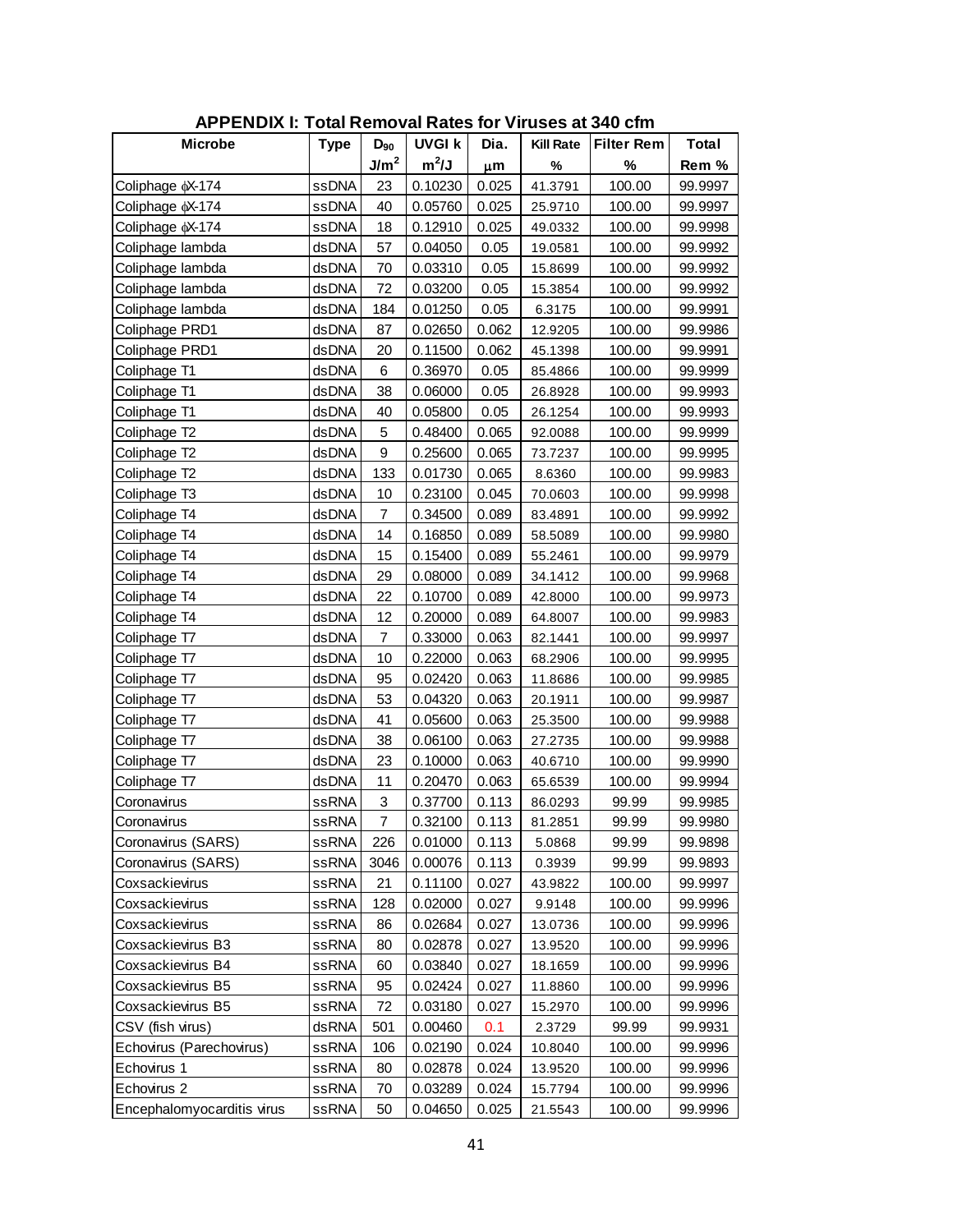| <b>APPENDIX I: Total Removal Rates for Viruses at 340 cfm</b> |             |                  |               |         |                  |                   |              |  |  |
|---------------------------------------------------------------|-------------|------------------|---------------|---------|------------------|-------------------|--------------|--|--|
| <b>Microbe</b>                                                | <b>Type</b> | $D_{90}$         | <b>UVGI k</b> | Dia.    | <b>Kill Rate</b> | <b>Filter Rem</b> | <b>Total</b> |  |  |
|                                                               |             | J/m <sup>2</sup> | $m^2/J$       | $\mu$ m | %                | %                 | Rem %        |  |  |
| Encephalomy ocarditis virus                                   | ssRNA       | 52               | 0.04460       | 0.025   | 20.7723          | 100.00            | 99.9996      |  |  |
| Encephalomy ocarditis virus                                   | ssRNA       | 65               | 0.03550       | 0.025   | 16.9175          | 100.00            | 99.9996      |  |  |
| Epstein-Barr virus (EBV)                                      | ssDNA       | 162              | 0.01420       | 0.1     | 7.1453           | 99.99             | 99.9934      |  |  |
| Equine Herpes virus                                           | dsDNA       | 25               | 0.09210       | 0.105   | 38.1729          | 99.99             | 99.9948      |  |  |
| EVA (fish virus)                                              | ssRNA       | 5                | 0.46050       | 0.06    | 90.9657          | 100.00            | 99.9999      |  |  |
| EVEX (fish virus)                                             | ssRNA       | 5                | 0.46050       | 0.06    | 90.9657          | 100.00            | 99.9999      |  |  |
| Feline Calicivirus (FeCV)                                     | ssRNA       | 434              | 0.00530       | 0.034   | 2.7291           | 100.00            | 99.9995      |  |  |
| Feline Calicivirus (FeCV)                                     | ssRNA       | 80               | 0.02880       | 0.034   | 13.9599          | 100.00            | 99.9996      |  |  |
| Feline Calicivirus (FeCV)                                     | ssRNA       | 40               | 0.05760       | 0.034   | 25.9710          | 100.00            | 99.9996      |  |  |
| Feline Calicivirus (FeCV)                                     | ssRNA       | 44               | 0.05270       | 0.034   | 24.0528          | 100.00            | 99.9996      |  |  |
| Friend Murine Leukemia v.                                     | ssRNA       | 320              | 0.00720       | 0.094   | 3.6891           | 99.99             | 99.9944      |  |  |
| Frog virus 3                                                  | dsDNA       | 25               | 0.09210       | 0.167   | 38.1729          | 99.97             | 99.9791      |  |  |
| Hepatitis A virus                                             | dsDNA       | 40               | 0.05760       | 0.027   | 25.9710          | 100.00            | 99.9997      |  |  |
| Hepatitis A virus                                             | dsDNA       | 45               | 0.05120       | 0.027   | 23.4557          | 100.00            | 99.9997      |  |  |
| Hepatitis A virus                                             | dsDNA       | 50               | 0.04610       | 0.027   | 21.3903          | 100.00            | 99.9996      |  |  |
| Hepatitis A virus                                             | dsDNA       | 92               | 0.02500       | 0.027   | 12.2359          | 100.00            | 99.9996      |  |  |
| Hepatitis A virus                                             | dsDNA       | 98               | 0.02340       | 0.027   | 11.4998          | 100.00            | 99.9996      |  |  |
| Hepatitis A virus                                             | dsDNA       | 307              | 0.00750       | 0.027   | 3.8399           | 100.00            | 99.9996      |  |  |
| Herpes simplex virus (HRE)                                    | dsDNA       | 40               | 0.05760       | 0.18    | 25.9710          | 99.96             | 99.9710      |  |  |
| Herpes simplex virus Type 1                                   | dsDNA       | 71               | 0.03260       | 0.184   | 15.6500          | 99.96             | 99.9657      |  |  |
| Herpes simplex virus Type 1                                   | dsDNA       | 110              | 0.02090       | 0.184   | 10.3371          | 99.96             | 99.9635      |  |  |
| Herpes simplex virus Type 1                                   | dsDNA       | 25               | 0.09330       | 0.184   | 38.5590          | 99.96             | 99.9750      |  |  |
| Herpes Simplex virus Type 1                                   | dsDNA       | 35               | 0.06540       | 0.184   | 28.9250          | 99.96             | 99.9711      |  |  |
| Herpes Simplex virus Type 1                                   | dsDNA       | 21               | 0.11050       | 0.184   | 43.8357          | 99.96             | 99.9771      |  |  |
| Herpes Simplex virus Type 1                                   | dsDNA       | 41               | 0.05680       | 0.184   | 25.6612          | 99.96             | 99.9697      |  |  |
| Herpes Simplex virus Type 2                                   | dsDNA       | 40               | 0.05756       | 0.173   | 25.9573          | 99.96             | 99.9731      |  |  |
| Herpes Simplex virus Type 2                                   | dsDNA       | 41               | 0.05650       | 0.173   | 25.5447          | 99.96             | 99.9729      |  |  |
| Herpes Simplex virus Type 2                                   | dsDNA       | 75               | 0.03070       | 0.173   | 14.8091          | 99.96             | 99.9690      |  |  |
| Herpes Simplex virus Type 2                                   | dsDNA       | 20               | 0.11800       | 0.173   | 45.9924          | 99.96             | 99.9804      |  |  |
| $HIV-1$                                                       | ssRNA       | 280              | 0.00822       | 0.125   | 4.2007           | 99.99             | 99.9856      |  |  |
| HIRRV (fish virus)                                            | ssRNA       | 5                | 0.46050       | 0.06    | 90.9657          | 100.00            | 99.9999      |  |  |
| HP1c1 phage                                                   | dsDNA       | 40               | 0.05760       | 0.062   | 25.9710          | 100.00            | 99.9988      |  |  |
| HTLV-1                                                        | ssRNA       | 20               | 0.11510       | 0.102   | 45.1685          | 99.99             | 99.9958      |  |  |
| Human Cytomegalovirus                                         | dsDNA       | 658              | 0.00350       | 0.1     | 1.8107           | 99.99             | 99.9930      |  |  |
| Human Cytomegalovirus                                         | dsDNA       | 50               | 0.04605       | 0.1     | 21.3698          | 99.99             | 99.9944      |  |  |
| Influenza A virus                                             | ssRNA       | 19               | 0.11900       | 0.098   | 46.2736          | 99.99             | 99.9964      |  |  |
| Influenza A virus                                             | ssRNA       | 20               | 0.11700       | 0.098   | 45.7097          | 99.99             | 99.9964      |  |  |
| Influenza A virus                                             | ssRNA       | 48               | 0.04800       | 0.098   | 22.1662          | 99.99             | 99.9948      |  |  |
| Influenza A virus                                             | ssRNA       | 17               | 0.13810       | 0.098   | 51.3725          | 99.99             | 99.9968      |  |  |
| IHNV (fish virus)                                             | ssRNA       | 5                | 0.46050       | 0.09    | 90.9657          | 100.00            | 99.9996      |  |  |
| IHNV (fish virus)                                             | ssRNA       | 7                | 0.34500       | 0.09    | 83.4891          | 100.00            | 99.9992      |  |  |
| IPNV (fish virus)                                             | dsRNA       | 397              | 0.00580       | 0.06    | 2.9826           | 100.00            | 99.9986      |  |  |
| IPNV (fish virus)                                             | dsRNA       | 407              | 0.00566       | 0.06    | 2.9117           | 100.00            | 99.9986      |  |  |
| IPNV (fish virus)                                             | dsRNA       | 501              | 0.00460       | 0.06    | 2.3729           | 100.00            | 99.9986      |  |  |
| IPNV (fish virus)                                             | dsRNA       | 626              | 0.00368       | 0.06    | 1.9029           | 100.00            | 99.9986      |  |  |
| IPNV (fish virus)                                             | dsRNA       | 583              | 0.00395       | 0.06    | 2.0411           | 100.00            | 99.9986      |  |  |

**APPENDIX I: Total Removal Rates for Viruses at 340 cfm**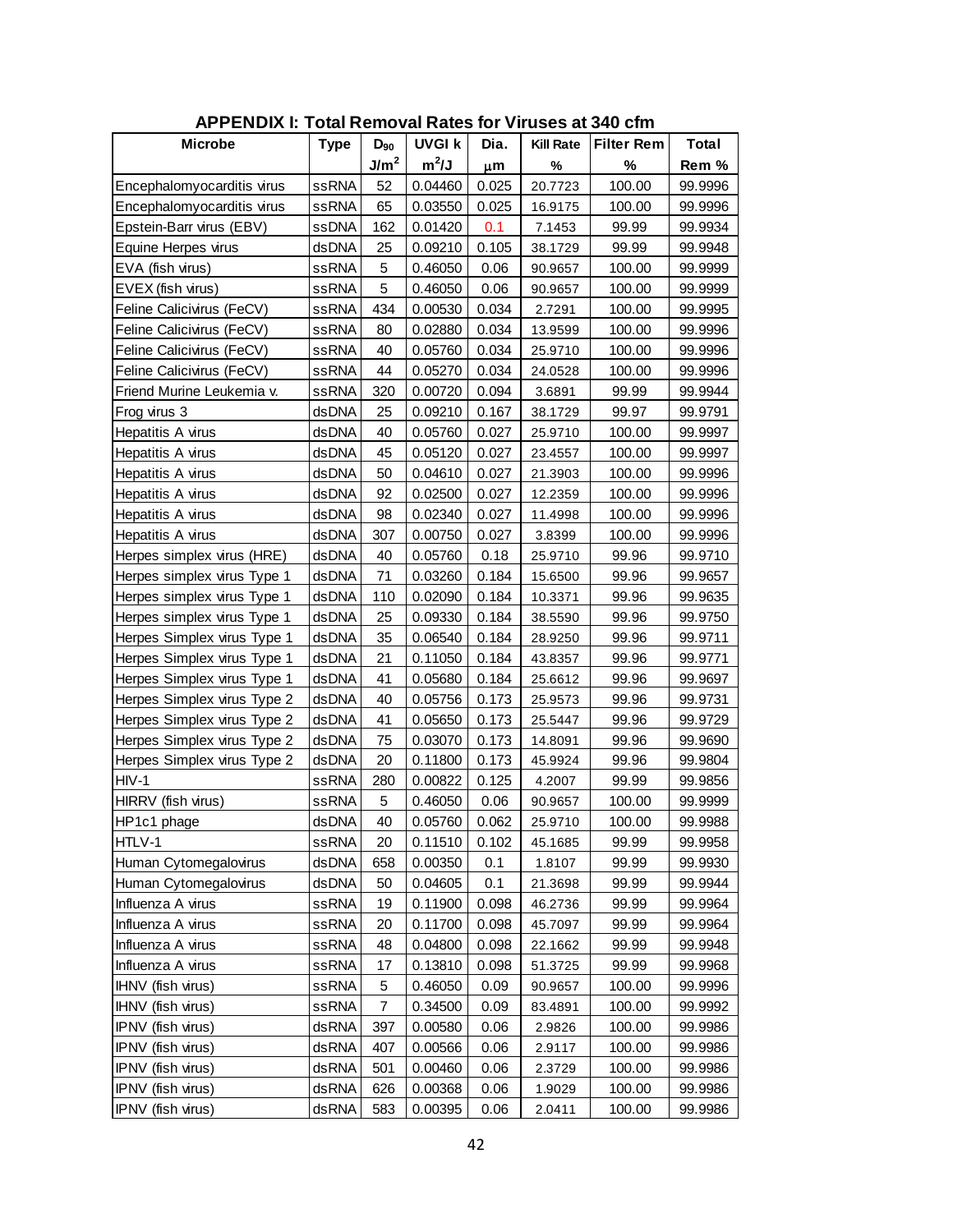| <b>APPENDIX I: Total Removal Rates for Viruses at 340 cfm</b> |             |                  |               |        |                  |                   |              |  |  |
|---------------------------------------------------------------|-------------|------------------|---------------|--------|------------------|-------------------|--------------|--|--|
| <b>Microbe</b>                                                | <b>Type</b> | $D_{90}$         | <b>UVGI k</b> | Dia.   | <b>Kill Rate</b> | <b>Filter Rem</b> | <b>Total</b> |  |  |
|                                                               |             | J/m <sup>2</sup> | $m^2/J$       | μm     | %                | $\%$              | Rem %        |  |  |
| Iridovirus (Bohle) (fish virus)                               | dsDNA       | 83               | 0.02760       | 0.1    | 13.4192          | 99.99             | 99.9938      |  |  |
| ISAV (fish virus)                                             | ssRNA       | 11               | 0.20900       | 0.1    | 66.4163          | 99.99             | 99.9976      |  |  |
| ISAV (fish virus)                                             | ssRNA       | 26               | 0.08970       | 0.1    | 37.3933          | 99.99             | 99.9956      |  |  |
| JF-LCDV (fish virus)                                          | dsDNA       | 5                | 0.46050       | 0.14   | 90.9657          | 99.98             | 99.9981      |  |  |
| Kemerovo (R-10 strain)                                        | dsRNA       | 230              | 0.01000       | 0.075  | 5.0868           | 100.00            | 99.9974      |  |  |
| Kilham Rat Virus (parvovirus)                                 | ssDNA       | 30               | 0.07650       | 0.022  | 32.9268          | 100.00            | 99.9997      |  |  |
| Lipovnik (Lip-91 strain)                                      | dsRNA       | 299              | 0.00770       | 0.075  | 3.9402           | 100.00            | 99.9973      |  |  |
| LLE46 (SV/Adeno hybrid)                                       | dsDNA       | 606              | 0.00380       | 0.1    | 1.9643           | 99.99             | 99.9930      |  |  |
| Measles virus                                                 | ssRNA       | 22               | 0.10510       | 0.329  | 42.2298          | 99.98             | 99.9878      |  |  |
| Mengovirus                                                    | dsRNA       | 162              | 0.01420       | 0.1    | 7.1453           | 99.99             | 99.9934      |  |  |
| Minute Virus of Mice (MVM)                                    | ssDNA       | 28               | 0.08200       | 0.022  | 34.8253          | 100.00            | 99.9997      |  |  |
| Minute Virus of Mice (MVM)                                    | ssDNA       | 17               | 0.13500       | 0.022  | 50.5791          | 100.00            | 99.9998      |  |  |
| Murine Cytomegalovirus                                        | dsDNA       | 46               | 0.05000       | 0.104  | 22.9747          | 99.99             | 99.9937      |  |  |
| Moloney Murine Leukemia v.                                    | ssRNA       | 115              | 0.02000       | 0.094  | 9.9148           | 99.99             | 99.9948      |  |  |
| Moloney Murine Leukemia v.                                    | ssRNA       | 370              | 0.00622       | 0.094  | 3.1951           | 99.99             | 99.9944      |  |  |
| Moloney Murine Leukemia v.                                    | ssRNA       | 280              | 0.00822       | 0.094  | 4.2007           | 99.99             | 99.9945      |  |  |
| Murine Norovirus (MNV)                                        | ssRNA       | 76               | 0.03040       | 0.032  | 14.6756          | 100.00            | 99.9996      |  |  |
| Murine sarcoma virus                                          | ssRNA       | 237              | 0.00970       | 0.12   | 4.9380           | 99.99             | 99.9875      |  |  |
| Murine sarcoma virus                                          | ssRNA       | 144              | 0.01600       | 0.12   | 8.0138           | 99.99             | 99.9879      |  |  |
| Murine sarcoma virus                                          | ssRNA       | 299              | 0.00770       | 0.12   | 3.9402           | 99.99             | 99.9874      |  |  |
| Mycobacteriophage D29                                         | dsDNA       | 16               | 0.14300       | 0.065  | 52.6007          | 100.00            | 99.9991      |  |  |
| Mycobacteriophage D29                                         | dsDNA       | 324              | 0.00710       | 0.065  | 3.6389           | 100.00            | 99.9983      |  |  |
| Mycobacteriophage D29A                                        | dsDNA       | 268              | 0.00860       | 0.065  | 4.3905           | 100.00            | 99.9983      |  |  |
| Mycobacteriophage D32                                         | dsDNA       | 354              | 0.00650       | 0.07   | 3.3365           | 100.00            | 99.9978      |  |  |
| Mycobacteriophage D4                                          | dsDNA       | 245              | 0.00940       | 0.07   | 4.7890           | 100.00            | 99.9979      |  |  |
| Mycoplasmavirus MVL2                                          | dsDNA       | 154              | 0.01500       | 0.07   | 7.5323           | 100.00            | 99.9979      |  |  |
| Mycoplasmavirus MVL51                                         | ssDNA       | 79               | 0.02900       | 0.07   | 14.0497          | 100.00            | 99.9981      |  |  |
| Newcastle Disease Virus                                       | ssRNA       | 8                | 0.27600       | 0.212  | 76.3290          | 99.95             | 99.9887      |  |  |
| Newcastle Disease Virus                                       | ssRNA       | 45               | 0.05110       | 0.212  | 23.4158          | 99.95             | 99.9635      |  |  |
| Newcastle Disease Virus                                       | ssRNA       | 16               | 0.14400       | 0.212  | 52.8475          | 99.95             | 99.9775      |  |  |
| OMV (fish virus)                                              | ssRNA       | 5                | 0.46050       | 0.06   | 90.9657          | 100.00            | 99.9999      |  |  |
| Parvovirus H-1                                                | ssDNA       | 25               | 0.09200       | 0.022  | 38.1406          | 100.00            | 99.9997      |  |  |
| PFRV (fish virus)                                             | ssRNA       | 5                | 0.46050       | 0.06   | 90.9657          | 100.00            | 99.9999      |  |  |
| phage GA                                                      | ssRNA       | 200              | 0.01150       | 0.1    | 5.8272           | 99.99             | 99.9933      |  |  |
| phage phi 6                                                   | dsRNA       | 5                | 0.43000       | 0.1    | 89.4063          | 99.99             | 99.9992      |  |  |
| phage phi 6                                                   | dsRNA       | 7                | 0.31000       | 0.1    | 80.1789          | 99.99             | 99.9986      |  |  |
| phage B40-8 (B. fragilis)                                     | dsDNA       | 67               | 0.03450       | 0.1    | 16.4826          | 99.99             | 99.9941      |  |  |
| phage B40-8 (B. fragilis)                                     | dsDNA       | 86               | 0.02690       | 0.1    | 13.1022          | 99.99             | 99.9938      |  |  |
| Poliovirus                                                    | dsRNA       | 44               | 0.05230       | 0.0248 | 23.8940          | 100.00            | 99.9997      |  |  |
| Poliovirus type 1                                             | dsRNA       | 41               | 0.05620       | 0.0248 | 25.4280          | 100.00            | 99.9997      |  |  |
| Poliovirus                                                    | dsRNA       | 71               | 0.03250       | 0.0248 | 15.6060          | 100.00            | 99.9996      |  |  |
| Poliovirus                                                    | dsRNA       | 75               | 0.03070       | 0.0248 | 14.8091          | 100.00            | 99.9996      |  |  |
| Poliovirus                                                    | dsRNA       | 95               | 0.02420       | 0.0248 | 11.8686          | 100.00            | 99.9996      |  |  |
| Poliovirus                                                    | dsRNA       | 52               | 0.04460       | 0.0248 | 20.7723          | 100.00            | 99.9996      |  |  |
| Poliovirus type 1                                             | dsRNA       | 67               | 0.03450       | 0.0248 | 16.4826          | 100.00            | 99.9996      |  |  |
| Poliovirus type 1                                             | dsRNA       | 72               | 0.03200       | 0.0248 | 15.3854          | 100.00            | 99.9996      |  |  |

**APPENDIX I: Total Removal Rates for Viruses at 340 cfm**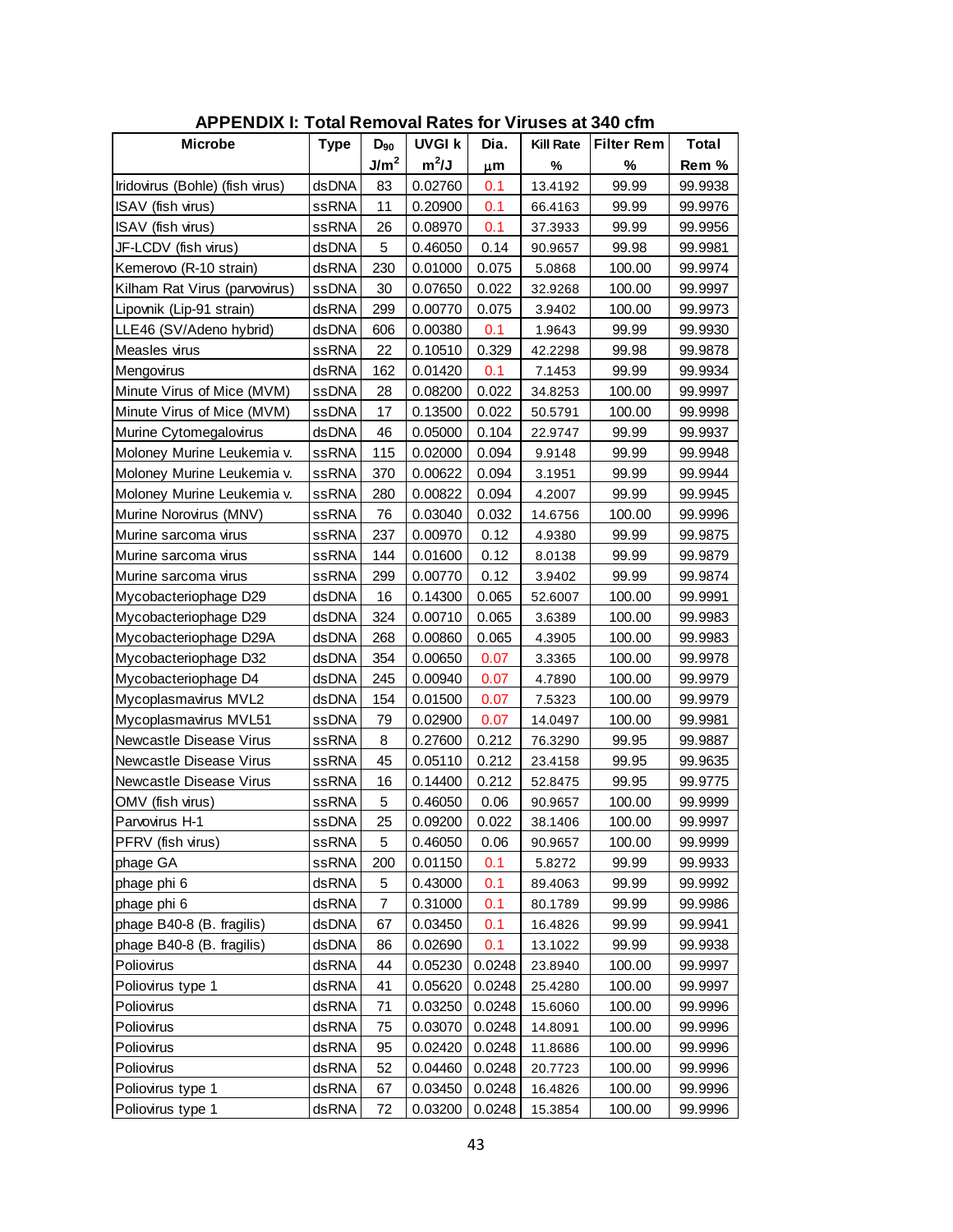| <b>APPENDIX I: Total Removal Rates for Viruses at 340 cfm</b> |             |                  |               |         |                  |                   |         |  |  |
|---------------------------------------------------------------|-------------|------------------|---------------|---------|------------------|-------------------|---------|--|--|
| <b>Microbe</b>                                                | <b>Type</b> | $D_{90}$         | <b>UVGI k</b> | Dia.    | <b>Kill Rate</b> | <b>Filter Rem</b> | Total   |  |  |
|                                                               |             | J/m <sup>2</sup> | $m^2/J$       | $\mu$ m | %                | %                 | Rem %   |  |  |
| Poliovirus type 1                                             | dsRNA       | 96               | 0.02400       | 0.0248  | 11.7765          | 100.00            | 99.9996 |  |  |
| Poliovirus type 1                                             | dsRNA       | 100              | 0.02300       | 0.0248  | 11.3147          | 100.00            | 99.9996 |  |  |
| Poliovirus type 1                                             | dsRNA       | 125              | 0.01840       | 0.0248  | 9.1592           | 100.00            | 99.9996 |  |  |
| Poliovirus type 1                                             | dsRNA       | 224              | 0.01030       | 0.0248  | 5.2353           | 100.00            | 99.9996 |  |  |
| Poliovirus type 1                                             | dsRNA       | 240              | 0.00960       | 0.0248  | 4.8884           | 100.00            | 99.9996 |  |  |
| Poliovirus type 1                                             | dsRNA       | 111              | 0.02080       | 0.0248  | 10.2903          | 100.00            | 99.9996 |  |  |
| Poliovirus type 1                                             | dsRNA       | 77               | 0.03000       | 0.0248  | 14.4972          | 100.00            | 99.9996 |  |  |
| Poliovirus type 1                                             | dsRNA       | 80               | 0.02878       | 0.0248  | 13.9520          | 100.00            | 99.9996 |  |  |
| Poliovirus type 1                                             | dsRNA       | 83               | 0.02760       | 0.0248  | 13.4192          | 100.00            | 99.9996 |  |  |
| Poliovirus type 1                                             | dsRNA       | 57               | 0.04010       | 0.0248  | 18.8889          | 100.00            | 99.9996 |  |  |
| Poliovirus type 2                                             | dsRNA       | 121              | 0.01910       | 0.0248  | 9.4905           | 100.00            | 99.9996 |  |  |
| Poliovirus type 3                                             | dsRNA       | 103              | 0.02240       | 0.0248  | 11.0365          | 100.00            | 99.9996 |  |  |
| Polyomavirus                                                  | dsDNA       | 480              | 0.00480       | 0.0424  | 2.4748           | 100.00            | 99.9993 |  |  |
| Polyomavirus                                                  | dsDNA       | 640              | 0.00360       | 0.0424  | 1.8619           | 100.00            | 99.9993 |  |  |
| Polyomavirus                                                  | dsDNA       | 696              | 0.00331       | 0.0424  | 1.7132           | 100.00            | 99.9993 |  |  |
| Polyomavirus                                                  | dsDNA       | 501              | 0.00460       | 0.0424  | 2.3729           | 100.00            | 99.9993 |  |  |
| Polyomavirus (ssDNA)                                          | ssDNA       | 120              | 0.01920       | 0.045   | 9.5378           | 100.00            | 99.9993 |  |  |
| Porcine Parvovirus (PPV)                                      | ssDNA       | 23               | 0.10230       | 0.021   | 41.3791          | 100.00            | 99.9997 |  |  |
| Pseudorabies (PRV)                                            | dsDNA       | 34               | 0.06760       | 0.194   | 29.7367          | 99.96             | 99.9691 |  |  |
| Rabies virus (env)                                            | ssRNA       | 10               | 0.21930       | 0.07    | 68.1745          | 100.00            | 99.9993 |  |  |
| Rauscher Murine Leukemia v.                                   | ssRNA       | 157              | 0.01470       | 0.094   | 7.3874           | 99.99             | 99.9947 |  |  |
| Rauscher Murine Leukemia v.                                   | ssRNA       | 480              | 0.00480       | 0.094   | 2.4748           | 99.99             | 99.9944 |  |  |
| Rauscher Murine Leukemia v.                                   | ssRNA       | 959              | 0.00240       | 0.094   | 1.2452           | 99.99             | 99.9943 |  |  |
| Reovirus                                                      | dsRNA       | 175              | 0.01316       | 0.075   | 6.6386           | 100.00            | 99.9974 |  |  |
| Reovirus                                                      | dsRNA       | 186              | 0.01240       | 0.075   | 6.2686           | 100.00            | 99.9974 |  |  |
| Reovirus                                                      | dsRNA       | 69               | 0.03358       | 0.075   | 16.0802          | 100.00            | 99.9977 |  |  |
| Reovirus                                                      | dsRNA       | 245              | 0.00940       | 0.075   | 4.7890           | 100.00            | 99.9974 |  |  |
| Reovirus                                                      | dsRNA       | 121              | 0.01910       | 0.075   | 9.4905           | 100.00            | 99.9975 |  |  |
| Reovirus                                                      | dsRNA       | 270              | 0.00853       | 0.075   | 4.3556           | 100.00            | 99.9974 |  |  |
| Reovirus                                                      | dsRNA       | 174              | 0.01320       | 0.075   | 6.6593           | 100.00            | 99.9974 |  |  |
| Reovirus type 1                                               | dsRNA       | 153              | 0.01508       | 0.075   | 7.5721           | 100.00            | 99.9974 |  |  |
| Reovirus 3                                                    | dsRNA       | 334              | 0.00690       | 0.075   | 3.5382           | 100.00            | 99.9973 |  |  |
| Rotavirus                                                     | dsRNA       | 200              | 0.01150       | 0.07    | 5.8272           | 100.00            | 99.9979 |  |  |
| Rotavirus SA11                                                | dsRNA       | 89               | 0.02600       | 0.07    | 12.6929          | 100.00            | 99.9980 |  |  |
| Rotavirus SA11                                                | dsRNA       | 75               | 0.03070       | 0.07    | 14.8091          | 100.00            | 99.9981 |  |  |
| Rotavirus SA11                                                | dsRNA       | 105              | 0.02190       | 0.07    | 10.8040          | 100.00            | 99.9980 |  |  |
| Rotavirus SA11                                                | dsRNA       | 100              | 0.02300       | 0.07    | 11.3147          | 100.00            | 99.9980 |  |  |
| Rotavirus SA11                                                | dsRNA       | 84               | 0.02740       | 0.07    | 13.3287          | 100.00            | 99.9981 |  |  |
| Rous Sarcoma virus (RSV)                                      | ssRNA       | 720              | 0.00320       | 0.127   | 1.6568           | 99.98             | 99.9845 |  |  |
| Rous Sarcoma virus (RSV)                                      | ssRNA       | 240              | 0.00960       | 0.127   | 4.8884           | 99.98             | 99.9850 |  |  |
| Rous Sarcoma virus (RSV)                                      | ssRNA       | 200              | 0.01150       | 0.127   | 5.8272           | 99.98             | 99.9851 |  |  |
| SBNN (fish virus)                                             | ssRNA       | 698              | 0.00330       | 0.1     | 1.7081           | 99.99             | 99.9930 |  |  |
| Semliki forest virus                                          | ssRNA       | 25               | 0.09210       | 0.061   | 38.1729          | 100.00            | 99.9991 |  |  |
| Simian virus 40                                               | dsDNA       | 2503             | 0.00092       | 0.045   | 0.4792           | 100.00            | 99.9992 |  |  |
| Simian virus 40                                               | dsDNA       | 1599             | 0.00144       | 0.045   | 0.7490           | 100.00            | 99.9992 |  |  |
| Simian virus 40                                               | dsDNA       | 1439             | 0.00160       | 0.045   | 0.8318           | 100.00            | 99.9992 |  |  |

**APPENDIX I: Total Removal Rates for Viruses at 340 cfm**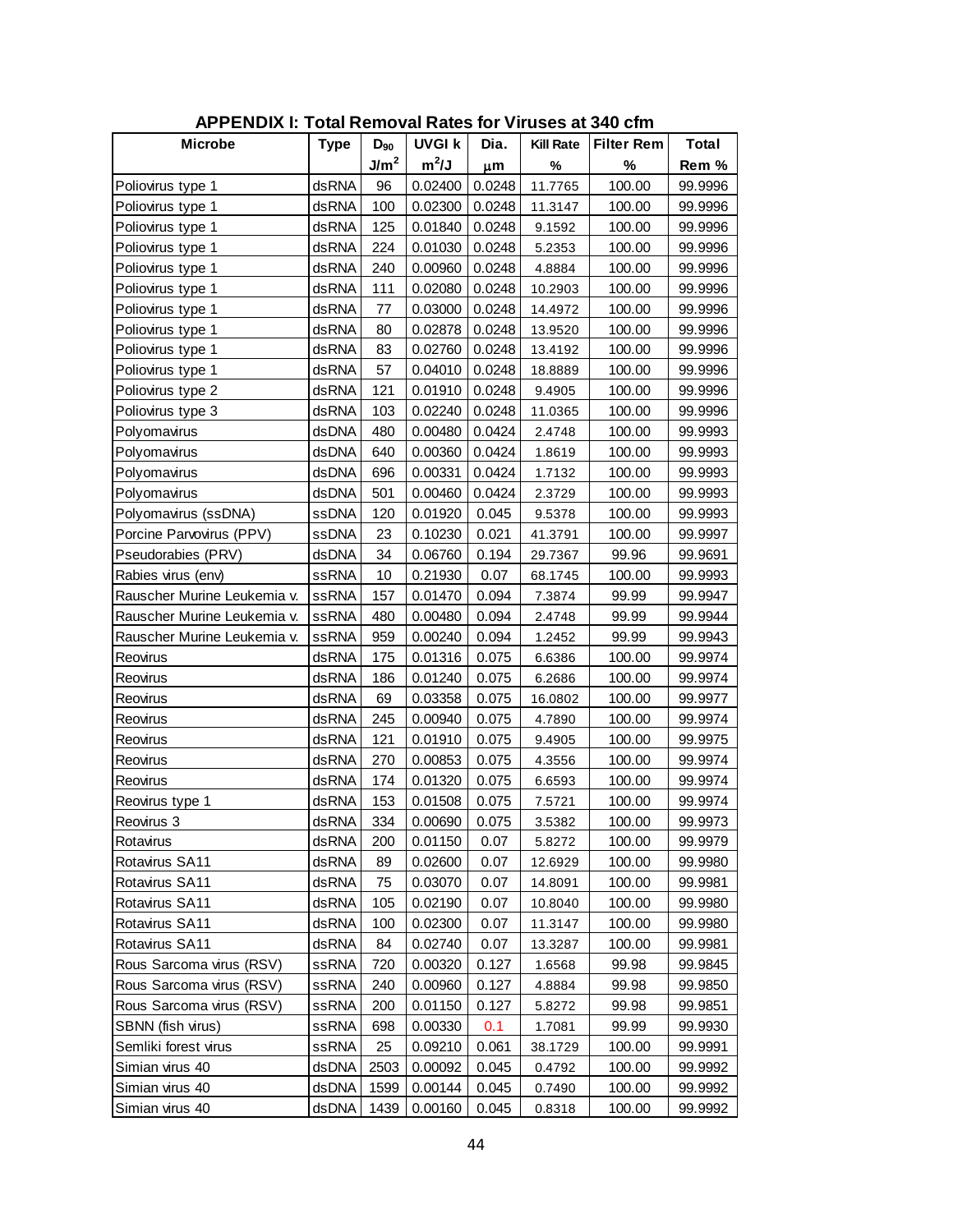| <b>Microbe</b>             | <b>Type</b>  | $D_{90}$         | <b>UVGI k</b> | Dia.  | <b>Kill Rate</b> | <b>Filter Rem</b> | <b>Total</b> |
|----------------------------|--------------|------------------|---------------|-------|------------------|-------------------|--------------|
|                            |              | J/m <sup>2</sup> | $m^2/J$       | μm    | %                | %                 | Rem %        |
| Simian virus 40            | dsDNA        | 1245             | 0.00185       | 0.045 | 0.9612           | 100.00            | 99.9992      |
| Simian virus 40            | dsDNA        | 886              | 0.00260       | 0.045 | 1.3482           | 100.00            | 99.9992      |
| Simian virus 40            | dsDNA        | 650              | 0.00354       | 0.045 | 1.8312           | 100.00            | 99.9992      |
| Simian virus 40            | dsDNA        | 443              | 0.00520       | 0.045 | 2.6783           | 100.00            | 99.9993      |
| Simian virus 40            | dsDNA        | 23               | 0.10040       | 0.045 | 40.7948          | 100.00            | 99.9995      |
| Simian virus 40            | dsDNA        | 17               | 0.13160       | 0.045 | 49.6940          | 100.00            | 99.9996      |
| Sindbis virus              | ssRNA        | 22               | 0.10400       | 0.075 | 41.8971          | 100.00            | 99.9984      |
| Sindbis virus              | <b>ssRNA</b> | 60               | 0.03864       | 0.075 | 18.2704          | 100.00            | 99.9977      |
| Sindbis virus              | <b>ssRNA</b> | 113              | 0.02030       | 0.075 | 10.0558          | 100.00            | 99.9975      |
| Sindbis virus              | <b>ssRNA</b> | 50               | 0.04610       | 0.075 | 21.3903          | 100.00            | 99.9978      |
| S. aureus phage            | dsDNA        | 82               | 0.02800       | 0.1   | 13.5998          | 99.99             | 99.9939      |
| S. aureus phage            | dsDNA        | 77               | 0.03000       | 0.1   | 14.4972          | 99.99             | 99.9939      |
| S. aureus phage A994       | dsDNA        | 65               | 0.03542       | 0.1   | 16.8847          | 99.99             | 99.9941      |
| SVCV (fish virus)          | <b>ssRNA</b> | 10               | 0.46050       | 0.06  | 90.9657          | 100.00            | 99.9999      |
| Vaccinia virus             | dsDNA        | 1                | 2.54000       | 0.307 | 99.9998          | 99.97             | 100.0000     |
| Vaccinia virus             | dsDNA        | 15               | 0.15300       | 0.307 | 55.0118          | 99.97             | 99.9873      |
| Vaccinia virus             | dsDNA        | $\overline{7}$   | 0.34900       | 0.307 | 83.8303          | 99.97             | 99.9954      |
| Vaccinia virus             | dsDNA        | 14               | 0.16450       | 0.307 | 57.6333          | 99.97             | 99.9880      |
| Vaccinia virus             | dsDNA        | 14               | 0.16040       | 0.307 | 56.7167          | 99.97             | 99.9878      |
| Vaccinia virus             | dsDNA        | 18               | 0.12792       | 0.307 | 48.7186          | 99.97             | 99.9855      |
| Vaccinia virus             | dsDNA        | 22               | 0.10500       | 0.307 | 42.1997          | 99.97             | 99.9836      |
| Vaccinia virus             | dsDNA        | 28               | 0.08290       | 0.307 | 35.1308          | 99.97             | 99.9816      |
| Vaccinia virus             | dsDNA        | 715              | 0.00322       | 0.307 | 1.6670           | 99.97             | 99.9722      |
| Vaccinia virus             | dsDNA        | 677              | 0.00340       | 0.307 | 1.7594           | 99.97             | 99.9722      |
| VEE                        | <b>ssRNA</b> | 55               | 0.04190       | 0.065 | 19.6476          | 100.00            | 99.9985      |
| Vesicular Stomatitis virus | ssRNA        | 13               | 0.18060       | 0.104 | 61.0489          | 99.99             | 99.9968      |
| Vesicular Stomatitis virus | ssRNA        | 12               | 0.19000       | 0.104 | 62.9142          | 99.99             | 99.9970      |
| Vesicular Stomatitis virus | <b>ssRNA</b> | 100              | 0.02300       | 0.104 | 11.3147          | 99.99             | 99.9928      |
| Vesicular Stomatitis virus | <b>ssRNA</b> | 6                | 0.38400       | 0.104 | 86.5307          | 99.99             | 99.9989      |
| VHSV (fish virus)          | <b>ssRNA</b> | 3                | 0.87400       | 0.07  | 98.9568          | 100.00            | 100.0000     |
| WEE                        | <b>ssRNA</b> | 54               | 0.04300       | 0.07  | 20.1077          | 100.00            | 99.9982      |

**APPENDIX I: Total Removal Rates for Viruses at 340 cfm**

NOTES Type: Sp = Spore, Veg = Vegetative, VegY = Vegetative yeast

D<sub>90</sub>: UV Dose for 90% inactivation (10% survival)

UVGI k: UV rate constant at the given  $D_{90}$  (and below the UL)

UL: Upper Limit w ithin w hich  $D_{90}$  and rate constants are applicable

Media:  $A = Air$ ,  $S = Surface$ ,  $WRH = Relative Humidity$ 

 $Sh = Sh$ oulder in decay curve (shoulder is ignored for k and  $D_{90}$  values)

St = Number of stages in decay curve (k & D<sub>90</sub> only applies to first stage)<br>Dia.: Logmean diameter in microns, including envelope for viruses if any<br>MP: Medium Pressure UV lamp, LP: Low Pressure UV lamp

Dia.: Logmean diameter in microns, including envelope for viruses if any See Kow alski (2009) for References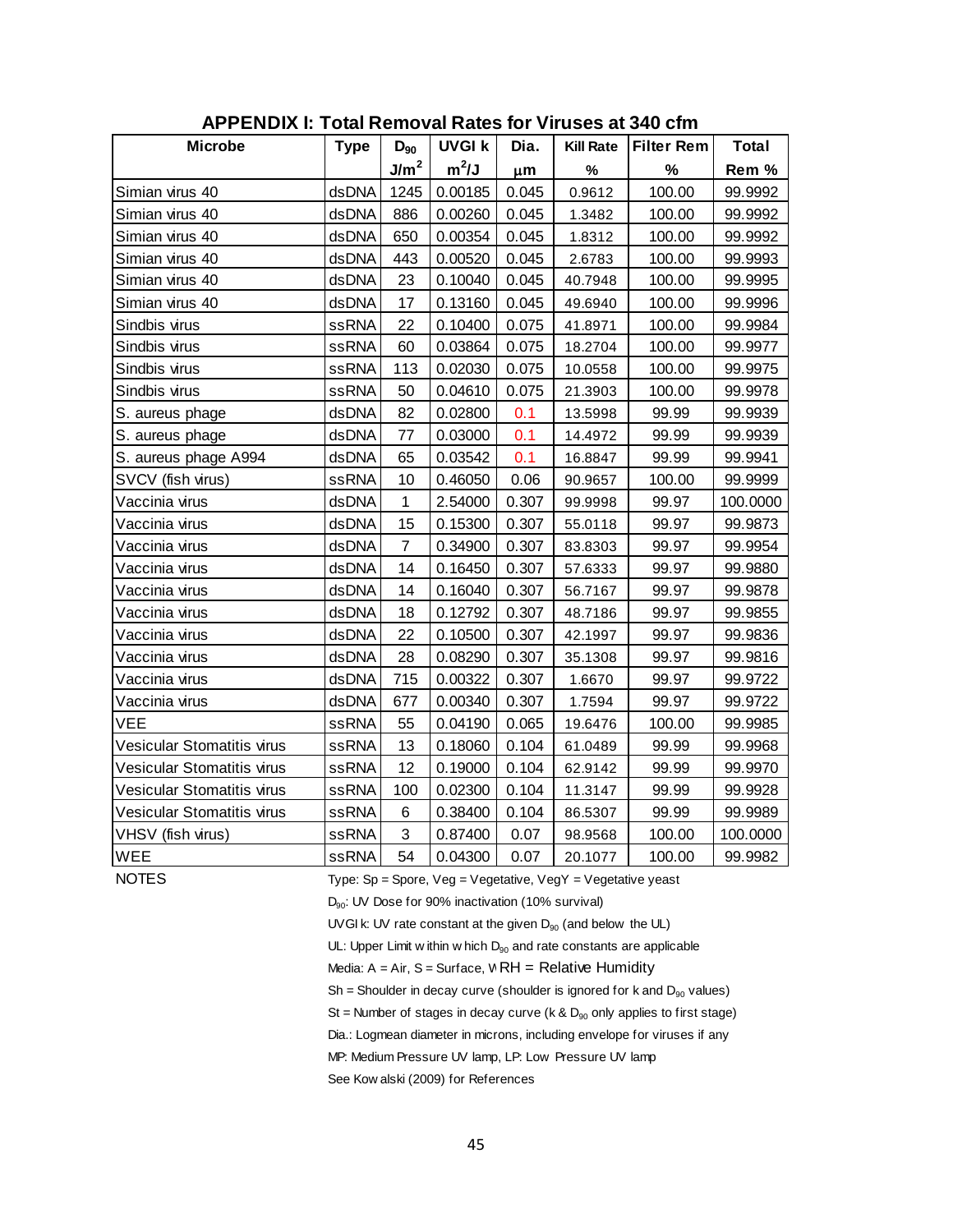| APPENDIX J: Total Removal of Fungi and Other Microbes at 340 cfm |             |                  |               |        |                  |                   |              |
|------------------------------------------------------------------|-------------|------------------|---------------|--------|------------------|-------------------|--------------|
| Fungi                                                            | <b>Type</b> | $D_{90}$         | <b>UVGI k</b> | Dia.   | <b>Kill Rate</b> | <b>Filter Rem</b> | <b>Total</b> |
|                                                                  |             | J/m <sup>2</sup> | $m^2/J$       | μm     | %                | %                 | Rem %        |
| Aspergillus amstelodami                                          | Sp          | 700              | 0.00329       | 3.354  | 1.7026           | 100.00            | 100.0000     |
| Aspergillus amstelodami                                          | Sp          | 258              | 0.00892       | 3.354  | 4.5501           | 100.00            | 100.0000     |
| Aspergillus amstelodami                                          | Sp          | 669              | 0.00344       | 3.354  | 1.7799           | 100.00            | 100.0000     |
| Aspergillus flaws                                                | Sp          | 349              | 0.00660       | 4.24   | 3.3870           | 100.00            | 100.0000     |
| Aspergillus flaws                                                | Sp          | 600              | 0.00384       | 4.24   | 1.9836           | 100.00            | 100.0000     |
| Aspergillus flaws                                                | Sp          | 853              | 0.00270       | 4.24   | 1.3997           | 100.00            | 100.0000     |
| Aspergillus fumigatus                                            | Sp          | 535              | 0.00430       | 4.24   | 2.2199           | 100.00            | 100.0000     |
| Aspergillus fumigatus                                            | Veg         | 560              | 0.00411       | 24.5   | 2.1238           | 100.00            | 100.0000     |
| Aspergillus fumigatus                                            | Sp          | 2240             | 0.00103       | 2.64   | 0.5352           | 100.00            | 100.0000     |
| Aspergillus glaucus                                              | Sp          | 440              | 0.00523       | 3.354  | 2.6951           | 100.00            | 100.0000     |
| Aspergillus niger                                                | Sp          | 1771             | 0.00130       | 3.354  | 0.6764           | 100.00            | 100.0000     |
| Aspergillus niger                                                | Sp          | 1439             | 0.00160       | 3.354  | 0.8318           | 100.00            | 100.0000     |
| Aspergillus niger                                                | Veg         | 4480             | 0.00051       | 3.354  | 0.2680           | 100.00            | 100.0000     |
| Aspergillus niger                                                | Sp          | 1000             | 0.00230       | 3.354  | 1.1949           | 100.00            | 100.0000     |
| Aspergillus niger                                                | Sp          | 315              | 0.00350       | 3.354  | 1.8107           | 100.00            | 100.0000     |
| Aspergillus niger                                                | Sp          | 1387             | 0.00166       | 3.354  | 0.8629           | 100.00            | 100.0000     |
| Aspergillus niger                                                | Sp          | 750              | 0.00386       | 3.354  | 1.9950           | 100.00            | 100.0000     |
| Aspergillus niger                                                | Sp          | 4480             | 0.00051       | 3.354  | 0.2680           | 100.00            | 100.0000     |
| Aspergillus niger                                                | Sp          | 3984             | 0.00058       | 3.354  | 0.3013           | 100.00            | 100.0000     |
| Aspergillus niger                                                | Sp          | 1320             | 0.00174       | 3.354  | 0.9066           | 100.00            | 100.0000     |
| Aspergillus niger                                                | Sp          | 1681             | 0.00137       | 3.354  | 0.7127           | 100.00            | 100.0000     |
| Aspergillus versicolor                                           | Sp          | 384              | 0.00600       | 3.354  | 3.0839           | 100.00            | 100.0000     |
| Aspergillus versicolor                                           | Sp          | 768              | 0.00300       | 3.354  | 1.5540           | 100.00            | 100.0000     |
| Aspergillus versicolor                                           | Sp          | 139              | 0.01660       | 3.354  | 8.3015           | 100.00            | 100.0000     |
| Aspergillus versicolor                                           | Veg         | 96               | 0.02400       | 3.354  | 11.7765          | 100.00            | 100.0000     |
| <b>Blastomyces dermatitidis</b>                                  | VegY        | 140              | 0.01645       | 11.000 | 8.2282           | 100.00            | 100.0000     |
| Botrytis cinerea                                                 | Sp          | 250              | 0.00920       | 11.180 | 4.6895           | 100.00            | 100.0000     |
| Candida albicans                                                 | VegY        | 230              | 0.01100       | 4.899  | 5.5810           | 100.00            | 100.0000     |
| Candida albicans                                                 | VegY        | 447              | 0.00515       | 4.899  | 2.6535           | 100.00            | 100.0000     |
| lCandida albicans                                                | VegY        | 750              | 0.00407       | 4.899  | 2.1024           | 100.00            | 100.0000     |
| Candida albicans                                                 | VegY        | 280              | 0.00822       | 4.899  | 4.2024           | 100.00            | 100.0000     |
| Candida parapsilosis                                             | VegY        | 98               | 0.02360       | 4.800  | 11.5921          | 100.00            | 100.0000     |
| Cladosporium herbarum                                            | Sp          | 500              | 0.04605       | 8.062  | 21.3698          | 100.00            | 100.0000     |
| Cladosporium herbarum                                            | Sp          | 189              | 0.01220       | 8.062  | 6.1707           | 100.00            | 100.0000     |
| Cladosporium herbarum                                            | Sp          | 622              | 0.00370       | 8.062  | 1.9131           | 100.00            | 100.0000     |
| Cladosporium trichoides                                          | Veg         | 560              | 0.00411       | 8.062  | 2.1238           | 100.00            | 100.0000     |
| Cladosporium trichoides                                          | Sp          | 1120             | 0.00206       | 8.062  | 1.0676           | 100.00            | 100.0000     |
| C. sphaerospermum                                                | Sp          | 1439             | 0.00210       | 8.062  | 1.0904           | 100.00            | 100.0000     |
| Cladosporium wernecki                                            | Sp          | 4480             | 0.00051       | 8.062  | 0.2680           | 100.00            | 100.0000     |
| Cladosporium wernecki                                            | Veg         | 560              | 0.00411       | 8.062  | 2.1238           | 100.00            | 100.0000     |
| Cryptococcus neoformans                                          | Sp          | 138              | 0.01670       | 4.899  | 8.3493           | 100.00            | 100.0000     |
| Cryptococcus neoformans                                          | VegY        | 280              | 0.00822       | 4.899  | 4.2024           | 100.00            | 100.0000     |
| Curvularia lunata                                                | Veg         | 560              | 0.00411       | 17.100 | 2.1238           | 100.00            | 100.0000     |
| Eurotium rubrum                                                  | Sp          | 434              | 0.00531       | 5.612  | 2.7341           | 100.00            | 100.0000     |
| Fusarium oxysporum                                               | Sp          | 260              | 0.01420       | 11.225 | 7.1453           | 100.00            | 100.0000     |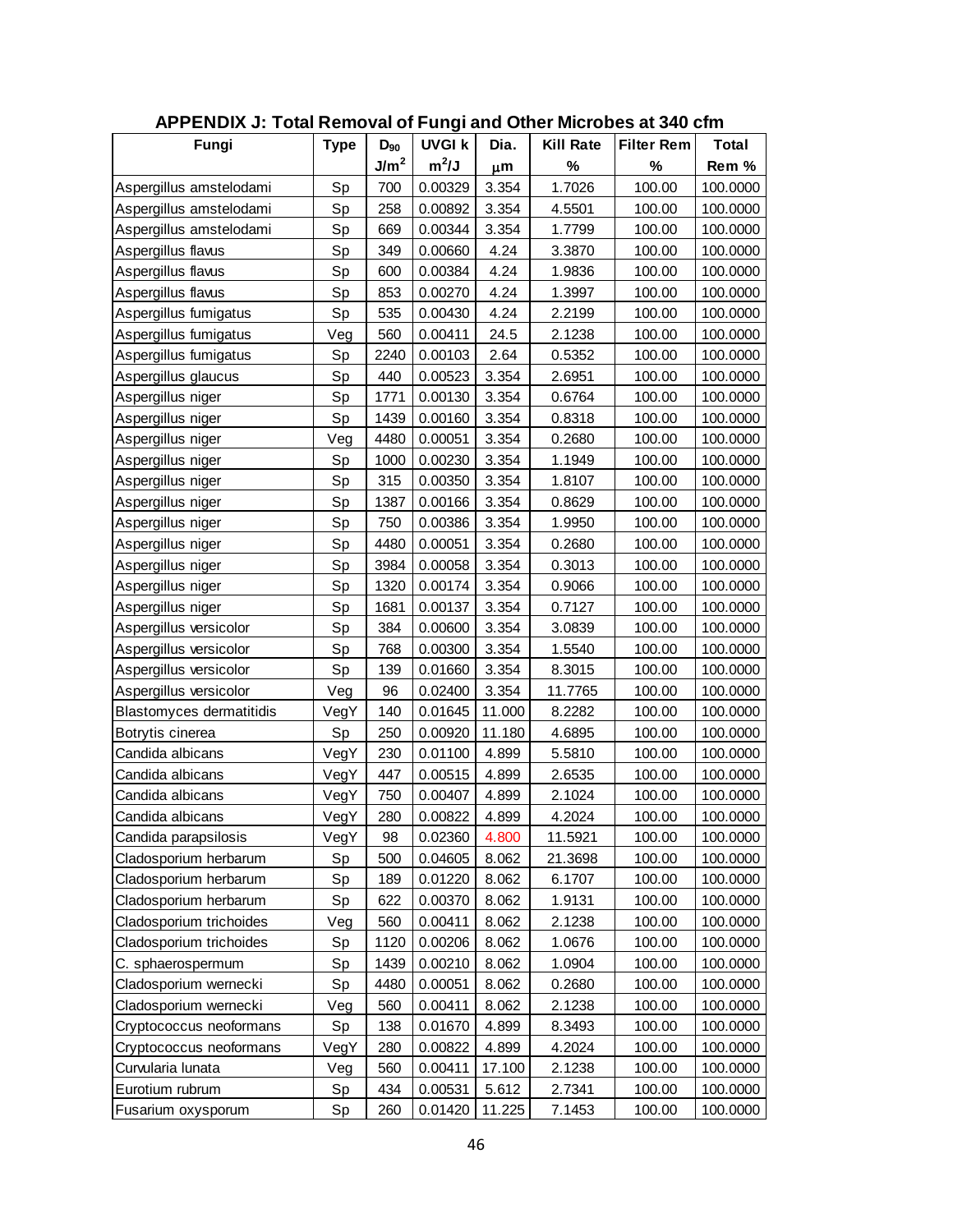| <b>APPENDIX J: Total Removal of Fungi and Other Microbes at 340 cfm</b> |             |                  |               |        |                  |                   |              |
|-------------------------------------------------------------------------|-------------|------------------|---------------|--------|------------------|-------------------|--------------|
| Fungi                                                                   | <b>Type</b> | $D_{90}$         | <b>UVGI k</b> | Dia.   | <b>Kill Rate</b> | <b>Filter Rem</b> | <b>Total</b> |
|                                                                         |             | J/m <sup>2</sup> | $m^2/J$       | μm     | %                | %                 | Rem %        |
| Fusarium solani                                                         | Sp          | 313              | 0.00735       | 11.225 | 3.7639           | 100.00            | 100.0000     |
| Fusarium spp.                                                           | Sp          | 560              | 0.00411       | 11.225 | 2.1238           | 100.00            | 100.0000     |
| Fusarium spp.                                                           | Veg         | 1120             | 0.00206       | 34.300 | 1.0676           | 100.00            | 100.0000     |
| Histoplasma capsulatum                                                  | Veg         | 140              | 0.01645       | 2.550  | 8.2282           | 100.00            | 100.0000     |
| Monilinia fructigena                                                    | Sp          | 167              | 0.01380       | 10.300 | 6.9512           | 100.00            | 100.0000     |
| Mucor mucedo                                                            | Sp          | 600              | 0.00384       | 7.071  | 1.9836           | 100.00            | 100.0000     |
| Mucor mucedo                                                            | Sp          | 180              | 0.01280       | 7.071  | 6.4641           | 100.00            | 100.0000     |
| Mucor mucedo                                                            | Sp          | 577              | 0.00399       | 7.071  | 2.0615           | 100.00            | 100.0000     |
| Mucor racemosus                                                         | Sp          | 170              | 0.01354       | 7.071  | 6.8270           | 100.00            | 100.0000     |
| Mucor spp.                                                              | Sp          | 140              | 0.01645       | 7.071  | 8.2282           | 100.00            | 100.0000     |
| Mucor spp.                                                              | Veg         | 280              | 0.00822       | 31.600 | 4.2024           | 100.00            | 100.0000     |
| Oospora lactis                                                          | Sp          | 28               | 0.08370       | 3.000  | 35.4012          | 100.00            | 100.0000     |
| Penicillium chrysogenum                                                 | Sp          | 400              | 0.00576       | 3.262  | 2.9606           | 100.00            | 100.0000     |
| Penicillium chrysogenum                                                 | Sp          | 148              | 0.01560       | 3.262  | 7.8215           | 100.00            | 100.0000     |
| Penicillium chrysogenum                                                 | Sp          | 1645             | 0.00180       | 3.262  | 0.9353           | 100.00            | 100.0000     |
| Penicillium chrysogenum                                                 | Sp          | 531              | 0.00434       | 3.262  | 2.2403           | 100.00            | 100.0000     |
| Penicillium corylophilium                                               | Sp          | 381              | 0.00604       | 3.262  | 3.1041           | 100.00            | 100.0000     |
| Penicillium digitatum                                                   | Sp          | 321              | 0.00718       | 3.262  | 3.6791           | 100.00            | 100.0000     |
| Penicillium digitatum                                                   | Sp          | 440              | 0.00523       | 3.262  | 2.6951           | 100.00            | 100.0000     |
| Penicillium expansum                                                    | Sp          | 130              | 0.01771       | 3.262  | 8.8324           | 100.00            | 100.0000     |
| Penicillium italicum                                                    | Sp          | 321              | 0.01140       | 3.262  | 5.7780           | 100.00            | 100.0000     |
| Penicillium roquefortii                                                 | Sp          | 130              | 0.01771       | 3.262  | 8.8324           | 100.00            | 100.0000     |
| Penicillium spp.                                                        | Sp          | 2240             | 0.00103       | 3.262  | 0.5352           | 100.00            | 100.0000     |
| Penicillium spp.                                                        | Veg         | 280              | 0.00822       | 8.800  | 4.2024           | 100.00            | 100.0000     |
| Rhizopus nigricans                                                      | Sp          | 3000             | 0.00077       | 6.928  | 0.3999           | 100.00            | 100.0000     |
| Rhizopus nigricans                                                      | Sp          | 267              | 0.00861       | 6.928  | 4.3955           | 100.00            | 100.0000     |
| Rhizopus nigricans                                                      | Sp          | 1110             | 0.00207       | 6.928  | 1.0771           | 100.00            | 100.0000     |
| Rhizopus nigricans                                                      | Sp          | 173              | 0.01330       | 6.928  | 6.7080           | 100.00            | 100.0000     |
| Rhizopus oryzae                                                         | Sp          | 4480             | 0.00051       | 6.928  | 0.2680           | 100.00            | 100.0000     |
| Rhodotorula spp.                                                        | VegY        | 1120             | 0.00206       | 5.900  | 1.0676           | 100.00            | 100.0000     |
| Saccharomyces spp.                                                      | VegY        | 44               | 0.05230       | 4.000  | 23.8940          | 100.00            | 100.0000     |
| Saccharomyces ellipsoideus                                              | VegY        | 33               | 0.06980       | 4.000  | 30.5391          | 100.00            | 100.0000     |
| Scopulariopsis brevicaulis                                              | Sp          | 650              | 0.01840       | 5.916  | 9.1592           | 100.00            | 100.0000     |
| Scopulariopsis brevicaulis                                              | Sp          | 226              | 0.01020       | 5.916  | 5.1858           | 100.00            | 100.0000     |
| Scopulariopsis brevicaulis                                              | Sp          | 2890             | 0.00344       | 5.916  | 1.7799           | 100.00            | 100.0000     |
| Sporotrichum schenkii                                                   | VegY        | 280              | 0.00822       | 5.500  | 4.2024           | 100.00            | 100.0000     |
| Stachybotrys chartarum                                                  | Sp          | 5575             | 0.00041       | 5.623  | 0.2154           | 100.00            | 100.0000     |
| Torula bergeri                                                          | Veg         | 4480             | 0.00051       | 40     | 0.2680           | 100.00            | 100.0000     |
| Torula sphaerica                                                        | VegY        | 23               | 0.09986       | 40     | 40.6276          | 100.00            | 100.0000     |
| Torula sphaerica                                                        | VegY        | 78               | 0.02940       | 40     | 14.2290          | 100.00            | 100.0000     |
| Trichophyton rubrum                                                     | Veg         | 560              | 0.00411       | 4.899  | 2.1238           | 100.00            | 100.0000     |
| Trichophyton rubrum                                                     | Sp          | 560              | 0.00411       | 4.899  | 2.1238           | 100.00            | 100.0000     |
| Ustilago zeae                                                           | VegY        | 1120             | 0.00206       | 5.916  | 1.0676           | 100.00            | 100.0000     |
| Ustilago zeae                                                           | Sp          | 35               | 0.06580       | 5.916  | 29.0733          | 100.00            | 100.0000     |
| Yeast                                                                   | VegY        | 40               | 0.05756       | 4      | 25.9573          | 100.00            | 100.0000     |
| Yeast (Brewer's)                                                        | VegY        | 100              | 0.02303       | 4      | 11.3267          | 100.00            | 100.0000     |